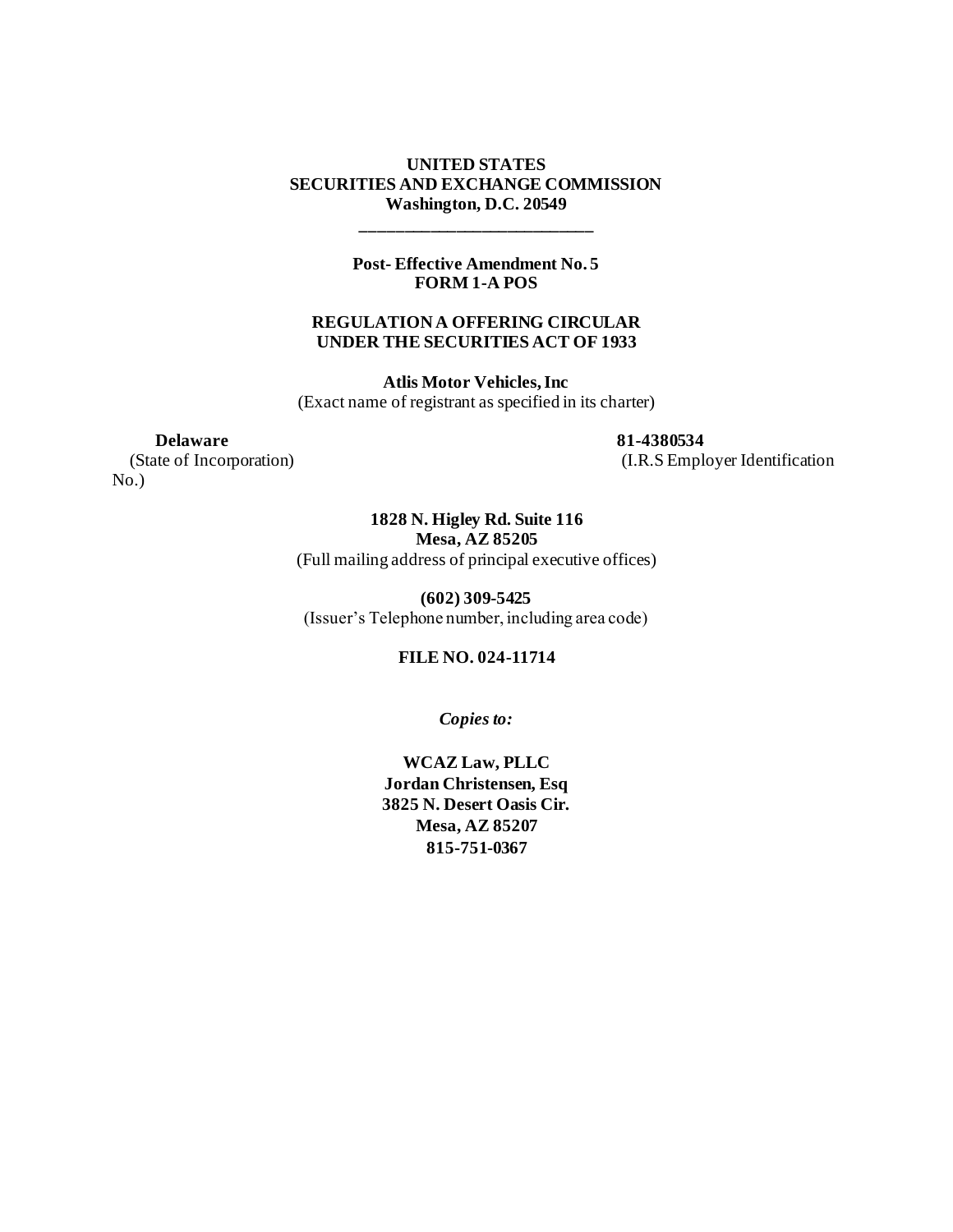#### **Explanatory Note**

This Post-Qualification Amendment No. 5 of the Offering Circular of Atlis Motor Vehicles Inc, originally qualified on December 16, 2021, and as may be amended and supplemented from time to time (the "Offering Circular"), is filed to provide additional disclosures to the "Corporate Governance" section in the Management Discussion and Analysis and to include an updated auditor's consent form - EX1A-11.

An offering statement pursuant to Regulation A relating to these securities has been filed with the U.S. Securities and Exchange Commission (the "Commission"). Information contained in this Offering Circular is subject to completion orfurther amendment/supplement. To the extent not already qualified under Regulation A, these securities may not be sold nor may offers to buy be accepted before the offering statement filed with the Commission is qualified. We may elect to satisfy our obligation to deliver a Final Offering Circular by sending you a notice within two business days after the completion of our sale to you that contains the URL where the Final Offering Circular or the offering statement in which such Final Offering Circular was filed may be obtained.

#### **FIFTH AMENDED OFFERING CIRCULAR, MAY 19, 2022, SUBJECT TO REVISION**



**Atlis Motor Vehicles, Inc. A Delaware Corporation Maximum Offering Amount: \$12,999,987**

This is our additional public offering (the "**Offering")** of securities of Atlis Motor Vehicles, Inc, a Delaware corporation ("**Atlis**" or the "**Company"**). We are offering for sale 818,639 shares at \$15.88 per share plus up to 122,796 bonus shares at \$0 per share of our Class A Class A common stock, \$.0001 par value per share, at an aggregate share price of \$15.88 (the "**Shares**") on a "best efforts" basis. This offering will terminate on the earlier of (i) June 30, 2022, subject to extension for up to one hundredeighty (180) days in the sole discretion of the Company; or (ii) the date on which the Maximum Offering is sold; or (iii) when our board of directors elects to terminate the Offering (in either case, the "**Termination Date**"). Upon the receipt of investors' subscriptions and acceptance of such subscriptions by the Company, we may hold closings. There is no aggregate minimum requirement for the Offering to become effective, therefore, we reserve the right, subject to applicable securities laws, to begin applying "*dollar one*" of the proceeds from the Offering towards our business strategy, development expenses, offering expenses and other uses as more specifically set forth in this offering circular ("**Offering Circular**"). In concert with Rialto Markets, we expect to commence the sale of the Shares as of the date on which the offering statement, of which this Offering Circular is a part (the *"***Offering Statement***"*),is qualified by the United States Securities and Exchange Commission (the "**SEC**" or "**Commission**"). The offering is made in reliance upon an exemption from registration under the federal securities laws provided by Rule 251 of Regulation A (as promulgated by the SEC in 17 CFR 230.251 et seq. under the Securities Act of 1933, as amended (the "**Securities Act**" or the "**1933 Act**").

**Investing in our Class A common stock involves a high degree of risk. See "***Risk Factors***" for a discussion of certain risks that you should consider in connection with an investment in Atlis. This Preliminary Offering Circular is following the offering circular format described in Part II of Form 1-A.**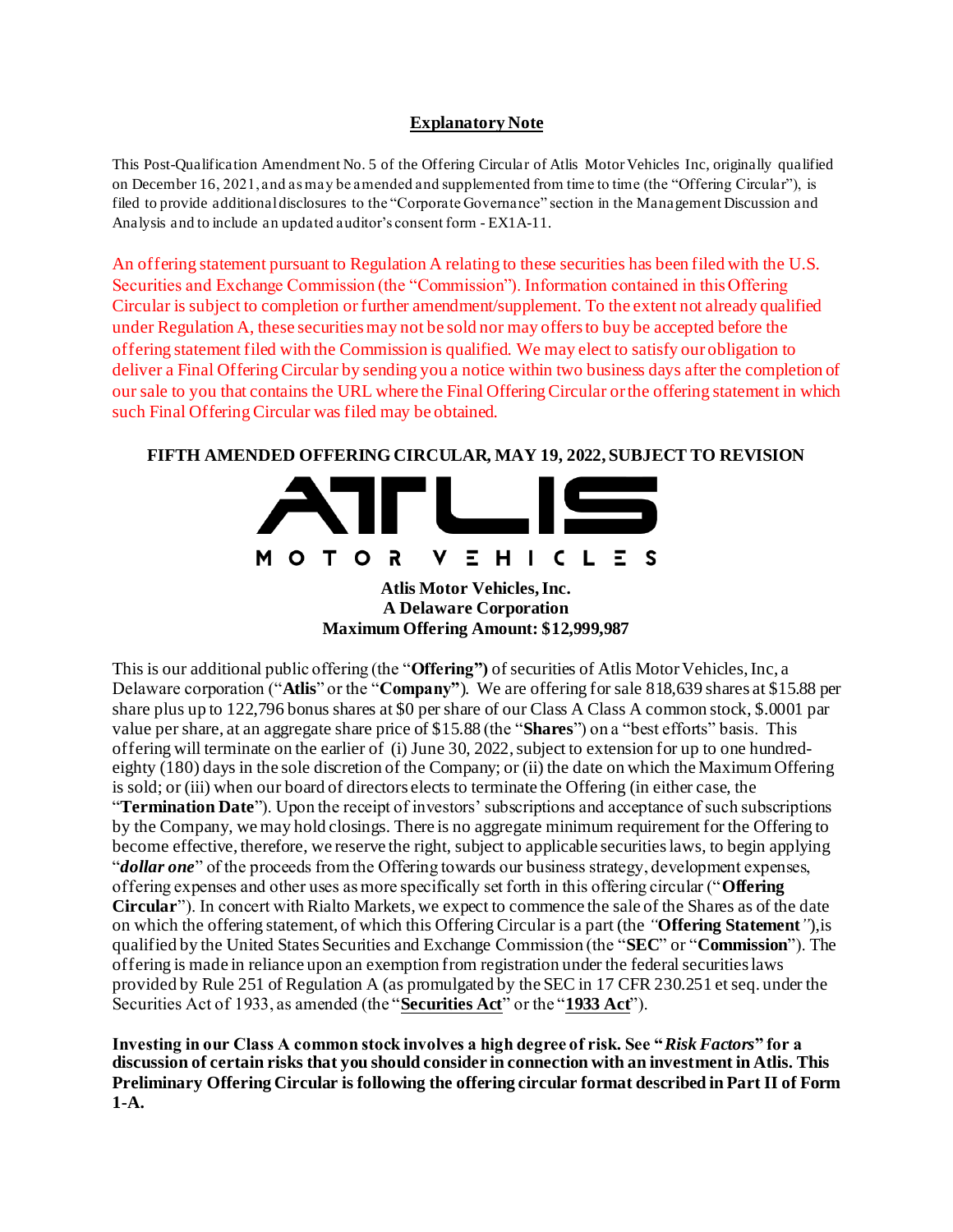**THE U.S. SECURITIES AND EXCHANGE COMMISSION DOES NOT PASS UPON THE MERITS OF OR GIVE ITS APPROVAL TO ANY SECURITIES OFFERED OR THE TERMS OF THE OFFERING, NOR DOES IT PASS UPON THE ACCURACY OR COMPLETENESS OF ANY OFFERING CIRCULAR OR OTHER SOLICITATION MATERIALS. THESE SECURITIES ARE OFFERED PURSUANT TO AN EXEMPTION FROM REGISTRATION WITH THE COMMISSION; HOWEVER, THE COMMISSION HAS NOT MADE AN INDEPENDENT DETERMINATION THAT THE SECURITIES OFFERED ARE EXEMPT FROM REGISTRATION.**

|                                      | Maximum<br>Price to Public | <b>Bonus</b> Share<br>Price | Aggregate<br><b>Share Price</b> | Commissions<br>and bonus<br>share value $(1)$ | Cash proceeds 1<br>to the<br>Company $(2)$ |
|--------------------------------------|----------------------------|-----------------------------|---------------------------------|-----------------------------------------------|--------------------------------------------|
| Per share of Class A common<br>stock | \$15.88                    | \$0                         | \$15.88                         | $$0.79 + $2.07$                               | 13.02                                      |
| Maximum Offering amount              | \$12,999,987               | \$1,950,000                 | \$14,949,987                    | \$743,734<br>$+$ \$1,950,000                  | \$12,256,253                               |

**GENERALLY, NO SALE MAY BE MADE TO YOU IN THIS OFFERING IF THE AGGREGATE PURCHASE PRICE YOU PAY IS MORE THAN TEN PERCENT (10%) OF THE GREATER OF YOUR ANNUAL INCOME OR YOUR NET WORTH. DIFFERENT RULES APPLY TO ACCREDITED INVESTORS AND NON-NATURAL PERSONS. BEFORE MAKING ANY REPRESENTATION THAT YOUR INVESTMENT DOES NOT EXCEED APPLICABLE THRESHOLDS, WE ENCOURAGE YOU TO REVIEW RULE 251(D)(2)(I)(C) OF REGULATION A. FOR GENERAL INFORMATION ON INVESTING, WE ENCOURAGE YOU TO REFER TO WWW.INVESTOR.GOV.**

**(1) Includes up to a maximum of five percent (5%) of the gross proceeds of this Offering for sales commissions to any participating underwriter or consultant services. The Company has retained Rialto Markets to act as the Broker of Record for the Offering. Rialto Markets will receive a consulting fee of \$5,000, a Blue-Sky Service fee of \$5,000, a commission/fee of 3% of the aggregate amount of gross proceeds from the offering. In addition to these fees, Rialto Markets may also receive expense reimbursements up to \$15,000 for FINRA and Blue-Sky Fees. Additionally, monthly technology fees of \$2500 will be paid to KoreConX for the duration of the Offering. (2) Based on Aggregate share price that assumes maximum bonus shares are issued. Does not include expenses of the Offering, including but not limited to, fees and expenses for marketing and advertising of the Offering, media expenses, fees for administrative, accounting, audit and legal services, fees for EDGAR document conversion and filing, and website posting fees, estimated to be as much as \$1,000,000.**

**THE SECURITIES UNDERLYING THIS OFFERING STATEMENT MAY NOT BE SOLD UNTIL QUALIFIED BY THE SECURITIES AND EXCHANGE COMMISSION. THIS OFFERING CIRCULAR IS NOT AN OFFER TO SELL, NOR SOLICITING AN OFFER TO BUY, ANY SHARES OF OUR CLASS A COMMON STOCK IN ANY STATE OR OTHER JURISDICTION IN WHICH SUCH SALE IS PROHIBITED.**

**INVESTMENT IN SMALL BUSINESS INVOLVES A HIGH DEGREE OF RISK, AND INVESTORS SHOULD NOT INVEST ANY FUNDS IN THIS OFFERING UNLESS THEY CAN AFFORD TO LOSE THEIR ENTIRE INVESTMENT. SEE "RISK FACTORS" FOR A**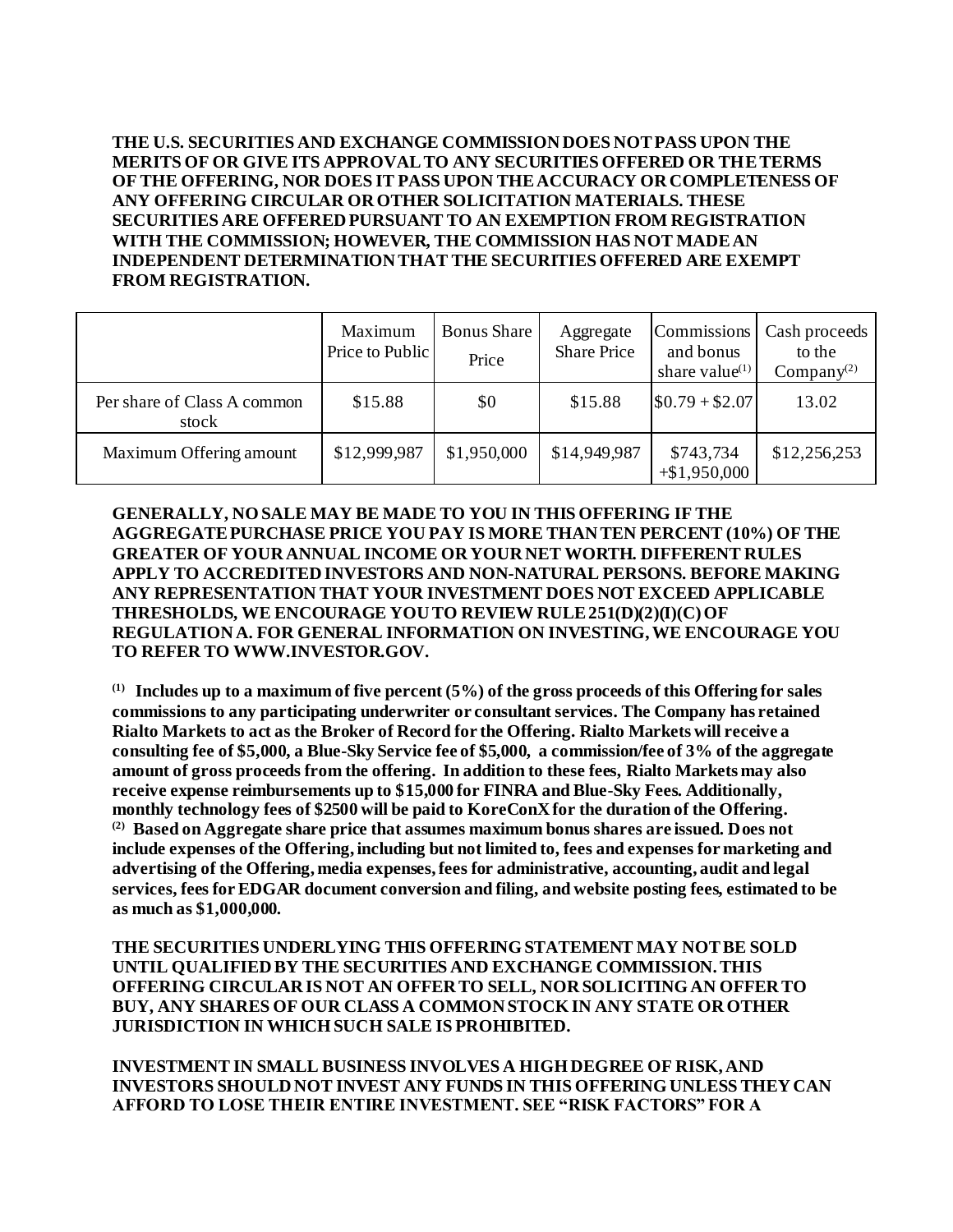**DISCUSSION OF CERTAIN RISKS YOU SHOULD CONSIDER BEFORE PURCHASING ANY SHARES IN THIS OFFERING.**

**AN OFFERING STATEMENT PURSUANT TO REGULATION A RELATING TO THESE SECURITIES HAS BEEN FILED WITH THE U.S. SECURITIES AND EXCHANGE COMMISSION, WHICH WE REFER TO AS THE COMMISSION. INFORMATION CONTAINED IN THIS PRELIMINARY OFFERING CIRCULAR IS SUBJECT TO COMPLETION OR AMENDMENT. THESE SECURITIES MAY NOT BE SOLD NOR MAY OFFERS TO BUY BE ACCEPTED BEFORE THE OFFERING STATEMENT FILED WITH THE COMMISSION IS QUALIFIED. THIS PRELIMINARY OFFERING CIRCULAR SHALL NOT CONSTITUTE AN OFFER TO SELL OR THE SOLICITATION OF AN OFFER TO BUY NOR MAY THERE BE ANY SALES OF THESE SECURITIES IN ANY STATE IN WHICH SUCH OFFER, SOLICITATION OR SALE WOULD BE UNLAWFUL BEFORE REGISTRATION OR QUALIFICATION UNDER THE LAWS OF ANY SUCH STATE. WE MAY ELECT TO SATISFY OUR OBLIGATION TO DELIVER A FINAL OFFERING CIRCULAR BY SENDING YOU A NOTICE WITHIN TWO (2) BUSINESS DAYS AFTER THE COMPLETION OF OUR SALE TO YOU THAT CONTAINS THE URL WHERE THE FINAL OFFERING CIRCULAR OR THE OFFERING STATEMENT IN WHICH SUCH FINAL OFFERING CIRCULAR WAS FILED MAY BE OBTAINED.**

THE DATE OF THIS AMENDED OFFERING CIRCULAR IS MAY 19, 2022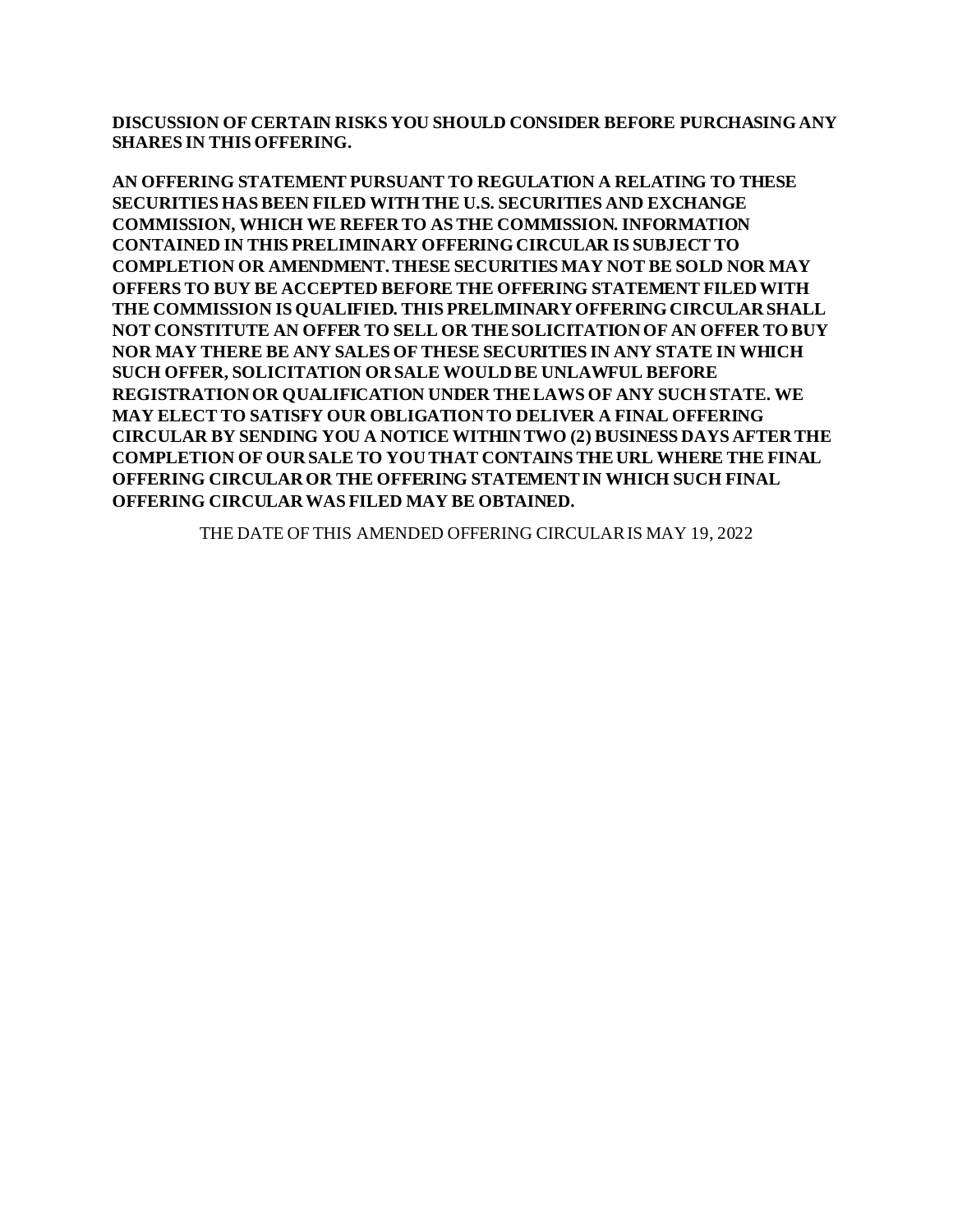# **TABLE OF CONTENTS**

| CAUTIONARY STATEMENT REGARDING FORWARD-LOOKING STATEMENTS6             |  |
|------------------------------------------------------------------------|--|
|                                                                        |  |
|                                                                        |  |
|                                                                        |  |
|                                                                        |  |
|                                                                        |  |
| MANAGEMENT'S DISCUSSION & ANALYSIS OF FINANCIAL CONDITION & RESULTS OF |  |
|                                                                        |  |
|                                                                        |  |
|                                                                        |  |
|                                                                        |  |
|                                                                        |  |
|                                                                        |  |
|                                                                        |  |
|                                                                        |  |
|                                                                        |  |
|                                                                        |  |
|                                                                        |  |
|                                                                        |  |
|                                                                        |  |
|                                                                        |  |
|                                                                        |  |
|                                                                        |  |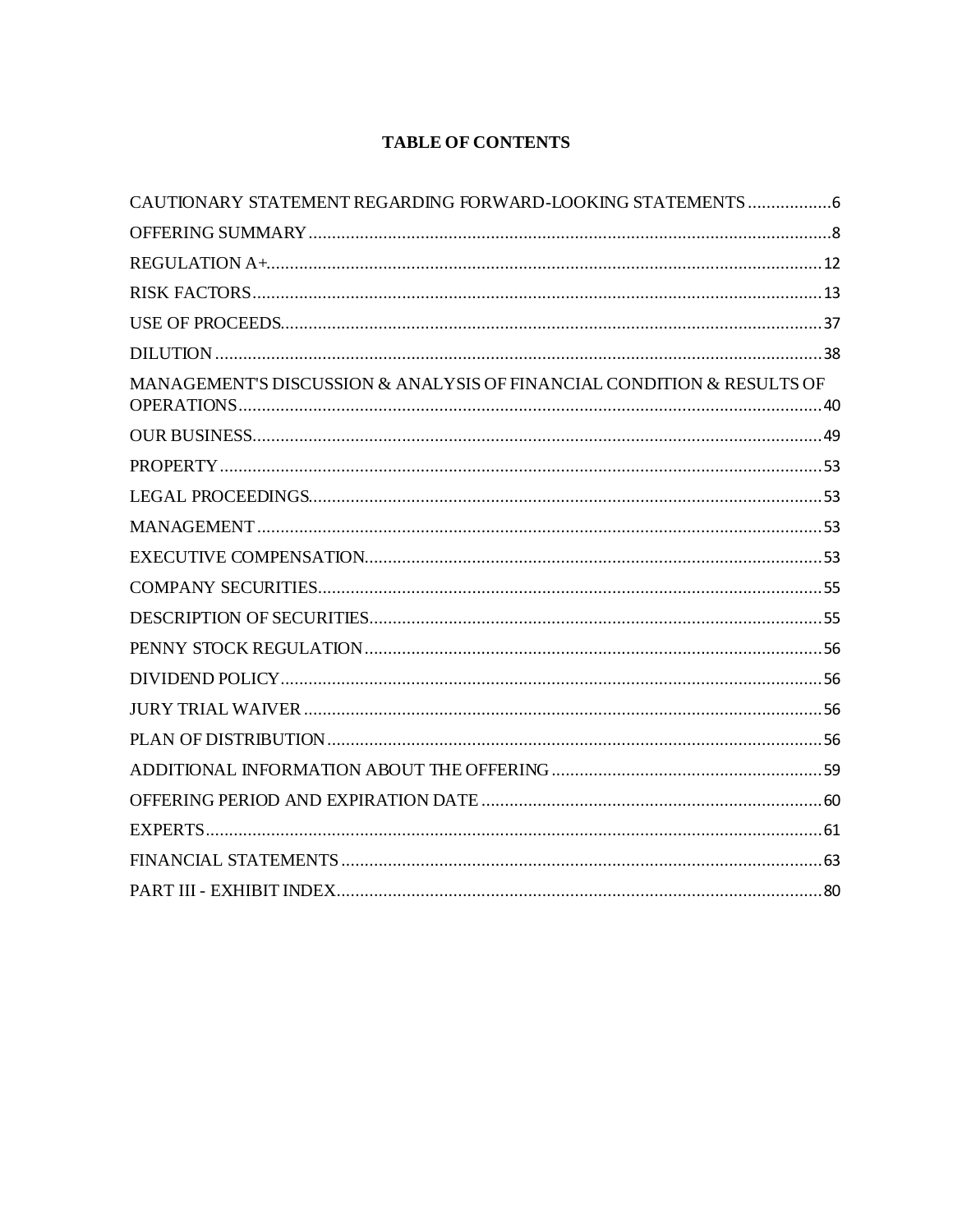We are offering to sell, and seeking offers to buy, our securities only in jurisdictions where such offers and sales are permitted. You should rely only on the information contained in this Offering Circular. We have not authorized anyone to provide you with any information other than the information contained in this Offering Circular. The information contained in this Offering Circular is accurate only as of its date, regardless of the time of its delivery or of any sale or delivery of our securities. Neither the delivery of this Offering Circular nor any sale or delivery of our securities shall, under any circumstances, imply that there has not been a change in our affairs since the date of this Offering Circular. This Offering Circular will be updated and made available for delivery to the extent required by the federal securities laws.

Unless otherwise indicated, data contained in this Offering Circular concerning the business of the Company are based on information from various public sources. Although we believe that these data are generally reliable, such information is inherently imprecise, and our estimates and expectations based on these data involve a number of assumptions and limitations. As a result, you are cautioned not to give undue weight to such data, estimates or expectations.

In this Offering Circular, unless the context indicates otherwise, references to "**Atlis Motor Vehicles**," "**Atlis,**" "**we**," the "**Company**," "**our**," and "**us**" refer to the activities of and the assets and liabilities of the business and operations of Atlis Motor Vehicles, Inc.

# **CAUTIONARY STATEMENT REGARDING FORWARD-LOOKING STATEMENTS**

Some of the statements under "*Summary*," "*Risk Factors*," "*Management's Discussion and Analysis of Financial Condition and Results of Operations*," "*Our Business*" and elsewhere in this Offering Circular constitute forward-looking statements. Forward-looking statements relate to expectations, beliefs, projections, future plans and strategies, anticipated events or trends and similar matters that are not historical facts. In some cases, you can identify forward-looking statements by terms such as "*anticipate"*, "*believe*," "*could*," "*estimate*," "*expect*," "*intend*," "*may*," "*plan*," "*potential,*" "*should*," "*will*" and "*would*" or the negatives of these terms or other comparable terminology.

You should not place undue reliance on forward looking statements. The cautionary statements set forth in this Offering Circular, including in "*Risk Factors*" and elsewhere, identify important factors which you should consider in evaluating our forward-looking statements. These factors include, among other things:

· Our ability to effectively execute our business plan, including without limitation our ability to fully develop our battery technology, XP Platform, XT Pickup Truck, subscription model, mass production, and respond to the highly competitive and rapidly evolving marketplace and regulatory environment in which we intend to operate;

Our ability to manage our research, development, expansion, growth and operating expenses;

- · Our ability to evaluate and measure our business, prospects and performance metrics, and our ability to differentiate our business model and products;
- · Our ability to compete, directly and indirectly, and succeed in the highly competitive and evolving electric vehicle industry.
- · Our ability to respond and adapt to changes in technology and customer behavior; and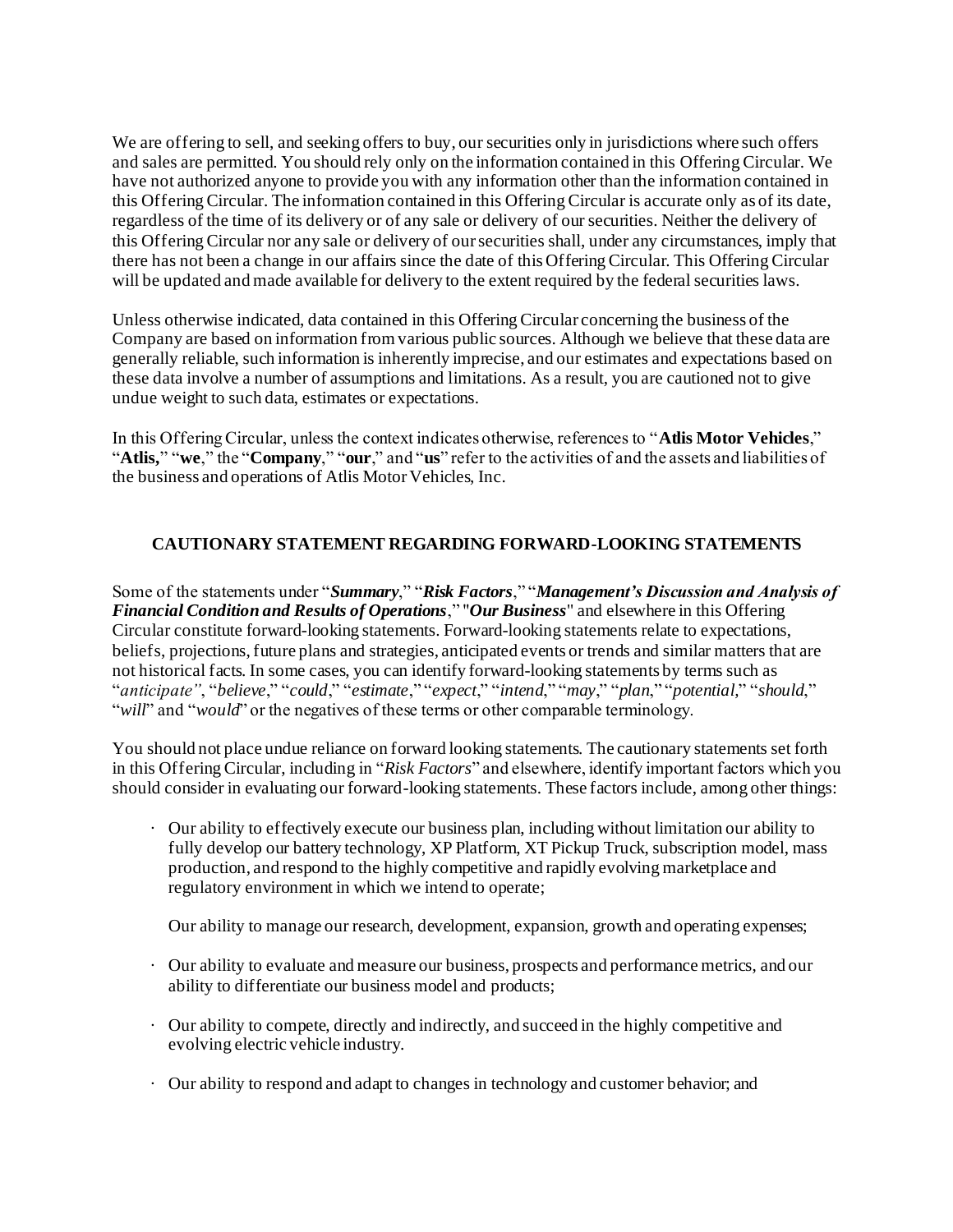· Our ability to protect our intellectual property and to develop, maintain and enhance a strong brand.

Although the forward-looking statements in this Offering Circular are based on our beliefs, assumptions and expectations, taking into account all information currently available to us, we cannot guarantee future transactions, results, performance, achievements or outcomes. No assurance can be made to any investor by anyone that the expectations reflected in our forward-looking statements will be attained, orthat deviations from them will not be material and adverse. We undertake no obligation, other than as may be required by law, to re-issue this Offering Circular or otherwise make public statements updating our forward-looking statements.

[This space intentionally left blank]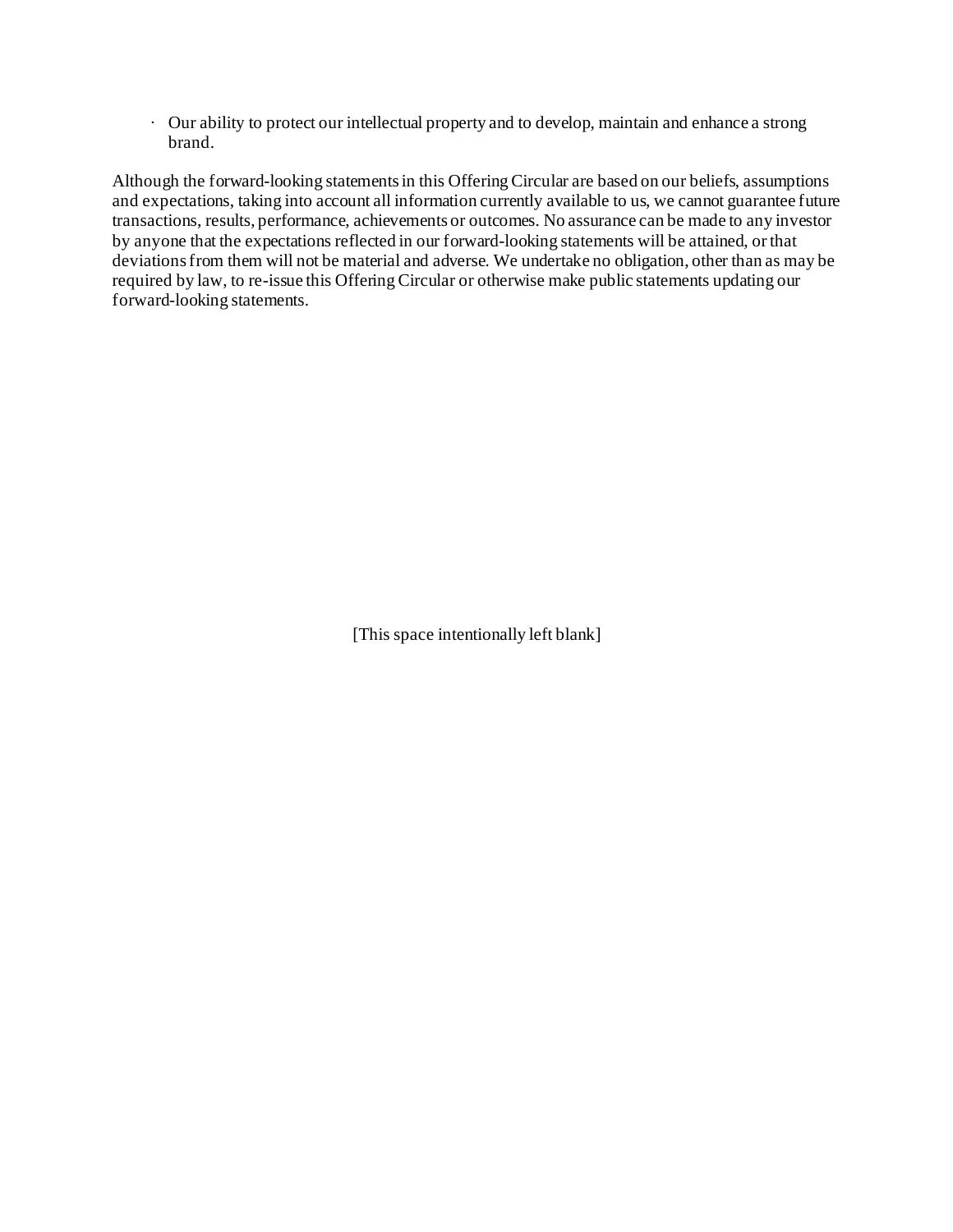#### **OFFERING SUMMARY**

*This summary highlights information contained elsewhere in this Offering Circular, but might not contain all of the information that is important to you. This summary is not complete and does not contain all the information that you should consider before deciding whether to invest in our Class A common stock. As such, before investing in our Class A common stock, you should read the entire Offering Circular carefully, including the "Risk Factors" section and our historical financial statements and the notes thereto attached as part of this Offering Circular. For purposes of this Offering Circular, unless otherwise indicated or the context otherwise requires, all references herein to "Atlis Motor Vehicles, Inc.," "Atlis," the "Company," "we," "us," and "our" refer to Atlis Motor Vehicles, Inc., a Delaware corporation. Some of the statements in this Offering Circular are forward-looking statements. See the section entitled "Cautionary Statement Regarding Forward-Looking Statements."*

#### **The Company**

Atlis Motor Vehicles Inc is an early-stage development and manufacturing company of electric vehicle battery technology and vehicle platforms. The Company can be best described as a technology development company working toward providing battery technology and a Vehicle as a Service platform for electric heavy duty and light duty work vehicles. The company is in the process of developing electrified vehicle, infrastructure, and software platforms for work fleets. At the core of Atlis Motor Vehicles' hardware platform will be proprietary battery technology capable of charging a full-size pickup truck in 15 minutes, and a modular system architecture capable of scaling to meet the specific vehicle or equipment application needs. We want to build a truck with unprecedented capabilities at a reasonable price. At the same time, we intend to scale our battery production and become a battery cell supplier. We also want to change the customer experience from sales, ordering, financing, and delivery to maintenance and service.

#### **Principal Product and Its Market**

Atlis Motor Vehicles has several pillars of product focus for our business. These pillars are:

**ATLIS Energy.** Our goal is to offer a superior battery technology solution that offers unparalleled fast charging and superior inclement weather and output performance. Not only will the battery technology be used in Atlis products, but we also intend to manufacture and sell our superior battery cell and pack technology as its own product line.

**ATLIS Charging.** The Atlis Motor Vehicles Advanced Charging Station, or AAC, is being designed to boast the highest power solution to enter the market, a 1.5MW charging station, that's as simple to operate as filling up your gas vehicle today. ATLIS will also provide CCS 2.0 charging capabilities for non-ATLIS branded vehicles.

ATLIS XP. As we look to the future of electrification, Atlis Motor Vehicles' XP Platform aims to provide a scalable technology solution with a connected cloud, mobile, service, and charging ecosystem that will provide unprecedented workflows and customer experiences moving forward. This platform of technology will be leveraged to develop new vehicle solutions quickly while minimizing costs and time. The modular XP technology platform will allow Atlis Motor Vehicles to work quickly with strategic partners looking to develop new vehicle solutions for niche and mass-market opportunities while leveraging the vast network of capabilities we look to provide.

ATLIS XT. The XT Pickup truck will be our flagship vehicle product offering. The XT Pickup truck aims to represent every key piece of technology Atlis Motor Vehicles is developing and how this technology can be utilized to bring capable, non-compromising vehicle solutions through electrification. The XT Pickup truck will be our market entry solution into the world of work and is intended to be just the beginning of a long line of vehicle solutions built on our XP Platfor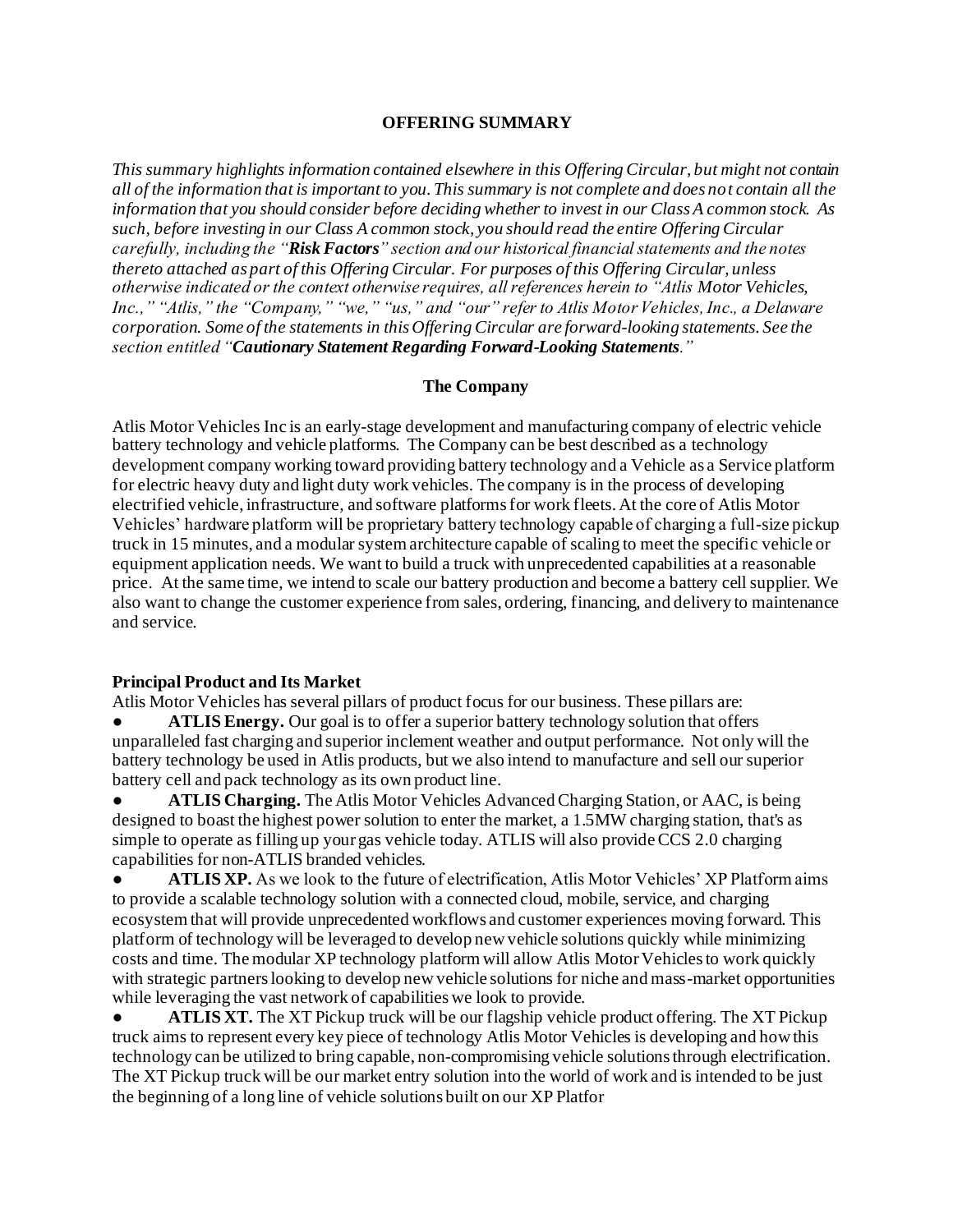#### **How We Will Generate Revenue**

Atlis Motor Vehicles has built a pilot production line for the Atlis battery cell and is working to scale production of battery cells and battery packs in the coming year. Atlis has built the first production-level prototypes and will next go through testing and validation. Once testing has passed all requirements, the final designs will be locked, and the first production batteries will be built for initial customers. We expect to build the first batteries for customers by the end of calendar year 2021.

For the XP Platform and XT Truck products, Atlis is still in the research and development stage and does not currently produce a Platform or Vehicle product for sale. ATLIS has produced a working prototype of the XP Platform, XT Pickup truck, and ATLIS V1.5 Battery cell technology. Atlis Motor Vehicles has demonstrated physical proof of concept prototypes for the battery technology, XP Platform, and XT Truck. Following completion of the proof-of-concept prototypes of the XP Platform and XT Truck, Atlis Motor Vehicles will finalize the design of all components and parts, order initial parts, and build the first working prototypes with production-quality parts. From there the production-level prototypes will go through thorough testing and once testing has passed all requirements the final designs will be locked, and production parts will be ordered and built in our initial production runs. Atlis has not yet generated any sales of the XT Pickup truck or XP Platform to date. The Company is still in the development stage and will be for at least 12-18 more months. We expect to finalize development of the production model and begin producing trucks for delivery and sale by the end of calendar year 2022.

Atlis Motor Vehicles has received substantial interest in its product via reservations submitted on the Company's website. The total value of these reservations, if all such reservations were converted to sales, is over \$2.8 billion. This projection was generated by extrapolating the XT Pickup Truck's predicted average sales price of \$59,968 by the number of electronic reservations made on the Company's website. Reservations from email addresses that bounce have been removed, and each reservation is counted as one vehicle unless an Atlis representative speaks to the reservation holder and validates the request for multiple vehicles. These reservations are non-binding, non-deposit, and require no down payment or reservation fee. Atlis has foregone the requirement for a refundable deposit in favor of allowing reservation holders to become investors in Atlis Motor Vehicles through our Regulation CF and Regulation A+ offerings. This expressed interest should not be taken as a guarantee of sale.

#### **Market**

*Industry*

#### Energy and Battery

The electric vehicle battery industry is rapidly growing as OEM's target transitions to completely electric product offerings, some as soon as 2025. Electric vehicle batteries are in high demand, and smaller companies are not able to secure battery supply for their production targets from the larger battery manufacturers. By 2030 the forecasted need for electric vehicle batteries is 79% higher than the forecasted supply. Atlis intends to supply battery cells and packs to help fill this gap in supply.

#### Pickup Trucks

Pickup trucks have been the top three best-selling vehicles in the US for the past five years. Altogether, including the new and used truck market, vehicle up-fitter market, and charging opportunity, the total market opportunity for us is north of \$241B, and we have already received over \$2.8B in reservations. Currently there are no electric pickup trucks in the market, and Atlis intends to capture the largest market share of the electric work truck market. Our proprietary battery technology is being designed to allow us to deliver unprecedented range and charge times.

*Target market demographics*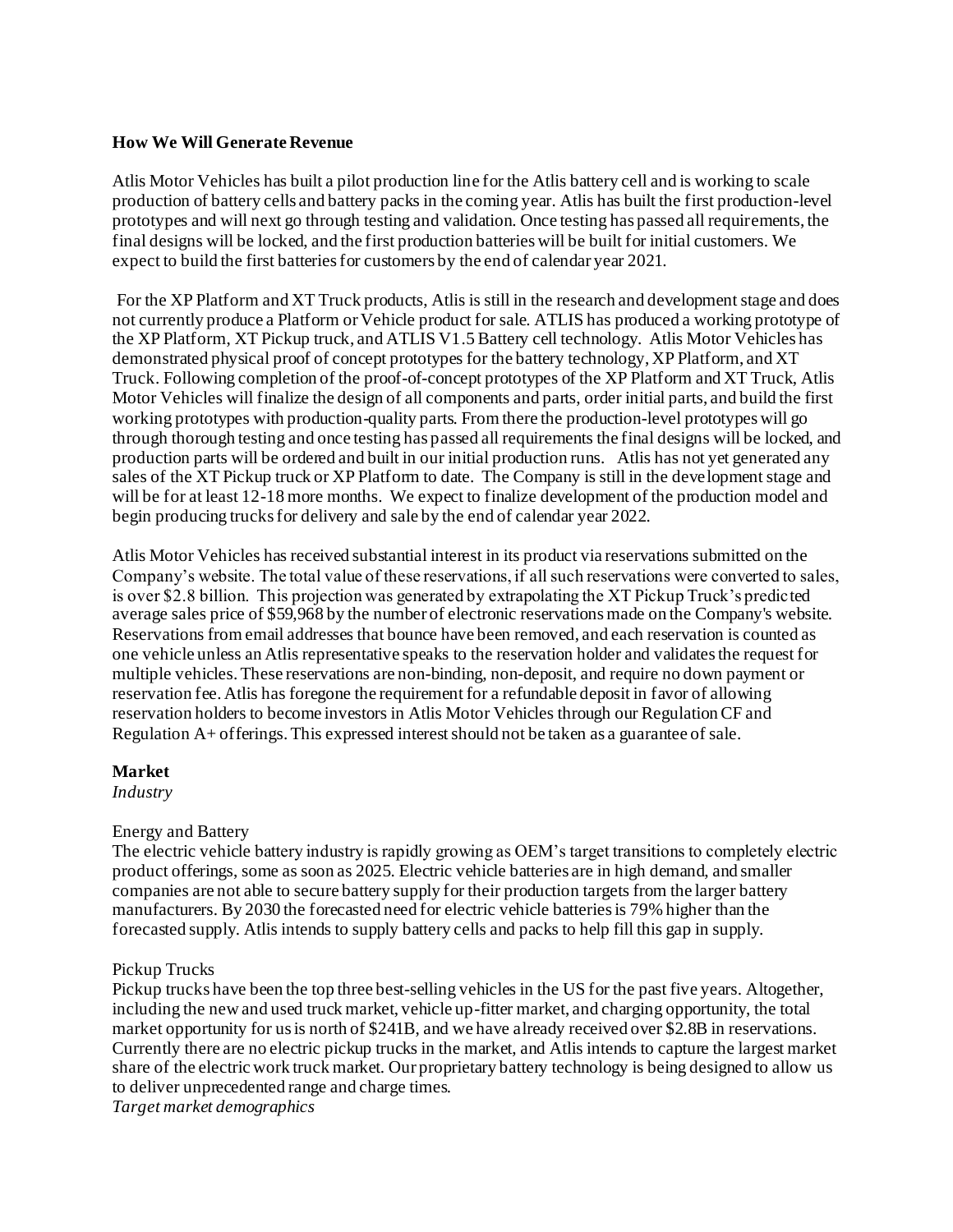ATLIS is developing battery technology intended to power energy storage, vehicle, and equipment markets. Our target customers are consumer and commercial customers looking for energy storage solutions, vehicle manufacturers selling 20,000 and below vehicles per year looking for battery pack systems between 1.5KWh to over 300KWh in capacity, and equipment manufacturers looking for battery storage solutions to electrify their equipment systems which traditionally run off of internal combustion engine vehicles.

We're developing technology that will power work. Our target customers for the Atlis XT are work vehicle fleet owners, individual buyers, and our target customers for the Atlis XP Platform are work vehicle and upfit vehicle manufacturers. We intend to add value for customers across multiple target industries, including construction, agriculture, and logistics.

The Atlis XT pickup truck will be Atlis Motor Vehicles' flagship product, capable of up to 500 miles of range, up to  $35,000$  lbs. fifth wheel towing capability, and 15-minute charge time from 0-100%. The Atlis XT will be the first application of our core product offering, the Atlis XP Platform, our electric vehicle technology platform that is currently in development and is being designed for applications with work vehicles: RVs, box trucks, delivery vehicles, tractors, construction equipment, and beyond. Our modular design will allow the Atlis XP Platform to easily accommodate the sizes, shapes, and use cases of a variety of different work vehicles.

#### *Volume targets*

We will take a strategic approach to scale: first we will bring the battery cell and pack technology to market to drive early revenue as we work toward the launch of the XP Platform and XT pickup truck. We are in talks with multiple companies in construction, agriculture, and logistics industries, and we are working to deliver early trials in 2021. For calendar year 2021, our volume targets are: 50 AMV Battery Cells. In calendar year 2022 we're targeting production of 50 XP Platforms and 150 XT Trucks, and 0.5Gigawatt hours of battery cell capacity.

#### *Geographic sales territory*

Ultimately, Atlis is building a technology platform that is intended to add value across the globe, and our long-term vision includes expansion to the rest of the world. We will begin manufacturing in the USA, and our initial sales focus is on the USA. We've signed an agreement with an Australian company called Australian Manufactured Vehicles for XT Trucks. We've also signed an agreement with a Brazilian company, and the opportunity is large enough to prioritize sales and infrastructure in Brazil. We have registered interest in battery packs for vehicles and energy storage solutions in France as well as New Zealand.

#### *Distribution Channels*

Our hardware and services will be conducted online via our website. Fleet and consumer customers will be able to purchase the Atlis XP Platform, Atlis XT Pickup Truck, and Atlis advanced charging solutions online. Our advanced charging infrastructure will require users to be able to purchase electricity at our charging stations. This purchase will be conducted through the cloud-based mobile application and website we plan to build.

#### **Growth Strategy**

Our strategy for growth is to focus on execution. We are completing testing and design for manufacturing the AMV battery cell. From there, we will stand up production and begin ramping battery cell manufacturing. We are also standing up battery pack manufacturing in parallel to battery cell manufacturing to meet current projected customer demand where customers have signed an LOI (letter of intent) and MOU (Memorandum of Understanding) for battery pack requests for the calendar year 2022.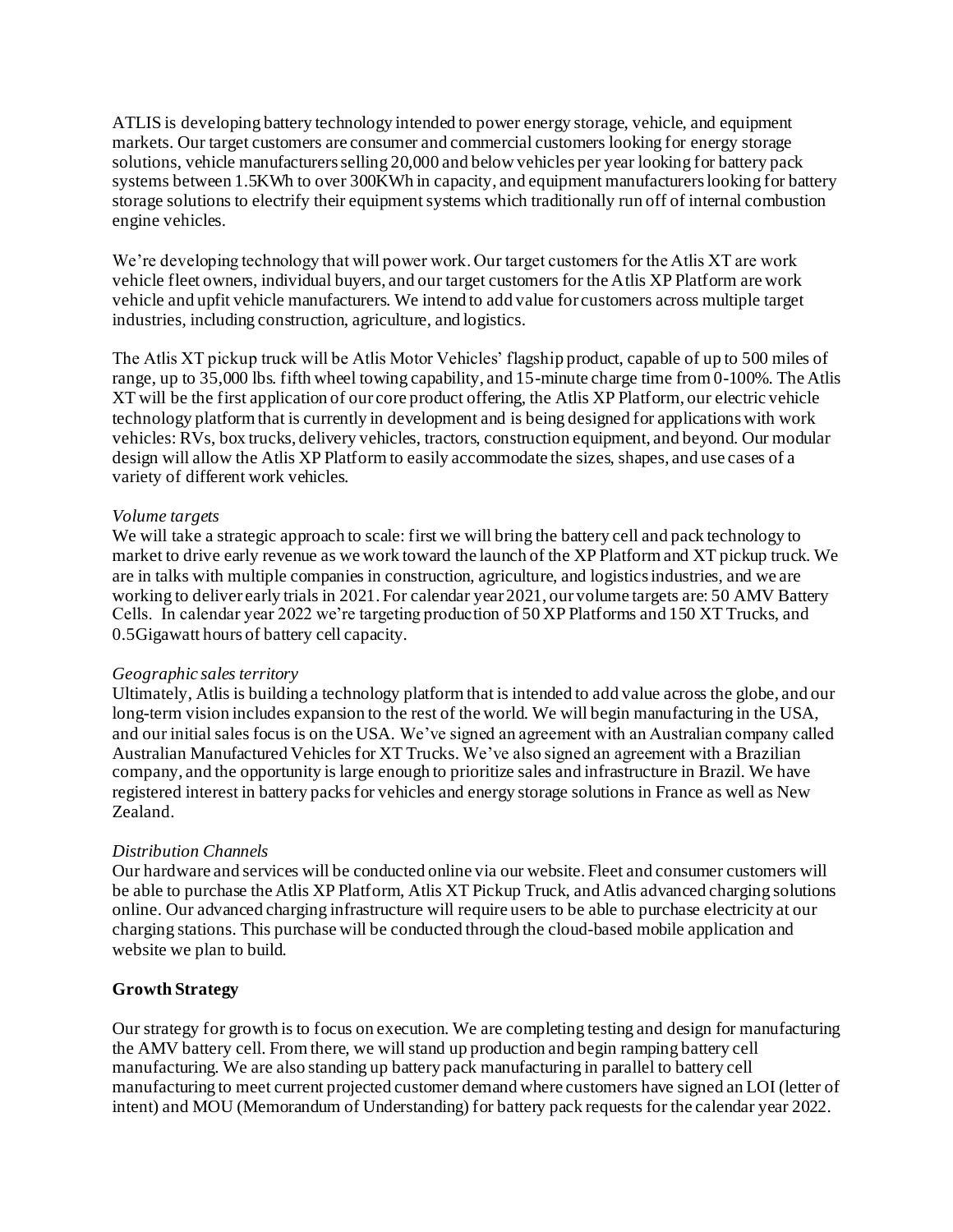We are continuing the design work to deliver our production prototype of the XT Truck in the second half of 2022. We will begin initial hand-builds of the XT Truck and scale manual manufacturing with the intention of delivering 150 XT trucks by end of calendar year 2022. ATLIS will continue our growth strategy beyond 2022 as we continue to ramp production to ensure we meet our current forecasted demand of over 50,000 XT trucks as indicated by existing reservation interest.

Once we have started production, we plan to leverage influencer marketing and customer word of mouth to generate additional interest in our products.

We will develop a dedicated sales team pursuing larger fleet customers. Fleet purchases and fleet management will be completed through ATLIS Cloud services and connected vehicle systems.

#### **Risk Factors**

Our business and our ability to execute our business strategy are subject to a number of risks as more fully described in the section titled "*Risk Factors."* These risks include, among others:

Atlis is a fledgling company without having developed any products in the past

Uncertainty exists as to whether Atlis will be able to raise sufficient funds to continue developing the XP platform and XT pickup truck

- Future capital raises may dilute current stockholders' ownership interests
- Atlis will experience losses for the foreseeable future
- Our intense capital requirements could be costly
- Development timelines are at risk of delays outside of Atlis' control
- Competition will be stiff
- Supply chain bottlenecks may be out of our control
- Natural resources and battery raw materials may experience periods of scarcity
- Raw material prices can fluxuate based on volatility within the market.
- Scaling up manufacturing will be a challenge and fraught with potential pitfalls
- Product recall could cripple growth
- Product liability could result in costly litigation
- We may face regulatory challenges
- We may not be able to successfully manage growth
- Our growth rate may not meet our expectations
- We may not be successful in developing an effective direct sales force
- Raising capital may be costly
- Atlis stock is not marketable and initial investors should be aware that the investment is speculative

Lack of diversification could cause you to lose all or some of your investment if initial products fail

- Our executive officer and executive staff will retain most of Atlis' voting rights

# **Corporate Information**

Atlis Motor Vehicles, Inc. was incorporated under the laws of the State of Delaware on November 9, 2016. Our Chief Executive Officer, President and Secretary has not been in bankruptcy, receivership or any similar proceeding. Our principal executive offices are located at 1828 North Higley Road, Mesa, AZ 85205. Our website address is www.atlismotorvehicles.com. Information on our web site is not part of this Offering Circular.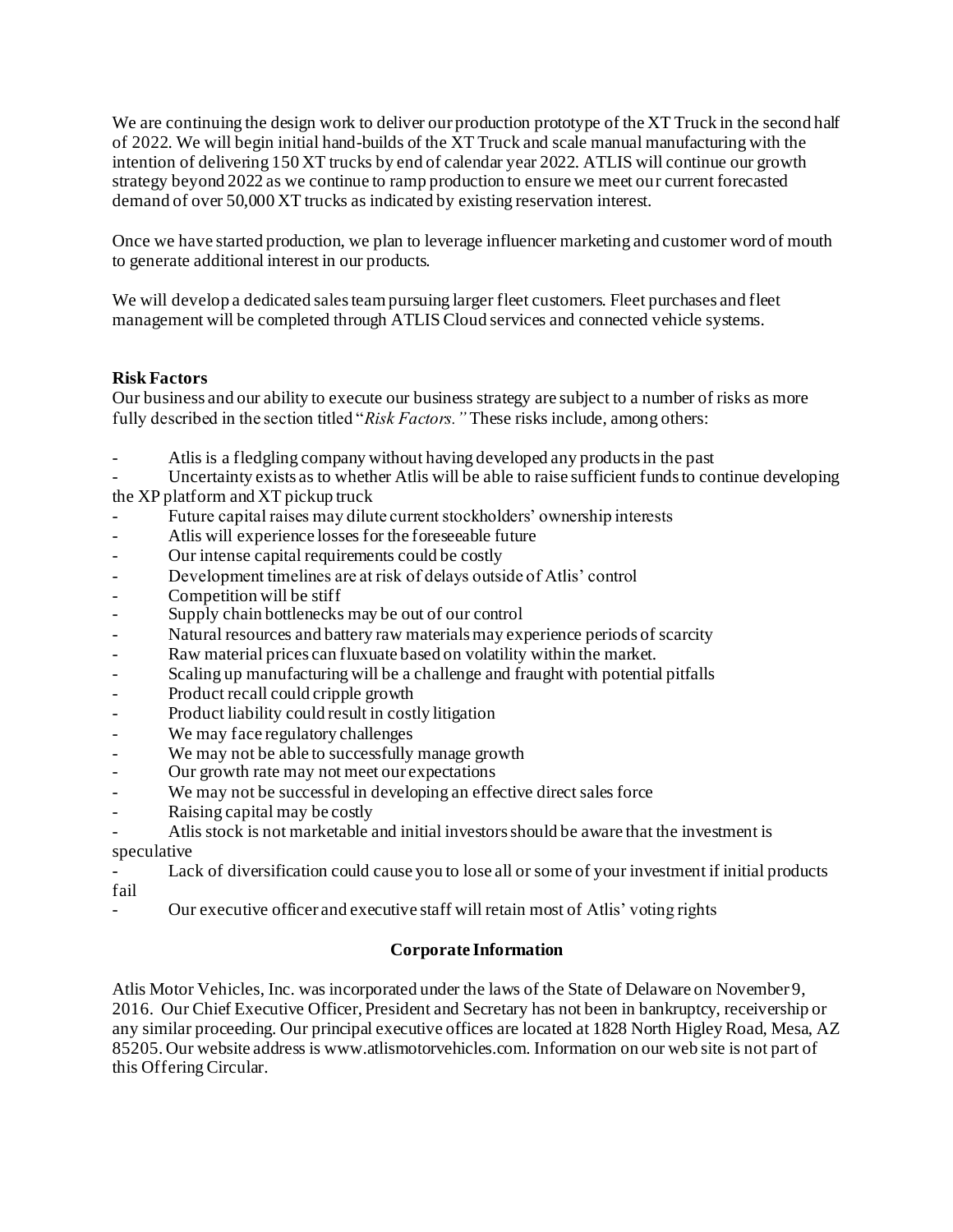#### **REGULATION A+**

We are offering our Class A common stock pursuant to recently adopted rules by the Securities and Exchange Commission mandated under the Jumpstart Our Business Startups Act of 2012, or the JOBS Act. These offering rules are often referred to as "*Regulation A+*." We are relying upon "*Tier 2*" of Regulation A+, which allows us to offer up to \$75 million in a 12-month period.

In accordance with the requirements of Tier 2 of Regulation A+, we will be required to publicly file annual, semiannual, and current event reports with the Securities and Exchange Commission after the qualification of the offering statement of which this Offering Circular forms a part. Having conducted a Regulation A+ offering in 2020, Atlis's annual, semi-annual, and current event reports have been filed with the Securities and Exchange Commission and are available for public viewing.

| Securities Offered:                       | 818,639 shares at \$15.88 per share plus up to<br>122,796 bonus shares at \$0 per share of Class A<br>common stock                                                                                                                                                                                                                                                                                                                                                                                                                                                                |  |
|-------------------------------------------|-----------------------------------------------------------------------------------------------------------------------------------------------------------------------------------------------------------------------------------------------------------------------------------------------------------------------------------------------------------------------------------------------------------------------------------------------------------------------------------------------------------------------------------------------------------------------------------|--|
| Class A common stock Outstanding:         |                                                                                                                                                                                                                                                                                                                                                                                                                                                                                                                                                                                   |  |
| Prior to the offering                     | $34,046,178$ shares issued <sup>1</sup>                                                                                                                                                                                                                                                                                                                                                                                                                                                                                                                                           |  |
|                                           | 26,719,859 options issued                                                                                                                                                                                                                                                                                                                                                                                                                                                                                                                                                         |  |
| After the offering                        | 34,864,817 shares issued plus up to 122,796 bonus<br>shares                                                                                                                                                                                                                                                                                                                                                                                                                                                                                                                       |  |
|                                           | 26,719,859 options issued                                                                                                                                                                                                                                                                                                                                                                                                                                                                                                                                                         |  |
| (Assuming the sale of all shares offered) |                                                                                                                                                                                                                                                                                                                                                                                                                                                                                                                                                                                   |  |
| Use of Proceeds:                          | If we sell all of the Shares being offered, our net<br>proceeds (after our estimated commissions, if any,<br>but excluding our estimated Offering expenses) will<br>be approximately Nine Twelve Million Five<br>Hundred Thousand Dollars (\$912,500283,254000).<br>We will use these net proceeds for our product<br>research and development, expenses associated with<br>the marketing and advertising of the Offering,<br>working capital and general corporate purposes, and<br>such other purposes described in the "Use of<br>Proceeds" section of this Offering Circular. |  |
| <b>Risk Factors:</b>                      | <b>Investing in our Class A common stock involves</b><br>a high degree of risk. See "Risk Factors."                                                                                                                                                                                                                                                                                                                                                                                                                                                                               |  |
| No Market:                                | There is no market for our Class A common stock<br>and there can be no assurance that a market will<br>develop.                                                                                                                                                                                                                                                                                                                                                                                                                                                                   |  |

#### **The Offering**

<sup>1</sup> As of November 1, 2021, there were 8,883,308 Class A shares of common stock issued, 26,719,859 Class A common stock options, and 25,162,870 shares of Class D common stock which total 60,766,037 shares of common stock outstanding.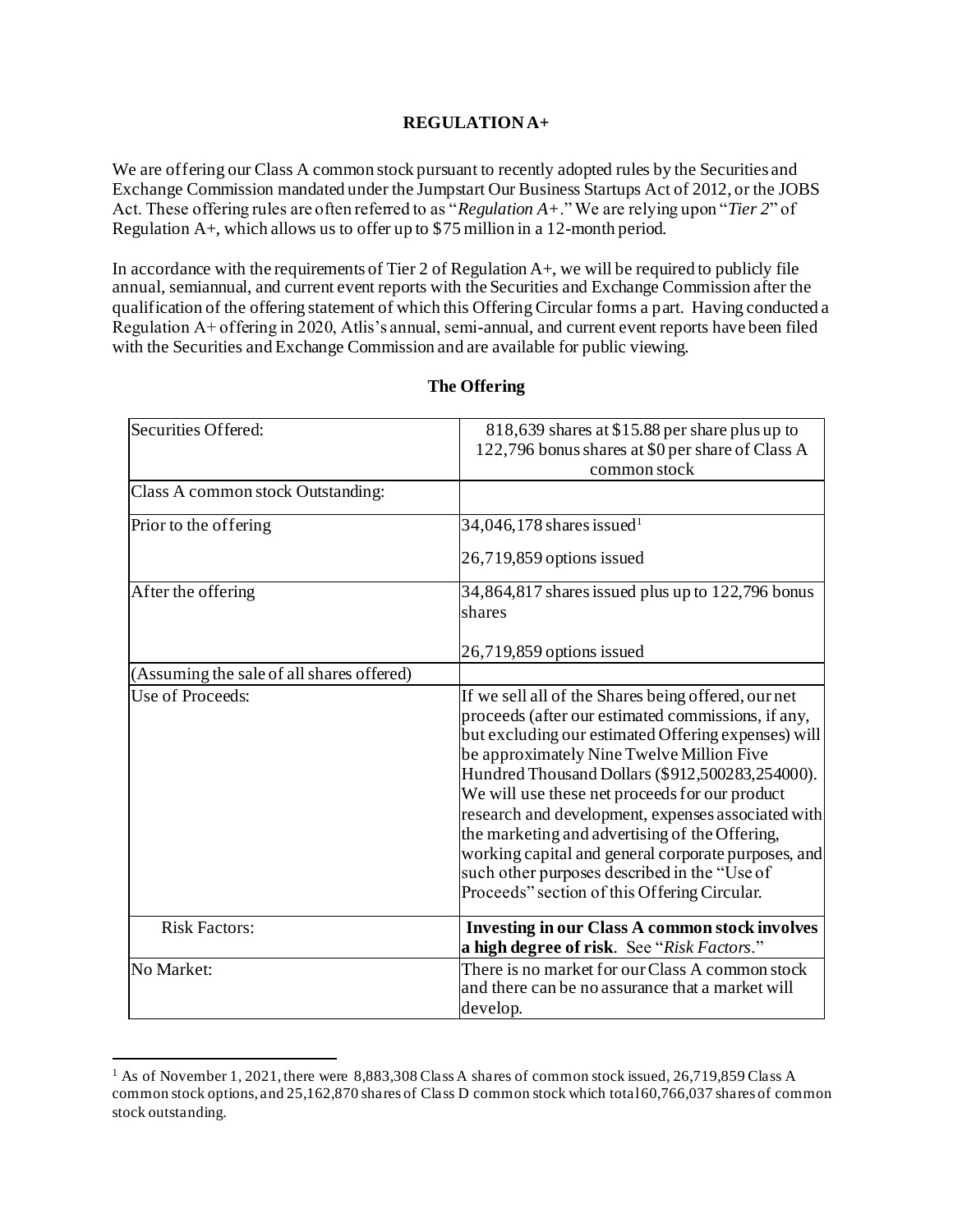#### **RISK FACTORS**

*An investment in our Class A common stock involves a high degree of risk. You should carefully consider the risks described below, together with all of the other information included in this Offering Circular, before making an investment decision. If any of the following risks actually occurs, our business, financial condition or results of operations could suffer. In that case, the trading price of our shares of Class A common stock could decline and you may lose all or part of your investment. See "Cautionary Note Regarding Forward Looking Statements" above for a discussion of forward-looking statements and the significance of such statements in the context of this Offering Circular.*

#### **RISKS RELATED TO OUR COMPANY**

#### **ATLIS IS A FLEDGLING COMPANY**

Atlis Motor Vehicles is a relatively new company that was incorporated on November 9th, 2016. If you are investing in this company, it's because you think the ATLIS's business model is a good idea, and ATLIS will be able to successfully grow their 3 business units and become profitable. We have yet to fully develop or sell any electric vehicles. We are launching our Energy business and have yet to start mass manufacturing of battery cells and pack solutions. As of right now, aim to develop an electric truck that has no commercial contemporaries. In the meantime, other companies could develop successful alternatives. We have never turned a profit and there is no assurance that we will ever be profitable.

We also have no history in the automotive industry. Although Atlis has taken significant steps in building brand awareness, Atlis is a new company and currently has no experience developing or selling motor vehicles. As such, it is possible that Atlis Motor Vehicles' lack of history in the industry may impact our brand, business, financial goals, operation performance, and products.

We should be considered a "*Development Stage Company*," and our operations will be subject to all the risks inherent in the establishment of a new business enterprise, including, but not limited to, hurdles or barriers to the implementation of our business plans. Further, because there is no history of operations there is also no operating history from which to evaluate our executive management's ability to manage our business and operations and achieve our goals or the likely performance of the Company. Prospective investors should also consider the fact that our management team has not previously developed or managed similar companies. No assurances can be given that we will be able to achieve or sustain profitability.

#### **UNCERTAINTY EXISTS AS TO WHETHER OUR BUSINESS WILL HAVE SUFFICIENT FUNDS OVER THE NEXT 12 MONTHS, THEREBY MAKING AN INVESTMENT IN ATLIS SPECULATIVE.**

We require additional financing to complete development and marketing of our AMV battery technology, XP Platform, and XT Truck until the products are in production and sufficient revenue can be generated for us to be self-sustaining. Our management projects that in order to effectively bring the products to market, that it will require significant funding over the next 12 months to cover costs involved in completing the prototype, getting the battery assembly line up and running, and beginning to develop a supply chain In the event that we are unable to generate sufficient revenues, and before all of the funds now held by us and obtained by us through this offering are expended, an investment made in Atlis may become worthless.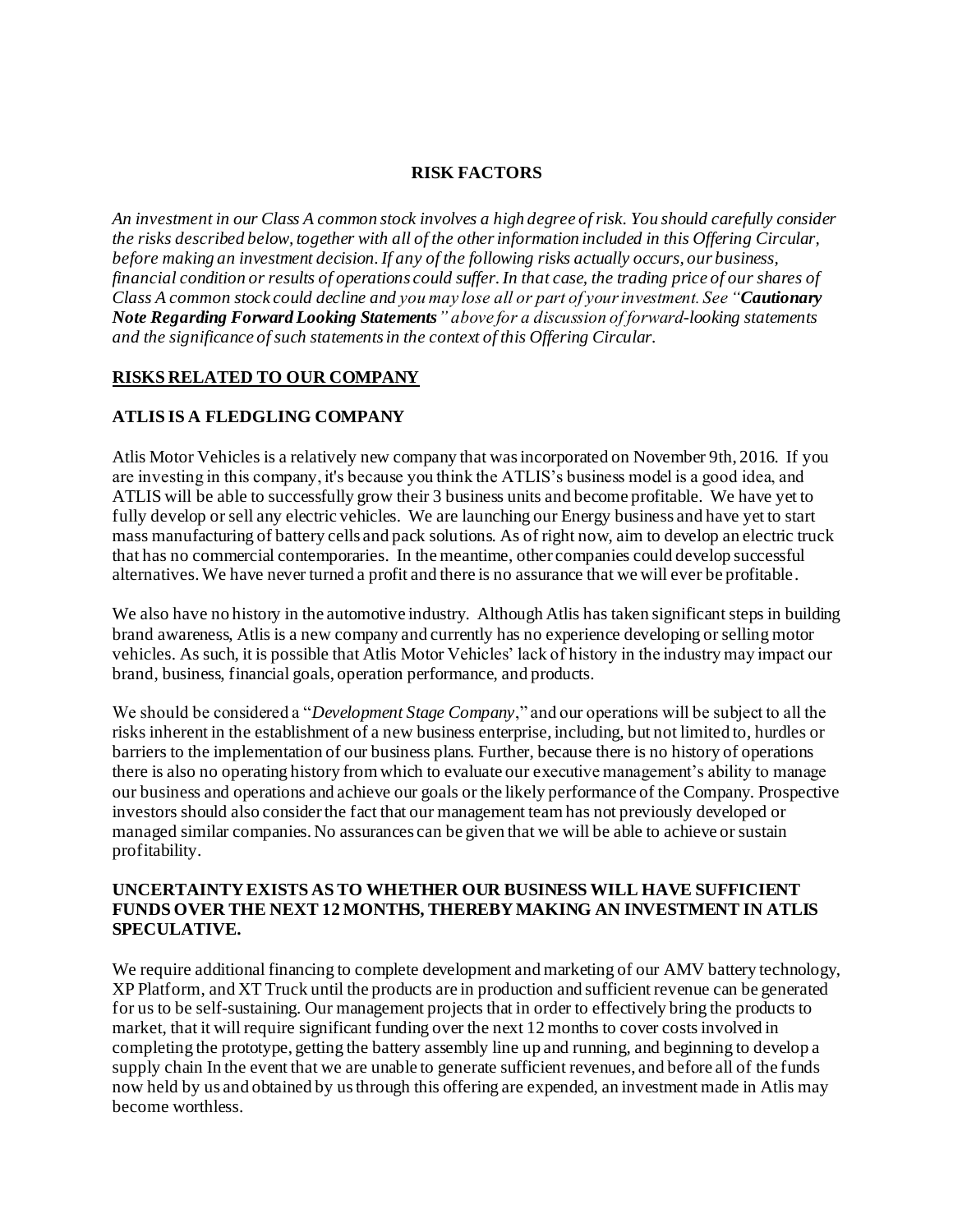If we cannot continue to raise further rounds of funding, we cannot succeed. Atlis will require additional rounds of funding to complete development and begin shipments of the Atlis XT pickup truck. If Atlis is unable to secure funding, we will be unable to succeed in our goal of developing the world's best pickup truck. Atlis will require additional capital infusion to sustain operations. We predict that we will need to raise an additional \$418 million dollars to finalize the prototype, obtain regulatory approvals, scale production, and continue lean production and sales for the following 4 years to our point of predicted profitability. If we are unable to raise adequate financing, we will be unable to sustain operations for a prolonged period of time.

We expect to significantly increase our spending to advance the development of our products and services and launch and commercialize the products for commercial sale. We will require additional capital for the further development and commercialization of our products, as well as to fund our other operating expenses and capital expenditures. We cannot be certain that additional funding will be available on acceptable terms, or at all. If we are unable to raise additional capital in sufficient amounts or on terms acceptable to us, we may have to significantly delay, scale back or discontinue the development or commercialization of one or more of our products and services. We may also seek collaborators for the products at an earlier stage than otherwise would be desirable or on terms that are less favorable than might otherwise be available. Any of these events could significantly harm our business, financial condition and prospects.

The expected gross offering proceeds may never be realized. While we believe that such proceeds will capitalize and sustain us to allow for the continued development and implementation of our business plan, if only a fraction of this Offering is sold, or if certain assumptions contained in the business plans prove to be incorrect, we may have inadequate funds to fully develop our business. Although we believe that the proceeds from this Offering will be sufficient to help sustain our development process and business operations, there is no guarantee that we will raise all the funds needed to adequately fund our business plan.

#### **WE NEED TO RAISE ADDITIONAL CAPITAL TO MEET OUR FUTURE BUSINESS REQUIREMENTS AND SUCH CAPITAL RAISING MAY BE COSTLY OR DIFFICULT TO OBTAIN AND COULD DILUTE CURRENT STOCKHOLDERS' OWNERSHIP INTERESTS.**

We are seeking to raise \$14,949,988 at a public price of \$15.88 per share in this offering on a best-efforts basis to implement our plan and meet our capital needs for the next 6 months of operations. After estimated commissions and offering related expenses of \$746,734 and bonus share value of \$1,950,000, the total net proceeds to us would be \$12,283,254. Additionally, we may sell equity shares in a private placement pursuant to Regulation D. We will use the proceeds from these offerings to prepare for production. See the section entitled "Use of Proceeds" for a description of the manner in which we plan to use proceeds from this offering.

We have relied upon cash from financing activities and in the future, we expect to rely on the proceeds from this Offering, future debt and/or equity financings, and we hope to rely on revenues generated from operations to fund all of the cash requirements of our activities. However, there can be no assurance that we will be able to generate any significant cash from our operating activities in the future. Future financing may not be available on a timely basis, in sufficient amounts or on terms acceptable to us, if at all. Any debt financing or other financing of securities senior to the Class A common stock will likely include financial and other covenants that will restrict our flexibility.

Any failure to comply with these covenants would have a material adverse effect on our business, prospects, financial condition and results of operations because we could lose our existing sources of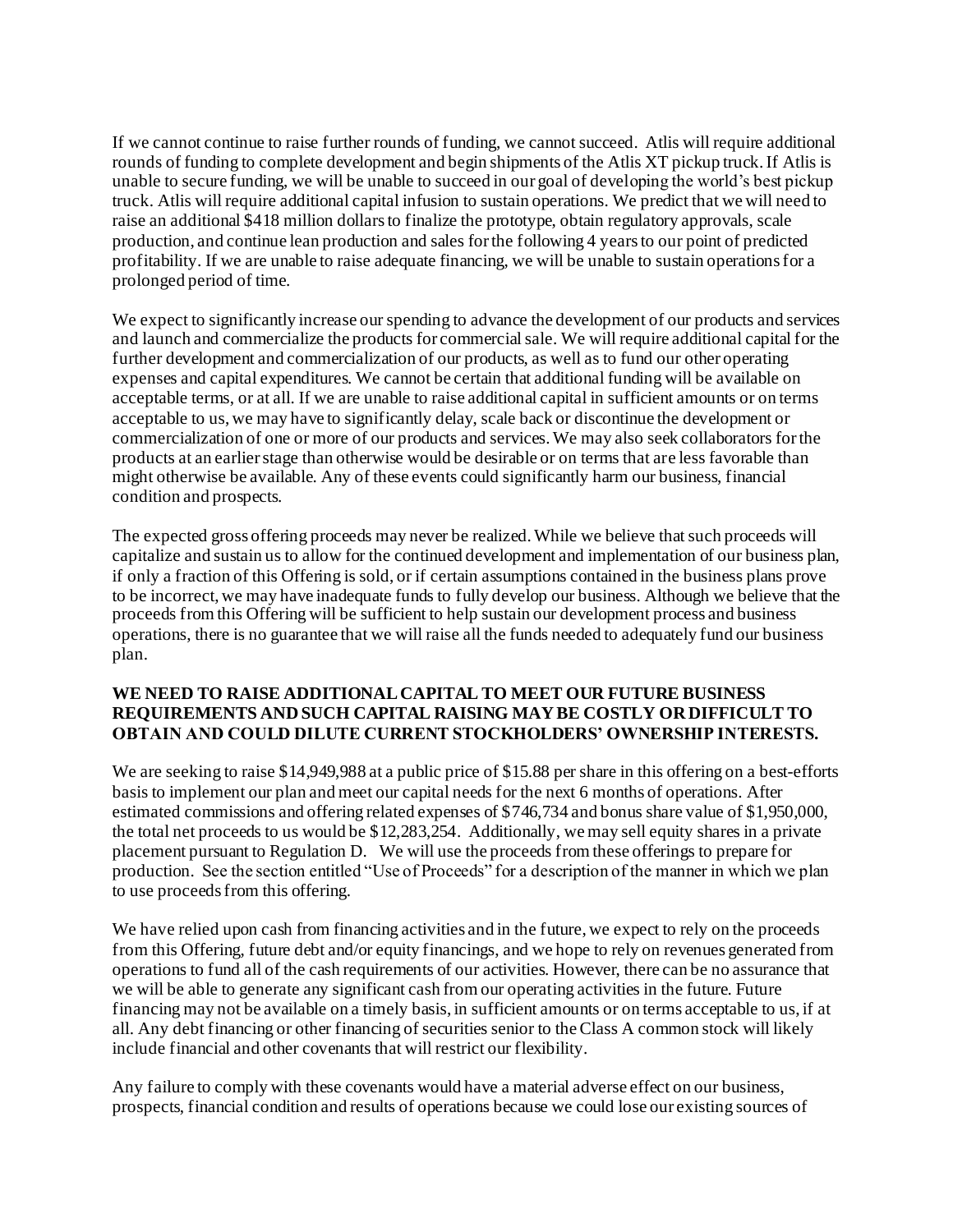funding and impair our ability to secure new sources of funding. However, there can be no assurance that the Company will be able to generate any investor interest in its securities. If we do not obtain additional financing, our prototype will never be completed, in which case you would likely lose the entirety of your investment in us.

At this time, we have not secured or identified any additional financing. We do not have any firm commitments or other identified sources of additional capital from third parties or from our officer and director or from other shareholders. There can be no assurance that additional capital will be available to us, or that, if available, it will be on terms satisfactory to us. Any additional financing will involve dilution to our existing shareholders. If we do not obtain additional capital on terms satisfactory to us, or at all, it may cause us to delay, curtail, scale back or forgo some or all of our product development and/or business operations, which could have a material adverse effect on our business and financial results. In such a scenario, investors would be at risk of losing all or a part of any investment in our Company.

## **WE HAVE LOSSES WHICH WE EXPECT TO CONTINUE INTO THE FUTURE. THERE IS NO ASSURANCE OUR FUTURE OPERATIONS WILL RESULT IN A PROFIT. IF WE CANNOT GENERATE SUFFICIENT REVENUES TO OPERATE PROFITABLY OR WE ARE UNABLE TO RAISE ENOUGH ADDITIONAL FUNDS FOR OPERATIONS, THE SHAREHOLDERS WILL EXPERIENCE A DECREASE IN VALUE AND WE MAY HAVE TO CEASE OPERATIONS.**

We are a development-stage technology company that began operating and commenced research and development activities in 2016. As a recently formed development-stage company, we are subject to all of the risks and uncertainties of a new business, including the risk that we may never develop, complete development or market any of our products or services and we may never generate product or services related revenues. Accordingly, we have only a limited history upon which an evaluation of our prospects and future performance can be made. We only have one product currently under development, which will require further development, significant marketing efforts and substantial investment before it and any successors could provide us with any revenue. As a result, if we do not successfully develop, market and commercialize our XT pickup truck on the XP platform, we will be unable to generate any revenue for many years, if at all. If we are unable to generate revenue, we will not become profitable, and we may be unable to continue our operations. Furthermore, our proposed operations are subject to all business risks associated with new enterprises. The likelihood of our success must be considered in light of the problems, expenses, difficulties, complications, and delays frequently encountered in connection with the expansion of a business, operation in a competitive industry, and the continued development of advertising, promotions and a corresponding customer base. There can be no assurances that we will operate profitably.

We expect to incur operating losses in future periods due to the high cost associated with developing an electric vehicle from the ground up. We cannot be sure that we will be successful in generating revenues in the near future and in the event we are unable to generate sufficient revenues or raise additional funds we will analyze all avenues of business opportunities. Management may consider a merger, acquisition, joint venture, strategic alliance, a roll-up, or other business combination to increase business and potentially increase the liquidity of the Company. Such a business combination may ultimately fail, decreasing the liquidity of the Company and shareholder value or cause us to cease operations, and investors would be at risk to lose all or part of their investment in us.

# **COMPETITION MAY CROWD THE MARKET**

We face significant barriers in the development of a competitive EV in a crowded market space. At is Motor Vehicles faces significant technical, resource, and financial barriers in development of a battery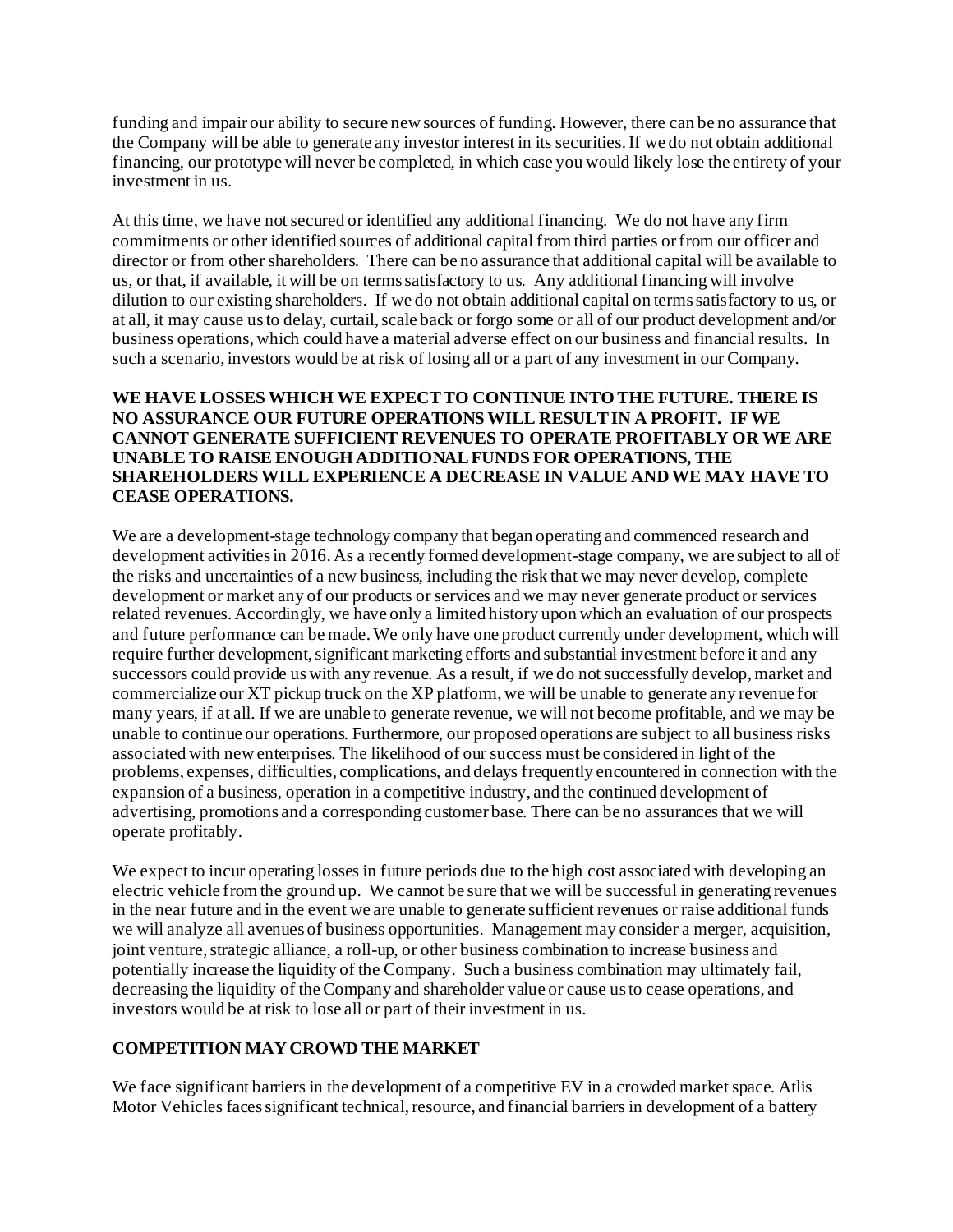electric vehicle intended to compete in a crowded pickup truck space. Incumbents, also known as legacy manufacturers, have substantially deeper pockets, larger pools of resources, and more significant manufacturing experience. Atlis will need to contract with development partners who may have existing relationships with incumbent manufacturers, these relationships may pose a significant risk in our ability to successfully develop this program. The Atlis product is differentiated from all currently announced electric trucks in that it will be a full-size, heavy-duty truck with capabilities that match or exceed internal combustion trucks of the same size. However, we have a lot of work to do before we reach production. There is a chance that other competitors may release similar full-sized electric trucks before we exit the research and development phase. If several competitors release full-sized electric trucks before Atlis, it will be exceedingly difficult to penetrate the market.

There are several potential competitors who are better positioned than we are to take the market at an earlier time than ATLIS. We will compete with larger, established Automotive Manufacturers who currently have products on the markets and/or various respective product development programs. They have much better financial means and marketing/sales and human resources than us. They may succeed in developing and marketing competing equivalent products earlier than us, or superior products than those developed by us. There can be no assurance that competitors will not render our technology or products obsolete or that the plug-in electric pickup truck developed by us will be preferred to any existing or newly developed technologies. It should further be assumed that that competition will intensify. Atlis Motor Vehicles' success depends on our ability to continuously raise funding, keep cost under control, and properly execute in our delivery of the Atlis Motor Vehicles XT pickup truck, Atlis Motor Vehicles XP truck platform, and Advanced Charging Station.

In order to be competitive, we must have the ability to respond promptly and efficiently to the everchanging marketplace. We must establish our name as a reliable and constant source for professional conversion and transmission services. Any significant increase in competitors or competitors with better, more efficient services could make it more difficult for us to gain market share or establish and generate revenues.We may not be able to compete effectively on these or other factors.

# **RELIABLE SUPPLIERS MAY BE HARD TO FIND**

As Atlis does not currently manufacture any products at scale, we may be starting from scratch in creating and developing supplier relationships. Currently, most major suppliers have agreements with legacy manufacturers that far exceed the scale and volume at which Atlis will operate. While we intend to make as many components in-house as possible, we will have to rely on third party suppliers to manufacture some of our components and specifications. Without having already developed these relationships, we may encounter challenges in ensuring we receive the quality parts we need at the price and volume required. These supplier challenges may result in unintended delays and/or product inferiority.

# **SCALING UP MANUFACTURING WILL BE A CHALLENGE**

Electric Vehicle Technology is changing rapidly There is significant development and investment into electric vehicle technology being made today. Such rapidly changing technology conditions may adversely affect Atlis Motor Vehicles' ability to continuously remain a market leader, provide superior product performance, and an outstanding customer experience. If we are unable to control the cost of development, cost of manufacturing, and cost of operations, Atlis may be substantially affected. If we are unable to maintain substantially lower cost of manufacturing, developing, design, distributing, and maintaining our vehicles, we may incur significant cost increases which can be material substantial to the operation of our business. We have made, and will continue to make substantial investments into the development of Atlis Motor Vehicles, such investments may have unforeseen costs that we have been unable to accurately predict, which may significantly impact our ability to execute our business as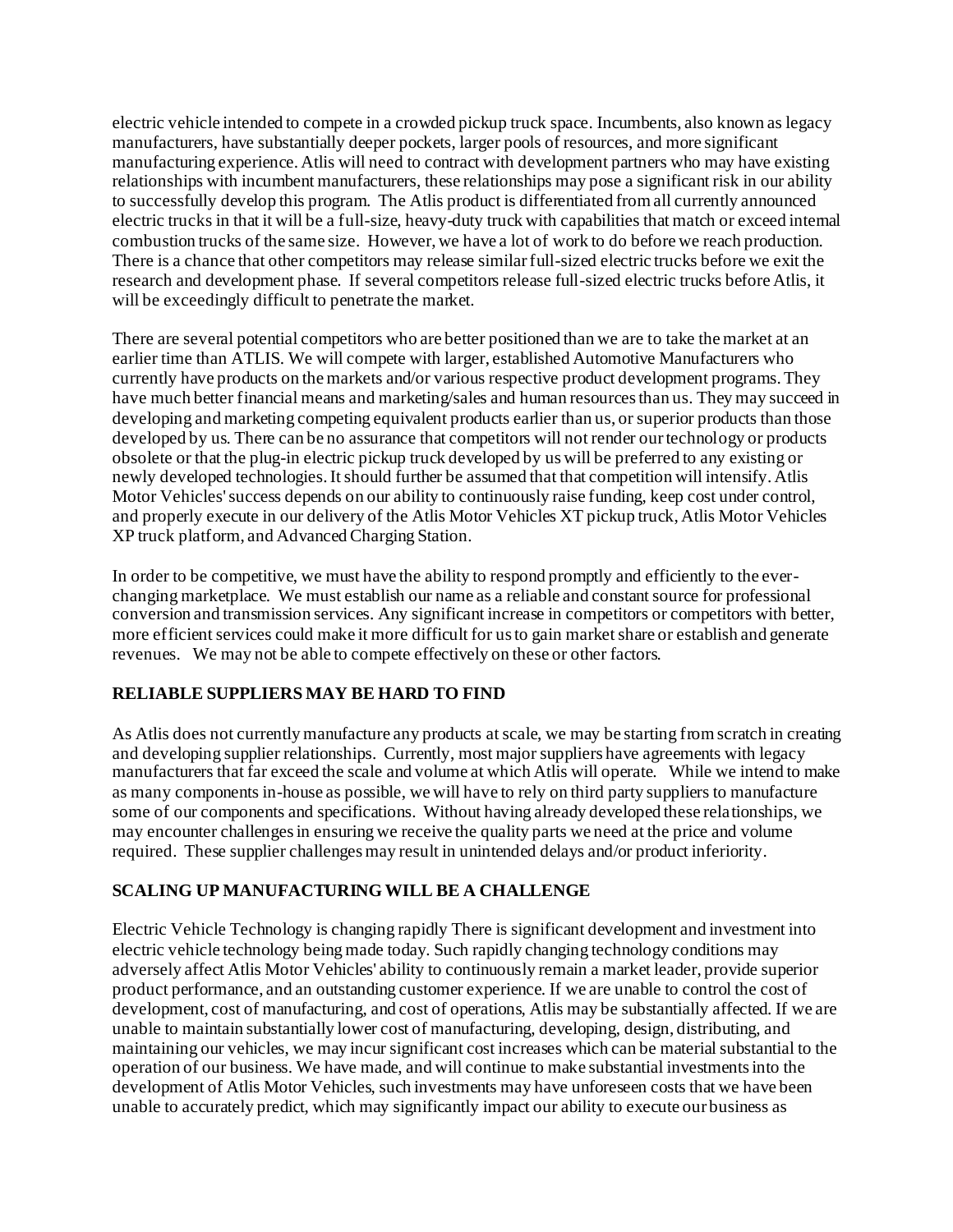planned. Atlis will face significant costs in development and purchasing of materials required to build the XT pickup truck, XP truck platform, and Advanced Charging Station through external partnerships. These purchases are subject to conditions outside the control of Atlis Motor Vehicles and as such, these conditions may substantially affect our business, product, brand, operational, and financial goals.

Atlis will continuously and diligently work towards obtaining multiple sources of materials and components to mitigate risk in our supply chain. However, it is possible that specific components or solutions required to manufacture an electric vehicle may be subject to intellectual property, material availability, or expertise owned solely by a single supplier. A condition such as a single source supplier may hinder our ability to secure the cost, schedule, and long term viability of Atlis Motor Vehicles XT pickup truck, XP truck platform, or Advanced Charging Station. We may be inherently subjected to conditions which permit only a single source supplier for specific components necessary to develop and manufacture the Atlis Motor Vehicles XT pickup truck, XP truck platform, and Advanced Charging Station, magnifying this risk.

# **UNFORESEEN FACTORS MAY ADJUST TIMELINES**

Any valuation of Atlis at this stage is pure speculation. Atlis Motor Vehicles' business success, timeline, and milestones are estimations. Atlis' production projections, sales volume, and cost models are only estimates. Atlis produced these valuations based on existing business models of successful and unsuccessful efforts of other companies within the technology and automotive industries. All such projections and timeline estimations may change as Atlis continues in development of a plug-in electric vehicle, charging station and manufacturing facilities.

We are currently in the development phase of the Atlis Motor Vehicles XT pickup truck and have not yet started manufacturing and sales. Cost overruns, scheduling delays, and failure to meet product performance goals may be caused by, but not limited to, unidentified technical hurdles, delays in material shipments, and regulatory hurdles. We may experience delays in design and manufacturing of the Atlis XT pickup truck We may experience significant delays in bringing the Atlis Motor Vehicles XT pickup truck to market due to design considerations, technical challenges, material availability, manufacturing complications, and regulatory considerations. Such delays could materially damage our brand, business, financial goals, operation results, and product.

# **NATURAL RESOURCE SCARCITY MAY CAUSE DELAYS**

Our projections are based on an ability to secure requisite levels of natural resources to produce the number of battery cells and battery packs necessary to meet our production goals. Two of the main natural resources in battery chemistry are lithium and cobalt. Given that these are scarce resources, there is a chance that we are unable to secure enough to meet our battery production goals. If this happens, we will not meet our overall production or profitability estimates. To mitigate this risk, we will explore opportunities to purchase futures to hedge against natural resource cost inflation and/or scarcity.

# **COMPANY GROWTH DEPENDS ON AVOIDING BATTERY PRODUCTION BOTTLENECKS**

Our Company's success is highly dependent upon our ability to produce battery cells and packs at high levels of volume and low cost. If the Company is unable to produce enough battery cells and packs, for any reason, it would result in the Company missing its overall production and profitability estimates. To avoid the risk of catastrophic battery bottlenecks, the Company intends to explore options for outsourcing some of the battery production to diversify its battery sourcing.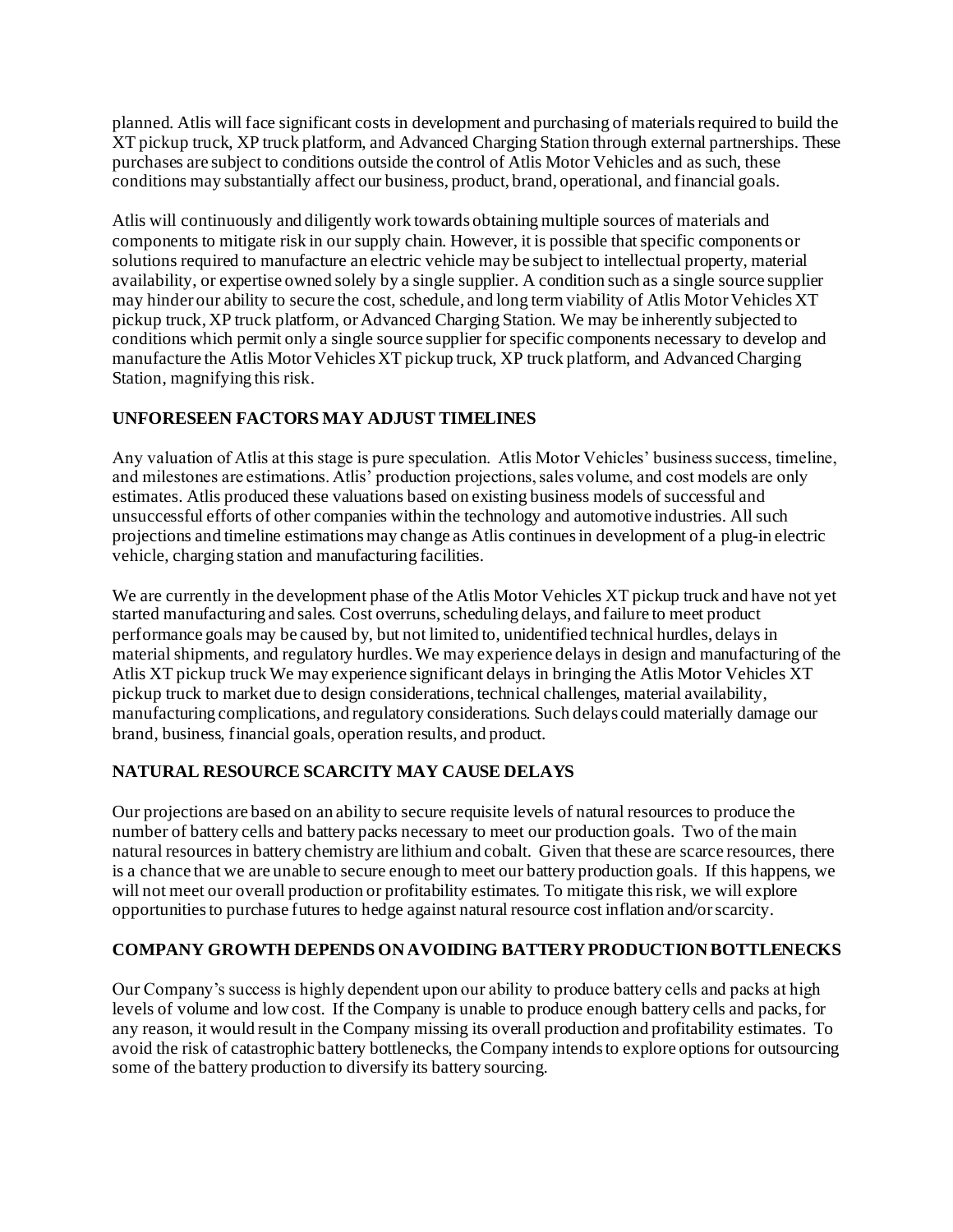# **A PRODUCT RECALL COULD CRIPPLE GROWTH**

If the Atlis Motor Vehicles' XT pickup truck, XP truck platform, or Advanced Charging Station are unable to meet performance and quality criteria, we may be required to perform product recalls to address said concerns. A product recall can have substantial cost related to performing such corrective actions. Although Atlis will perform significant internal testing and qualifications, as well as external qualifications through approved 3rd party vendors against industry standards and regulatory requirements, there will be unperceived conditions which may negatively impact the customer or Company expected performance and safety of our vehicles. As such, Atlis may perform a corrective action such as a recall of products, mandatory repairs of defective components, or litigation settlements which can materially affect our financial goals, operation results, brand, business, and products. If we are unable to provide significant charging stations, our business success may be substantially affected.

A significant portion of our success is our ability to deploy the appropriate number of charging stations, in strategic locations relative to our customers and customer behaviors. If Atlis is unable to deploy charging stations to specified locations, this may negatively affect our brand, business, financial goals, operational results, and product success in the market. As such, to meet said availability requirements, Atlis will require significant capital investments to rapidly deploy said Advanced Charging Stations, as well as development of relationships with third party members who can assist in deployment of said charging stations. If we are unable to address service requirements, we may negatively affect our customer experience. As such, Atlis Motor Vehicles will require service capabilities to be established in locations within close proximity to our XT pickup truck and XP truck platform owners. Atlis Motor Vehicles' ability to engage with 3rd party operating service stations, as well as our ability to establish company operated locations, will be critical to the success of developing a positive customer experience.

# **PRODUCT LIABILITY**

While Atlis will work diligently to meet all company and regulatory safety requirements, there is a chance that a component catastrophically fails. It is possible that through unknown circumstances or conditions out of our control, some person is injured by our product. The risk of product liability claims, and adverse publicity can always occur when manufacturing, developing, marketing, and selling a brand-new product that was developed from scratch. If a customer or other party were to be injured by an Atlis product, the ensuing litigation costs and reputational damage could be irreparable.

# **WE MAY FACE REGULATORY CHALLENGES**

We are substantially at risk of unfavorable governmental regulations. Motor vehicles are subject to substantial regulation under international, federal, state, local and foreign laws regarding safety, performance, and import regulations. Our vehicles will need to comply with many governmental standards and regulations relating to vehicle safety, fuel economy, emissions control, noise control, and vehicle recycling, among others. Compliance with all of these requirements may delay our production launch, thereby adversely affecting our business and financial condition.

Additionally, there is a chance that some economically advantageous governmental incentives or subsidies will be removed or repealed before our product reaches production. Such changes to the governmental regulatory structure could have an adverse effect on profitability.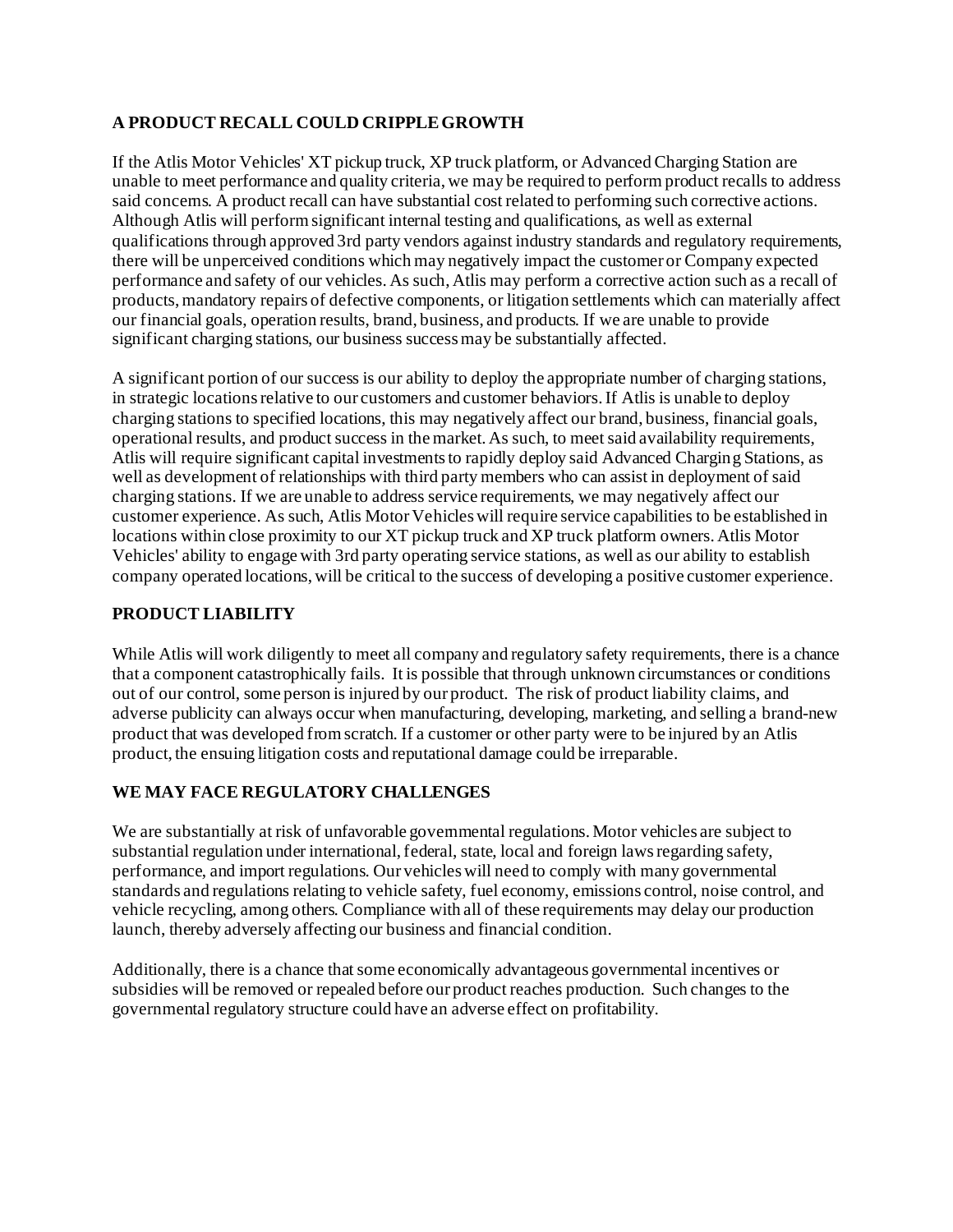#### **IF WE CANNOT CONTINUE TO INNOVATE, OUR REVENUE GROWTH RATE AND PROFITS MAY BE REDUCED**

To successfully develop and grow our business, we must develop, distribute and commercialize our products, secure strategic partnerships with various businesses, and bring our products to market on schedule and in a profitable manner, as well as spend time and resources on the development of future products, services and business strategies that are complementary to our initial electric vehicle and business plan. Delays or failures in launch of the XT pickup could hurt our ability to meet our growth objectives, which may affect our financial projections and may impact our stock price. Moreover, if we are unable to continually develop and evolve our business strategy and launch additional products and services in the future, our business will be entirely dependent on the success of the XT Pickup, which could hurt our ability to meet our objectives. We cannot guarantee that the XT pickup will be able to achieve our expansion goals alone. Our ability to expand successfully will depend on a number of factors, many of which are beyond our control.

# **WE MAY HAVE DIFFICULTY PROTECTING OUR INTELLECTUAL PROPERTY**

Our pending patents and other intellectual property could be unenforceable or ineffective once patent reviews are completed. We anticipate patent review completion and patents issued in calendar years 2021, 2022, and 2023 based on the typical two-year process between filing and issuing. We have continued to file patent applications throughout 2021 and plan to continue filing new patents over time. We have filed these patents privately and the scope of what they cover remains confidential until they are issued. For any company creating brand new products, it is imperative to protect the proprietary intellectual property to maintain a competitive advantage. There is no doubt that a significant portion of Atlis's current value depends on the strength and imperviousness of these pending patents. We intend to continue to file additional patent applications and build our intellectual property portfolio as we discover new technologies related to the development of plug-in electric vehicles.

We believe that intellectual property will be critical to our success, and that we will rely on trademark, copyright and patent law, trade secret protection and confidentiality and/or license agreements to protect our proprietary rights. If we are not successful in protecting our intellectual property, it could have a material adverse effect on our business, results of operations and financial condition. While we believe that we will be issued trademarks, patents and pending patent applications help to protect our business, there can be no assurance that our operations do not, or will not, infringe valid, enforceable third-party patents of third parties or that competitors will not devise new methods of competing with us that are not covered by our anticipated patent applications. There can also be no assurance that our patent applications will be approved, that any patents issued will adequately protect our intellectual property, or that such patents will not be challenged by third parties or found to be invalid or unenforceable or that our patents will be effective in preventing third parties from utilizing a copycat business model to offer the same service in one or more categories. Moreover, it is intended that we will rely on intellectual property and technology developed or licensed by third parties, and we may not be able to obtain or continue to obtain licenses and technologies from these third parties at all or on reasonable terms. Effective trademark, service mark, copyright and trade secret protection may not be available in every country in which our intended services will be provided. The laws of certain countries do not protect proprietary rights to the same extent as the laws of the U.S. and, therefore, in certain jurisdictions, we may be unable to protect our proprietary technology adequately against unauthorized third party copying or use, which could adversely affect our competitive position. We expect to license in the future, certain proprietary rights, such as trademarks or copyrighted material, to third parties. These licensees may take actions that might diminish the value of our proprietary rights or harm our reputation, even if we have agreements prohibiting such activity. Also, to the extent third parties are obligated to indemnify us for breaches of our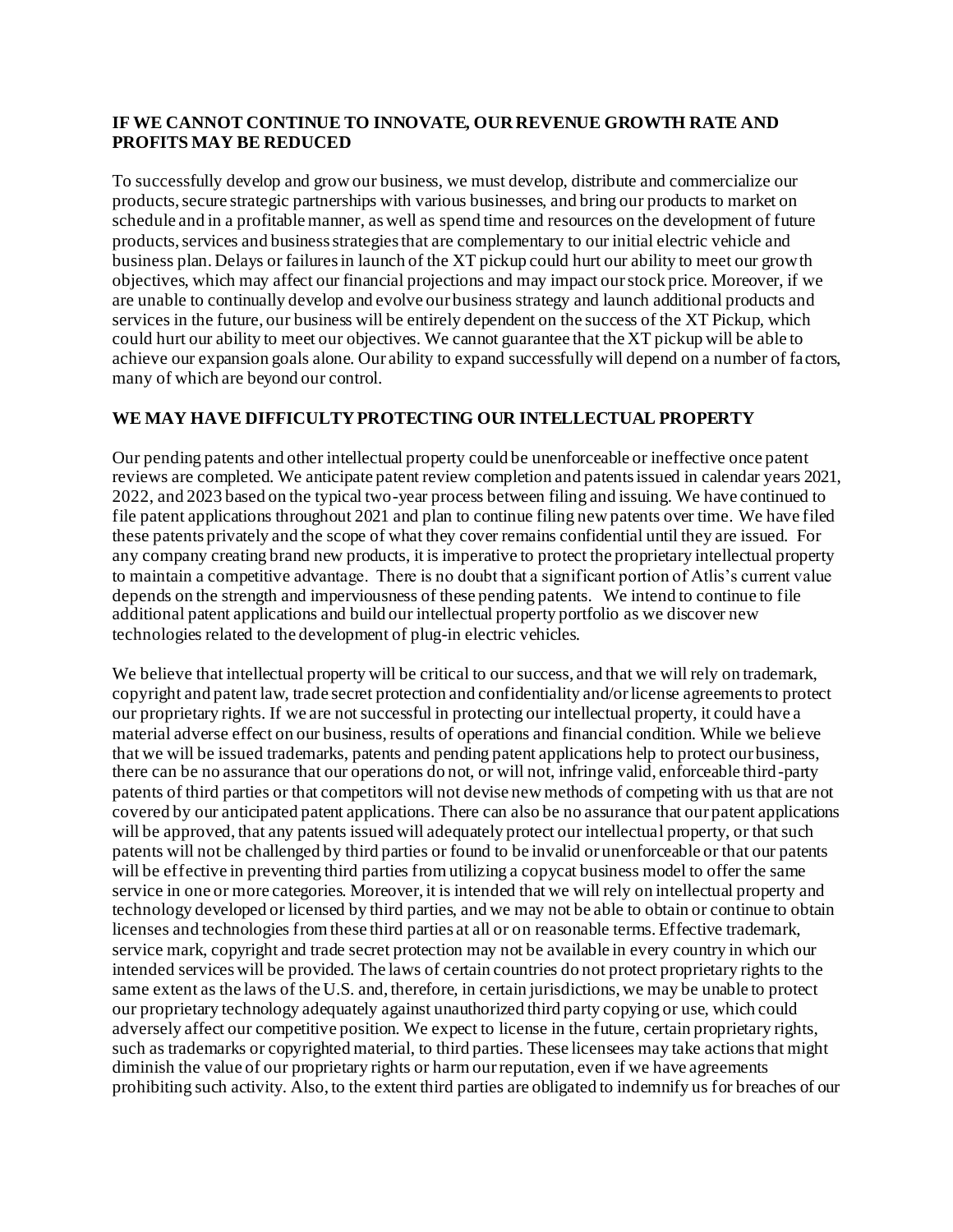intellectual property rights, these third parties may be unable to meet these obligations. Any of these events could have a material adverse effect on our business, results of operations or financial condition.

The U.S. Patent and Trademark Office and various foreign governmental patent agencies require compliance with a number of procedural, documentary, fee payment and other provisions during the patent process. There are situations in which noncompliance can result in abandonment or lapse of a patent or patent application, resulting in partial or complete loss of patent rights in the relevant jurisdiction. In such an event, competitors might be able to enter the market earlier than would otherwise have been the case, which could have a material adverse effect on our business, results of operations and financial condition.

# **INTELLECTUAL PROPERTY PROTECTION IS COSTLY***.*

Filing, prosecuting and defending patents related to our products and software throughout the world is prohibitively expensive. Competitors may use our technologies in jurisdictions where we have not obtained patent protection to develop their own products and, further, may export otherwise infringing products to territories where we have patent protection, but where enforcement is not as strong as that in the U.S. These products may compete with our products in jurisdictions where we do not have any issued or licensed patents and our patent claims or other intellectual property rights may not be effective or sufficient to prevent them from so competing. Many companies have encountered significant problems in protecting and defending intellectual property rights in foreign jurisdictions. The legal systems of certain countries, particularly certain developing countries, do not favor the enforcement of patents and other intellectual property protection, particularly those relating to technology, which could make it difficult for us to stop the infringement of our patents or marketing of competing products in violation of our proprietary rights generally. Proceedings to enforce our patent rights in foreign jurisdictions could result in substantial cost and divert our efforts and attention from other aspects of our business.

#### **CONFIDENTIALITY AGREEMENTS MAY NOT ADEQUATELY PREVENT DISCLOSURE OF TRADE SECRETS AND OTHER PROPRIETARY INFORMATION**

We anticipate that a substantial amount of our processes and technologies will be protected by trade secret laws. To protect these technologies and processes, we intend to rely in part on confidentiality agreements with our employees, licensees, independent contractors and other advisors. These agreements may not effectively prevent disclosure of confidential information, including trade secrets, and may not provide an adequate remedy in the event of unauthorized disclosure of confidential information. In addition, others may independently discover our trade secrets and proprietary information, and in such cases, we could not assert any trade secret rights against such parties. To the extent that our employees, contractors or other third parties with which we do business use intellectual property owned by others in their work for us, disputes may arise as to the rights in related or resulting know-how and inventions. Laws regarding trade secret rights in certain markets in which we operate may afford little or no protection to our trade secrets. The loss of trade secret protection could make it easier for third parties to compete with our products and related future products and services by copying functionality, among other things. In addition, any changes in, or unexpected interpretations of, the trade secret and other intellectual property laws in any country in which we operate may compromise our ability to enforce our trade secret and intellectual property rights. Costly and time-consuming litigation could be necessary to enforce and determine the scope of our proprietary rights, and failure to obtain or maintain trade secret protection could adversely affect our business, revenue, reputation and competitive position.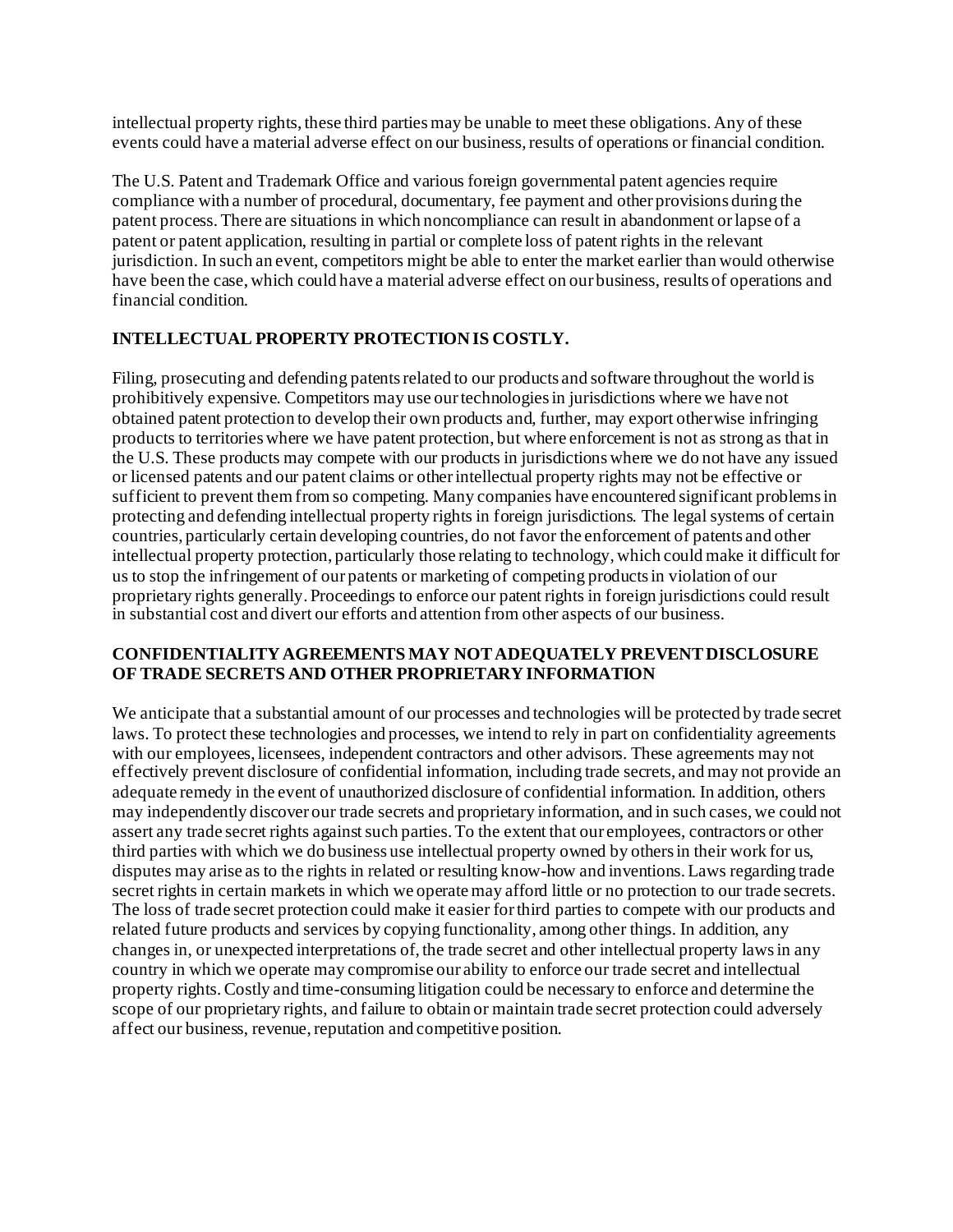# **FAILURE TO COMPLY WITH FEDERAL AND STATE PRIVACY LAWS COULD ADVERSELY AFFECT OUR BUSINESS**

A variety of federal and state laws and regulations govern the collection, use, retention, sharing and security of consumer data. The existing privacy-related laws and regulations are evolving and subject to potentially differing interpretations. In addition, various federal, state and foreign legislative and regulatory bodies may expand current or enact new laws regarding privacy matters. Several internet companies have recently incurred penalties for failing to abide by the representations made in their privacy policies and practices. In addition, several states have adopted legislation that requires businesses to implement and maintain reasonable security procedures and practices to protect sensitive personal information and to provide notice to consumers in the event of a security breach. Any failure, or perceived failure, by us to comply with our posted privacy policies or with any data-related consent orders, Federal Trade Commission requirements or orders or other federal, state or international privacy or consumer protection-related laws, regulations or industry self-regulatory principles could result in claims, proceedings or actions against us by governmental entities or others or other liabilities, which could adversely affect our business. In addition, a failure or perceived failure to comply with industry standards or with our own privacy policies and practices could adversely affect our business. Federal and state governmental authorities continue to evaluate the privacy implications inherent in the use of thirdparty web "*cookies*" for behavioral advertising. The regulation of these cookies and other current online advertising practices could adversely affect our business

# **WE ARE DEPENDENT UPON OUR CEO FOR HIS SERVICES AND ANY INTERRUPTION IN HIS ABILITY TO PROVIDE HIS SERVICES COULD CAUSE US TO CEASE OPERATIONS.**

The loss of the services of our CEO, Mr. Mark Hanchett, could have a material adverse effect on us. We do not maintain any key man life insurance on Mr. Hanchett. The loss of Mr. Hanchett's services could cause investors to lose all or a part of their investment. Our future success will also depend on our ability to attract, retain and motivate other highly skilled employees. Competition for personnel in our industry is intense. We may not be able to retain our key employees or attract, assimilate or retain other highly qualified employees in the future. If we do not succeed in attracting new personnel or retaining and motivating our current personnel, our business will be adversely affected.

# **WE HAVE NO LONG-TERM EMPLOYMENT AGREEMENTS IN PLACE WITH OUR EXECUTIVE OFFICERS**

As of the date of this Offering Circular we only have short-term, interim employment arrangements with our senior executive officers. We are negotiating compensation packages and the terms of long-term formal employment agreements with our executive officers, and we anticipate any such employment agreement entered into with our executive officers will be on terms no less favorable to our executive officers than the terms of their respective interim arrangement.

There is a risk that the Company and any one or more of our executive officers will not reach an agreement with respect to their employment agreements, in part because we expect their compensation packages will be comprised of cash compensation, equity compensation (e.g. stock options, warrants or stock grants), as well as standard benefits and other terms customary for executive officers of similar experience and tenure. Although we intend to finalize negotiations with respect to these employment agreements with each of our executive officers in the near future, if we fail to reach mutually satisfactory agreements in this regard, any one or more of such persons may terminate their association with the Company. Additionally, we are also highly dependent on certain consultants and service providers, including our development partners and our marketing and advertising service providers, some of which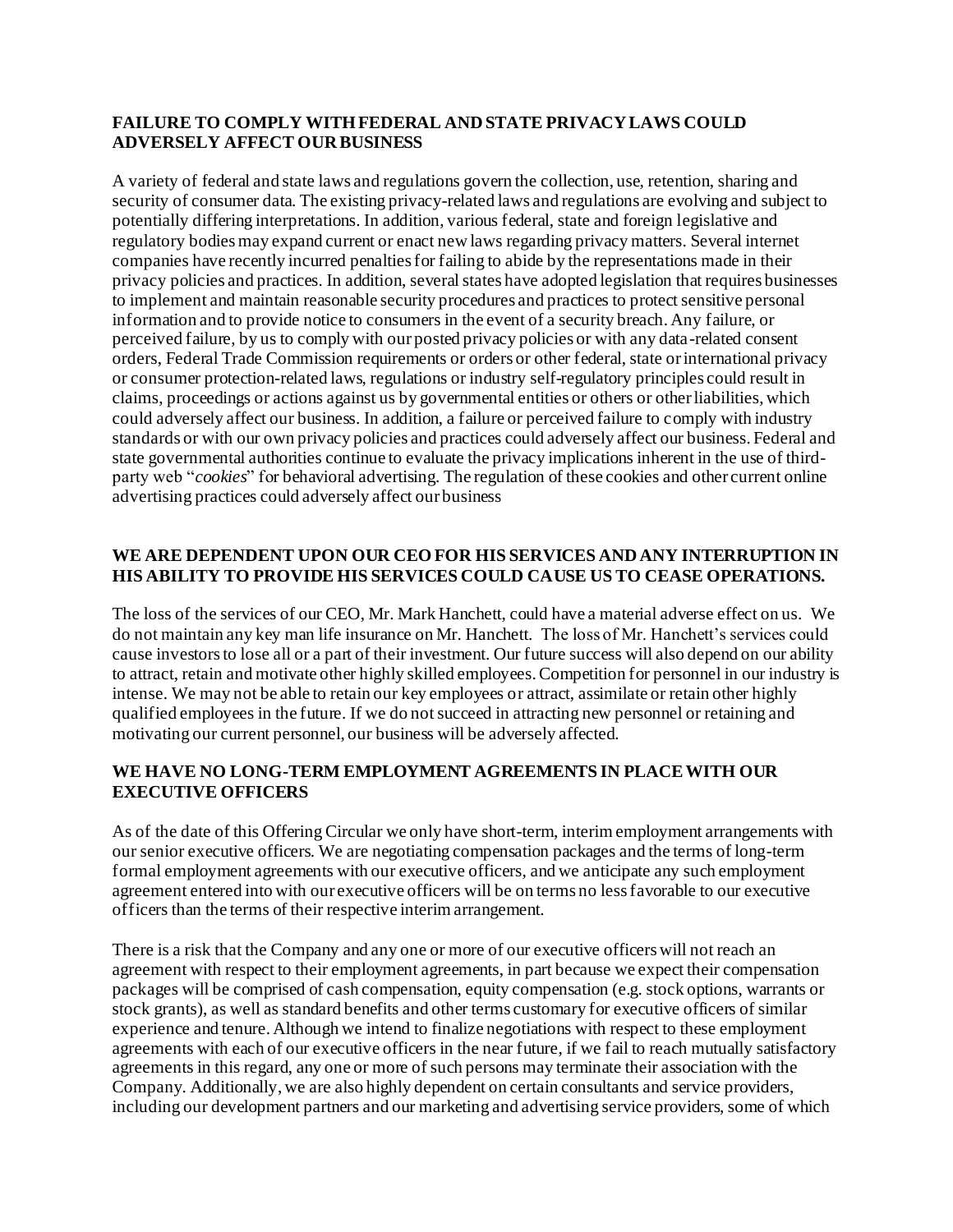are affiliates of the Company and our officers and directors. The loss of any one or more of these experienced executives, consultants, service providers and/or development partners would have a material and adverse effect on our Company and our business prospects

# **WE ARE SIGNIFICANTLY INFLUENCED BY OUR OFFICERS AND DIRECTORS**

In the aggregate, ownership of the Company's shares of common stock by management and affiliated parties, assuming the sale of the Maximum Offering, will represent approximately 94% of the issued and outstanding shares of common stock. These shareholders, if acting together, will be able to significantly influence all matters requiring approval by shareholders, including the election of directors and the approval of mergers or other business combinations transactions. Please see "*Security Ownership of Management & Certain Security Holders*" below for more information.

Our future performance is dependent on the ability to retain key personnel. The Company's performance is substantially dependent on the performance of senior management. The loss of the services of any of its executive officers or other key employees could have a material adverse effect on the Company's business, results of operations and financial condition.

# **OUR BUSINESS COULD BE ADVERSELY AFFECTED BY A DOWNTURN IN THE ECONOMY AND/OR MANUFACTURING.**

We are dependent upon the continued demand for electric vehicles, making our business susceptible to a downturn in the economy or in manufacturing. For example, a decrease in the number of individuals investing their money in the equity markets could result in a decrease in the number of companies deciding to become or remain public. This downturn could have a material adverse effect on our business, our ability to raise funds, our production, and ultimately our overall financial condition.

# **OUR BUSINESS WOULD BE ADVERSELY AFFECTED IF WE ARE NOT ABLE TO CREATE AND DEVELOP AN EFFECTIVE DIRECT SALES FORCE.**

Because a significant component of our growth strategy relates to increasing our revenues through sales to companies and individuals subject to the SEC disclosure and reporting requirements, our business would be adversely affected if we were unable to develop and maintain an effective sales force to market our products directly to consumers. Further complicating this matter, many states have prohibited direct to consumer vehicle sales. Atlis will need to be effective at converting online interest into hard sales. We currently do not employ any sales staff to sell our products, which could have a material adverse effect on our business, results of operations and financial condition.

# **WE MAY NOT BE ABLE TO SUCCESSFULLY MANAGE OUR GROWTH.**

We could experience growth over a short period of time, which could put a significant strain on our managerial, operational and financial resources. We must implement and constantly improve our certification processes and hire, train and manage qualified personnel to manage such growth. We have limited resources and may be unable to manage our growth. Our business strategy is based on the assumption that our customer base, geographic coverage and service offerings will increase. If this occurs it will place a significant strain on our managerial, operational, and financial resources. If we are unable to manage our growth effectively, our business will be adversely affected. As part of this growth, we may have to implement new operational, manufacturing, and financial systems and procedures and controls to expand, train and manage our employees, especially in the areas of manufacturing and sales. If we fail to develop and maintain our people and processes as we experience our anticipated growth, demand for our products and our revenues could decrease.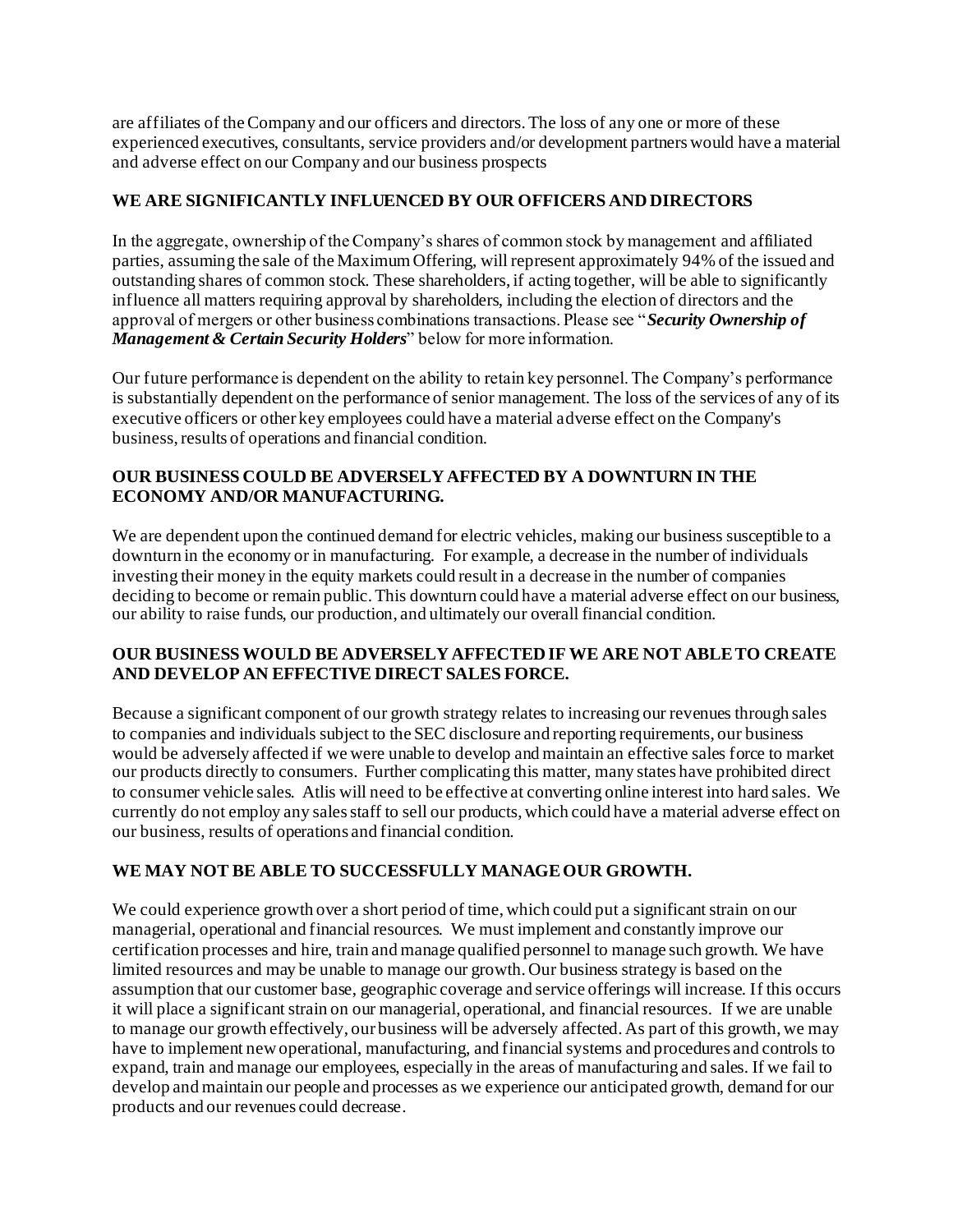#### **WE MAY NOT BE ABLE TO KEEP UP WITH RAPID TECHNOLOGICAL CHANGES**

To remain competitive, we must continue to enhance our products and software. The evolving nature of the electric vehicle industry, which is characterized by rapid technological change, c, frequent new product and service introductions and the emergence of new industry standards and practices, could render our existing systems, software, and services obsolete. Our success will depend, in part, on our ability to develop, innovate, license or acquire leading technologies useful in our business, enhance our existing solutions, develop new solutions and technology that address the increasingly sophisticated and varied needs of our current and prospective customers, and respond to technological advances and emerging industry and regulatory standards and practices in a cost-effective and timely manner. Future advances in technology may not be beneficial to, or compatible with, our business. Furthermore, we may not successfully use new technologies effectively or adapt our proprietary technology and hardware to emerging industry standards on a timely basis. Our ability to remain technologically competitive may require substantial expenditures and lead time. If we are unable to adapt in a timely manner to changing market conditions or user requirements, our business, financial condition and results of operations could be seriously harmed

#### **IF WE DO NOT SUCCESSFULLY ESTABLISH AND MAINTAIN OUR COMPANY AS A HIGHLY TRUSTED AND RESPECTED NAME FOR ELECTRIC VEHICLES, WE COULD SUSTAIN LOSS OF REVENUES, WHICH COULD SIGNIFICANTLY AFFECT OUR BUSINESS, FINANCIAL CONDITION AND RESULTS OF OPERATIONS.**

In order to attract and retain a client base and increase business, we must establish, maintain and strengthen our name and the services we provide. In order to be successful in establishing our reputation, clients must perceive us as a trusted source for quality services. If we are unable to attract and retain clients with our current marketing plans, we may not be able to successfully establish our name and reputation, which could significantly affect our business, financial condition and results of operations.

#### **OTHER MANUFACTURERS MAY BEAT US TO MARKET**

Earlier in 2021, Ford announced the arrival of its F-150 Lightning electric truck. Chevrolet is anticipated to announce its electric Silverado in 2022. Rivian will release their R1T mid-size pickup truck by end of year 2021, Tesla will release their cybertruck in 2022, and Lordstown Motors will release their pickup truck by end of year 2021. While we believe we have a superior product in terms of both design and performance, the other auto makers have much more bargaining power and deeper pockets than us. There is a chance that consumers adopt competitor electric trucks before Atlis can bring its XT pickup truck to market. While other manufacturers focus on mid-size and class 1 pickup trucks ATLIS will focus on Class 2 and 3 markets, while offering a vehicle option for Class 1 customers.

### **SMALL PUBLIC COMPANIES ARE INHERENTLY RISKY AND WE MAY BE EXPOSED TO MARKET FACTORS BEYOND OUR CONTROL. IF SUCH EVENTS WERE TO OCCUR IT MAY RESULT IN A LOSS OF YOUR INVESTMENT.**

Managing a small public company involves a high degree of risk. Few small public companies ever reach market stability and we will be subject to oversight from governing bodies and regulations that will be costly to meet. Our present officer has limited experience in managing a fully reporting public company, so we may be forced to obtain outside consultants to assist us with meeting these requirements. These outside consultants are expensive and can have a direct impact on our ability to be profitable. This will make an investment in our Company a highly speculative and risky investment.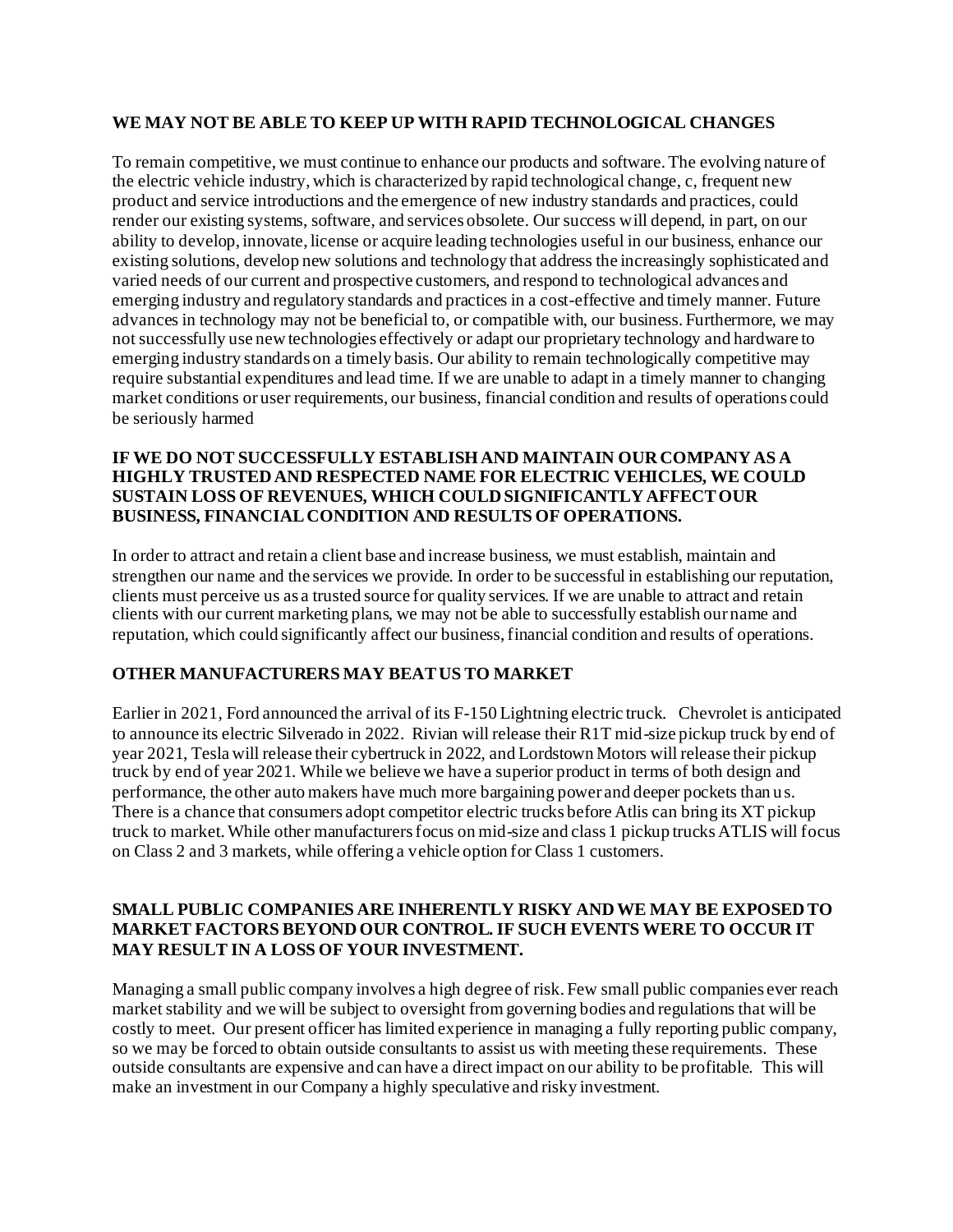# **LIMITATIONS OF DIRECTOR LIABILITY AND DIRECTOR AND OFFICER INDEMNIFICATION**

Our Certificate of Incorporation limits the liability of directors to the maximum extent permitted by Delaware law. Delaware law provides that directors of a corporation will not be personally liable for monetary damages for breach of their fiduciary duties as directors, except for liability for any:

- breach of their duty of loyalty to us or our stockholders;
- act or omission not in good faith or that involves intentional misconduct or a knowing violation of  $law<sup>+</sup>$
- unlawful payments of dividends or unlawful stock repurchases or redemptions as provided in Section 174 of the Delaware General Corporation Law; or
- Transactions for which the directors derived an improper personal benefit.

These limitations of liability do not apply to liabilities arising under the federal or state securities laws and do not affect the availability of equitable remedies such as injunctive relief or rescission. Our corporate bylaws ("**Bylaws**") provide that we will indemnify our directors, officers and employees to the fullest extent permitted by law. Our Bylaws also provide that we are obligated to advance expenses incurred by a director or officer in advance of the final disposition of any action or proceeding. We believe that these Bylaw provisions are necessary to attract and retain qualified persons as directors and officers. The limitation of liability in our Certificate of Incorporation and Bylaws may discourage stockholders from bringing a lawsuit against directors for breach of their fiduciary duties. They may also reduce the likelihood of derivative litigation against directors and officers, even though an action, if successful, might provide a benefit to us and our stockholders. Our results of operations and financial condition may be harmed to the extent we pay the costs of settlement and damage awards against directors and officers pursuant to these indemnification provisions.

# **RISKS OF BORROWING**

As of the date of this Offering Circular, we have incurred certain debt obligations in the ordinary course of our business. While we don't intend to incur any additional debt from the equity commitments provided in this Offering, should we obtain secure bank debt in the future, possible risks could arise. If we incur additional indebtedness, a portion of our future revenues will have to be dedicated to the payment of principal and interest on such indebtedness. Typical loan agreements also might contain restrictive covenants, which may impair our operating flexibility. Such loan agreements would also provide for default under certain circumstances, such as failure to meet certain financial covenants. A default under a loan agreement could result in the loan becoming immediately due and payable and, if unpaid, a judgment in favor of such lender which would be senior to our rights. A judgment creditor would have the right to foreclose on any of our assets resulting in a material adverse effect on our business, ability to generate revenue, operating results or financial condition.

# **UNANTICIPATED OBSTACLES**

Our business plan may change significantly. Many of our potential business endeavors are capital intensive and may be subject to statutory or regulatory requirements. Our Board of Directors believes that the chosen activities and strategies are achievable in light of current economic and legal conditions with the skills, background, and knowledge of our principals and advisors. Our Board of Directors reserve the right to make significant modifications to our stated strategies depending on future events.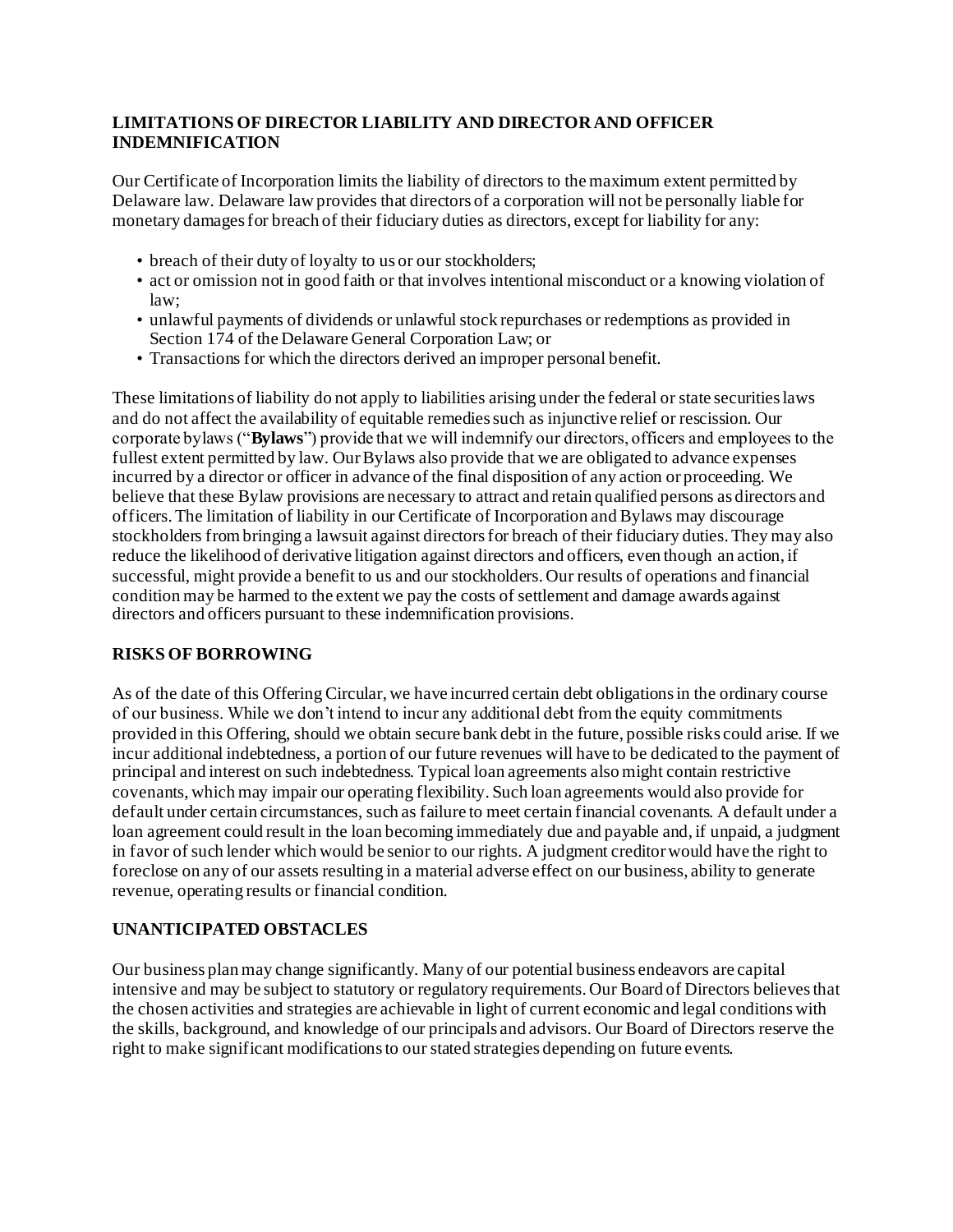## **RISKS OF OPERATIONS**

Our future operating results may be volatile, difficult to predict and may fluctuate significantly in the future due to a variety of factors, many of which may be outside of our control. Due to the nature of our target market, we may be unable to accurately forecast our future revenues and operating results. Furthermore, our failure to generate revenues would prevent us from achieving and maintaining profitability. There are no assurances that we can generate significant revenue or achieve profitability. We anticipate having a sizeable amount of fixed expenses, and we expect to incur losses due to the execution of our business strategy, continued development efforts and related expenses. As a result, we will need to generate significant revenues while containing costs and operating expenses if we are to achieve profitability. We cannot be certain that we will ever achieve sufficient revenue levels to achieve profitability.

## **WE WILL INCUR INCREASED COSTS AS A RESULT OF BECOMING A PUBLIC COMPANY.**

We have plans to become a publicly traded company in the U.S. As a public company, we will incur significant legal, accounting and other expenses that we did not incur as a private company. We will incur costs associated with our public company reporting requirements. We also anticipate that we will incur costs associated with recently adopted corporate governance requirements, including requirements under the Sarbanes-Oxley Act of 2002, as well as new rules implemented by the SEC and the National Association of Securities Dealers (the "**NASD**"). We expect these rules and regulations to increase our legal and financial compliance costs and to make some activities more time-consuming and costly. We also expect these new rules and regulations may make it more difficult and more expensive for us to obtain director and officer liability insurance, if we can obtain such insurance at all. We may be required to accept reduced policy limits and coverage or incur substantially higher costs to obtain the same or similar liability coverage. As a result, it may be more difficult for us to attract and retain qualified individuals to serve on our board of directors or as executive officers. We are currently evaluating and monitoring developments with respect to these new rules, and we cannot predict or estimate the amount of additional costs we may incur or the timing of such costs.

# **CORPORATE GOVERNANCE**

As a new company, particularly a Delaware corporation, we may experience some difficulty in compliance with complex regulatory requirements. In early 2022, we discovered some technical deficiencies in corporate filings with the State of Delaware. While we filed a Section 204 ratification in April 2022 to ratify all prior corporate actions, we may experience additional corporate governance difficulties in the future.

# **NO MINIMUM CAPITALIZATION**

We do not have a minimum capitalization and we may use the proceeds from this Offering immediately following our acceptance of the corresponding subscription agreements. It is possible we may only raise a minimum amount of capital, which could leave us with insufficient capital to implement our business plan, potentially resulting in greater operating losses unless we are able to raise the required capital from alternative sources. There is no assurance that alternative capital, if needed, would be available on terms acceptable to us, or at all.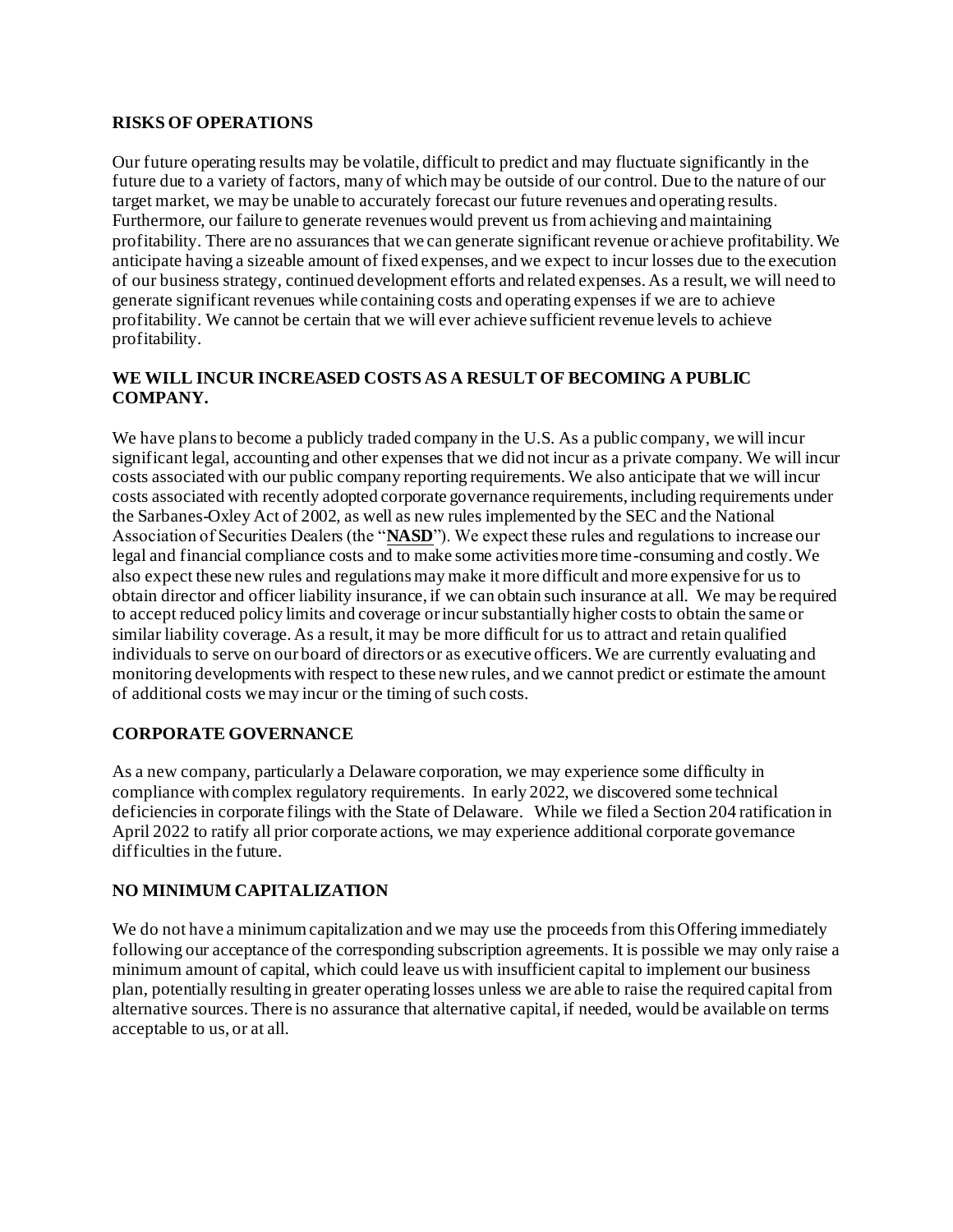#### **HUMAN RESOURCES**

We currently have less than 50 employees and have not fully established formal human resources processes and procedures. We also have minimal operational infrastructure and no prior operating history. We intend to rely on our management team, our advisors, third-party consultants, third-party developers, service providers, technology partners, outside attorneys, advisors, accountants, auditors, and other administrators. The loss of services of any of such personnel may have a material adverse effect on our business and operations.

# **LIMITATION ON REMEDIES; INDEMNIFICATION**

Our Certificate of Incorporation, as amended from time to time, provides that officers, directors, employees and other agents and their affiliates shall only be liable to the Company and its shareholders for losses, judgments, liabilities and expenses that result from the fraud or other breach of fiduciary obligations. Additionally, we intend to enter into corporate indemnification agreements with each of our officers and directors consistent with industry practice. Thus, certain alleged errors or omissions might not be actionable by the Company. Our governing instruments also provide that, under the broadest circumstances allowed under law, we must indemnify its officers, directors, employees and other agents and their affiliates for losses, judgments, liabilities, expenses and amounts paid in settlement of any claims sustained by them in connection with the Company, including liabilities under applicable securities laws.

# **FORCE MAJEURE**

Our business is uniquely susceptible to unforeseen delays or failures that are caused by forces of nature and related circumstances. These factors are outside and beyond our control. The delay or failure to complete the development and testing of our XP Platform or XT Pickup and the commercial release of related services may be due to any act of God, fire, war, terrorism, flood, strike, labor dispute, disaster, transportation or laboratory difficulties or any similar or dissimilar event beyond our control. We will not be held liable to any shareholder in the event of any such failure. However, a court of competent jurisdiction may determine that we are still liable to shareholders for catastrophic failures proximately caused by forces of nature outside of our control. If such a court so decides, Atlis may have significant shareholder liability exposure.

# **COVID-19 GLOBAL PANDEMIC**

Similar to force majeure, our company is susceptible to the effects of the COVID-19 pandemic. As a result of the pandemic, our workforce may have to work remotely for an extended period of time. Being forced to work remotely may cause unforeseen delays in development.

Additionally, an extended pandemic may wreak havoc on international automotive supply chains. If the pandemic makes it difficult for us to source components from suppliers, we may be forced to develop and manufacture certain components ourselves, which would likely result in further delays and cost overruns. We will not be held liable to any shareholder in the event of any delays or catastrophic failures proximately caused by the COVID-19 pandemic. However, a court of competent jurisdiction may determine that we are still liable to shareholders for catastrophic failures proximately caused by the COVID-19 pandemic. If such a court so decides, Atlis may have significant shareholder liability exposure.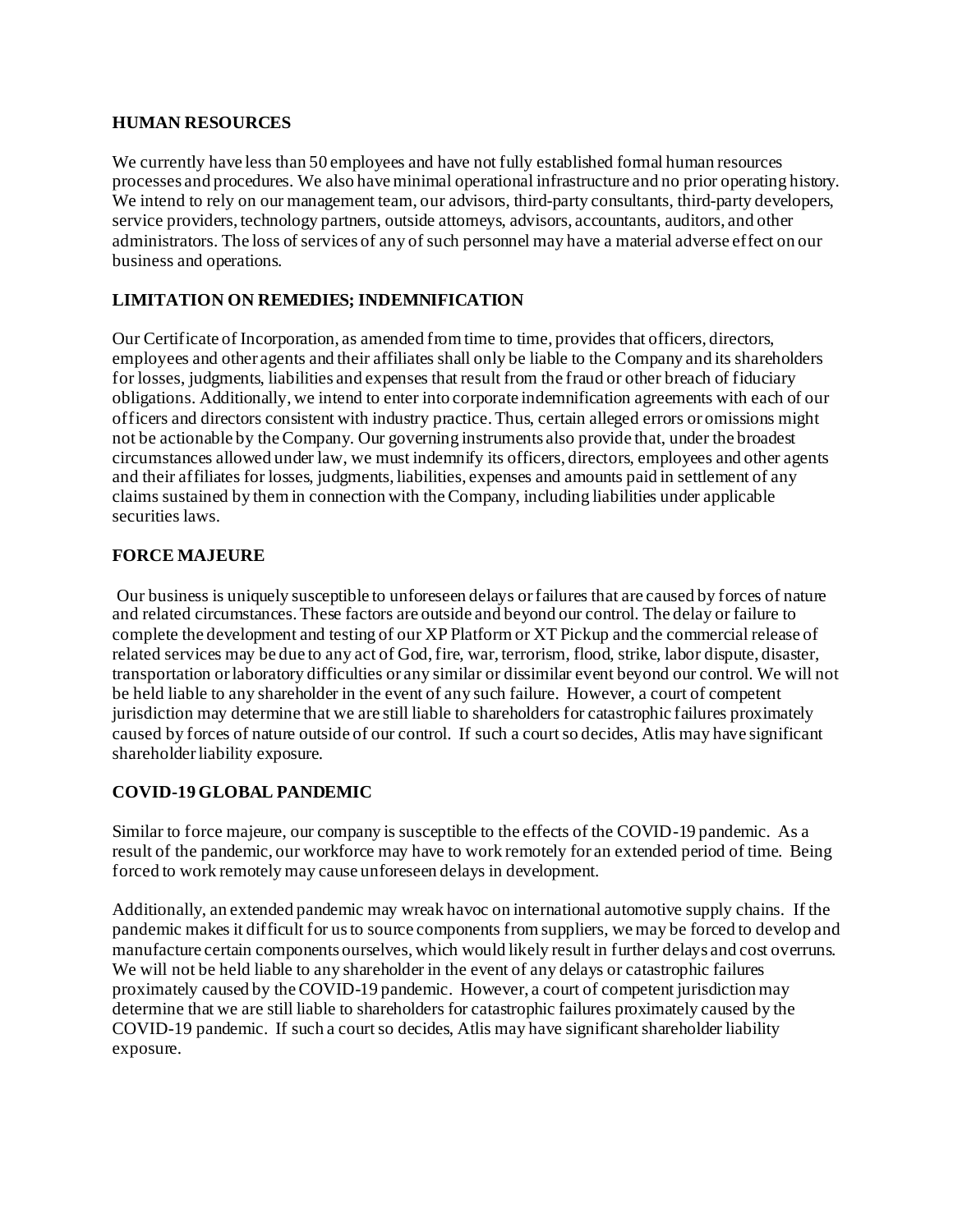## **RISKS ASSOCIATED WITH THIS OFFERING**

#### **THERE IS NO FIRM COMMITMENT TO PURCHASE THE CLASS A SHARES OF CLASS A COMMON STOCK BEING OFFERED, AND AS A RESULT INITIAL INVESTORS ASSUME ADDITIONAL RISK.**

This is a best effort, no minimum offering of Class A shares of our Class A common stock being conducted solely by certain members of our management. There is no commitment by anyone to purchase any of the Class A shares being offered. We cannot give any assurance that any or all of the Class A shares will be sold. There is no minimum and we will retain any amount of proceeds received from the sale of the Class A shares. Moreover, there is no assurance that our estimate of our liquidity needs is accurate or that new business development or other unforeseen events will not occur, resulting in the need to raise additional funds. As this offering is a best efforts financing, there is no assurance that this financing will be completed or that any future financing will be affected. Initial investors assume additional risk on whether the offering will be fully subscribed and how the Company will utilize the proceeds.

#### **THE SECURITIES BEING OFFERED ARE RESTRICTED CLASS A SHARES OF OUR CLASS A COMMON STOCK AND AN INVESTMENT IN OUR CLASS A COMMON STOCK WILL BE ILLIQUID.**

We are offering Class A shares of our Class A common stock pursuant to an exemption from registration under the Securities Act which imposes substantial restrictions on the transfer of such securities. All certificates which evidence the Class A shares will be inscribed with a printed legend which clearly describes the applicable restrictions on transfer or resale by the owner thereof. Accordingly, each investor should be aware of the long-term illiquid nature of his investment. In no event may such securities be sold, pledged, hypothecated, assigned or otherwise transferred unless such securities are registered under the Securities Act and applicable state securities laws or we received an opinion of counsel that an exemption from registration is available with respect thereto. Rule 144, the primary exemption for resales of restricted securities is only available for securities of issuers providing current information to the public. While we will be required to make such information available should we conduct an additional public offering, and assuming such public offering is in fact successfully carried out, we do not currently make such information available precluding reliance on Rule 144. Thus, each investor should be prepared to bear the risk of such investment for an indefinite period of time. See the sections entitled "Description of Securities" and "Placement of the Offering".

### **THERE IS CURRENTLY NO MARKET FOR OUR CLASS A COMMON STOCK, AND WE DO NOT EXPECT THAT A MARKET WILL DEVELOP IN THE FORESEEABLE FUTURE MAKING AN INVESTMENT IN OUR CLASS A COMMON STOCK ILLIQUID.**

Prior to this Offering, there has been no public market for our Class A common stock. We cannot predict the extent to which an active market for our Class A common stock will develop or be sustained after this Offering, or how the development of such a market might affect the market price of our Class A common stock. The offering price of our Class A common stock in this offering is based on a number of factors, including market conditions in effect at the time of the offering, and it may not be in any way indicative of the price at which our shares will trade following the completion of this offering.

We anticipate that we will apply for quoting of our Class A common stock on the OTC Markets or an approved secondary marketplace upon the qualification of the offering statement of which this Offering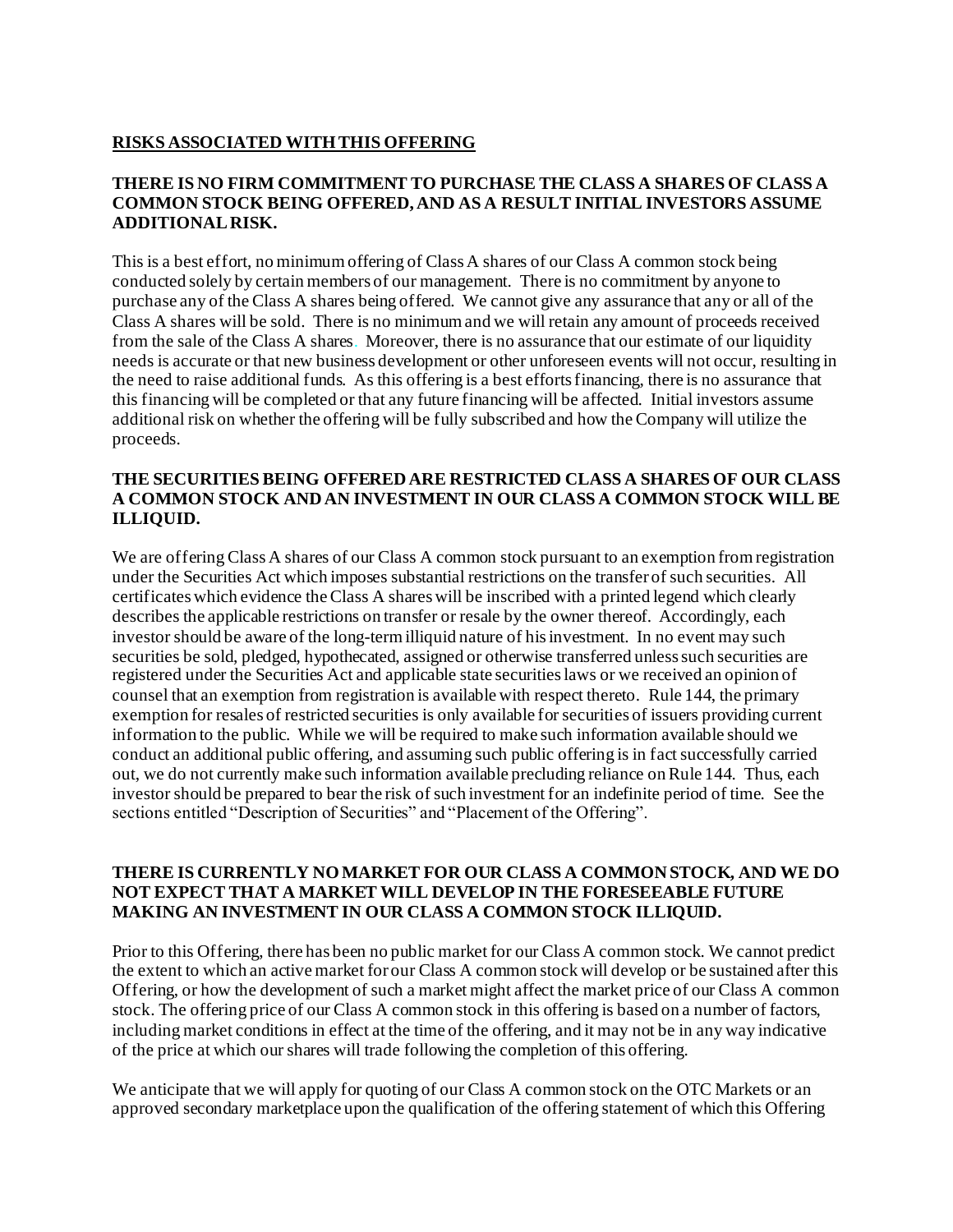Circular forms a part. However, there can be no assurance that our Class A common stock shares will be quoted. If no active trading market for our Class A common stock develops or is sustained following this Offering, you may be unable to sell your shares when you wish to sell them or at a price that you consider attractive or satisfactory. The lack of an active market may also adversely affect our ability to raise capital by selling securities in the future, or impair our ability to license or acquire other product candidates, businesses or technologies using our shares as consideration.

Investors may not be able to resell their shares at or above the offering price. We do not expect that a market for our stock will develop at any time in the foreseeable future. The lack of a market may impair the ability to sell Class A shares at the time investors wish to sell them or at a price considered to be reasonable. As such, Atlis investors should not expect to have the ability to liquidate their positions in Atlis any time in the near future.

#### **EVEN IF A MARKET DEVELOPS FOR OUR CLASS A SHARES, OUR CLASS A SHARES MAY BE THINLY TRADED WITH WIDE SHARE PRICE FLUCTUATIONS, LOW SHARE PRICES AND MINIMAL LIQUIDITY. WE MAY UTILIZE AN ALTERNATIVE TRADING SYSTEM.**

If a market for our Class A shares develops, the share price may be volatile with wide fluctuations in response to several factors, including:

- ∙ Potential investors' anticipated feeling regarding our results of operations;
- ∙ Ιncreased competition;
- ∙ Our ability or inability to generate future revenues; and
- ∙ Market perception of the future of development of electric vehicles.

Our Class A common stock may not be freely quoted for trading on any stock exchange or through any other traditional trading platform. Our common stock may be issued, available for purchase and may be traded exclusively on a specific trading system that is registered with the SEC as an alternative trading system (an "**ATS**"). We do not currently have any plans to trade our common stock on a specific ATS. Any disruption to the operations of an ATS or a broker-dealer's customer interface with an ATS would materially disrupt trading in, or potentially result in a complete halt in the trading of, our common stock. Because our common stock may be traded exclusively on a closed trading system, it is a possibility that there will be a limited number of holders of our common stock. In addition, an ATS is likely to experience limited trading volume with a relatively small number of securities trading on the ATS platform as compared to securities trading on traditional securities exchanges or trading platforms. As a result, this novel trading system may have limited liquidity, resulting in a lower or higher price or greater volatility than would be the case with greater liquidity. You may not be able to resell your common stock on a timely basis or at all.

While we understand that many ATS platforms have adopted policies and procedures such that security holders are not free to manipulate the trading price of securities contrary to applicable law, and while the risk of market manipulation exists in connection with the trading of any securities, the risk may be greater for our Class A common stock because the ATS we choose may be a closed system that does not have the same breadth of market and liquidity as the national market system. There can be no assurance that the efforts by an ATS to prevent such behavior will be sufficient to prevent such market manipulation.

Unlike the more expansive listing requirements, policies and procedures of the Nasdaq Global Market and other trading platforms, there are no minimum price requirements and limited listing requirements for securities to be traded on an ATS. As a result, trades of our Class A common stock on an ATS may not be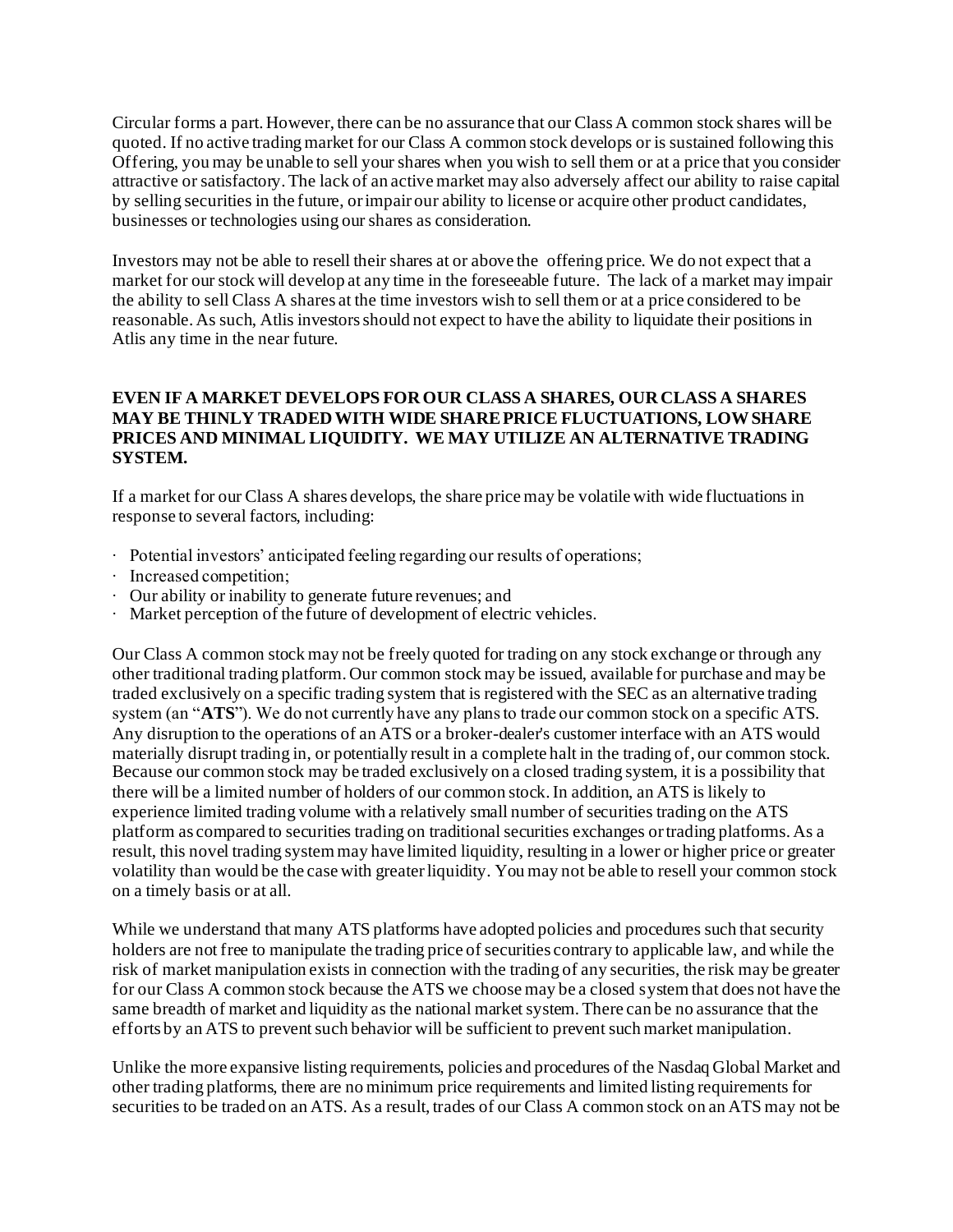at prices that represent the national best bid or offer prices of securities that could be considered similar securities.

### **WE ARBITRARILY DETERMINED THE OFFERING PRICE AND THERE HAS BEEN NO INDEPENDENT VALUATION OF THE STOCK, WHICH MEANS THAT THE STOCK MAY BE WORTH LESS THAN THE PURCHASE PRICE.**

The offering price of the Class A shares of common stock has been arbitrarily determined without independent valuation, based on estimates of the price that purchasers of speculative securities, such as our Class A common stock, will be willing to pay considering our nature and capital structure, the experience of the officers and directors and the market conditions for the sale of equity securities in similar companies. The price of the Class A shares of common stock is based upon our internal valuation of the Company using a discounted cash flow of future revenue projections. We have not obtained an independent third party review of our projections. The offering price of the Class A shares bears no relationship to our assets, earnings or book value, or any other objective or quantifiable standard of value and thus the Class A shares may have a value significantly less than the offering price and the shares may never obtain a value equal to or greater than the offering price. See the section entitled "Placement of the Offering" elsewhere in this memorandum.

## **THE MARKET PRICE OF OUR CLASS A CLASS A COMMON STOCK SHARES MAY FLUCTUATE, AND YOU COULD LOSE ALL OR PART OF YOUR INVESTMENT**

The offering price for our Class A Class A common stock shares is based on a number of factors. The price of these shares may decline following this Offering. The stock market in general, and the market price of our shares will likely be subject to fluctuation, whether due to, or irrespective of, our operating results, financial condition and prospects. Our financial performance, our industry's overall performance, changing consumer preferences, technologies and advertiser requirements, government regulatory action, tax laws and market conditions in general could have a significant impact on the future market price of our Class A common stock. Some of the other factors that could negatively affect our share price or result in fluctuations in our share price includes:

- actual or anticipated variations in our periodic operating results;
- increases in market interest rates that lead purchasers of our shares to demand a higher yield;
- changes in earnings estimates;
- changes in market valuations of similar companies;
- actions or announcements by our competitors;
- adverse market reaction to any increased indebtedness we may incur in the future;
- additions or departures of key personnel;
- actions by stockholders;
- speculation in the press or investment community; and
- listing our shares on a national securities exchange

### **YOU WILL INCUR SUBSTANTIAL AND IMMEDIATE DILUTION OF THE PRICE YOU PAY FOR YOUR CLASS A SHARES IN THIS OFFERING.**

The offering price of our Class A common stock is substantially higher than the net tangible book value per share of the outstanding Class A common stock issued after this offering. Therefore, if you purchase Class A shares of our Class A common stock in this offering, you will incur substantial immediate dilution in the net tangible book value per share of Class A common stock from the price you pay for such share.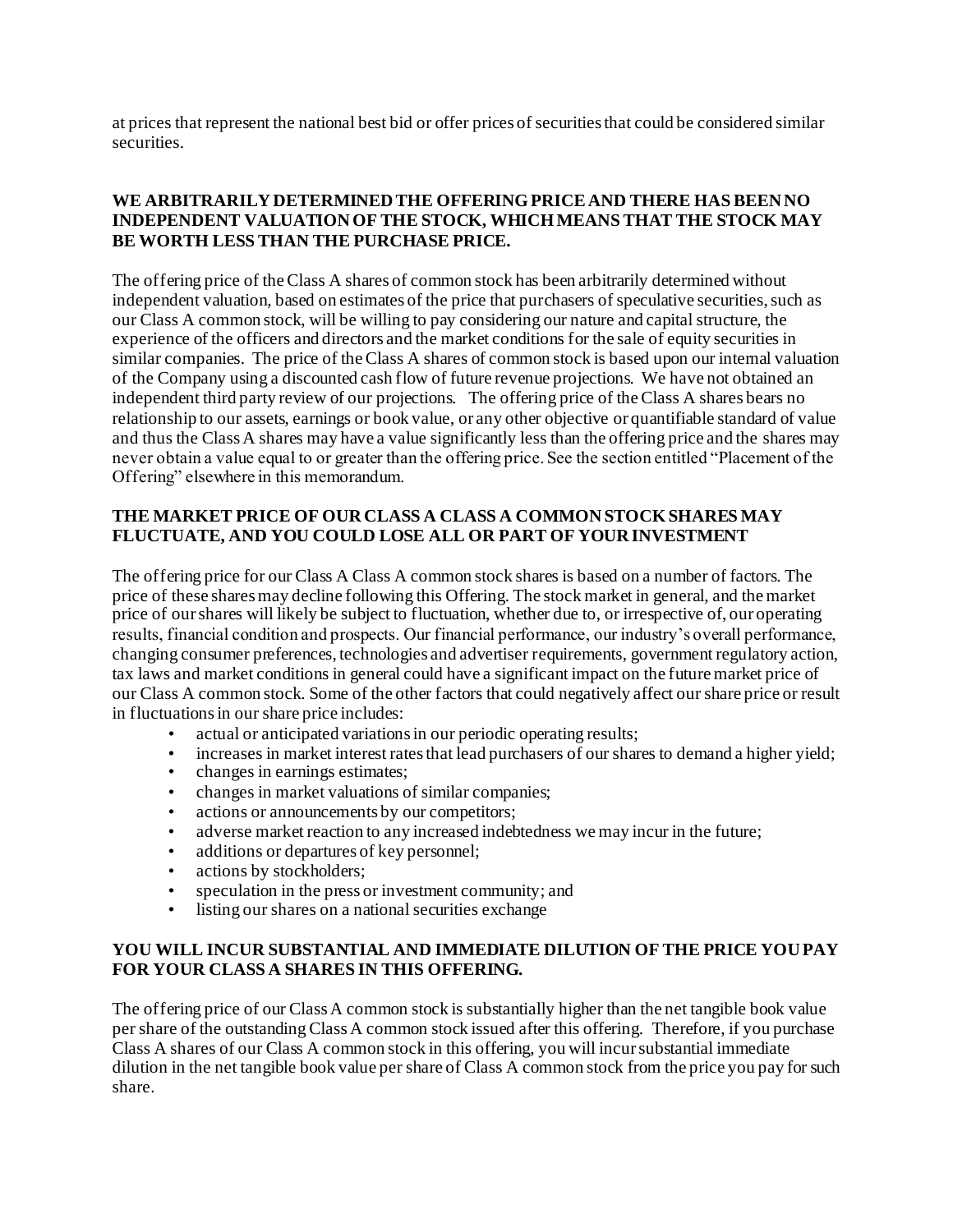## **WE DO NOT ANTICIPATE DIVIDENDS TO BE PAID ON OUR CLASS A COMMON STOCK AND INVESTORS MAY LOSE THE ENTIRE AMOUNT OF THEIR INVESTMENT.**

A dividend has never been declared or paid in cash on our Class A common stock and we do not anticipate such a declaration or payment for the foreseeable future. We expect to use future earnings, if any, to fund business growth. Therefore, stockholders will not receive any funds absent a sale of their Class A shares. We cannot assure stockholders of a positive return on their investment when they sell their Class A shares nor can we assure that stockholders will not lose the entire amount of their investment. Any payment of dividends on our capital stock will depend on our earnings, financial condition and other business and economic factors affecting us at such a time as the board of directors may consider it relevant. If we do not pay dividends, our Class A common stock may be less valuable because a return on your investment will only occur if the common stock price appreciates.

# **OUR LACK OF BUSINESS DIVERSIFICATION COULD CAUSE YOU TO LOSE ALL OR SOME OF YOUR INVESTMENT IF WE ARE UNABLE TO GENERATE REVENUES FROM OUR PRIMARY PRODUCTS.**

Our business consists of developing and manufacturing electric vehicles and charging infrastructure. We do not have any other lines of business or other sources of revenue if we are unable to compete effectively in the marketplace. This lack of business diversification could cause you to lose all or some of your investment if we are unable to generate revenues since we do not expect to have any other lines of business or alternative revenue sources.

# **SALES OF OUR CLASS A CLASS A COMMON STOCK UNDER RULE 144 COULD REDUCE THE PRICE OF OUR STOCK**

In general, persons holding "*restricted securities*," including affiliates, must hold their shares for a period of at least six (6) months, may not sell more than one percent (1%) of the total issued and outstanding shares in any ninety (90) day period, and must resell the shares in an unsolicited brokerage transaction at the market price.

However, Rule 144 will only be available for resale in the ninety (90) days after the Company files its semi-annual reports on Form 1-SA and annual reports on Form 1-K, unless the Company voluntarily files interim quarterly reports on Form 1-U, which the Company has not yet decided to do. The availability for sale of substantial amounts of Class A common stock under Rule 144 could reduce prevailing market prices for our securities.

#### **WE HAVE MINIMAL CORPORATE GOVERNANCE COMMITTEES, SO SHAREHOLDERS WILL HAVE TO RELY ON OUR DIRECTORSTO PERFORM THESE FUNCTIONS**

We have not yet established an audit committee, compensation committee or other corporate governance committees composed of independent directors. The Board performs these functions as a whole and one member of the Board is an independent director. Thus, there is a potential conflict in that board members who are also part of management will participate in discussions concerning management compensation and audit issues that may affect management decisions.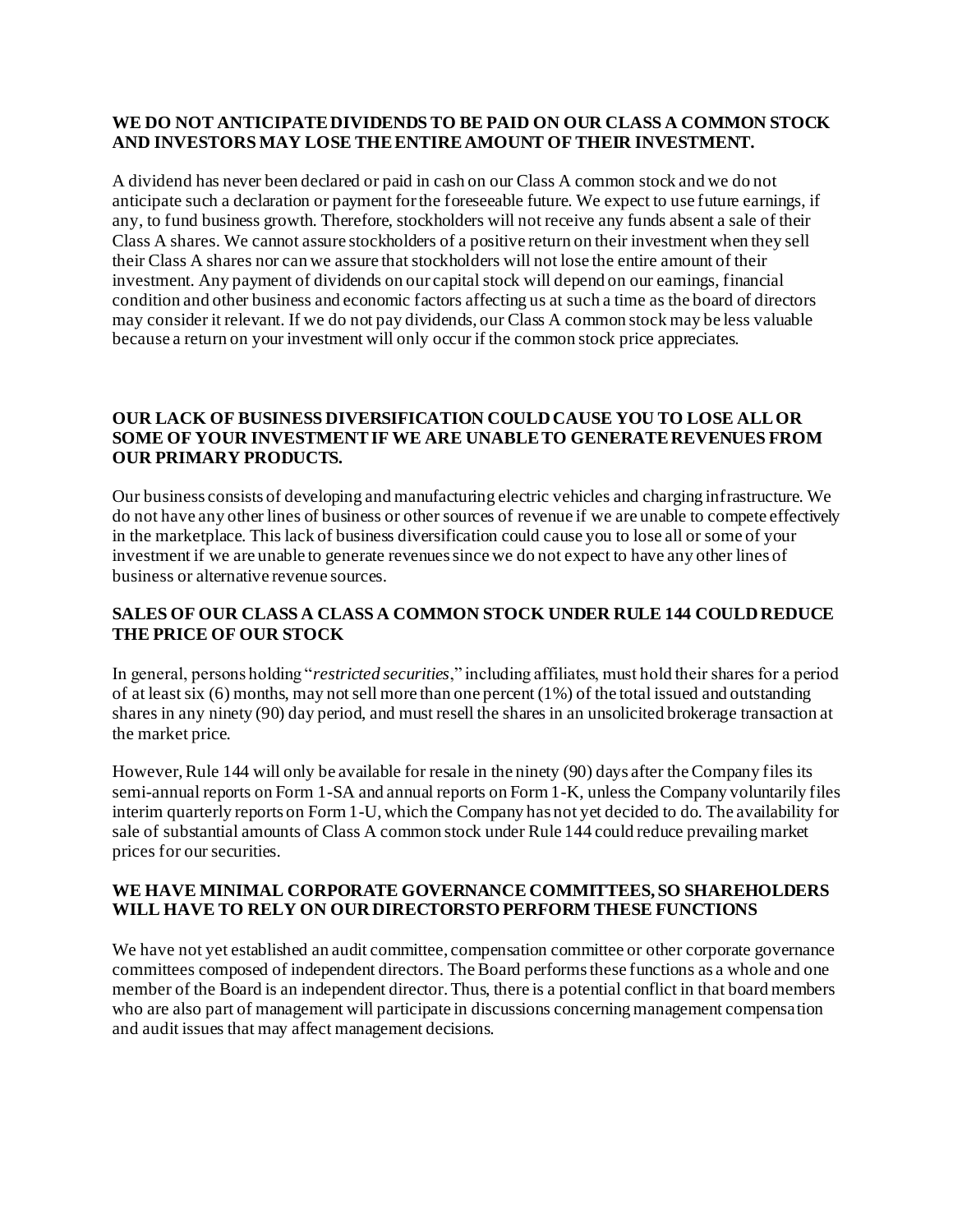## **FAILURE TO MAINTAIN INTERNAL CONTROLS OVER FINANCIAL REPORTING WOULD HAVE AN ADVERSE IMPACT ON US**

We are required to establish and maintain appropriate internal controls over financial reporting. Failure to establish those controls, or any failure of those controls once established, could adversely impact our public disclosures regarding our business, financial condition or results of operations. In addition, management's assessment of internal controls over financial reporting may identify weaknesses and conditions that need to be addressed in our internal controls over financial reporting or other matters that may raise concerns for investors. Any actual or perceived weaknesses and conditions that need to be addressed in our internal control over financial reporting, disclosure of management's assessment of our internal controls over financial reporting or disclosure of our public accounting firm's attestation to or report on management's assessment of our internal controls over financial reporting may have an adverse impact on the price of our Class A Class A common stock.

# **MANAGEMENT HAS ULTIMATE DISCRETION OVER THE ACTUAL USE OF PROCEEDS DERIVED FROM THIS OFFERING**

The net proceeds from this Offering will be used for the purposes described under "*Use of Proceeds*." However, we reserve the right to use the funds obtained from this Offering for other similar purposes not presently contemplated which we deem to be in the best interests of the Company and our shareholders in order to address changed circumstances or opportunities. As a result of the foregoing, our success will be substantially dependent upon the discretion and judgment of the Board of Directors with respect to application and allocation of the net proceeds of this Offering. Investors who purchase our Class A common stock will be entrusting their funds to our Board of Directors, upon whose judgment and discretion the investors must depend. The failure of our management to apply these funds effectively could harm our business. Pending their use, we may also invest the net proceeds from this offering in a manner that does not produce income or that loses value.

#### **OUR EXECUTIVE OFFICER AND MAJORITY STOCKHOLDER MAY SIGNIFICANTLY INFLUENCE MATTERS TO BE VOTED ON AND THEIR INTERESTS MAY DIFFER FROM, OR BE ADVERSE TO, THE INTERESTS OF OUR OTHER STOCKHOLDERS.**

The Company's executive officer and majority stockholder, Mark Hanchett, controls 72 % of our outstanding Class D stock prior to this Offering. As a Majority stockholder, Mark Hanchett controls 73% of the voting rights for Atlis Motor Vehicles. Additionally, the Company's President, Annie Pratt, controls 28% of our outstanding Class D stock prior to this Offering. Annie Pratt controls 24% of the voting rights for Atlis Motor Vehicles.

Accordingly, the Company's executive officer and majority stockholder possesses significant influence over the Company on matters submitted to the stockholders for approval, including the election of directors, mergers, consolidations, the sale of all or substantially all of our assets, and also the power to prevent or cause a change in control. This amount of control gives them substantial ability to determine the future of our Company, and as such, they may elect to close the business, change the business plan or make any number of other major business decisions without the approval of shareholders. The interest of our majority stockholders may differ from the interests of our other stockholders and could therefore result in corporate decisions that are adverse to other stockholders.

# **GENERAL SECURITIES INVESTMENT RISKS**

All investments in securities involve the risk of loss of capital. No guarantee or representation is made that an investor will receive a return of its capital. The value of our Class A common stock can be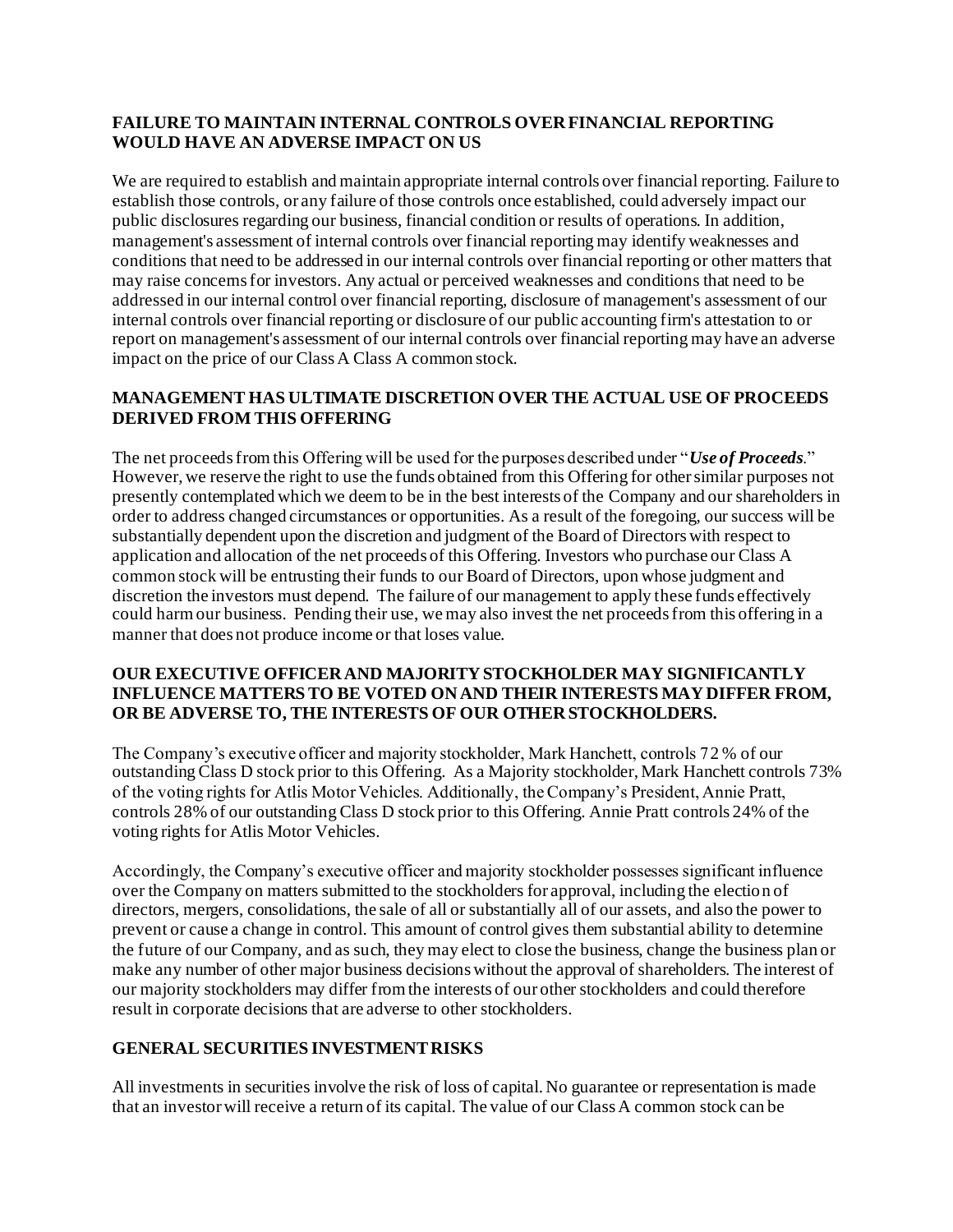adversely affected by a variety of factors, including development problems, regulatory issues, technical issues, commercial challenges, competition, legislation, government intervention, industry developments and trends, and general business and economic conditions.

# **MULTIPLE SECURITIES OFFERINGS AND POTENTIAL FOR INTEGRATION OF OUR OFFERINGS**

We are currently and will in the future be involved in one or more additional offers of our securities in other unrelated securities offerings. Any two or more securities offerings undertaken by us could be found by the SEC, or a state securities regulator, agency, to be "*integrated*" and therefore constitute a single offering of securities, which finding could lead to a disallowance of certain exemptions from registration for the sale of our securities in such other securities offerings. Such a finding could result in disallowance of one or more of our exemptions from registration, which could give rise to various legal actions on behalf of a federal or state regulatory agency and the Company.

# **THIS OFFERING WAS NOT REVIEWED BY INDEPENDENT PROFESSIONALS**

We have not retained any independent professionals to review or comment on this Offering or otherwise protect the interest of the investors hereunder. Although we have retained our own counsel, neither such counsel nor any other counsel has made, on behalf of the investors, any independent examination of any factual matters represented by management herein. Therefore, for purposes of making a decision to purchase our Class A common stock, you should not rely on our counsel with respect to any matters herein described. Prospective investors are strongly urged to rely on the advice of their own legal counsel and advisors in making a determination to purchase our Class A common stock.

# **WE HAVE NOT UNDERGONE UNDERWRITING DUE DILIGENCE, AND WE CANNOT GUARANTEE THAT WE WILL SELL ANY SPECIFIC NUMBER OF COMMON STOCK SHARES IN THIS OFFERING**

There is no commitment by anyone to purchase all or any part of the Class A Shares offered hereby and, consequently, we can give no assurance that all of the Class A shares in this Offering will be sold. Additionally, there is no underwriter for this Offering; therefore, you will not have the benefit of an underwriter's due diligence efforts that would typically include the underwriter being involved in the preparation of this Offering Circular and the pricing of our Class A common stock shares offered hereunder. Therefore, there can be no assurance that this Offering will be successful or that we will raise enough capital from this Offering to further our development and business activities in a meaningful manner. Finally, prospective investors should be aware that we reserve the right to withdraw, cancel, or modify this Offering at any time without notice, to reject any subscription in whole or in part, or to allot to any prospective purchaser fewer Class A common stock Shares than the number for which he or she subscribed.

# **INVESTORS IN THIS OFFERING WILL LIKELY EXPERIENCE ADDITIONAL DILUTION**

If you purchase our Class A common stock in this Offering, you will experience immediate and substantial dilution because the price you pay will be substantially greater than the net tangible book value per share of the shares you acquire. Since we will require funds in addition to the proceeds of this Offering to conduct our planned business, we will raise such additional funds, to the extent not generated internally from operations, by issuing additional equity and/or debt securities, resulting in further dilution to our existing stockholders (including purchasers of our Class A common stock in this Offering).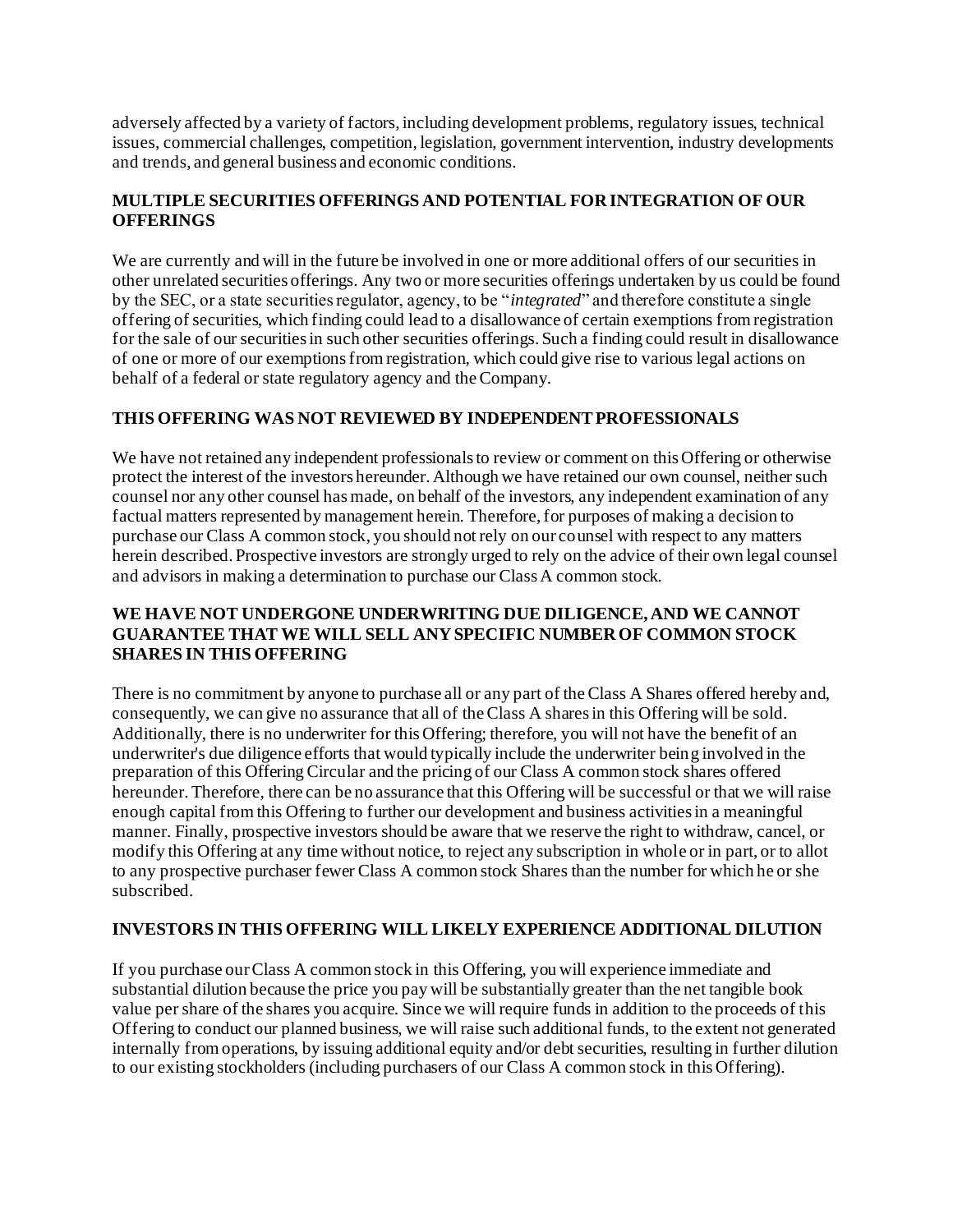# **WE MAY BE UNABLE TO MEET OUR CAPITAL REQUIREMENTS**

Our capital requirements depend on numerous factors, including but not limited to the rate and success of our research and development efforts, marketing efforts, market acceptance of our products, our ability to establish and maintain our agreements with suppliers, our ability to ramp up production, product demand and other factors. The capital requirements relating to development of our technology and the implementation of our business plan will be significant. We cannot accurately predict the timing and amount of such capital requirements. However, we are dependent on the proceeds of this Offering as well as additional financing that will be required in order to develop our products and fully implement our proposed business plans.

However, in the event that our plans change, our assumptions change or prove to be inaccurate, or if the proceeds of this Offering prove to be insufficient to implement our business plan, we would be required to seek additional financing sooner than currently anticipated. There can be no assurance that any such financing will be available to us on commercially reasonable terms, or at all. Furthermore, any additional equity financing may dilute the equity interests of our existing shareholders (including those purchasing shares pursuant to this Offering), and debt financing, if available, may involve restrictive covenants with respect to dividends, raising future capital and other financial and operational matters. If we are unable to obtain additional financing as and when needed, we may be required to reduce the scope of our operations or our anticipated business plans, which could have a material adverse effect on our business, future operating results and financial condition.

#### **WE MAY TERMINATE THIS OFFERING AT ANY TIME**

We reserve the right to terminate this Offering at any time, regardless of the number of Class A common stock shares sold. In the event that we terminate this Offering at any time prior to the sale of all of the Class A common stock shares offered hereby, whatever amount of capital that we have raised at that time will have already been utilized by the Company and no funds will be returned to subscribers.

# **WE MAY BE UNABLE TO MEET OUR CAPITAL REQUIREMENTS**

Our capital requirements depend on numerous factors, including but not limited to the rate and success of our research and development efforts, marketing efforts, market acceptance of our products, our ability to establish and maintain our agreements with suppliers, our ability to ramp up production, product demand and other factors. The capital requirements relating to development of our technology and the implementation of our business plan will be significant. We cannot accurately predict the timing and amount of such capital requirements. However, we are dependent on the proceeds of this Offering as well as additional financing that will be required in order to develop our products and fully implement our proposed business plans.

However, in the event that our plans change, our assumptions change or prove to be inaccurate, or if the proceeds of this Offering prove to be insufficient to implement our business plan, we would be required to seek additional financing sooner than currently anticipated. There can be no assurance that any such financing will be available to us on commercially reasonable terms, or at all. Furthermore, any additional equity financing may dilute the equity interests of our existing shareholders (including those purchasing shares pursuant to this Offering), and debt financing, if available, may involve restrictive covenants with respect to dividends, raising future capital and other financial and operational matters. If we are unable to obtain additional financing as and when needed, we may be required to reduce the scope of our operations or our anticipated business plans, which could have a material adverse effect on our business, future operating results and financial condition.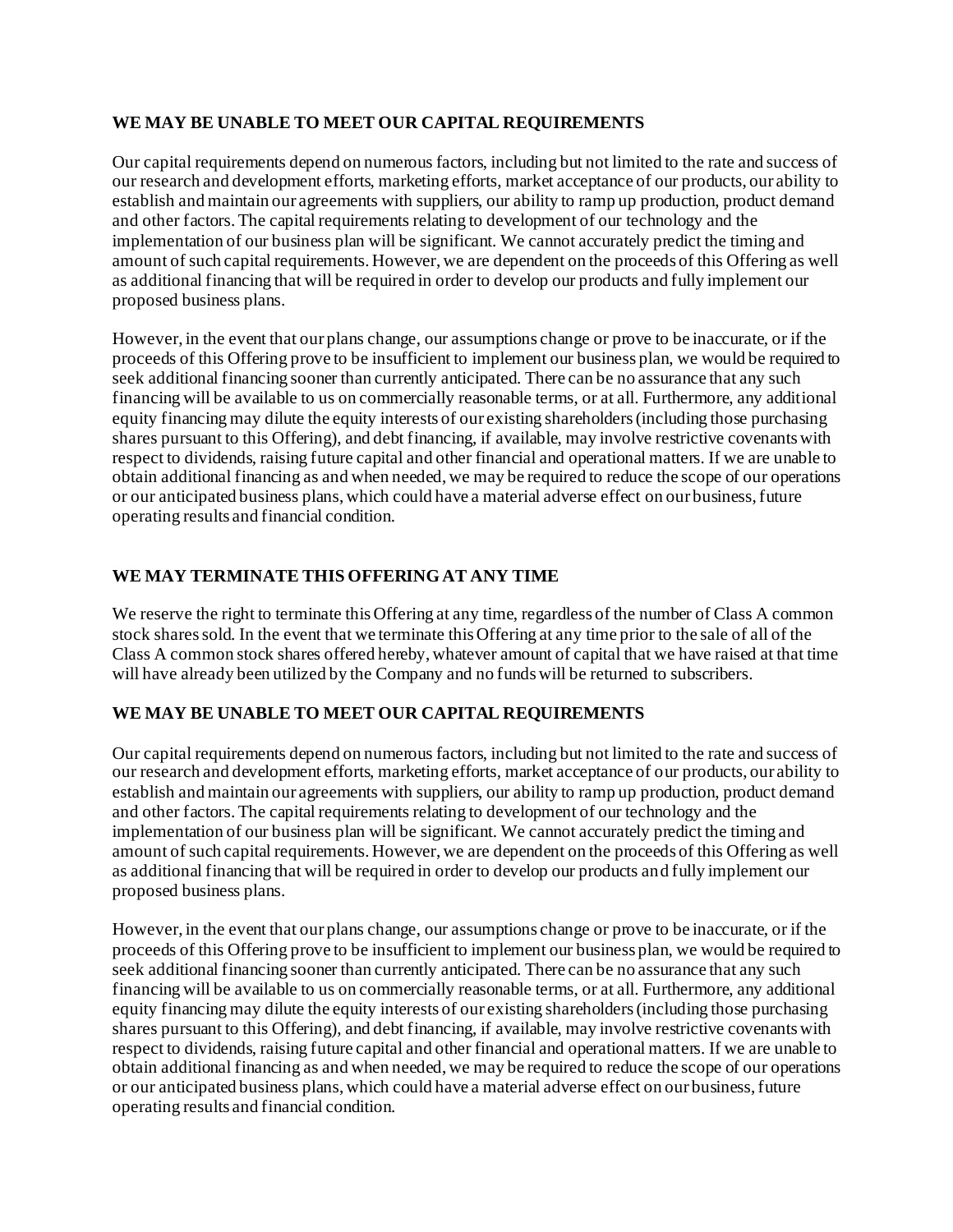#### **IF WE PURSUE STRATEGIC INVESTMENTS, THEY MAY RESULT IN LOSSES**

We may elect periodically to make strategic investments in various public and private companies with businesses or technologies that may complement our business. The market values of these strategic investments may fluctuate due to market conditions and other conditions over which we have no control. Other-than-temporary declines in the market price and valuations of the securities that we hold in other companies would require us to record losses related to our investment. This could result in future charges to our earnings. It is uncertain whether or not we will realize any long-term benefits associated with these strategic investments.

## **THE MARKET PRICE OF OUR COMMON STOCK MAY FLUCTUATE AND OUR SHAREHOLDERS MAY LOSE ALL OR PART OF THEIR INVESTMENT**

If a market for our Class A common stock develops following this Offering, the trading price of our Class A common stock could be subject to wide fluctuations in response to various factors, some of which are beyond our control. The market prices for securities of startup companies have historically been highly volatile, and the market has from time to time experienced significant price and volume fluctuations that are unrelated to the operating performance of particular companies. The market price of our Class A common stock may fluctuate significantly in response to numerous factors, some of which are beyond our control, such as:

- actual or anticipated adverse results or delays in our research and development efforts;
- our failure to commercialize our XP Platform and XT pickup;
- unanticipated serious safety concerns related to the use of our products;
- adverse regulatory decisions;
- legal disputes or other developments relating to proprietary rights, including patents, litigation matters and our ability to obtain patent protection for our intellectual property, government investigations and the results of any proceedings or lawsuits, including patent or stockholder litigation;
- changes in laws or regulations applicable to the electric vehicle industry;
- our dependence on third party suppliers;
- announcements of the introduction of new products by our competitors;
- market conditions in the electric vehicle industry;
- announcements concerning product development results or intellectual property rights of others;
- future issuances of our common stock or other securities;
- the addition or departure of key personnel;
- actual or anticipated variations in quarterly operating results;
- announcements of significant acquisitions, strategic partnerships, joint ventures or capital commitments by us or our competitors;
- our failure to meet or exceed the estimates and projections of the investment community;
- issuances of debt or equity securities;
- trading volume of our common stock;
- sales of our Class A common stock by us or our stockholders in the future;
- overall performance of the equity markets and other factors that may be unrelated to our operating performance or the operating performance of our competitors, including changes in market valuations of similar companies;
- failure to meet or exceed any financial guidance or expectations regarding development milestones that we may provide to the public;
- ineffectiveness of our internal controls;
- general political and economic conditions;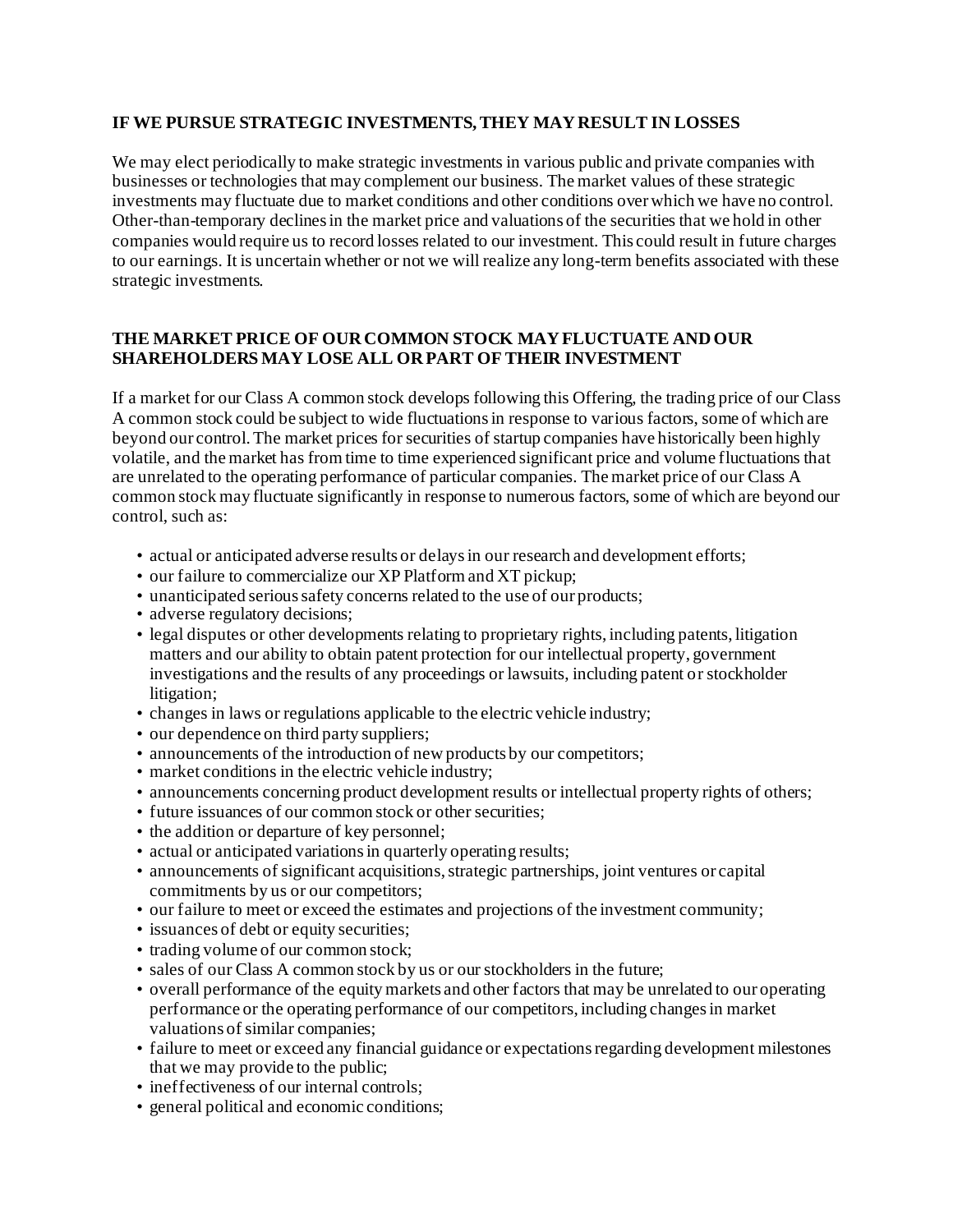- effects of natural or man-made catastrophic events;
- scarcity of raw materials necessary for battery production;
- other events or factors, many of which are beyond our control.

Further, price and volume fluctuations may result in volatility in the price of our Class A common stock, which could cause a decline in the value of our stock. Price volatility of our Class A common stock might worsen if the trading volume of our shares is low. The realization of any of the above risks or any of a broad range of other risks, including those described in these "*Risk Factors*," could have a dramatic and material adverse impact on the market price of our Class A common stock.

#### **A SALE OF A SUBSTANTIAL NUMBER OF SHARES OF THE CLASS A COMMON STOCK MAY CAUSE THE SHARE PRICES TO DECLINE**

If our stockholders sell, or the market perceives that our stockholders intend to sell for various reasons, substantial amounts of our Class A common stock in the public market, including shares issued in connection with the exercise of outstanding options or warrants, the market price of our shares could fall. Sales of a substantial number of shares of our common stock may make it more difficult for us to sell equity or equity-related securities in the future at a time and price that we deem reasonable or appropriate. We may become involved in securities class action litigation that could divert management's attention and harm our business. The stock markets have from time to time experienced significant price and volume fluctuations that have affected the market prices for the common stock of automotive companies. These broad market fluctuations may cause the market price of our common stock to decline. In the past, securities class action litigation has often been brought against a company following a decline in the market price of a company's securities. We may become involved in this type of litigation in the future. Litigation often is expensive and diverts management's attention and resources, which could adversely affect our business.

# **OUR QUARTERLY OPERATING RESULTS MAY FLUCTUATE**

We expect our operating results to be subject to quarterly fluctuations. Our net loss and other operating results will be affected by numerous factors, including:

- variations in the level of expenses related to our development programs;
- any intellectual property infringement lawsuit in which we may become involved;
- regulatory developments affecting our products and related services; and
- our execution of any collaborative, licensing or similar arrangements, and the timing of payments we may make or receive under these arrangements.

If our quarterly operating results fall below the expectations of investors or securities analysts, the price of our Class A common stock could decline substantially. Furthermore, any quarterly fluctuations in our operating results may, in turn, cause the price of our Class A common stock to fluctuate substantially.

#### **OUR DIRECTORS AND OFFICERS HAVE A SUBSTANTIAL AMOUNT OF VOTING POWER**

As of the date of this Offering Circular, our directors, executive officers and principal stockholders beneficially owned, in the aggregate, substantially all of our outstanding voting securities. As a result, if some or all of them acted together, they would have the ability to exert significant influence over the election of our board of directors and the outcome of issues requiring approval by our stockholders. This concentration of ownership may also have the effect of delaying or preventing a change in control of our company that may be favored by other stockholders. This could prevent transactions in which stockholders might otherwise recover a premium for their shares over current market prices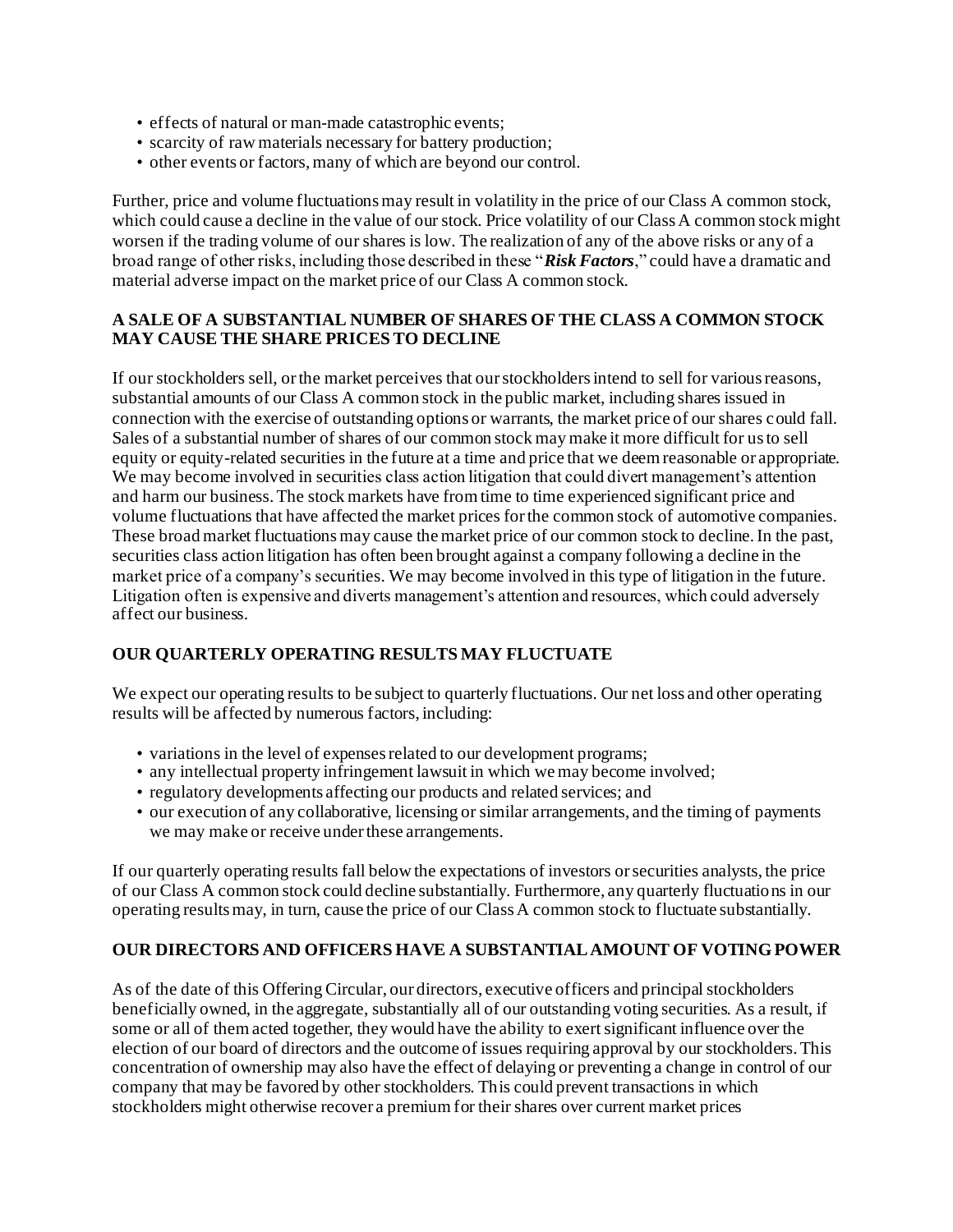#### **OUR ABILITY TO UTILIZE LOSS CARRY FORWARDS MAY BE LIMITED**

Generally, a change of more than fifty percent (50%) in the ownership of a company's stock, by value, over a three-year period constitutes an ownership change for U.S. federal income tax purposes. An ownership change may limit our ability to use our net operating loss carryforwards attributable to the period prior to the change. As a result, if we earn net taxable income, our ability to use our pre-change net operating loss carryforwards to offset U.S. federal taxable income may become subject to limitations.

# **WE MAY BE REQUIRED TO EXPEND FUNDS TO INDEMNIFY OFFICERS AND DIRECTORS**

Our Certificate of Incorporation, as amended, Bylaws and applicable Delaware law provide for the indemnification of our directors, officers, employees, and agents, under certain circumstances, against attorney's fees and other expenses incurred by them in any litigation to which they become a party arising from their association with or activities on our behalf. We will also bear the expenses of such litigation for any of our directors, officers, employees, or agents, upon such a person's promise to repay us, therefore if it is ultimately determined that any such person shall not have been entitled to indemnification. This indemnification policy could result in substantial expenditures by us, which we will be unable to recover. Insofar as indemnification for liabilities arising under the Securities Act of 1933, as amended, may be permitted to directors, officers and controlling persons of our Company pursuant to the foregoing provisions, or otherwise, we have been advised that in the opinion of the SEC such indemnification is against public policy as expressed in the Securities Act and is, therefore, unenforceable. In the event that a claim for indemnification against such liabilities (other than the payment by us of expenses incurred or paid by a director, officer, or controlling person of our Company in the successful defense of any action, suit or proceeding) is asserted by such director, officer or controlling person in connection with the securities being registered, the registrant will, unless in the opinion of its counsel the matter has been settled by controlling precedent, submit to a court of appropriate jurisdiction the question of whether such indemnification by it is against public policy as expressed in the Securities Act and will be governed by the final adjudication of such issue.

#### **THE REQUIREMENTS OF BEING A PUBLIC COMPANY MAY STRAIN OUR RESOURCES AND DIVERT MANAGEMENT'S ATTENTION FROM OPERATIONS**

As a public company, we will incur significant legal, accounting and other expenses that we have not incurred as a private company, including costs associated with public company reporting requirements. We also will incur costs associated with the Sarbanes-Oxley Act of 2002, or the Sarbanes-Oxley Act, the Dodd-Frank Act and related rules implemented or to be implemented by the SEC. The expenses incurred by public companies generally for reporting and corporate governance purposes have been increasing. We expect the rules and regulations associated with being a public company to increase our legal and financial compliance costs and to make some activities more time-consuming and costly, although we are currently unable to estimate these costs with any degree of certainty. These laws and regulations could also make it more difficult or costly for us to obtain certain types of insurance, including director and officer liability insurance, and we may be forced to accept constraints on policy limits and coverage or incur substantially higher costs to obtain coverage. These laws and regulations could also make it more difficult for us to attract and retain qualified persons to serve on our Board, our board committees or as our executive officers and may divert management's attention. Furthermore, if we are unable to satisfy our obligations as a public company, we could be subject to delisting of our common stock, fines, sanctions and other regulatory action and potentially civil litigation.

## **THE PREPARATION OF OUR FINANCIAL STATEMENTS REQUIRES ESTIMATES, JUDGMENTS, AND ASSUMPTIONS THAT ARE INHERENTLY UNCERTAIN**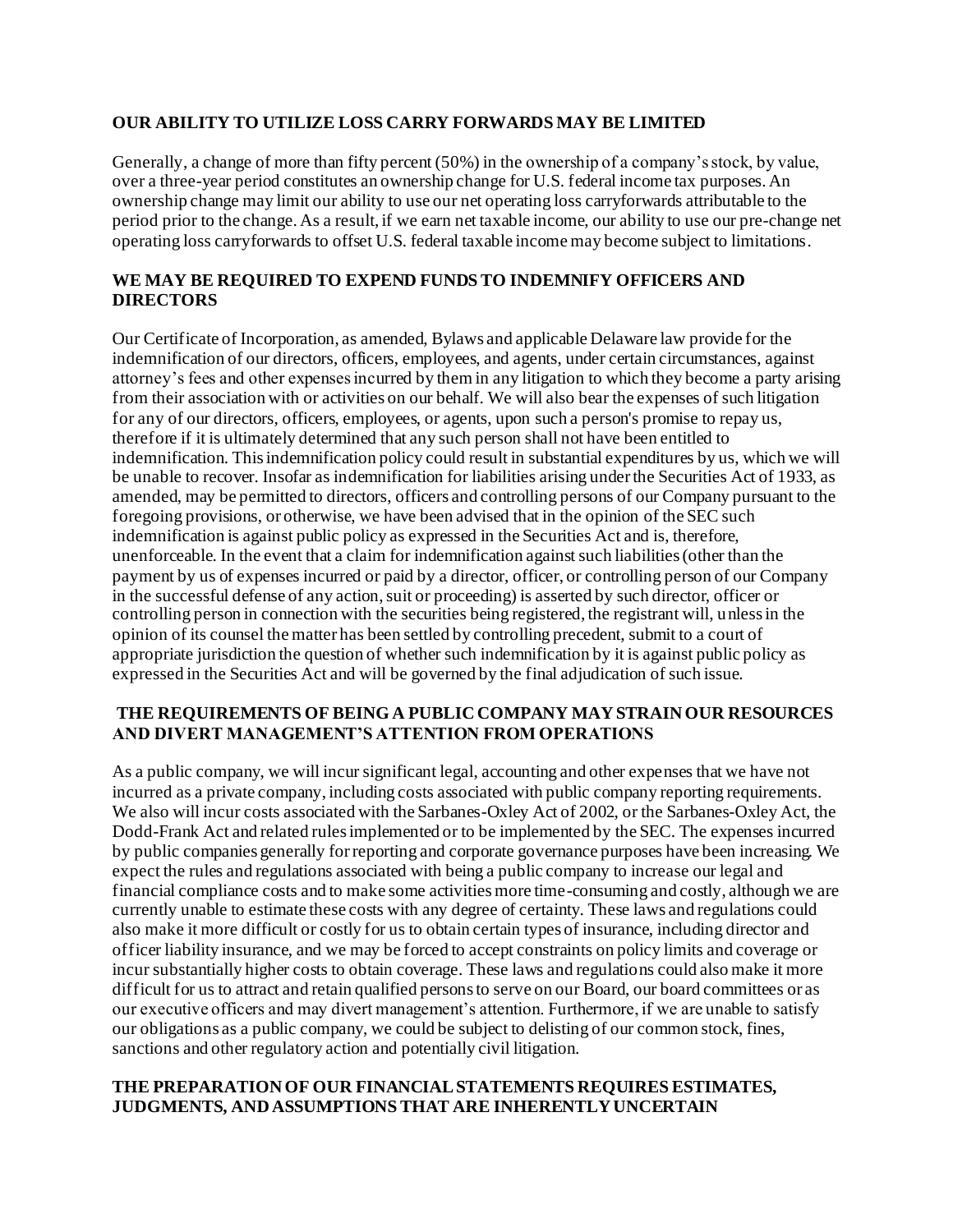Financial statements prepared in accordance with accounting principles generally accepted in the United States of America ("**GAAP**") typically require the use of estimates, judgments and assumptions that affect the reported amounts. Often, different estimates, judgments and assumptions could reasonably be used that would have a material effect on such financial statements, and changes in these estimates, judgments and assumptions may occur from period to period over time. These estimates, judgments and assumptions are inherently uncertain and, if our estimates were to prove to be wrong, we would face the risk that charges to income or other financial statement changes or adjustments would be required. Any such charges or changes could harm our business, including our financial condition and results of operations and the price of our securities. See "*Management's Discussion and Analysis of Financial Condition and Results of Operations*" for a discussion of the accounting estimates, judgments and assumptions that we believe are the most critical to an understanding of our consolidated financial statements and our business.

# **UNFAVORABLE SECURITIES INDUSTRY REPORTS COULD HAVE A NEGATIVE EFFECT ON OUR SHARE PRICE**

Any trading market for our Class A common stock will be influenced in part by any research reports that securities industry analysts publish about us. We do not currently have and may never obtain research coverage by securities industry analysts. If no securities industry analysts commence coverage of us, the market price and market trading volume of our Class A common stock could be negatively affected. In the event we are covered by analysts, and one or more of such analysts downgrade our securities, or otherwise reports on us unfavorably, or discontinues coverage or us, the market price and market trading volume of our Class A common stock could be negatively affected.

### **USE OF PROCEEDS**

Assuming the sale by us of the Maximum Offering of \$14,949,988, bonus shares valued at \$1,950,000 and estimated commissions, and offering related expensed of \$743,734 the total net proceeds to us would be \$12,283,254 which we currently intend to use as set forth below.

We expect from time to time to evaluate the acquisition of businesses, products and technologies for which a portion of the net proceeds may be used, although we currently are not planning or negotiating any such transactions. As of the date of this Offering Circular, we cannot specify with certainty all of the particular uses for the net proceeds to us from the sale of Class A common stock. Accordingly, we will retain broad discretion over the use of these proceeds, if any. The following table represents management's best estimate of the uses of the net proceeds received from the sale of Class A common stock assuming the sale of, respectively, 100% and 50% of the Class A common stock shares offered for sale in this Offering.

| % of Offering Sold                      |    | 100%      |    | 50%       |  |
|-----------------------------------------|----|-----------|----|-----------|--|
| <b>Equipment and Machinery</b>          | S  | 6,039,520 | S  | 3,019,760 |  |
| Research and Development <sup>(1)</sup> | S  | 3,500,000 | \$ | 1,750,000 |  |
| Facilities                              | S  | 300,000   | S  | 150,000   |  |
| $SG&A$ Expenses <sup>(2)</sup>          | \$ | 1,500,000 | \$ | 750,000   |  |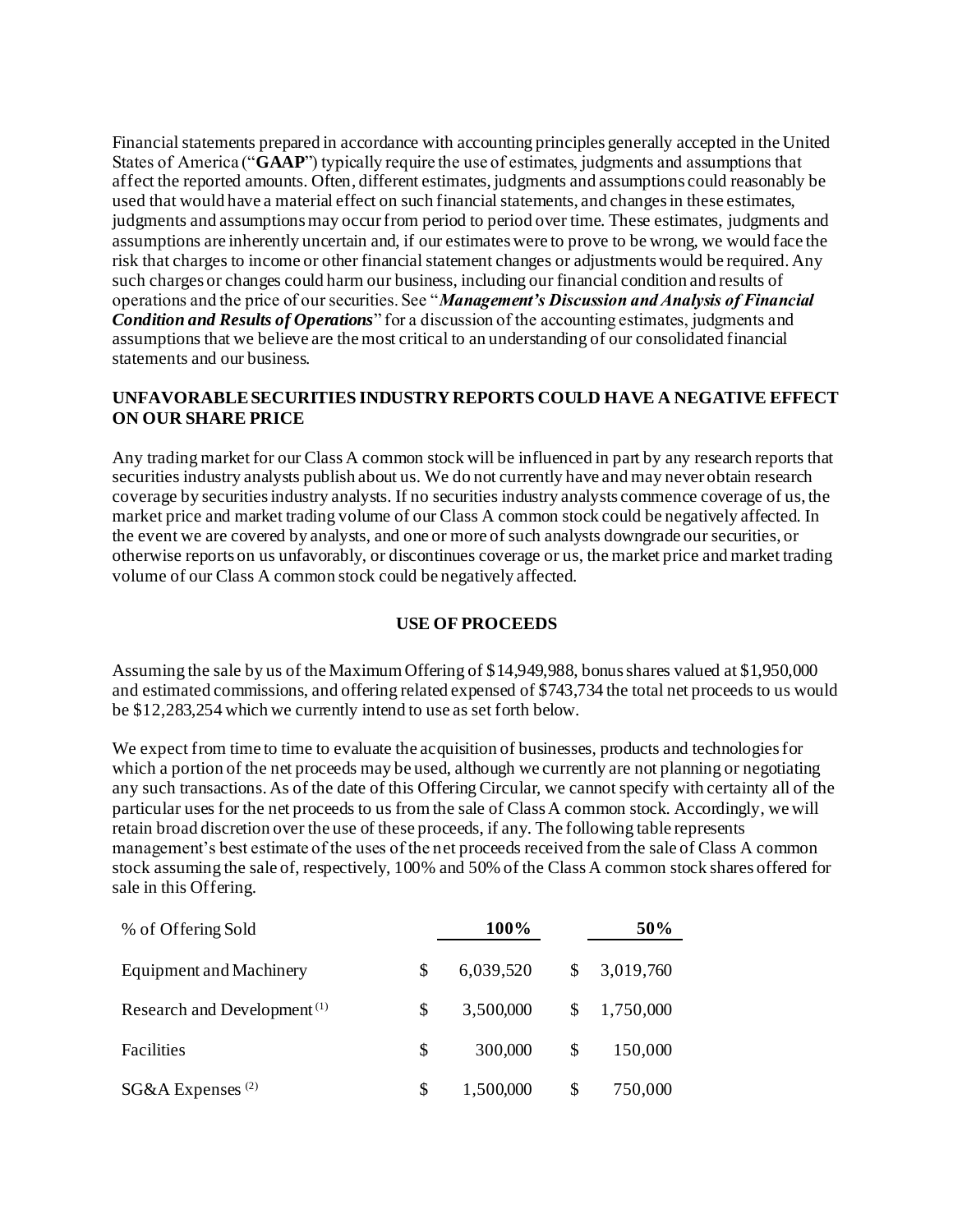| Other Opex                      | 200,000                 | -S  | 100,000 |
|---------------------------------|-------------------------|-----|---------|
| Commissions & Offering Expenses | 743,734                 | -SS | 371,867 |
| <b>TOTAL OFFERING SALES</b>     | 12,283,254 \$ 6,141,627 |     |         |

- (1) Once research and development has been completed, we will need to invest significant funds to acquire or build a factory, purchase machinery and robotics, and equip it for mass production.
- (2) Includes up to  $$400,000$  that will be used to pay salaries and related compensation of executive officers and directors of the Company during 2021-2022, pursuant to employment offer letters and contemplated employment agreements with such persons. See "*Management – Executive Compensation"* elsewhere in this offering Circular. Also includes up to \$500,000 in marketing & advertising expenses.

The amounts set forth above are estimates, and we cannot be certain that actual costs will not vary from these estimates. Our management has significant flexibility and broad discretion in applying the net proceeds received in this Offering. We cannot assure you that our assumptions, expected costs and expenses and estimates will prove to be accurate or that unforeseen events, problems or delays will not occur that would require us to seek additional debt and/or equity funding, which may not be available on favorable terms, or at all. See "*Risk Factors*."

This expected use of the net proceeds from this Offering represents our intentions based upon our current financial condition, results of operations, business plans and conditions. As of the date of this Offering Circular, we cannot predict with certainty all of the particular uses for the net proceeds to be received upon the closing of this Offering or the amounts that we will actually spend on the uses set forth above. The amounts and timing of our actual expenditures may vary significantly depending on numerous factors. As a result, our management will retain broad discretion over the allocation of the net proceeds from this Offering.

We may also use a portion of the net proceeds for the investment in strategic partnerships and possibly the acquisition of complementary businesses, products or technologies, although we have no present commitments or agreements for any specific acquisitions or investments. Pending our use of the net proceeds from this Offering, we intend to invest the net proceeds in a variety of capital preservation investments, including short-term, investment grade, interest bearing instruments and U.S. government securities.

### **DILUTION**

If you purchase shares in this Offering, your ownership interest in our Class A common stock will be diluted immediately, to the extent of the difference between the price to the public charged for each share in this Offering and the net tangible book value per share of our Class A common stock after this Offering.

On November 1, 2021 there were an aggregate of 34,046,178 shares of Class A and Class D common stock issued and 26,719,859 options vested. Our net tangible book value as of November 1, 2021, was (\$0.0465) per then-outstanding share of our common stock, based on 34,046,178 outstanding shares of common stock. Net tangible book value per share equals the amount of our total tangible assets less total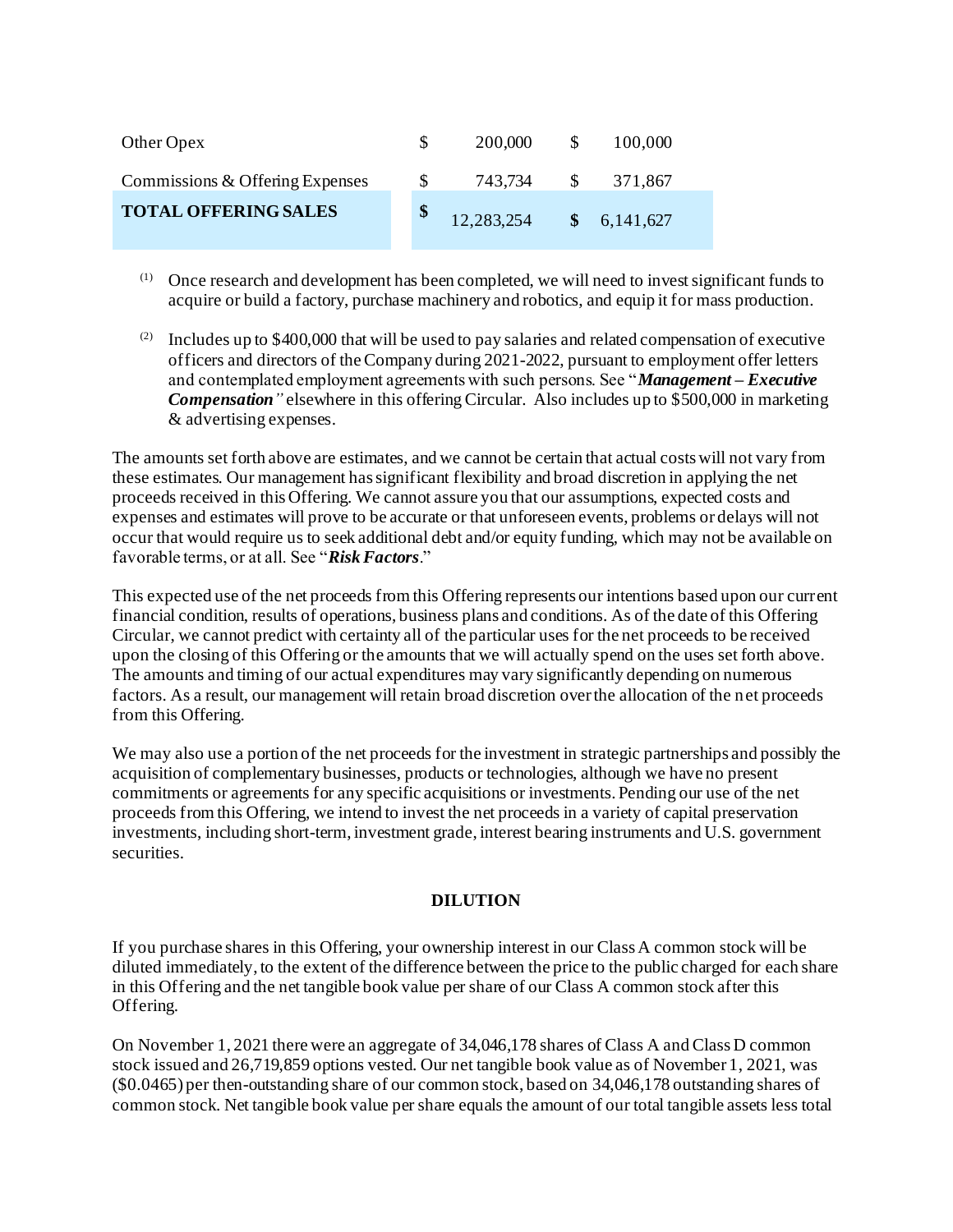liabilities, divided by the total number of shares of our Class A and Class D common stock outstanding, all as of the date specified.

If the maximum 818,639 shares plus up to 122,796 bonus shares of Class A common stock in this Offering at the public price of \$15.88 per share and \$0 per share for bonus shares, after deducting approximately \$743,734 in maximum sales commissions and other offering expenses payable by us, our pro forma as adjusted net tangible book value would have been approximately \$0.0455 per share as at November 1, 2021. This amount represents an immediate increase in pro forma net tangible book value of \$0.001 per share to our existing stockholders at the date of this Offering Circular, and an immediate dilution in pro forma net tangible book value of approximately \$15.788 per share to new investors purchasing shares of Class A common stock in this Offering at a price of \$15.88 per share.

The following table illustrates the per share dilution to new investors discussed above, assuming the sale of, respectively, 100% and 50% of the shares offered for sale in this offering (after our estimated offering expenses of \$743,734 and \$374,867 respectively), in the two scenarios of the maximum amount of bonus shares being issued and zero bonus shares being issued.

The following tables set forth, assuming the sale of, respectively, 100% and 50% of the shares offered for sale in this offering (after our estimated offering expenses of \$743,734 and \$374,867 respectively), the total number of shares previously sold to existing stockholders, the total consideration paid for the foregoing and the respective percentages applicable to such purchased shares and consideration paid based on an average price of \$2.53 per share paid by existing stockholders and \$15.88 per share paid by investors in this Offering.

| <b>Funding Level</b>                                                                          |                           | \$14,949,988<br>assuming no<br>bonus shares<br>are issued |               | \$14,949,988<br>assuming<br>maximum<br>bonus shares<br>are issued |                           | \$7,474,994<br>assuming<br>no bonus<br>shares are<br>issued |               | \$7,474,994<br>assuming<br>maximum<br>bonus shares<br>are issued |
|-----------------------------------------------------------------------------------------------|---------------------------|-----------------------------------------------------------|---------------|-------------------------------------------------------------------|---------------------------|-------------------------------------------------------------|---------------|------------------------------------------------------------------|
| <b>Public Price Per</b><br>Security                                                           | \$                        | 15.88                                                     | \$            | 15.88                                                             | $\boldsymbol{\mathsf{S}}$ | 15.88                                                       | $\mathcal{S}$ | \$15.88                                                          |
| Pro forma net tangible<br>book value per Class A<br>common stock share<br>before the Offering | $\boldsymbol{\mathsf{S}}$ | 0.0465                                                    | \$            | 0.0465                                                            | \$                        | 0.0465                                                      | $\mathcal{S}$ | 0.0465                                                           |
| Average price per share<br>paid by existing<br>shareholders before the<br>Offering            | $\boldsymbol{\mathsf{S}}$ | 2.527                                                     | $\mathcal{S}$ | 2.527                                                             | $\boldsymbol{\mathsf{S}}$ | 2.527                                                       | $\mathcal{S}$ | 2.527                                                            |
| Increase per common<br>share attributable to<br>investors in this<br>Offering                 | $\mathcal{S}$             | 13.307                                                    | $\mathcal{S}$ | 13.307                                                            | $\mathcal{S}$             | 13.307                                                      | $\mathcal{S}$ | 13.307                                                           |
| Pro forma net tangible<br>book value per Class A<br>common stock share<br>after the Offering  | $\mathcal{S}$             | 0.0455                                                    | \$            | 0.0456                                                            | $\mathbb{S}$              | 0.0460                                                      | \$            | 0.0461                                                           |
| Dilution to investors                                                                         | $\$\$                     | 13.2611                                                   | $\mathcal{S}$ | 13.2610                                                           | \$                        | 13.2606                                                     |               | 13.2605                                                          |
| Dilution as a percentage<br>of Offering Price                                                 |                           | 83.508%                                                   |               | 83.507%                                                           |                           | 83.505%                                                     |               | 83.505%                                                          |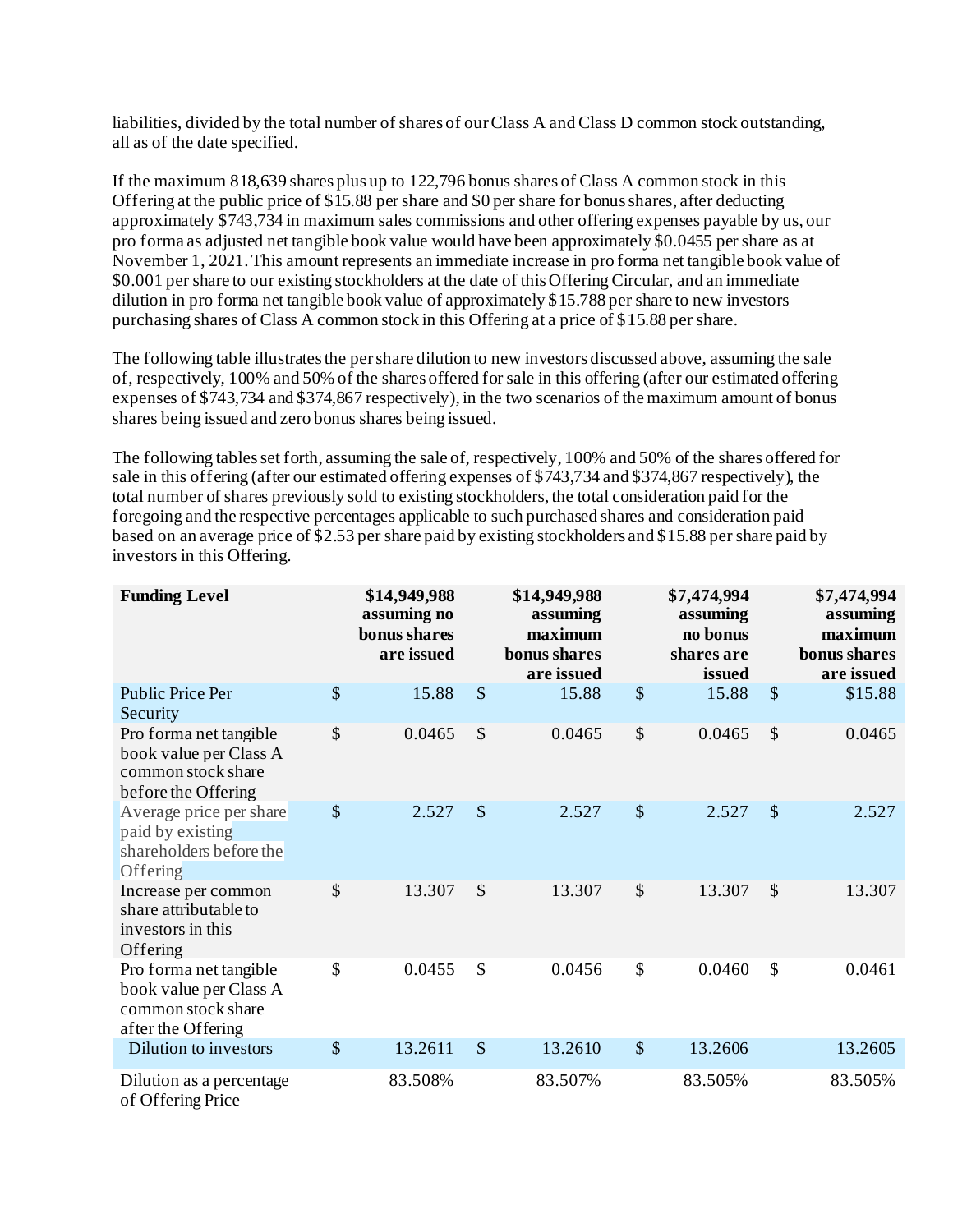# **MANAGEMENT'S DISCUSSION & ANALYSIS** O**F FINANCIAL CONDITION & RESULTS OF OPERATIONS**

*You should read the following discussion and analysis of our financial condition and results of our operations together with our consolidated financial statements and the notes thereto appearing elsewhere in this Offering Circular. This discussion may contain forward-looking statements reflecting our current expectations, whose actual outcomes involve risks and uncertainties. Actual results and the timing of events may differ materially from those stated in or implied by these forward-looking statements due to a number of factors, including those discussed in the sections entitled "Risk Factors," "Cautionary Statement regarding Forward-Looking Statements" and elsewhere in this Offering Circular. Please see the notes to our Financial Statements for information about our Significant Accounting Policies and Recent Accounting Pronouncements*

ATLIS Motor Vehicles Inc is a vertically integrated electric vehicle company committed to electrifying Work. The Company was incorporated in the State of Delaware on November 9, 2016, and maintains its headquarters in Mesa, Arizona.

ATLIS is a pre-revenue development stage company with goal to design, develop, and produce electric vehicles. We have incurred losses from operations and have had negative cash flows from operating activities since our inception. The company's current operating plan indicates that it will continue to incur losses from operations and generate negative cash flows from operating activities given ongoing expenditures related to the completion of its ongoing research and development activities. In 2021, we achieved important milestones and have built the foundation on which we plan to grow our company. We produced the first AMV battery cell which charges in under 10 minutes, and we successfully launched the ATLIS XT Truck prototype. In 2022, ATLIS is positioned for growth.

# **Operating Results**

# *Year ended December 31, 2021 Compared to Year ended December 31, 2020*

The Company generated no revenues in 2021 and 2020.

Operating expenses consist primarily of stock-based compensation, salaries, legal & professional fees, general and administrative expenses, research and development costs and advertising.

Our stock-based compensation expense resulting from grants of employee stock options is recognized in the consolidated financial statements based on the respective grant date fair values of the awards. We use the Black-Scholes option-pricing method for valuing stock options and shares granted under the employee stock purchase plan and recognize the expense over a requisite service (vesting) period using the straightline method. On Aug 24, 2021, the Company changed its share-based employee compensation to optionsbased compensation. In order to ensure consistency across all current and former employees, the Company offered all current and former employees with existing stock grants the option to relinquish their ATLIS shares for ATLIS options at an average ratio of 6.64 options for every share relinquished. Of the approximately 6,550,000 share grants outstanding, approximately 5,200,000 were relinquished in return for approximately 34,569,000 options that would vest between 2021 and 2024. Additionally, ATLIS CEO Mark Hanchett relinquished 10,0000,000 of his Class A shares. In return Mr. Hanchett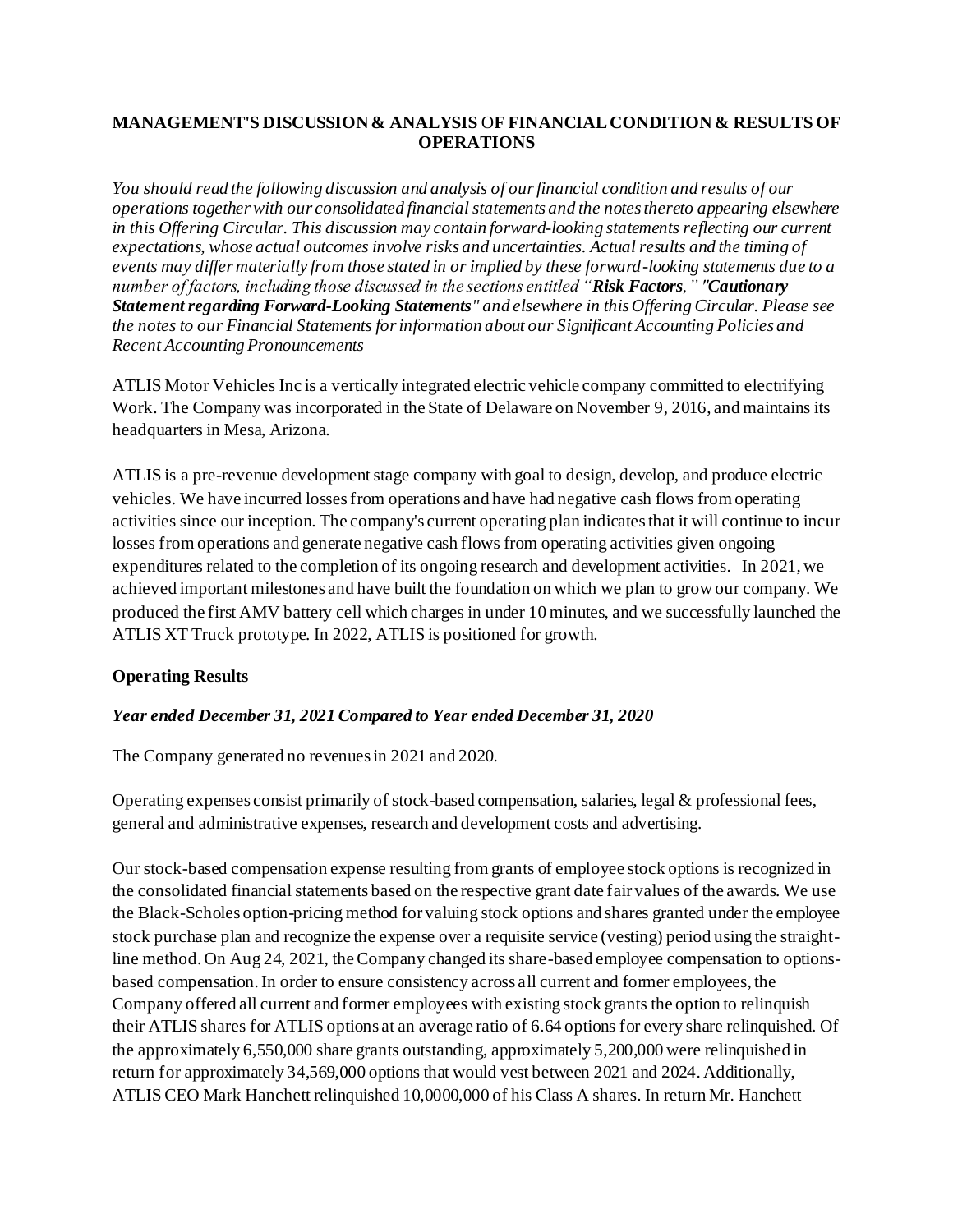received 10,000,000 Class A Options. The company granted Mr. Hanchett 10,000,000 Class D shares with ten voting rights each. Finally, approximately 578,400 ATLIS options were granted to new employees, non-employees and Director of Board. The Company elected to recognize employee stockoption compensation expense related to the options grants as they were incurred. This expense was determined by applying the Black-Scholes model on the third-party appraisal value of the underlying share price for each stock as of August 24, 2021. As a result, the company recorded approximately \$114,579,500 of incremental compensation expense as of December 31, 2021.

Salaries expense increased to \$3,792,812 in 2021 from \$2,396,903 in 2020 due to an increase in team size to facilitate continued progress on the product development and business growth. Advertising expense increased significantly to \$2,677,641 in 2021 from \$397,181 in 2020 to support the Company's crowdfunding campaigns. Research and Development expense of \$1,655,365 in 2021 increased from \$574,483 in 2020 to support the development of the XT prototype and our proprietary battery technology. Legal and professional fees increased to \$767,276 in 2021 from \$347,802 as a result of increasing our use of contractors to support accounting, audit, legal, and broker-dealer functions.

General and administrative expenses totaled \$576,753 in 2021 and \$150,025 in 2020. The increase was primarily driven by rent expense, increased staff, equipment purchase and technology to support general operations.

As a result of the foregoing, our Net Loss from Operations was approximately \$133,736,000 and \$11,964,000 as of December 31, 2021 and December 31, 2020 respectively.

# **Liquidity, Capital Resources and Plan of Operations**

Our financial statements appearing elsewhere in this Annual Report have been prepared on a going concern basis, which contemplates the realization of assets and the satisfaction of liabilities in the normal course of business. ATLIS Motor Vehicles' ability to continue as a going concern is contingent upon its ability to raise additional capital as required.

As of December 31, 2021, our cash balance was approximately \$3,146,000. As mentioned above, no significant revenues have been generated since inception and no revenues were expected in the 2021 fiscal year. Unless we receive significant additional financing in the near future, we will not be able to execute on our operational deliverables or conduct our planned operations. Development of battery and electric vehicle technology on a large scale is a very cash and time intensive proposition. Accordingly, our business plan is dependent on our ability to raise sufficient investments.

# **Futures**

# *Revenue*

Atlis hopes to generate limited revenue from battery sales in 2021. In 2022 and beyond, Atlis views battery cell and pack sales as being a significant avenue for profitability. Atlis hopes to sell its first XP Platforms in Q4 2022.

# *Gross Margins*

The Company will likely sell its first units as a gross loss, but gross margins will increase significantly over time as production quantities scale.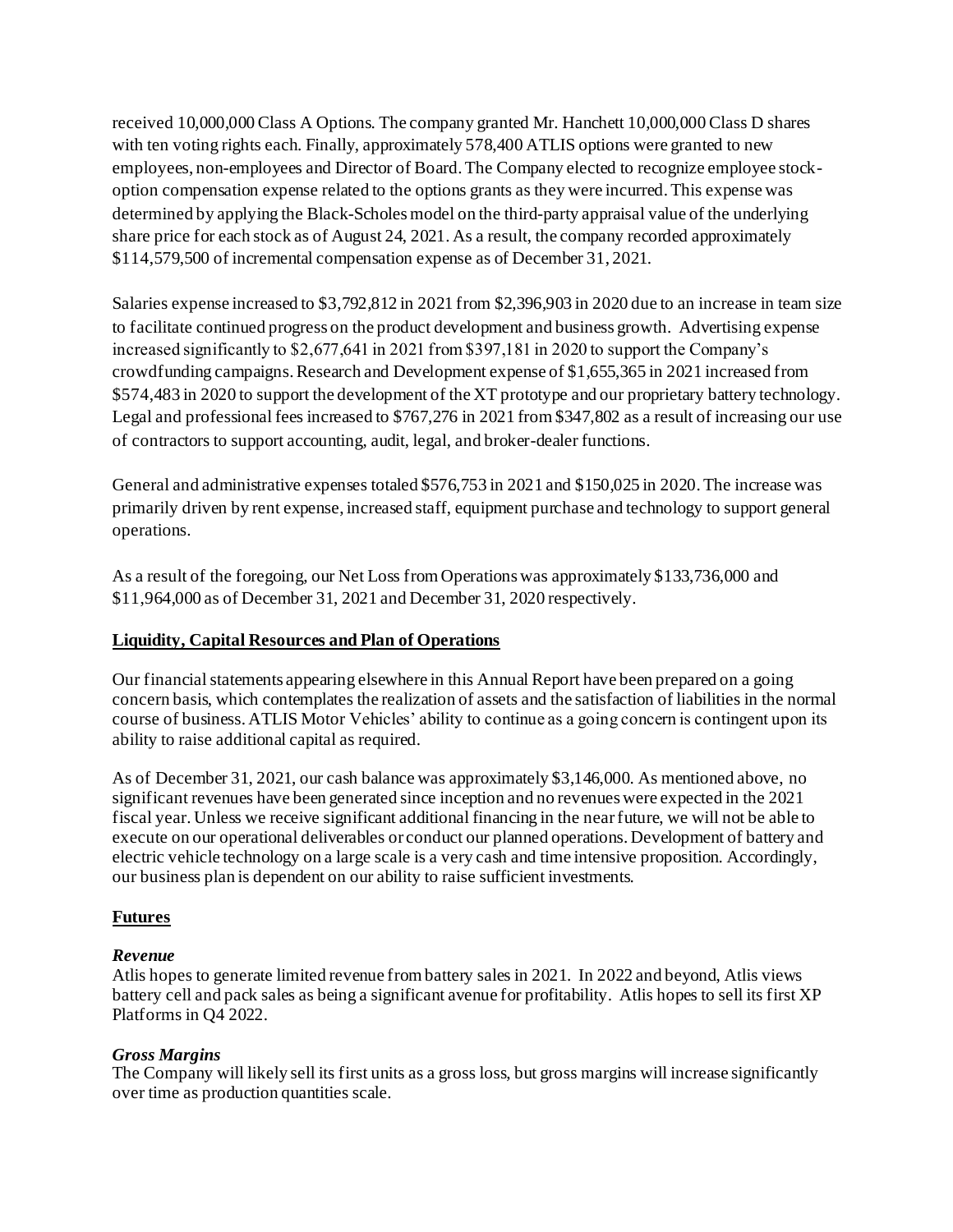# *Expenses*

Atlis's expenses in 2022 will likely continue to increase, especially in payroll costs, payroll taxes, employee equity compensation, and development costs.

# *Financings and Securities Offerings*

We have made the following issuances of securities within the last four years as of December 31, 2021: *Final* 

| Date     | <b>Type of Security</b> | Use                                    | <b>Shares</b> | dollar<br>amount<br>sold | <b>Offering</b><br>exemption<br>relied upon |
|----------|-------------------------|----------------------------------------|---------------|--------------------------|---------------------------------------------|
| 2/28/201 | <b>Common Stock</b>     | <b>Stock Purchase</b>                  | 6,897         | \$                       | <b>Section</b>                              |
| 8        |                         |                                        |               | 2,000.13                 | 4(a)(2)                                     |
| 2/28/201 | <b>Common Stock</b>     | <b>Continued Operations</b>            | 17,225        | $\mathcal{S}_{0}$        | Section                                     |
| 8        |                         |                                        |               | 4,995.25                 | 4(a)(2)                                     |
| 4/18/201 | Common Stock            | <b>Product Development, Facilities</b> | 182,747       | $\mathcal{S}_{0}$        | Regulation                                  |
| 8        |                         | and Location, Team Members             |               | 48,243.40                | CF                                          |
|          |                         | Seed Funding Campaign,                 |               |                          |                                             |
|          |                         | Vehicle interest campaign              |               |                          |                                             |
| 6/5/2018 | Common Stock            | <b>Product Development, Facilities</b> | 165,870       | $\mathcal{S}$            | Regulation                                  |
|          |                         | and Location, Team Members             |               | 43,787.88                | CF                                          |
|          |                         | Seed Funding Campaign,                 |               |                          |                                             |
|          |                         | Vehicle interest campaign              |               |                          |                                             |
| 7/17/201 | Common Stock            | <b>Product Development, Facilities</b> | 332,287       | $\mathcal{S}$            | Regulation                                  |
| 8        |                         | and Location, Team Members             |               | 87,720.44                | CF                                          |
|          |                         | Seed Funding Campaign,                 |               |                          |                                             |
|          |                         | Vehicle interest campaign              |               |                          |                                             |
| 9/12/201 | Common Stock            | <b>Product Development, Facilities</b> | 454,009       |                          | Regulation                                  |
| 8        |                         | and Location, Team Members             |               | \$119,853.8              | CF                                          |
|          |                         | Seed Funding Campaign,                 |               | $\overline{2}$           |                                             |
|          |                         | Vehicle interest campaign              |               |                          |                                             |
| 10/10/20 | Common Stock            | <b>Product Development, Facilities</b> | 270,122       | $\mathcal{S}_{0}$        | Regulation                                  |
| 18       |                         | and Location, Team Members             |               | 71,309.34                | CF                                          |
|          |                         | Seed Funding Campaign,                 |               |                          |                                             |
|          |                         | Vehicle interest campaign              |               |                          |                                             |
| 11/6/201 | Common Stock            | <b>Product Development, Facilities</b> | 294,709       | $\mathcal{S}_{0}$        | Regulation                                  |
| 8        |                         | and Location, Team Members             |               | 77,800.10                | CF                                          |
|          |                         | Seed Funding Campaign,                 |               |                          |                                             |
|          |                         | Vehicle interest campaign              |               |                          |                                             |
| 12/6/201 | Common Stock            | <b>Product Development, Facilities</b> | 363,398       | \$                       | Regulation                                  |
| 8        |                         | and Location, Team Members             |               | 95,933.23                | CF                                          |
|          |                         | Seed Funding Campaign,                 |               |                          |                                             |
|          |                         | Vehicle interest campaign              |               |                          |                                             |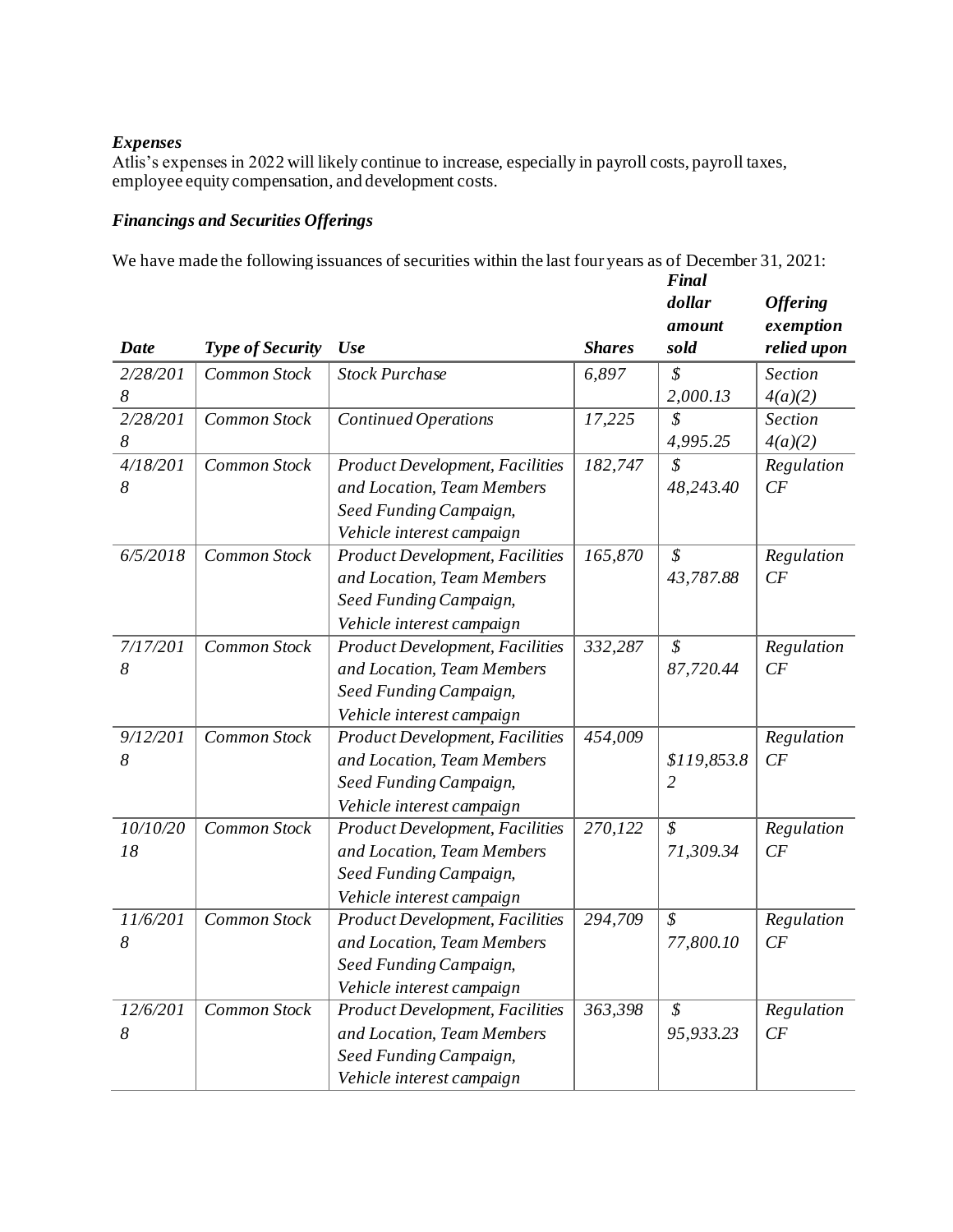| 1/3/2019              | Common Stock | <b>Product Development, Facilities</b> | 428,952 | \$                         | Regulation |
|-----------------------|--------------|----------------------------------------|---------|----------------------------|------------|
|                       |              | and Location, Team Members             |         | 113,239.05                 | CF         |
|                       |              | Seed Funding Campaign,                 |         |                            |            |
|                       |              | Vehicle interest campaign              |         |                            |            |
| 1/29/201              | Common Stock | <b>Product Development, Facilities</b> | 693,998 | $\mathcal{S}$              | Regulation |
| 9                     |              | and Location, Team Members             |         | 183,208.31                 | CF         |
|                       |              | Seed Funding Campaign,                 |         |                            |            |
|                       |              | Vehicle interest campaign              |         |                            |            |
| 3/6/2019              | Common Stock | <b>Product Development, Facilities</b> | 120,820 | $\mathcal{S}$              | Regulation |
|                       |              | and Location, Team Members             |         | 31,895.24                  | CF         |
|                       |              | Seed Funding Campaign,                 |         |                            |            |
|                       |              | Vehicle interest campaign              |         |                            |            |
| 5/2/2019              | Common Stock | <b>Continued Operations</b>            | 21,000  | $\overline{s}$             | Section    |
|                       |              |                                        |         | 58,000.00                  | 4(a)(2)    |
| 5/8/2019              | Common Stock | <b>Product Development, Facilities</b> | 17,484  | $\mathcal{S}_{0}$          | Regulation |
|                       |              | and Location, Team Members             |         | 4,615.61                   | CF         |
|                       |              | Seed Funding Campaign,                 |         |                            |            |
|                       |              | Vehicle interest campaign              |         |                            |            |
| 7/8/2019              | Common Stock | <b>Product Development, Facilities</b> | 15,542  | $\boldsymbol{\mathcal{S}}$ | Regulation |
|                       |              | and Location, Team Members             |         | 4,102.87                   | CF         |
|                       |              | Seed Funding Campaign,                 |         |                            |            |
|                       |              | Vehicle interest campaign              |         |                            |            |
| 7/8/2019              | Common Stock | <b>Product Development, Facilities</b> | 189,401 | $\mathcal{S}_{0}$          | Regulation |
|                       |              | and Location, Team Members             |         | 50,000.00                  | CF         |
|                       |              | Seed Funding Campaign,                 |         |                            |            |
|                       |              | Vehicle interest campaign              |         |                            |            |
| $\frac{8}{1}{2019}$   | Common Stock | <b>Product Development, Facilities</b> | 84,239  | $\overline{\mathcal{S}}$   | Regulation |
|                       |              | and Location, Team Members             |         | 22,238.11                  | CF         |
|                       |              | Seed Funding Campaign,                 |         |                            |            |
|                       |              | Vehicle interest campaign              |         |                            |            |
| 9/17/201              | Common Stock | <b>Continued Operations</b>            | 5,173   | \$                         | Section    |
| 9                     |              |                                        |         | 1,500.17                   | 4(a)(2)    |
| 9/17/201              | Common Stock | <b>Continued Operations</b>            | 3,449   | $\mathcal{S}$              | Section    |
| 9                     |              |                                        |         | 1,000.21                   | 4(a)(2)    |
| 9/17/201              | Common Stock | <b>Continued Operations</b>            | 6,897   | \$                         | Section    |
| 9                     |              |                                        |         | 2,000.13                   | 4(a)(2)    |
| $\overline{9}/18/201$ | Common Stock | <b>Continued Operations</b>            | 3,794   | \$                         | Section    |
| 9                     |              |                                        |         | 1,100.00                   | 4(a)(2)    |
| 9/18/201              | Common Stock | <b>Investment</b> - Private            | 15,518  | $\mathcal{S}$              | Section    |
| 9                     |              |                                        |         | 4,500.22                   | 4(a)(2)    |
| 9/19/201              | Common Stock | <b>Investment</b> - Private            | 34,483  | $\boldsymbol{\mathcal{S}}$ | Section    |
| 9                     |              |                                        |         | 10,000.07                  | 4(a)(2)    |
| 9/19/201              | Common Stock | <b>Investment</b> - Private            | 17,242  | \$                         | Section    |
| 9                     |              |                                        |         | 5,000.18                   | 4(a)(2)    |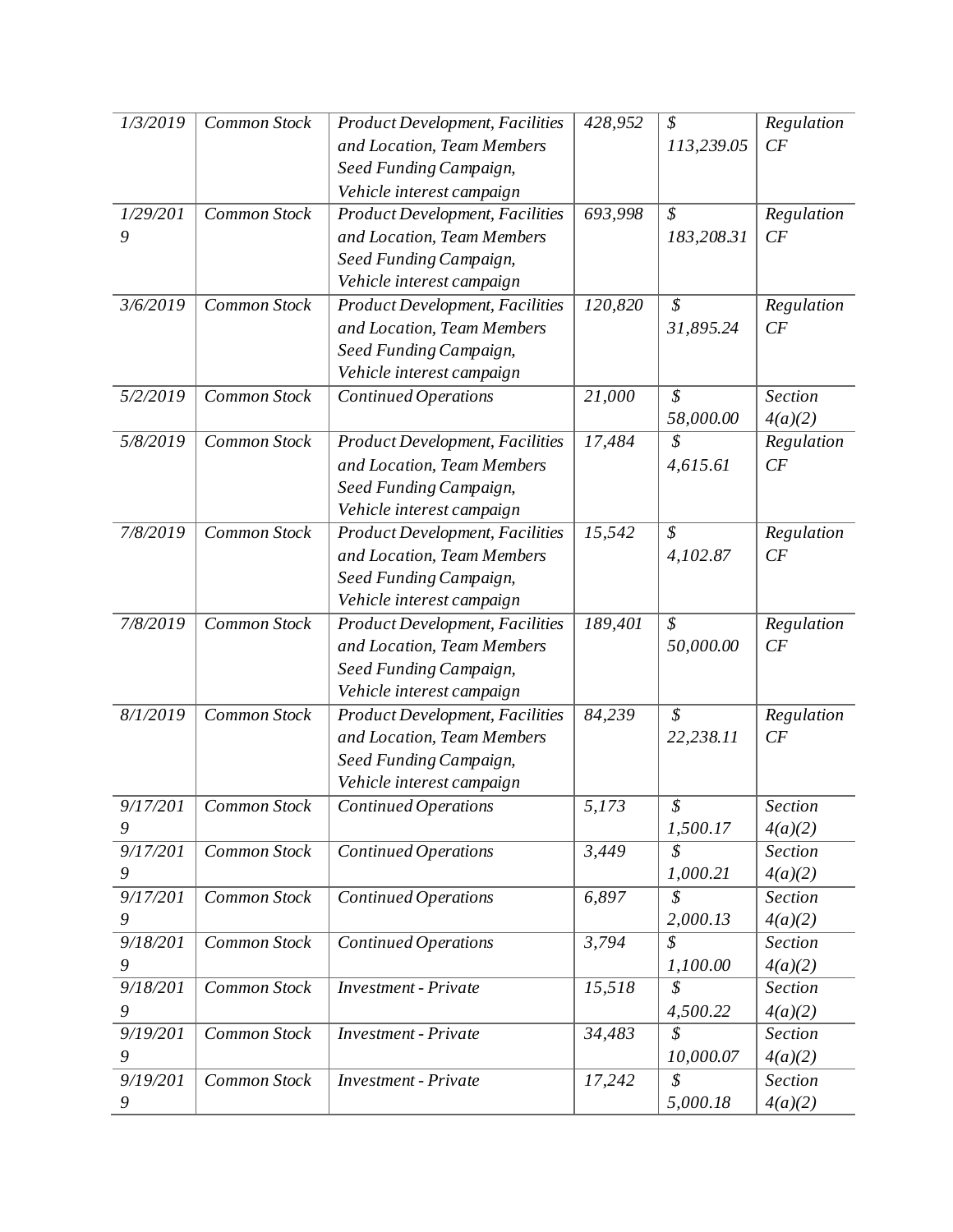| 9/19/201           | <b>Common Stock</b> | <b>Investment</b> - Private                                         | 10,345  | $\mathcal{S}$              | Section        |
|--------------------|---------------------|---------------------------------------------------------------------|---------|----------------------------|----------------|
| 9                  |                     |                                                                     |         | 3,000.00                   | 4(a)(2)        |
| 10/30/20           | Common Stock        | <b>Investment</b> - Private                                         | 68,965  | \$                         | Section        |
| 19                 |                     |                                                                     |         | 20,000.00                  | 4(a)(2)        |
| 12/18/20           | Common Stock        | <b>Investment</b> - Private                                         | 169     | \$                         | Section        |
| 19                 |                     |                                                                     |         | 1,002.17                   | 4(a)(2)        |
| 12/18/20           | Common Stock        | <b>Investment</b> - Private                                         | 337     | \$                         | Section        |
| 19                 |                     |                                                                     |         | 2,000.00                   | 4(a)(2)        |
| 12/17/20           | Common Stock        | <b>Investment</b> - Private                                         | 500     | \$                         | Section        |
| 19                 |                     |                                                                     |         | 2,965.00                   | 4(a)(2)        |
| 12/18/20           | Common Stock        | <b>Investment</b> - Private                                         | 675     | $\overline{\mathcal{S}}$   | Section        |
| 19                 |                     |                                                                     |         | 4,002.75                   | 4(a)(2)        |
| 12/18/20           | Common Stock        | <b>Investment</b> - Private                                         | 506     | $\overline{s}$             | <b>Section</b> |
| 19                 |                     |                                                                     |         | 3,000.58                   | 4(a)(2)        |
| $\frac{12}{18/20}$ | Common Stock        | <b>Investment</b> - Private                                         | 422     | $\mathcal{S}_{0}$          | <b>Section</b> |
| 19                 |                     |                                                                     |         | 2,502.46                   | 4(a)(2)        |
| 12/18/20           | Common Stock        | <b>Investment</b> - Private                                         | 169     | $\overline{s}$             | <b>Section</b> |
| 19                 |                     |                                                                     |         | 1,002.17                   | 4(a)(2)        |
| $\frac{12}{3}1/20$ | Common Stock        | <b>Employee Awards</b>                                              | 424,500 |                            |                |
| 19                 |                     |                                                                     |         |                            |                |
| 12/31/20           | Common Stock        | <b>Consultant Services</b>                                          | 36,000  |                            |                |
| 19                 |                     |                                                                     |         |                            |                |
| 1/15/202           | <b>Common Stock</b> | Continued Development of the                                        | 171,623 |                            | Regulation     |
| $\theta$           |                     | XT pickup truck                                                     |         | \$605,592.9                | CF             |
|                    |                     |                                                                     |         | $\overline{2}$             |                |
| 1/20/202           | <b>Common Stock</b> | <b>Product Development, Facilities</b>                              | 338     | $\mathcal{S}_{0}$          | Section        |
| $\theta$           |                     | and Location, Team Members                                          |         | 2,004.34                   | 4(a)(2)        |
|                    |                     | Seed Funding Campaign,                                              |         |                            |                |
|                    |                     | Vehicle interest campaign                                           |         |                            |                |
| 1/23/202           | <b>Common Stock</b> | <b>Product Development, Facilities</b>                              | 506     | $\boldsymbol{\mathcal{S}}$ | Section        |
| $\theta$           |                     | and Location, Team Members                                          |         | 3,000.58                   | 4(a)(2)        |
|                    |                     | Seed Funding Campaign,                                              |         |                            |                |
| 1/21/202           | Common Stock        | Vehicle interest campaign<br><b>Product Development, Facilities</b> | 422     | $\mathcal{S}_{0}$          | Section        |
| $\theta$           |                     | and Location, Team Members                                          |         | 2,502.46                   | 4(a)(2)        |
|                    |                     |                                                                     |         |                            |                |
|                    |                     | Seed Funding Campaign,<br>Vehicle interest campaign                 |         |                            |                |
| 2/5/2020           | Common Stock        | Continued Development of the                                        | 47,269  |                            | Regularion     |
|                    |                     | XT pickup truck                                                     |         | \$220,434.2                | CF             |
|                    |                     |                                                                     |         | 6                          |                |
| 2/15/202           | Common Stock        | Lease Co Signer                                                     | 15,000  |                            |                |
| $\theta$           |                     |                                                                     |         |                            |                |
| 3/1/2020           | Common Stock        | <b>Employee Awards</b>                                              | 148,464 |                            |                |
|                    |                     |                                                                     |         |                            |                |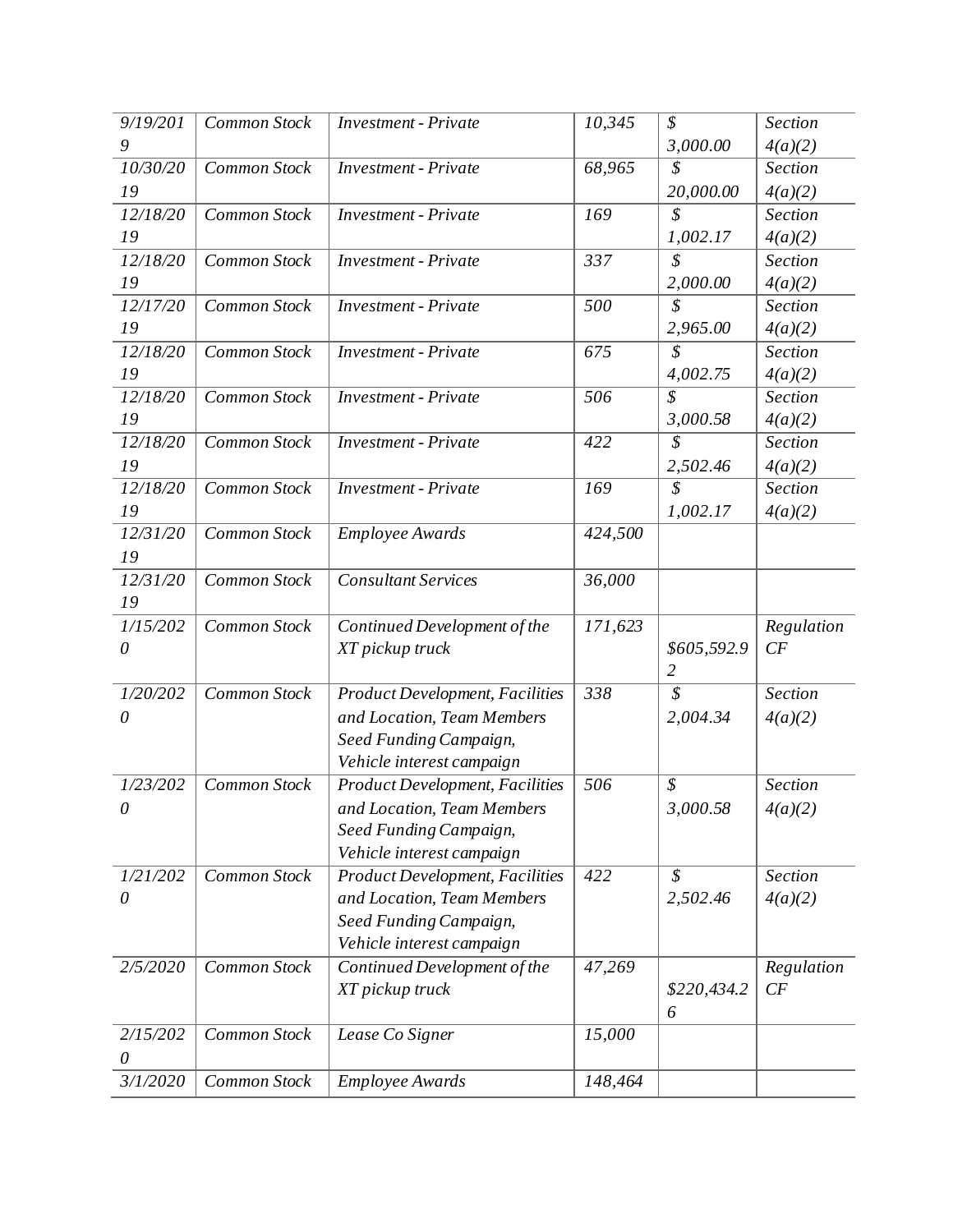| 3/12/202           | <b>Common Stock</b> | <b>Product Development, Facilities</b> | 844                   | $\mathcal{S}_{0}$        | <b>Section</b> |
|--------------------|---------------------|----------------------------------------|-----------------------|--------------------------|----------------|
| $\theta$           |                     | and Location, Team Members             |                       | 5,004.92                 | 4(a)(2)        |
|                    |                     | Seed Funding Campaign,                 |                       |                          |                |
|                    |                     | Vehicle interest campaign              |                       |                          |                |
| 3/23/202           | <b>Common Stock</b> | <b>Product Development, Facilities</b> | 844                   | $\overline{\mathcal{S}}$ | <b>Section</b> |
| $\theta$           |                     | and Location, Team Members             |                       | 5,004.92                 | 4(a)(2)        |
|                    |                     | Seed Funding Campaign,                 |                       |                          |                |
|                    |                     | Vehicle interest campaign              |                       |                          |                |
| 9/16/202           | Common Stock        | Regulation A+ Campaign                 | 1,539,86              | \$12,688,45              | Regulation     |
| $0$ through        |                     |                                        | 1                     | 4.64                     | $A+$           |
| 7/15/202           |                     |                                        |                       |                          |                |
|                    |                     |                                        |                       |                          |                |
| $\frac{12}{3}1/20$ | Common Stock        | <b>Employee Awards</b>                 | 842,739               |                          |                |
| 20                 |                     |                                        |                       |                          |                |
| 8/24/202           | Common Stock        | <b>Employee Awards</b>                 | $\overline{27,310,6}$ |                          |                |
| 1                  | <b>Options</b>      |                                        | 70                    |                          |                |
| 8/24/202           | Common Stock        | <b>Employee Awards</b>                 | 25,725,3              |                          |                |
|                    |                     |                                        | 70                    |                          |                |
| 8/27/202           | Common Stock        | <b>Investment</b> - Private            | 60,680                | \$500,003.2              | Regulation     |
| 1                  |                     |                                        |                       | $\theta$                 | $\overline{D}$ |
|                    |                     |                                        |                       |                          |                |
| 8/30/202           | Common Stock        | <b>Production Readiness &amp;</b>      | 392,463               | \$4,999,978              | Regulation     |
| 1 through          |                     | <b>Continued Product</b>               |                       | .62                      | CF             |
| 10/31/20           |                     | Development                            |                       |                          |                |
| 21                 |                     |                                        |                       |                          |                |
| 11/1/21            | Common Stock        | <b>Employee Awards</b>                 | 1,238,84              |                          |                |
| through            |                     |                                        | $\overline{4}$        |                          |                |
| 12/31/21           |                     |                                        |                       |                          |                |
| 12/22/21           | Common Stock        | <b>Contractor Awards</b>               | 802                   |                          |                |
|                    |                     |                                        |                       |                          |                |
|                    |                     |                                        |                       |                          |                |

The Company must raise additional equity or debt financing, both now and in the future following this Offering. However, no assurances can be made that the Company will be successful obtaining additional equity or debt financing, or that ultimately the Company will achieve profitable operations and positive cash flow.

Since inception, our principal sources of operating funds have been proceeds from equity financing including Regulation CF and Regulation  $\overline{A}$  crowdfunding equity financing and including the sale of our Common Stock to initial investors known to management and principal shareholders of the Company. We do not expect that our current cash on hand will fund our existing operations. We will need to raise additional capital in order to execute our business plan and growth goals for at least the next twelvemonth period thereafter. If Atlis is unable to raise sufficient additional funds, it will have to execute a slower than planned growth path, reduce overhead and scale back its business plan until sufficient additional capital is raised to support further operational expansion and growth. There can be no assurance that such a plan will be successful.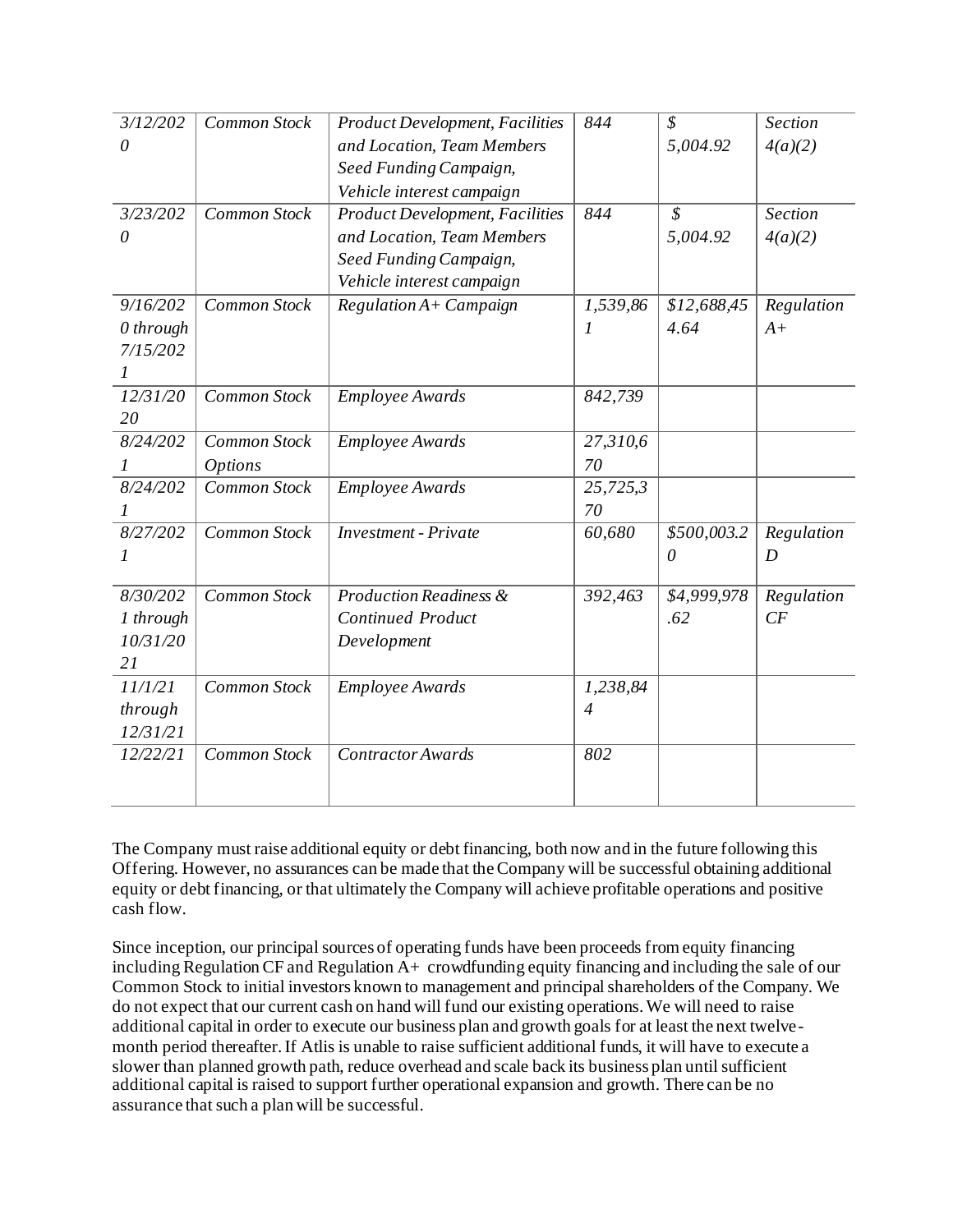# *Current Plan of Operations*

Our plan of operations is currently focused on the development and production of our battery cells and packs, XP platform, and XT pickup. We expect to incur substantial expenditures in the foreseeable future for the extended development and testing of our technology and the commercialization of the products. At this time, we cannot reliably estimate the nature, timing or aggregate amount of such costs. Our products will require extensive technical evaluation, potential regulatory review and approval, significant marketing efforts and substantial investment before it or any successors could provide us with any revenue. Further, we intend to continue to build our corporate and operational infrastructure and to build interest in our products with the goal of becoming the market leader in electric trucks.

As noted above, the continuation of our current plan of operations requires us to raise significant additional capital immediately. If we are successful in raising capital through the sale of shares offered for sale in this Offering Document, we believe that the Company will have sufficient cash resources to fund its plan of operations for the next twelve months. If we are unable to do so, our ability to continue as a going concern will be in jeopardy, likely causing us to curtail and possibly cease operations.

We continually evaluate our plan of operations discussed above to determine the manner in which we can most effectively utilize our limited cash resources. The timing of completion of any aspect of our plan of operations is highly dependent upon the availability of cash to implement that aspect of the plan and other factors beyond our control. There is no assurance that we will successfully obtain the required capital or revenues, or, if obtained, that the amounts will be sufficient to fund our ongoing operations. The inability to secure additional capital would have a material adverse effect on us, including the possibility that we would have to sell or forego a portion or all of our assets or cease operations. If we discontinue our operations, we will not have sufficient funds to pay any amounts to our stockholders. If in the future we are not able to demonstrate adequate progress in the development of our product, we will not be able to raise the capital we need to continue our then current business operations and business activities, and we will likely not have sufficient liquidity or cash resources to continue operating.

Because our working capital requirements depend upon numerous factors there can be no assurance that our current cash resources will be sufficient to fund our operations. Thus, we will require immediate additional financing to fund future operations. There can be no assurance, however, that we will be able to obtain funds on acceptable terms, if at all.

### **Off-Balance Sheet Arrangements**

We did not, and do not currently, have any off-balance sheet arrangements.

# **Capital Expenditures**

We will require significant capital expenditures to secure the facilities and equipment necessary to complete development and begin producing our products. Due to the size and scope of the operations, it will be necessary to expand facilities and equipment as production operations ramp. This will require exponentially more capital.

### **Contractual Obligations, Commitments and Contingencies**

Atlis Motor Vehicles has signed a 5 year and 3 month lease agreement with Majestic Mesa Partners, to occupy a 42,828 Sq. Ft industrial facility at 1828 North Higley Road, Suite 100, Mesa AZ , commencing on April 1st, 2020. Base rent obligation for Months 1 through 7 is \$14,133, Months 8-12 is \$28,266.48 with subsequent annual increase of 3% for Years 2-5. In addition to Base rent, Atlis Motor Vehicles is responsible for Property Taxes, utilities and maintenance costs related to the property, which are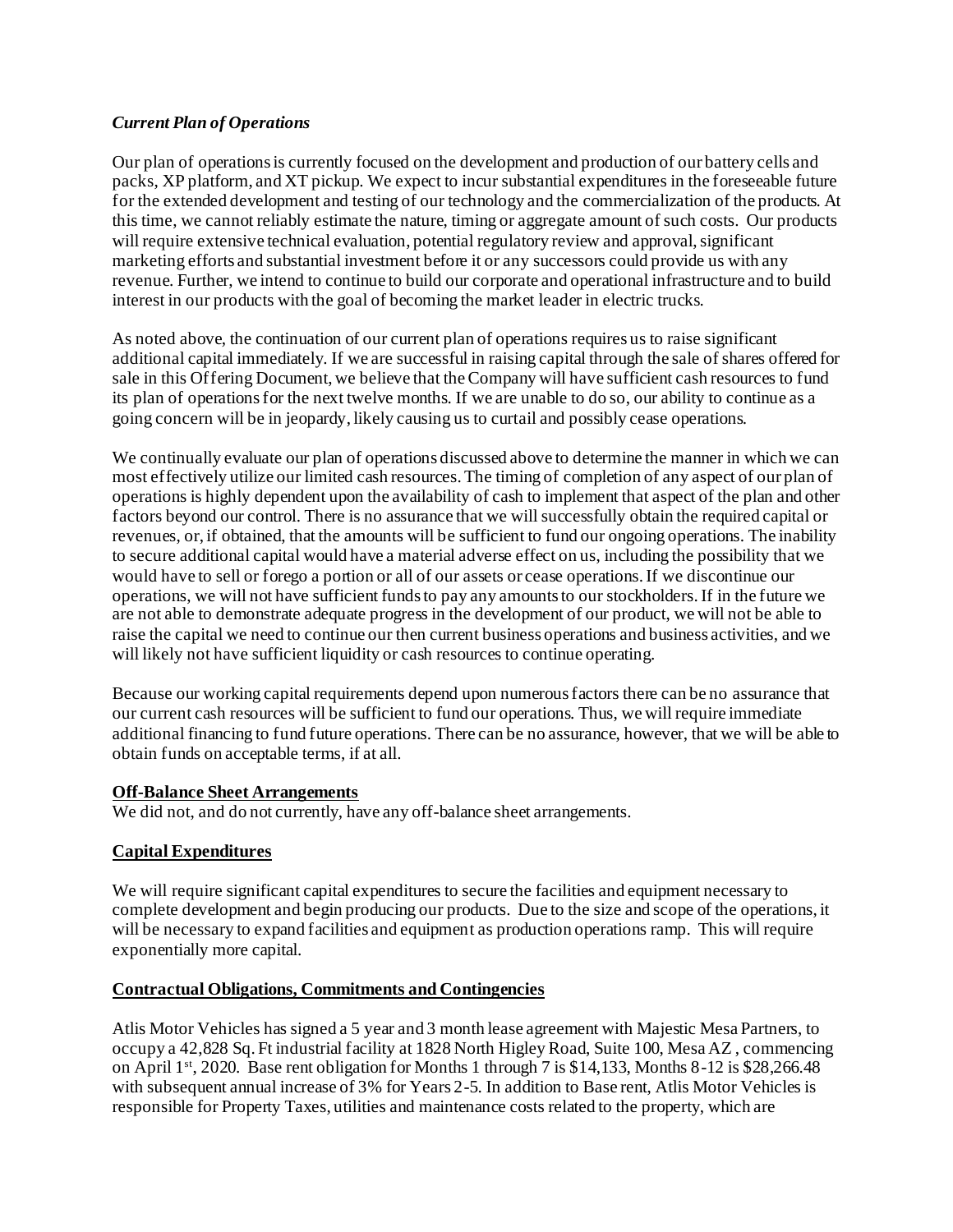estimated at a monthly rate of \$7,265 for 2020, are commencing from Month 1 of the lease obligation and will be annually adjusted as needed.

### **Quantitative and Qualitative Disclosures about Market Risk**

In the ordinary course of our business, we are not exposed to market risk of the sort that may arise from changes in interest rates or foreign currency exchange rates, or that may otherwise arise from transactions in derivatives. We do not currently invest in any securities as all capital is being diverted to developing our products.

# **Contingencies**

Certain conditions may exist as of the date the financial statements are issued, which may result in a loss to the Company, but which will only be resolved when one or more future events occur or fail to occur. Atlis Motor Vehicles' Management, in consultation with its legal counsel as appropriate, assesses such contingent liabilities, and such assessment inherently involves an exercise of judgment. In assessing loss contingencies related to legal proceedings that are pending against Atlis or unasserted claims that may result in such proceedings, Atlis, in consultation with legal counsel, evaluates the perceived merits of any legal proceedings or unasserted claims, as well as the perceived merits of the amount of relief sought or expected to be sought therein. If the assessment of a contingency indicates it is probable that a material loss has been incurred and the amount of the liability can be estimated, then the estimated liability would be accrued in the Atlis Motor Vehicles' financial statements. If the assessment indicates a potentially material loss contingency is not probable, but is reasonably possible, or is probable, but cannot be estimated, then the nature of the contingent liability, together with an estimate of the range of possible loss, if determinable and material, would be disclosed. Loss contingencies considered remote are generally not disclosed unless they involve guarantees, in which case the guarantees would be disclosed.

### **Corporate Governance**

In early 2022, we discovered some technical deficiencies and abnormalities in our corporate charter amendments and corporate record keeping. These abnormalities could have had the potential to invalidate numerous corporate actions taken in the interim. While regrettable, this scenario is not abnormal for start-up companies.

Atlis recently took action under Delaware law to remedy certain irregularities relating to, and to ratify and confirm, its capital structure. As described more fully in the notice of ratification provided to stockholders, these irregularities relate to issuances of stock, the election of directors, the grant of stock options and restricted stock units, the 2020 reclassification of its capital structure into multiple classes of Common Stock and certain amendments to its Certificate of Incorporation. Under Section 204, unless otherwise determined by the Delaware Court of Chancery in an action challenging the ratification brought pursuant Section 205 of the Delaware General Corporation, (i) each of the corporate acts ratified by the Board and stockholders is no longer deemed void or voidable as a result of the failures of authorization identified in the resolutions adopted by the Board and stockholders, and such effect shall be retroactive to the time of such corporate acts, and (ii) each share or fraction of a share stock issued or purportedly issued pursuant to corporate acts and identified in the resolutions adopted by the Board and stockholders is no longer deemed void or voidable as a result of the failures of authorization identified in such resolutions and, in the absence of any failure of authorization not ratified, shall be deemed to be an identical share or fraction of a share of outstanding stock as of the time it was purportedly issued. Any claim that the corporate acts (including all putative stock) identified in the aforementioned resolutions are void or voidable due to the failure(s) of authorization, or any claim that the Delaware Court of Chancery should declare in its discretion that the ratifications described in the such resolutions not be effective or be effective only on certain conditions, must be brought within 120 days of Shareholder notification. We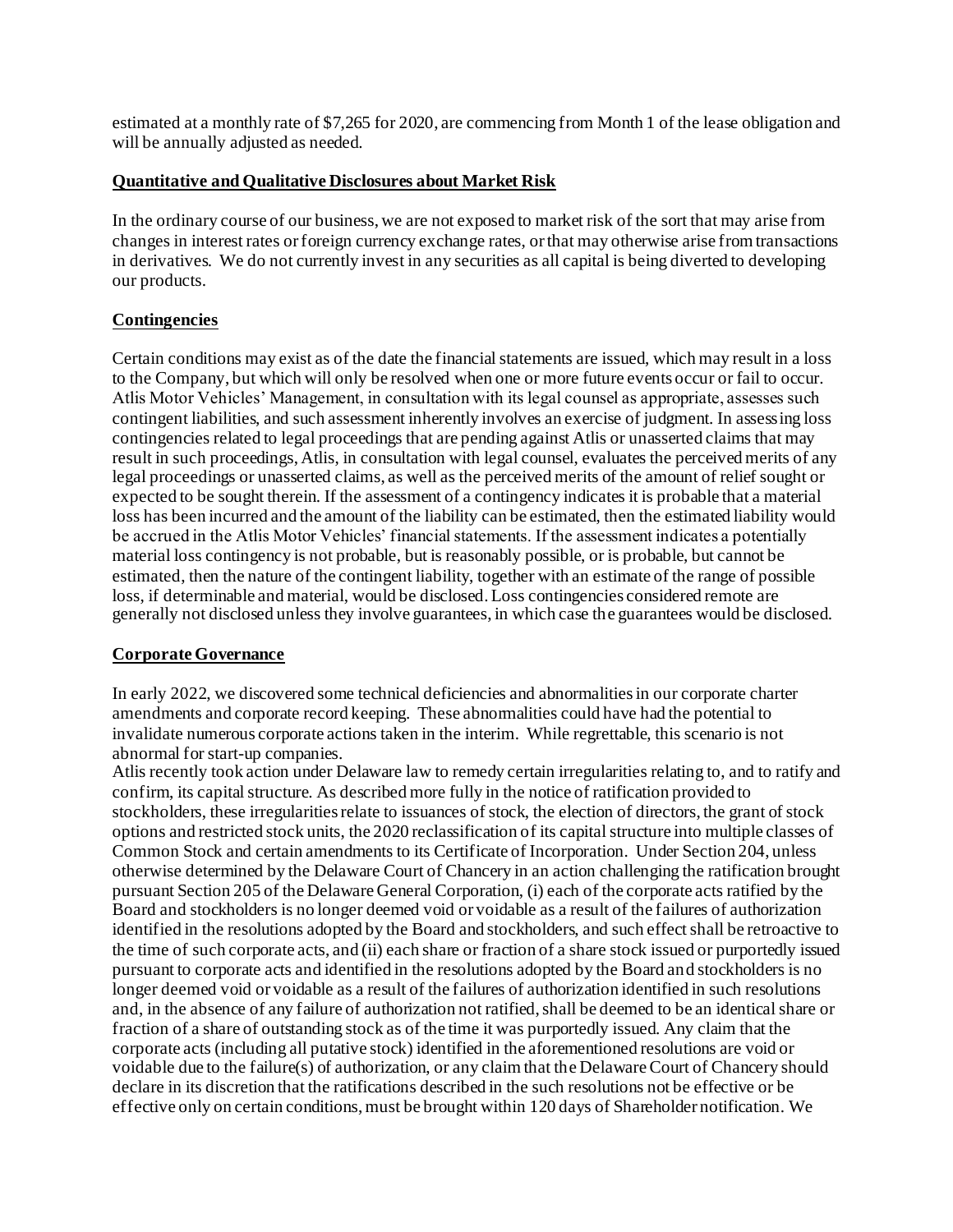issued a Shareholder notification on April 19, 2022 to inform shareholders about the issue and our solution, as required. The Company has not received the Certificates of Validation from the State of Delaware, but expects to receive them before the end of June 2022.

In short, the effect of the Ratification serves to place the company and shareholders in the exact same positions as previously disclosed. The defective corporate charter amendment in 2020 failed to increase authorized shares and create share classes as intended. Upon the effective date of the Ratification, all the shares issued have become retroactively validly authorized. There are no remaining risks to investors, as all investors will have properly authorized shares, as intended. To prevent any future occurrences, we have instituted additional internal controls and will hire corporate experts, when needed.

# **Relaxed Ongoing Reporting Requirements**

Upon the completion of this Offering, we may elect to become a public reporting company under the Exchange Act. If we elect to do so, we will be required to publicly report on an ongoing basis as an "*emerging growth company*" (as defined in the Jumpstart Our Business Startups Act of 2012, which we refer to as the "**JOBS Act**") under the reporting rules set forth under the Exchange Act. As defined in the JOBS Act, an emerging growth company is defined as a company with less than \$1.0 Billion in revenue during its last fiscal year. An emerging growth company may take advantage of specified reduced reporting and other burdens that are otherwise applicable generally to public companies. For so long as we remain an "*emerging growth company*," we may take advantage of certain exemptions from various reporting requirements that are applicable to other Exchange Act reporting companies that are not "*emerging growth companies*," including but not limited to:

- · not being required to comply with the auditor attestation requirements of Section 404 of the Sarbanes-Oxley Act;
- · taking advantage of extensions of time to comply with certain new or revised financial accounting standards;
- · being permitted to comply with reduced disclosure obligations regarding executive compensation in our periodic reports and proxy statements; and
- being exempt from the requirement to hold a non-binding advisory vote on executive compensation and stockholder approval of any golden parachute payments not previously approved.

If we are required to publicly report under the Exchange Act as an "*emerging growth company*", we expect to take advantage of these reporting exemptions until we are no longer an emerging growth company. We would remain an "*emerging growth company*" for up to five years, though if the market value of our Common Stock that is held by non-affiliates exceeds \$700 million, we would cease to be an "*emerging growth company*".

If we elect not to become a public reporting company under the Exchange Act, we will be required to publicly report on an ongoing basis under the reporting rules set forth in Regulation A for Tier 2 issuers. The ongoing reporting requirements under Regulation A are more relaxed than for "*emerging growth companies*" under the Exchange Act. The differences include, but are not limited to, being required to file only annual and semi-annual reports, rather than annual and quarterly reports. Annual reports are due within one hundred twenty (120) calendar days after the end of the issuer's fiscal year, and semi-annual reports are due within ninety (90) calendar days after the end of the first six (6) months of the issuer's fiscal year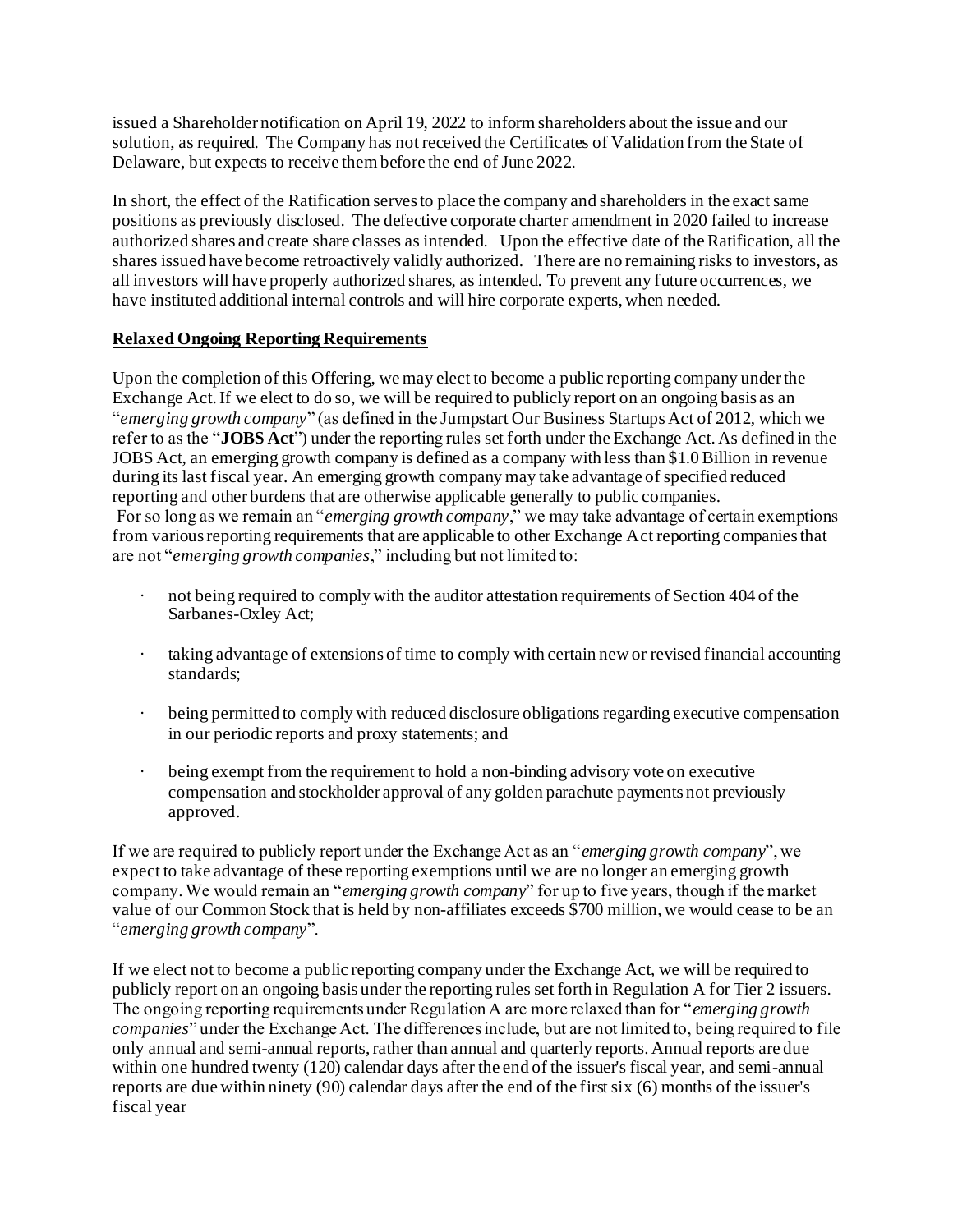### **OUR BUSINESS**

### **Atlis and Industry Background**

Atlis Motor Vehicles Inc is an early-stage development and manufacturing company of electric vehicle battery technology and vehicle platforms. The Company can be best described as a technology development company working toward providing battery technology and a Vehicle as a Service platform for electric heavy duty and light duty work vehicles. The company is in the process of developing electrified vehicle, infrastructure, and software platforms for work fleets. At the core of Atlis Motor Vehicles' hardware platform will be proprietary battery technology capable of charging a full-size pickup truck in 15 minutes, and a modular system architecture capable of scaling to meet the specific vehicle or equipment application needs. We want to build a truck with unprecedented capabilities at a reasonable price. At the same time, we intend to scale our battery production and become a battery cell supplier. We also want to change the customer experience from sales, ordering, financing, and delivery to maintenance and service.

# **Principal Product and Its Market**

Atlis Motor Vehicles has several pillars of product focus for our business. These pillars are:

ATLIS Energy. Our goal is to offer a superior battery technology solution that offers unparalleled fast charging and superior inclement weather and output performance. Not only will the battery technology be used in Atlis products, but we also intend to manufacture and sell our superior battery cell and pack technology as its own product line.

ATLIS XP. As we look to the future of electrification, Atlis Motor Vehicles' XP Platform aims to provide a scalable technology solution with a connected cloud, mobile, service, and charging ecosystem that will provide unprecedented workflows and customer experiences moving forward. This platform of technology will be leveraged to develop new vehicle solutions quickly while minimizing costs and time. The modular XP technology platform will allow Atlis Motor Vehicles to work quickly with strategic partners looking to develop new vehicle solutions for niche and mass-market opportunities while leveraging the vast network of capabilities we look to provide.

**• ATLIS Charging.** The Atlis Motor Vehicles Advanced Charging Station, or AAC, is being designed to boast the highest power solution to enter the market, a 1.5MW charging station, that's as simple to operate as filling up your gas vehicle today. ATLIS will also provide CCS 2.0 charging capabilities for non-ATLIS branded vehicles.

**• ATLIS XT.** The XT Pickup truck will be our flagship vehicle product offering. The XT Pickup truck aims to represent every key piece of technology Atlis Motor Vehicles is developing and how this technology can be utilized to bring capable, non-compromising vehicle solutions through electrification. The XT Pickup truck will be our market entry solution into the world of work and is intended to be just the beginning of a long line of vehicle solutions built on our XP Platform

### **Product Development**

From its incorporation in 2016 through late 2021, Atlis Motor Vehicles was focused purely on research and development. The business strategy, battery intellectual property, and initial truck design were created by the founding team. In March 2018 Atlis Motor Vehicles launched its first Regulation CF campaign to fund further development of the battery technology and hire the concept team to develop the XP Platform and XT Truck designs. In October 2018 Atlis Motor Vehicles completed a proof-of-concept prototype battery pack that demonstrated a full charge in less than 15 minutes. In 2019 Atlis Motor Vehicles completed a proof-of-concept prototype build of the XP Platform. Progress slowed due to lapses in available funding until Atlis was able to launch a second Regulation CF campaign in December 2019 to fund an initial production facility and hiring the engineering team that is now working to finalize design of the AMV Battery cell, XT Truck, and XP Platform. In August 2020, Atlis Motor Vehicles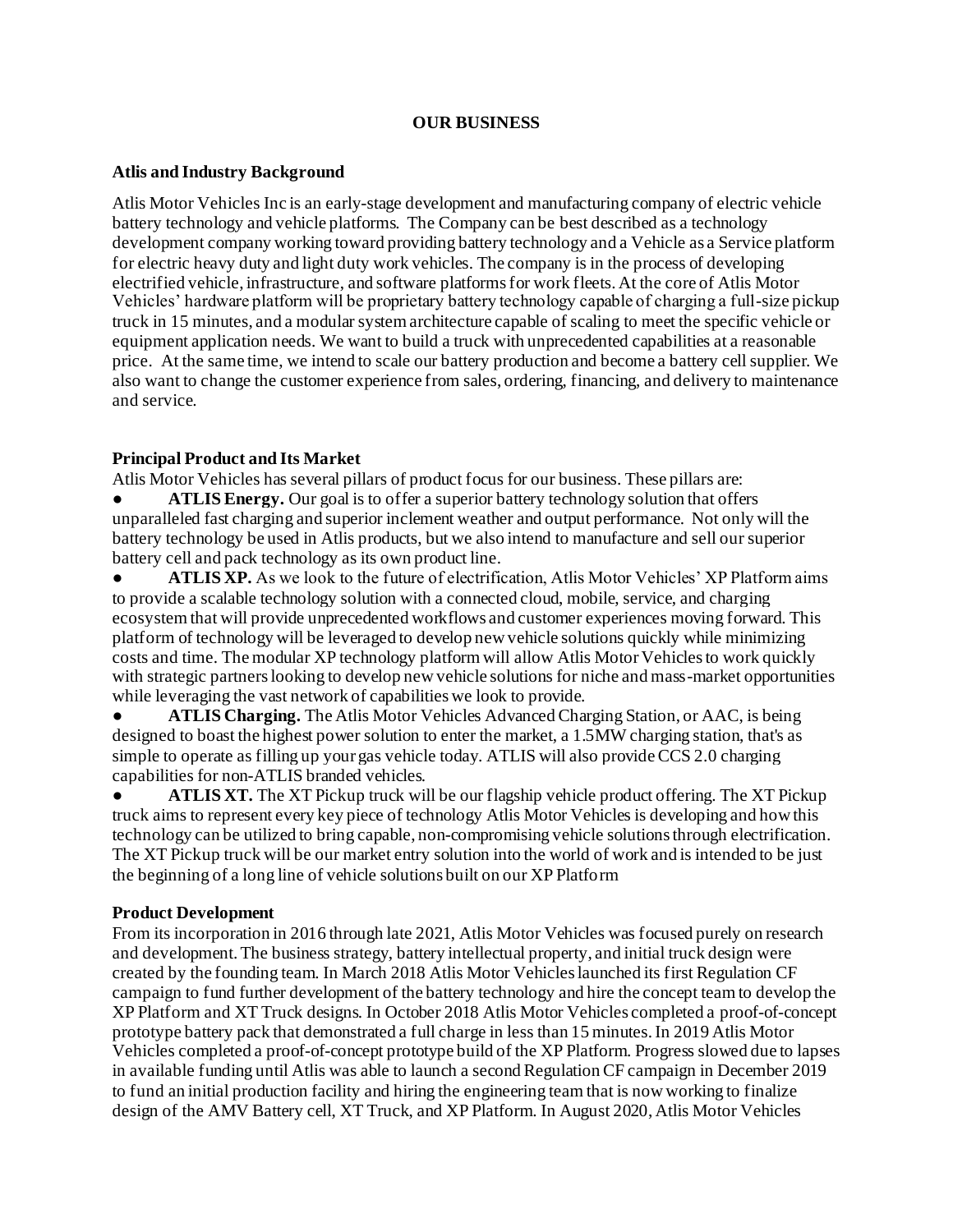launched a Regulation A campaign. Funds from the Regulation A campaign were put to use in facility expansion and continued growth of ATLIS technical development teams. In September 2021, ATLIS Motor Vehicles launched a regulation CF campaign. Funds from the Regulation CF campaign are being utilized to continue scaling AMV Cube Cell production and growth of engineering technical and development teams. ATLIS Motor Vehicles is currently in the validation phase of the AMV Cube Cell and plans to begin production in December 2021. Once production of the AMV Cube cell begins, ATLIS Motor Vehicles will proceed with continued growth investments in scaling AMV Cell manufacturing capabilities. Atlis Motor Vehicles is currently in the process of finalizing engineering designs for the XP Platform and XT Pickup Truck and is tracking for completion of the design phase in Q4 of 2022, resulting in functional, production prototypes. Once design phase is complete the XP Platform and XT Pickup Truck prototypes will complete a thorough validation and testing phase before entering production in late 2022. Product safety and validation testing will be very thorough and will likely require design changes in order to meet necessary requirements. These changes are an anticipated hurdle of the test phase.

### **How We Will Generate Revenue**

Atlis Motor Vehicles does not currently generate sales for our software and hardware services. Atlis Motor Vehicles is in the early stages of the product and company development. Atlis Motor Vehicles' expects to begin generating sales by late 2022. Atlis Motor Vehicles is still in the research and development stage and does not currently produce a product for sale. Atlis will soon exit the early stages of product and company development, whereupon it will produce a working prototype. Atlis Motor Vehicles has demonstrated physical proof of concept prototypes for the battery technology and XP Platform and renderings for the XT Truck. Following proof of concept prototypes, Atlis Motor Vehicles will finalize the design of all components and parts, order initial parts, and build the first working prototypes with production-quality parts. From there the production-level prototypes will go through thorough testing and once testing has passed all requirements the final designs will be locked and production parts will be ordered and built in our initial production runs. Atlis has not yet generated any sales of the XT Pickup truck or XP Platform to date. We expect to finalize development of the production model and hope to begin producing trucks for delivery and sale by the end of calendar year 2022.

Atlis Motor Vehicles has built a pilot production line for the Atlis battery cell and is working to scale production of battery cells and battery packs in the coming year. Atlis has built the first production-level prototypes and will next go through testing and validation. Once testing has passed all requirements, the final designs will be locked, and the first production batteries will be built for initial customers. We expect to build the first batteries for customers by the end of calendar year 2021.

For the XP Platform and XT Truck products, Atlis is still in the research and development stage and does not currently produce a Platform or Vehicle product for sale. ATLIS has produced a working prototype of the XP Platform, XT Pickup truck, and ATLIS V1.5 Battery cell technology. Atlis Motor Vehicles has demonstrated physical proof of concept prototypes for the battery technology, XP Platform, and XT Truck. Following completion of the proof-of-concept prototypes of the XP Platform and XT Truck, Atlis Motor Vehicles will finalize the design of all components and parts, order initial parts, and build the first working prototypes with production-quality parts. From there the production-level prototypes will go through thorough testing and once testing has passed all requirements the final designs will be locked, and production parts will be ordered and built in our initial production runs. Atlis has not yet generated any sales of the XT Pickup truck or XP Platform to date. The Company is still in the development stage and will be for at least 12-18 more months. We expect to finalize development of the production model and begin producing trucks for delivery and sale by the end of calendar year 2022.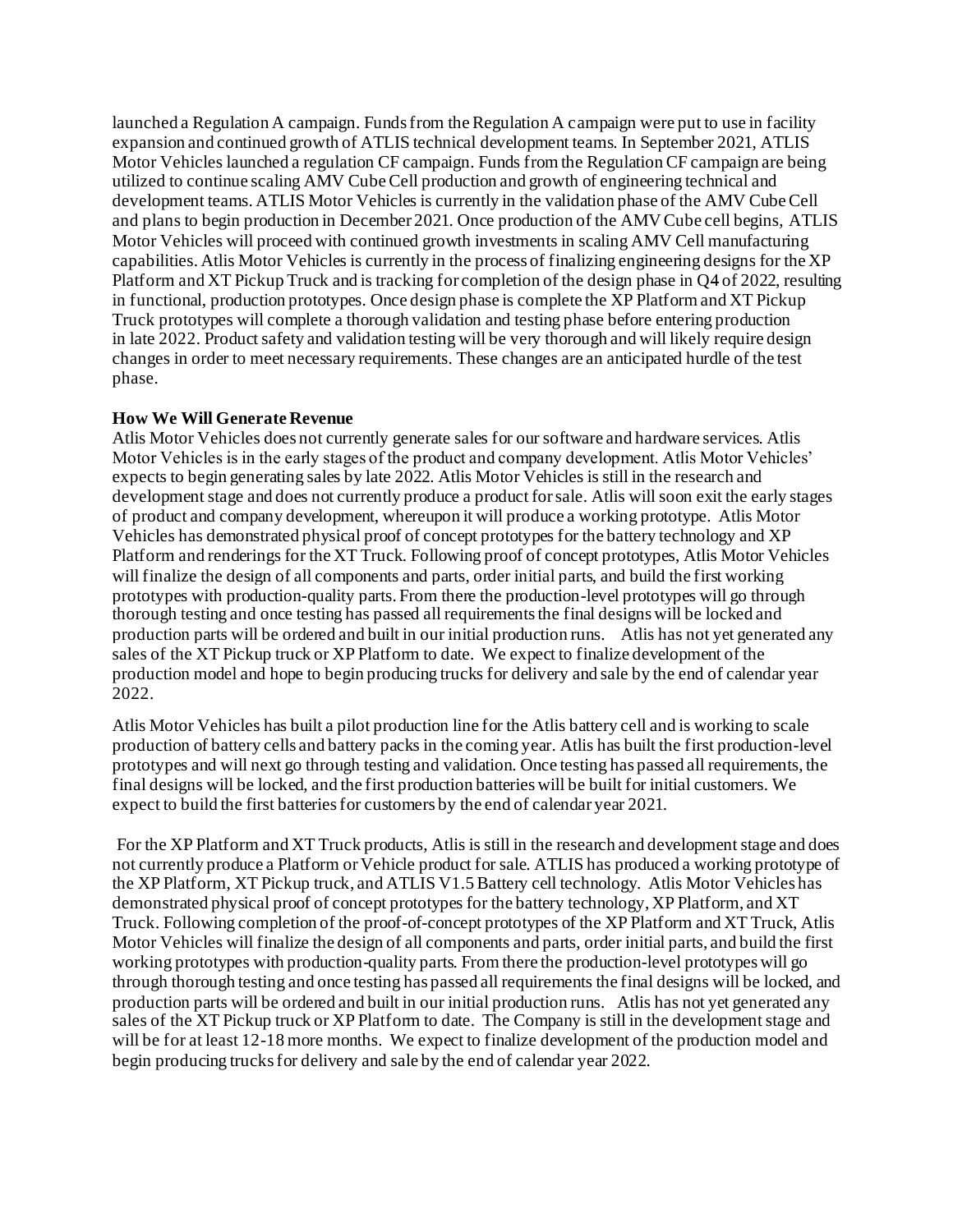Atlis Motor Vehicles has received substantial interest in its product via reservations submitted on the Company's website. The total value of these reservations, if all such reservations were converted to sales, is over \$2.8 billion. This projection was generated by extrapolating the XT Pickup Truck's predicted average sales price of \$59,968 by the number of electronic reservations made on the Company's website. Reservations from email addresses that bounce have been removed, and each reservation is counted as one vehicle unless an Atlis representative speaks to the reservation holder and validates the request for multiple vehicles. These reservations are non-binding, non-deposit, and require no down payment or reservation fee. Atlis has foregone the requirement for a refundable deposit in favor of allowing reservation holders to become investors in Atlis Motor Vehicles through our Regulation CF and Regulation A+ offerings. This expressed interest should not be taken as a guarantee of sale.

# **Distribution Channels**

Our hardware and services will be conducted online via our website. Fleet and consumer customers will be able to purchase the Atlis XP Platform, Atlis XT Pickup Truck, and Atlis advanced charging solutions online.

Our advanced charging infrastructure will require users to be able to purchase electricity at our charging stations. This purchase will be conducted through our cloud-based mobile application and website**.** 

# **Growth Strategy**

Our strategy for growth is to focus on execution. We are completing the design work to deliver our production prototype in the second half of 2020. From there, we will stand up production and begin building products. Once we have started production, we plan to leverage influencer marketing and customer word of mouth to generate additional interest in our products. We will develop a dedicated sales team pursuing larger fleet customers.

# **Need for Government Approval of Principal Products or Services**

As we progress, we may need to obtain government approval for meeting federal transportation safety guidelines.

### **Our Team Members**

Mark Hanchett, Chief Executive Officer - Mark Hanchett has over ten years of product development experience with 16 successful electromechanical and software product launches. Mark Hanchett brings a passion for solving hard problems in product strategy, design, manufacturing, and business operations, while continuously driving a focus on the best possible customer experience. Mark has served as Founder, Director, and CEO of Atlis Motor Vehicles since inception in 2016. Before starting Atlis Motor Vehicles, Mark was a director at Axon Enterprise Inc from 2012 to 2017, leading teams in the development of innovative hardware and software products for law enforcement. From 2007 to 2012 he served as a senior mechanical engineer and project manager leading cross-functional teams through design and development of innovative conductive electrical weapons at Axon Enterprise inc.

- Annie Pratt, President - Annie is a creative problem solver with a background in product management, design, and business. After studying Product Design at Stanford's design school, she kicked off her career as a Product Manager at Axon Enterprise, launching in-car video solutions for law enforcement. Most recently she served as the Director of Consumer Products at Axon, where she built an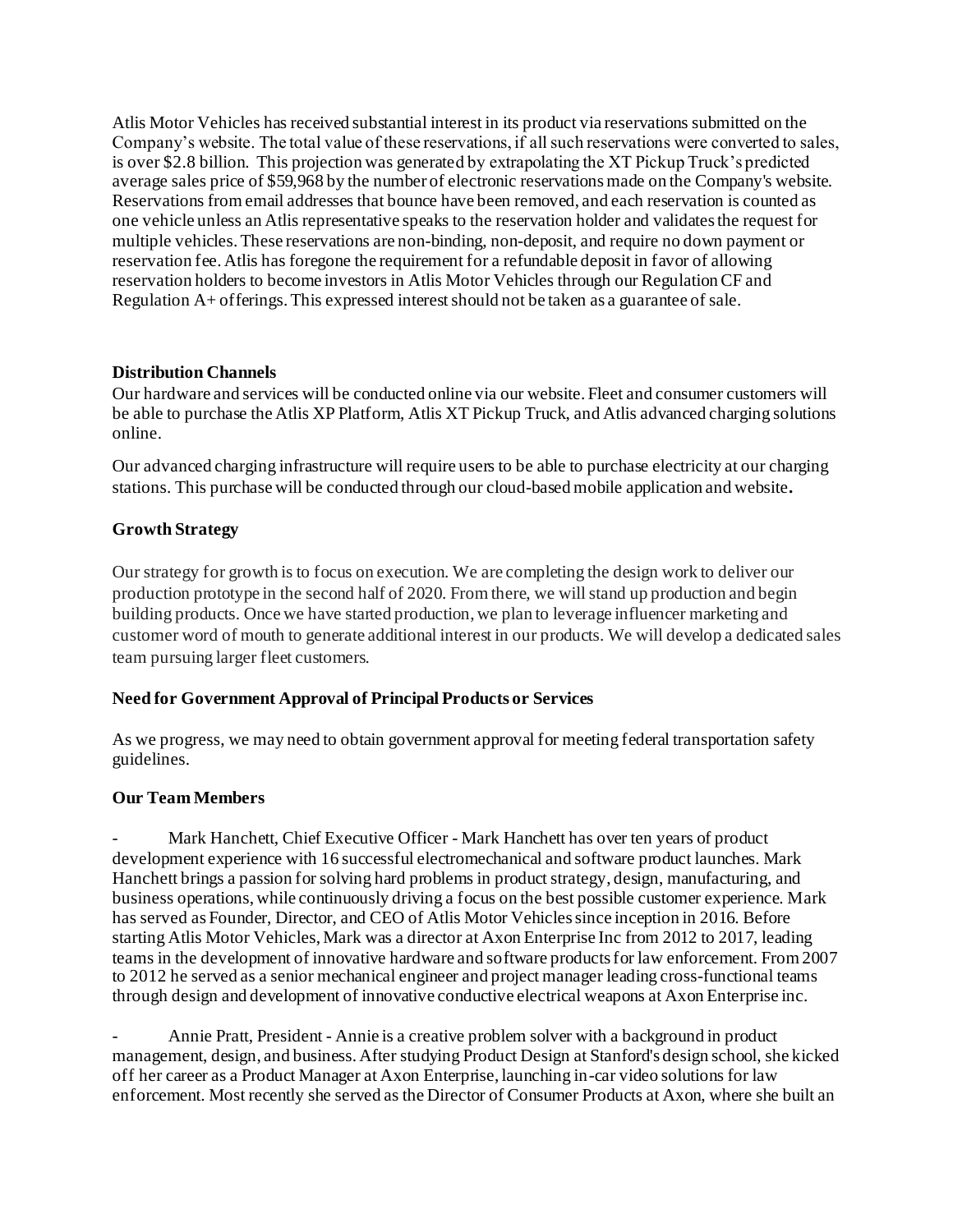independent business unit and doubled both revenue and profit in three years. She has brought a passion for design thinking, user experience, and business strategy to Atlis.

- Apoorv Dwivedi, Chief Financial Officer – Apoorv leads our finance function and ensures that ATLIS continues to optimize capital as we grow. He brings extensive finance and corporate strategy experience from Fortune 100 companies across multiple industries that include automotive, technology, financial services, retail, and industrial. Prior to ATLIS, Apoorv was the Director of Finance for Cox Automotive where he was instrumental in the successful rehaul of the Manheim Logistics business. He also spent close to a decade at the General Electric Company in corporate finance roles across both the GE Capital and GE Industrial businesses. Apoorv began his career at ABN-AMRO, N.A. and was responsible for building one of the first data analytics teams at Sears Holdings Company. Apoorv earned his MBA from Yale School of Management and his Bachelors in Finance from Loyola University – Chicago.

- Benoit Le Bourgeois, Vice President of User Experience – Ben has over 20 years of experience in automotive infotainment, connectivity, and user experience development. Prior to Atlis, Ben was Head of Connectivity at Byton.

- Roger Townsend, Vice President of Vehicle Engineering –Contributes 40 year's of Automotive Body & Chassis Structures, Vehicle Engineering and Program Management experience. Roger's international career includes delivering major vehicle development programs for globally recognized OEM's and Tier 1 suppliers.

Kate Sieker, VP People – Kate is passionate about people, building companies & communities, and inspiring others to harness their unique strengths and potential, both in and out of the office. She has been working with startups since 2005 and has served as the Head of Talent and People for companies based in Silicon Valley, Boston, Austin, Denver, New York and Phoenix. She has earned a Bachelors in Psychology from Rogers Williams University and a Masters from Northeastern University in Corporate and Organizational Communication with a dual focus on Human Resource Management. Additionally, Kate lends her time and talent to support the entrepreneurial community in Arizona. She is umbrella organization for Phoenix Startup Week, #yesPHX, ThrivePHX, StartupTogetherAZ and April if for Entrepreneurs in Arizona.

# **Category Purchase Price** Battery Cell Manufacturing Equipment (Mixing, Coating, Stamping, Stacking, Jelly Roll Can Insert, Can Seamer, Electrolyte Filling, Laser Welding) \$2,900,000 Battery Cell Formation Equipment (Chamber Oven, Formation, Qualification) \$650,000 **TOTAL** \$3,550,000

# **Significant Purchases of Plant and Equipment**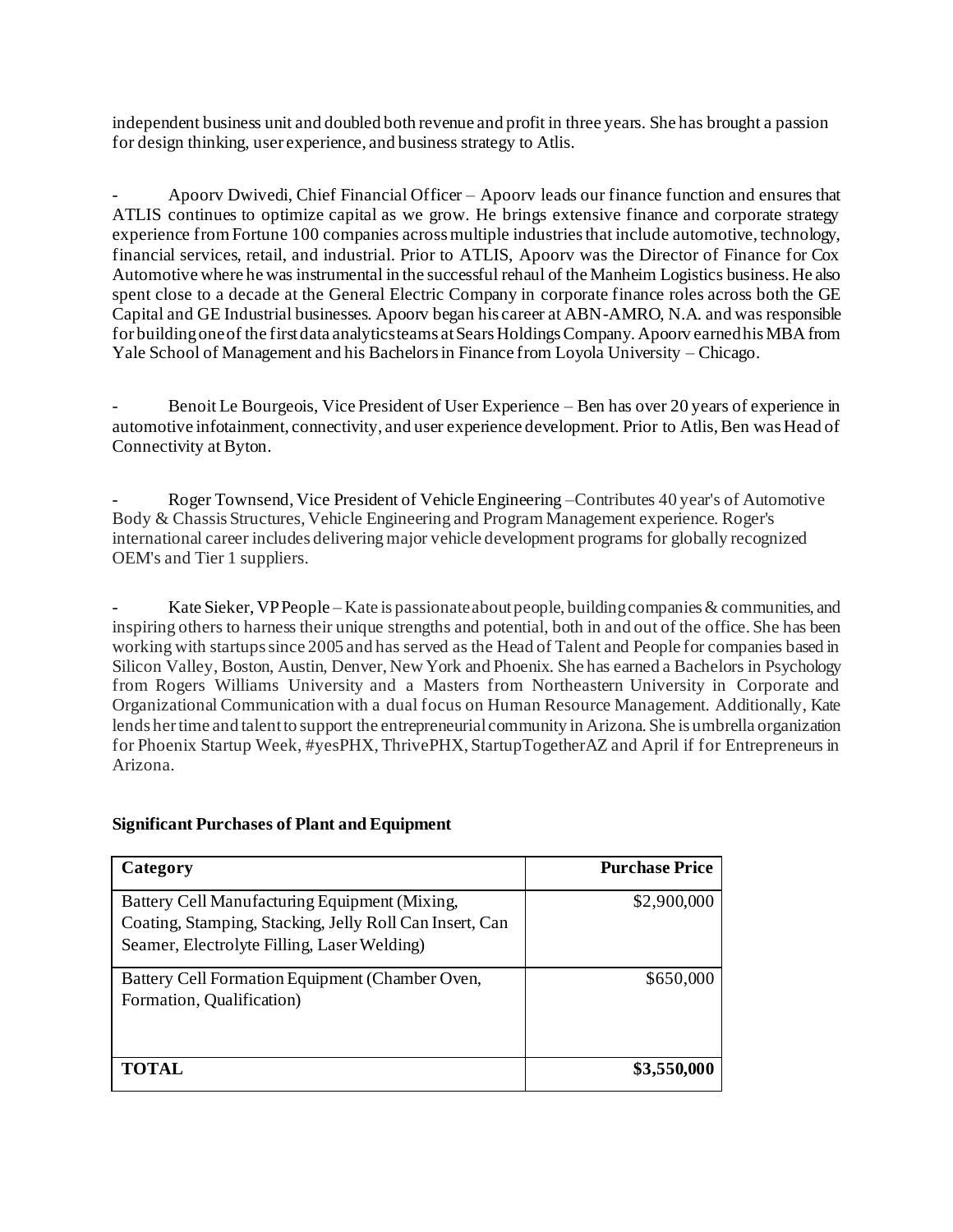### **Liquidity & Capital Resources**

As of December 31, 2021, Atlis Motor Vehicles had a balance of \$3,146,132.87 in cash available. As of December 31, 2021, Atlis Motor Vehicles has \$210,000.00 in revolving credit with Divvy.

### **PROPERTY**

Atlis has occupied 1828 Higley Road, Mesa AZ, for all its operations. The 42,828 Sq. Ft industrial facility is occupied solely by Atlis Motor Vehicles. The facility includes both office space and warehouse space.

# **LEGAL PROCEEDINGS**

No active legal proceedings are currently pending to which the Company or any of its property are subject.

### **MANAGEMENT**

### **Executive Officers and Directors**

Our executive officers and directors, and their ages and positions as of the date of this memorandum, are as follows:

| <b>Name</b>          | <b>Position</b>        | Age | <b>Term in Office</b>         |
|----------------------|------------------------|-----|-------------------------------|
| <b>Mark Hanchett</b> | <b>Chief Executive</b> | 41  | Indefinite, appointed         |
|                      | Officer, Chairman      |     | November 9, 2016              |
| <b>Annie Pratt</b>   | President, Board       | 30  | Indefinite, appointed         |
|                      | Director               |     | November 1, 2019              |
| Apoorv Dwivedi       | <b>Chief Financial</b> | 41  | Indefinite, appointed January |
|                      | Officer                |     | 17,2022                       |
| Benoit Le Bourgeois  | VP of User             | 45  | Indefinite, appointed August  |
|                      | Experience             |     | 24, 2020                      |
| Roger Townsend       | VP of Vehicle          | 61  | Indefinite, appointed         |
|                      | Engineering            |     | September 20, 2021            |
| Kate Sieker          | VP of People           | 42  | Indefinite, appointed         |
|                      |                        |     | December 20, 2021             |
| Britt Ide            | <b>Board Director</b>  | 49  | August 30, 2021 – August 30,  |
|                      |                        |     | 2022                          |

### **EXECUTIVE COMPENSATION**

At the end of calendar year 2021, the executive compensation for the four executive officers and directors during 2021 is provided in the table below. Total compensation for each individual consists of cash in form of a salary and, Other Compensation which primarily consists of stock options awarded to key employees as a condition of their board-approved compensation package.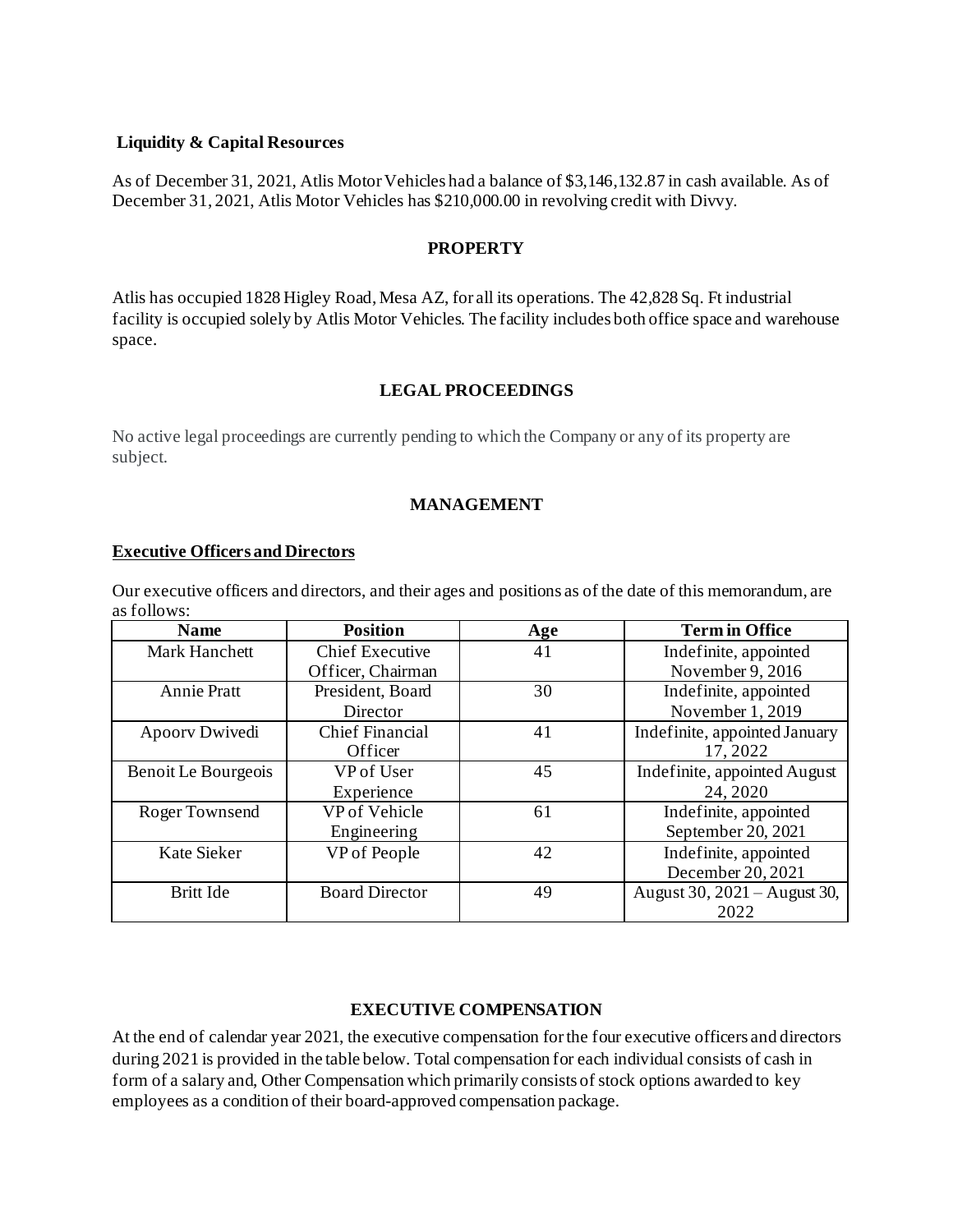| <b>Name</b>          | Capacities in which<br>compensation was<br>received | Cash<br>compensation<br>$\left( \text{\$}\right)$ | <b>Other</b><br>compensation<br>\$) | <b>Total</b><br>compensation<br>\$) |
|----------------------|-----------------------------------------------------|---------------------------------------------------|-------------------------------------|-------------------------------------|
| <b>Mark Hanchett</b> | <b>Chief Executive</b><br>Officer                   | \$200,000                                         | \$90,536,166                        | \$90,736,166                        |
| <b>Annie Pratt</b>   | President                                           | \$200,000                                         | \$30,118,392                        | \$30,318,392                        |
| <b>Britt Ide</b>     | Member of Board                                     | \$4,000                                           | \$378,840                           | \$382,840                           |

Total cumulative wages to all employees in 2021 were approximately \$3,793,000

2022 projections for the total executive compensation for the four current executive officers and directors at the end of calendar year 2021 is as follows:

| <b>Name</b>          | <b>Capacities in which</b><br>compensation was<br>received | Cash<br>compensation<br>(\$) | <b>Other</b><br>compensation<br>\$) | <b>Total</b><br>compensation<br>\$) |
|----------------------|------------------------------------------------------------|------------------------------|-------------------------------------|-------------------------------------|
| <b>Mark Hanchett</b> | <b>Chief Executive</b><br>Officer                          | \$200,000                    | \$3,600,000                         | \$3,800,000                         |
| <b>Annie Pratt</b>   | President                                                  | \$200,000                    | \$1,800,000                         | \$2,000,000                         |
| Britt Ide            | Member of Board                                            | \$4,000                      | \$0                                 | \$4,000                             |

### **SECURITY OWNERSHIP OF CERTAIN BENEFICIAL OWNERS AND MANAGEMENT**

The following table sets forth information about the current beneficial ownership of the Company as of December 31, 2021.

| <b>Title of Class</b> | Name and<br>address of<br>beneficial<br>owner | Amount and nature<br>of beneficial<br>ownership | <b>Amount</b> and<br>nature of<br>beneficial<br>ownership<br>acquirable | Percent of<br><b>Shares</b> |
|-----------------------|-----------------------------------------------|-------------------------------------------------|-------------------------------------------------------------------------|-----------------------------|
| Class D stock         | Mark<br>Hanchett                              | 19,303,676                                      | 10,800,000                                                              | 72%                         |
| Class A stock options | Mark<br>Hanchett                              | 19,303,676                                      | 10,800,000                                                              | 55%                         |
| Class D stock         | <b>Annie Pratt</b>                            | 6,421,696                                       | 5,400,000                                                               | 28%                         |
| Class A stock options | <b>Annie Pratt</b>                            | 6,421,696                                       | 5,400,000                                                               | 22%                         |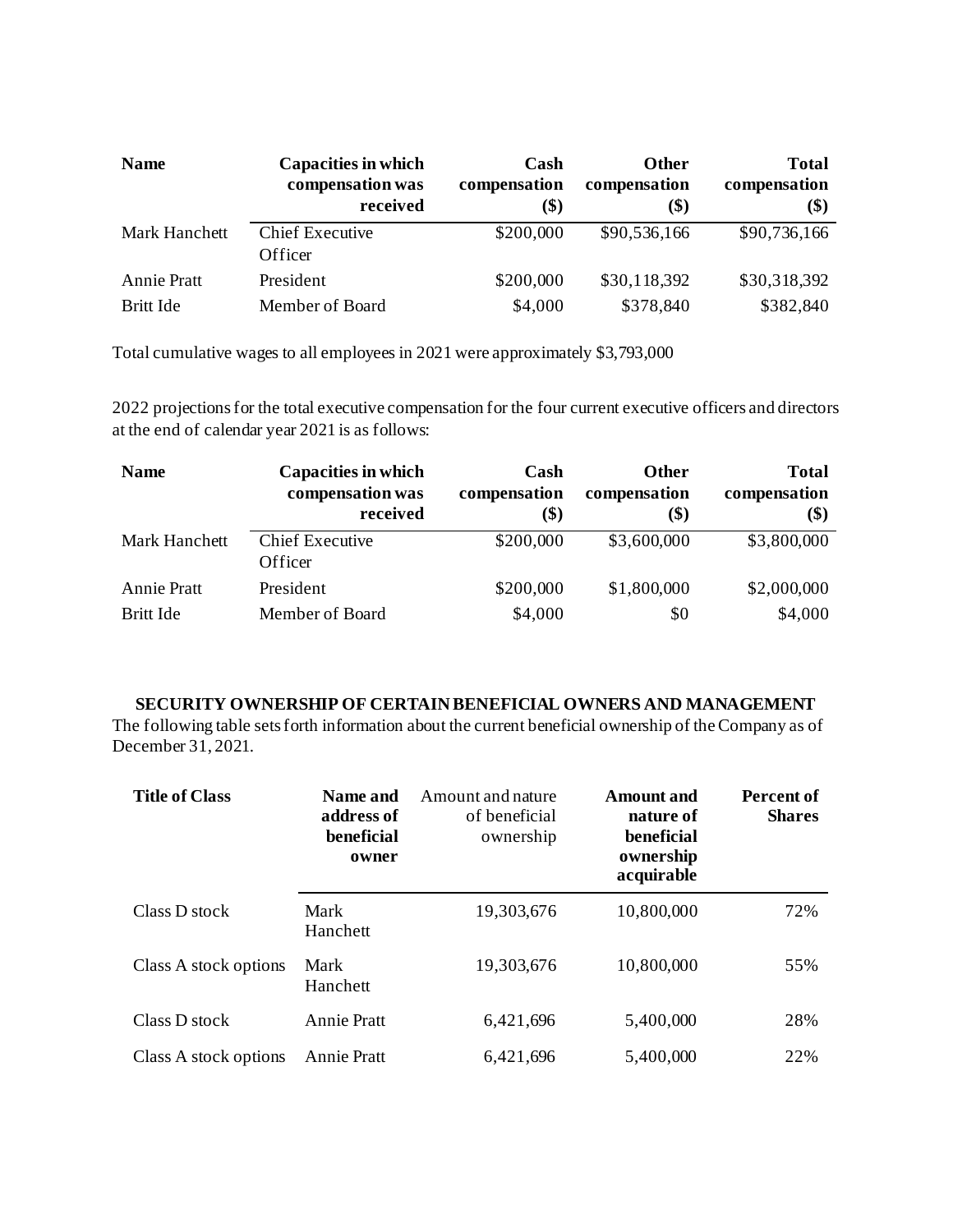There is currently no holder of Class A common stock who owns more than 10% of the Class A common stock.

# **COMPANY SECURITIES**

The Company has authorized 60,000,000 total shares of Class A common stock outstanding.

The Company will be offering 818,639 shares plus up to 122,796 bonus shares of Class A Common Stock as part of this Regulation A offering Each share of Class A common stock has voting rights of 1 vote per share

# **DESCRIPTION OF SECURITIES**

We have authorized capital stock consisting of 100,000,000<sup>2</sup> shares of common stock, \$0.0001 par value per share. Atlis Motor Vehicles has several classes of common stock shares.

Class A

Class A common stock has 1 vote per share.

As of November 1, 2021. Atlis Motor Vehicles has issued 8,883,308 Class A shares outstanding and 26,719,859 options for Class A shares.

Class B

Class B common stock has no voting power. This Class B classification is reserved for future issues of common stock.

As of November 1, 2021 Atlis Motor Vehicles has 0 Class B shares outstanding.

Class C

Class C common stock is Non-participating Preferred Class A common stock. This Class C Class A common stock has 1 vote per share. Class C stock receives non-participating preferred liquidation preference. Upon a sale or transfer of Class C stock, Class C stock shall be converted to Class A stock. Holder of Class C stock has the right to a board seat.

As of November 1, 2021 Atlis Motor Vehicles has 5000 Class C shares outstanding.

### Class D

Class D classification of common stock has 10 votes per share. This Class D classification may be used for future issues of common stock. Upon termination or resignation of employment all Class D stock vested to employee shall convert to the same number of shares of Class A stock.

As of November 1, 2021 Atlis Motor Vehicles had 25,162,870 Class D shares outstanding.

<sup>2</sup> Authorized shares as of November 30, 2021 upon shareholder approval and approved Amended Articles of Incorporation – along with April 2022 Delaware Corporate Code Section 204 Ratification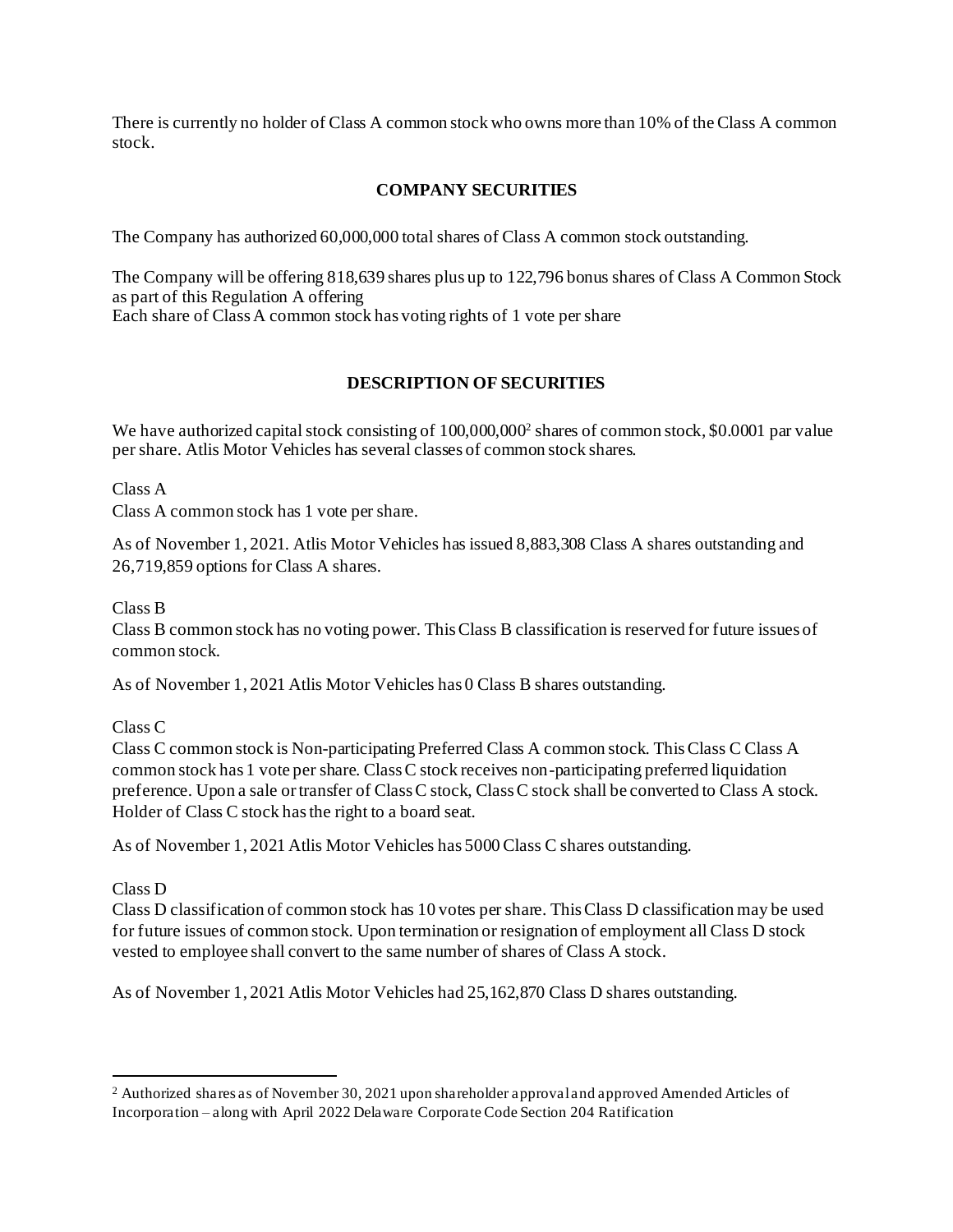#### **PENNY STOCK REGULATION**

The SEC has adopted regulations which generally define "*penny stock*" to be any equity security that has a market price of less than Five Dollars (\$5.00) per share or an exercise price of less than Five Dollars (\$5.00) per share. Such securities are subject to rules that impose additional sales practice requirements on broker-dealers who sell them. For transactions covered by these rules, the broker-dealer must make a special suitability determination for the purchaser of such securities and have received the purchaser's written consent to the transaction prior to the purchase. Additionally, for any transaction involving a penny stock, unless exempt, the rules require the delivery, prior to the transaction, of a disclosure schedule prepared by the SEC relating to the penny stock market. The broker-dealer also must disclose the commissions payable to both the broker-dealer and the registered representative, current quotations for the securities and, if the broker-dealer is the sole market-maker, the broker-dealer must disclose this fact and the broker-dealer's presumed control over the market. Finally, among other requirements, monthly statements must be sent disclosing recent price information for the penny stock held in the account and information on the limited market in penny stocks. As our Common Stock immediately following this Offering may be subject to such penny stock rules, purchasers in this Offering will in all likelihood find it more difficult to sell their Common Stock shares in the secondary market

#### **DIVIDEND POLICY**

We have never declared or paid cash dividends. We intend to retain earnings, if any, to support the development of the business and therefore, do not anticipate paying cash dividends for the foreseeable future. Payment of future dividends, if any, will be at the discretion of our board of directors after taking into account various factors, including current financial condition, operating results and current and anticipated cash needs.

#### **JURY TRIAL WAIVER**

### IN ANY ACTION, SUIT, OR PROCEEDING IN ANY JURISDICTION BROUGHT BY ANY PARTY AGAINST ANY OTHER PARTY, THE PARTIES EACH KNOWINGLY AND INTENTIONALLY, TO THE GREATEST EXTENT PERMITTED BY APPLICABLE LAW, HEREBY ABSOLUTELY, UNCONDITIONALLY, IRREVOCABLY AND EXPRESSLY WAIVES FOREVER TRIAL BY JURY.

Note that this waiver pertains to any and all claims, including those derived from federal securities laws. Such a waiver may result in risks to investors such as increased costs to bring a claim, limited access to information, and other imbalances of resources between the Company and Shareholders. This waiver may discourage claims or limit shareholders' ability to bring a claim in a judicial forum that they find favorable, and there is uncertainty as to whether a court of competent jurisdiction would enforce the provision. Investors cannot waive compliance with the federal securities laws and their rules and regulations.

#### **PLAN OF DISTRIBUTION**

The shares are being offered by us on a "*best-efforts*" basis by our officers, directors and employees, with the assistance of independent consultants, and through registered broker-dealers who are members of the Financial Industry Regulatory Authority ("**FINRA**"). As of the date of this Offering Circular, unless otherwise permitted by applicable law, we do not intend to accept subscriptions from investors in this Offering who reside in certain states, unless the Company's FINRA-member broker-dealer is approved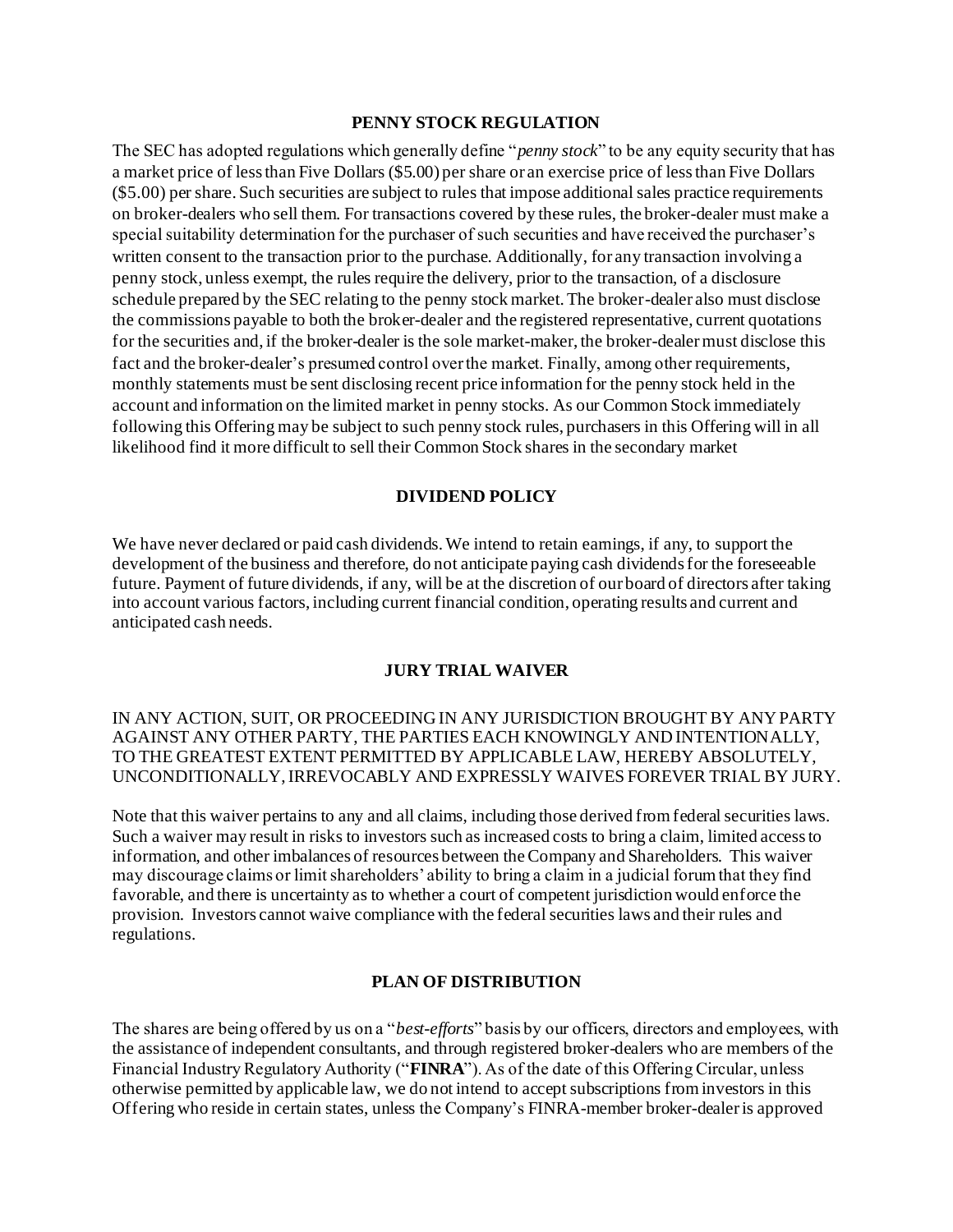consummate and process sales to investors in such states. We reserve the right to temporarily suspend and/or modify this Offering and Offering Circular in the future, during the Offering Period, in order to take such actions necessary to enable the Company to accept subscriptions in this Offering from investors residing in such states identified above.

There is no aggregate minimum to be raised in order for the Offering to become effective and therefore the Offering will be conducted on a "*rolling basis*." This means we will be entitled to begin applying "*dollar one*" of the proceeds from the Offering towards our business strategy, offering expenses, reimbursements, and other uses as more specifically set forth in the "*Use of Proceeds*" contained elsewhere in this Offering Circular.

We have retained Rialto Markets, LLC as a FINRA registered broker-dealer for its services in this transaction. Participating broker-dealers, if any, and others may be indemnified by us with respect to this offering and the disclosures made in this Offering Circular. These provisions apply to all FINRA members participating in this offering, including, but not limited to, Rialto Markets, LLC. The Company has retained Rialto Markets to act as the Broker of Record for the Offering. Rialto Markets will receive a consulting fee of \$5,000, a Blue-Sky Service fee of \$5,000, a commission/fee of 3% of the aggregate amount of gross proceeds from the offering. In addition to these fees, Rialto Markets may also receive expense reimbursements up to \$15,000 for FINRA and Blue-Sky Fees. Additionally, monthly technology fees of \$2500 will be paid to KoreConX for the duration of the Offering. The maximum amounts of all items of underwriting compensation in connection with this offering are disclosed, pursuant to FINRA rule 5110(c)(2)(C).

In return for the aforementioned compensation, Rialto Markets will provide the company: advisory services, marketing, data analytics, background checks, investor accreditation, subscription agreement review, investment limit review, registered agency, data transmission, and back-office activities,

A maximum of five percent (5%) of the gross proceeds of this Offering Sales commissions is to be paid to any participating underwriter. Notwithstanding the services of Rialto Markets as noted above, we may pay selling commissions to other participating broker-dealers who are members of FINRA for shares sold by them, equal to a percentage of the purchase price of the Class A common stock shares that they sell. We may pay finder's fees to persons who refer investors to us. We may also pay consulting fees to consultants who assist us with the Offering, based on invoices submitted by them for advisory services rendered. As of the date of this Offering Circular, the Company has not retained or engaged with any other broker-dealers, consultants, or finders. Consulting compensation, finder's fees and brokerage commissions may be paid in cash, Class A common stock or warrants to purchase our Class A common stock. We may also issue shares and grant stock options or warrants to purchase our Class A common stock to broker-dealers for sales of shares attributable to them, and to finders and consultants, and reimburse them for due diligence and marketing costs on an accountable or non-accountable basis.

This offering will terminate on the earlier of (i) June 30, 2022, subject to extension for up to one hundred-eighty (180) days in the sole discretion of the Company; or (ii) the date on which the Maximum Offering is sold; or (iii) when our board of directors elects to terminate the Offering.

Rialto Markets was issued 3,925 shares of common stock as compensation (1% success) for its services provided in the company's Reg CF raise ending October 28, 2021. These shares are of the same kind (Class A common) as issued to the investors of the Reg CF offering and not options, warrants or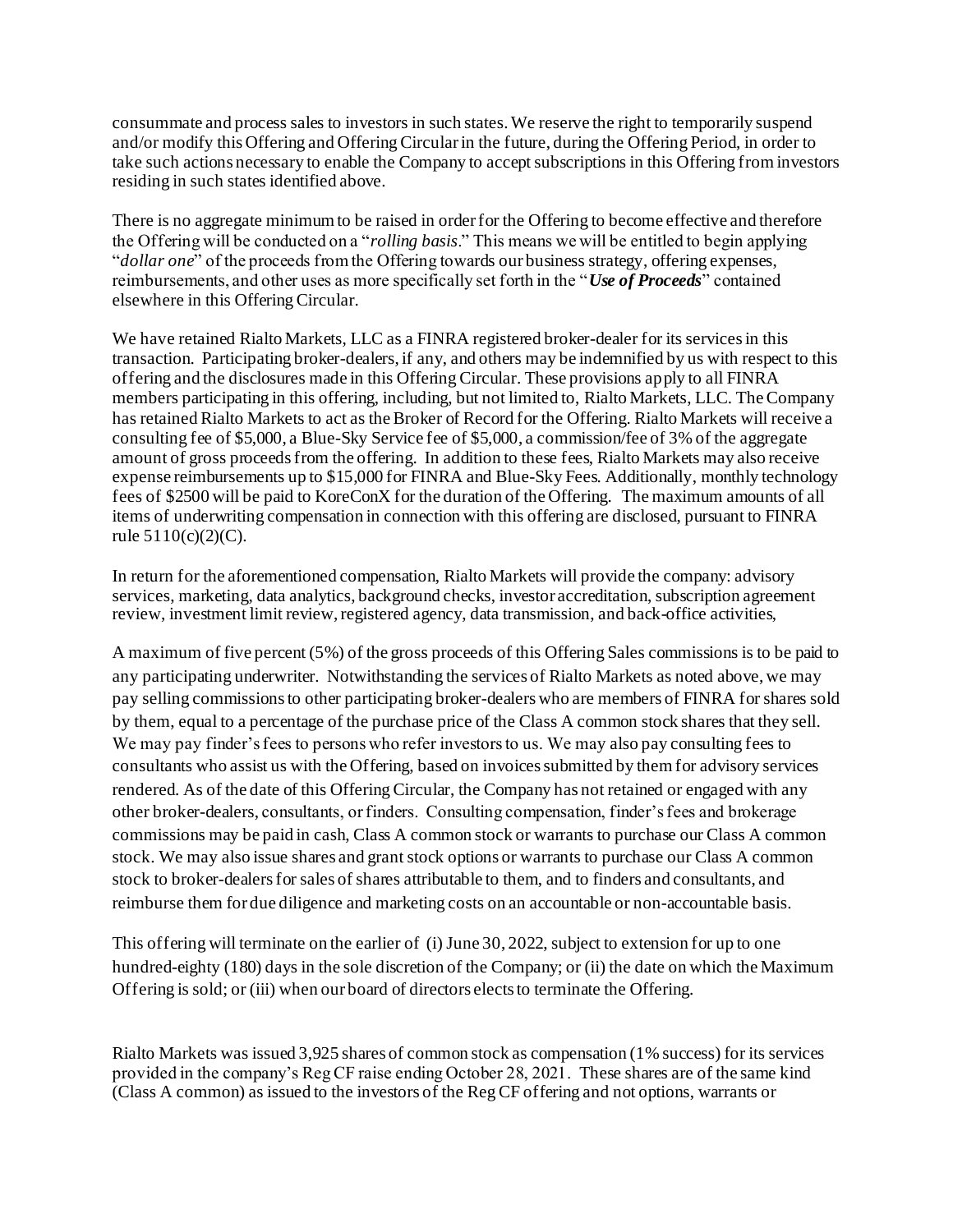convertible shares with respect to  $5110(g)(8)$ . These non-convertible securities are valued at \$1.00 as per the value calculations provided in  $5110(c)(2)$ . With respect to  $5110(e)(1)$ , these shares are held to the same restrictions imposed by Regulation CF as well as those placed on the Class A commons shares issued to investors of the Reg CF offering. Specifically, these shares will not be sold, transferred, assigned, pledged, hypothecated, or be the subject of any hedging, short sale, derivative, put, or call transaction that would result in the effective economic disposition of the securities for a period of 180 days beginning on the date of the commencement of sales of the public equity offering. If there is any change to this lock-up restriction, an update disclosure will be provided in the section on distribution arrangements in the offering circular as prescribed in  $5110(e)(1)(b)$ .

A Securities commission (the "Securities Commission") equivalent to one percent (1%) of the dollar value of the securities issued to Investors pursuant to each Offering at the time of closing. RIALTO will comply with Lock-Up Restriction required by FINRA Rule 5110(e)(1), not selling, transferring, assigning, pledging, or hypothecating or subjecting such to any hedging, short sale, derivative, put, or call transaction that would result in the effective economic disposition of the Securities Commission for a period of 180 days beginning on the date of commencement of sales of the public equity offering with respect to the Securities Commission, unless FINRA Rule 5110(e)(2) applies. Pursuant to FINRA Rule 5110(g), RIALTO will not accept a Securities Commission in options, warrants or convertibles which violates 5110(g) including but not limited to (a) is exercisable or convertible more than five years from the commencement of sales of the public offering; (b) has more than one demand registration right at the issuer's expense; (c) has a demand registration right with a duration of more than five years from the commencement of sales of the public offering; (d) has a piggyback registration right with a duration of more than seven years from the commencement of sales of the public offering; (e) has anti-dilution terms that allow the participating members to receive more shares or to exercise at a lower price than originally agreed upon at the time of the public offering, when the public shareholders have not been proportionally affected by a stock split, stock dividend, or other similar event; or (f) has anti-dilution terms that allow the participating members to receive or accrue cash dividends prior to the exercise or conversion of the security.

# **Rewards**

At stepped investment levels, the company plans to offer investment packages that provide various incentives. For the purposes of determining investment level, any new investment in this offering will be combined with investments made by the same investor (legal name and email address must be identical) in any of the company's prior Regulation CF or Regulation A offerings.

The company plans to offer the following benefits at various levels of investment:

Tier 1 (\$1,500)

• 5% bonus shares

Tier 2 (\$5,000)

• 7% bonus shares

# Tier 3 (\$10,000)

• 10% bonus shares

Tier 4 (\$50,000)

• 15% bonus shares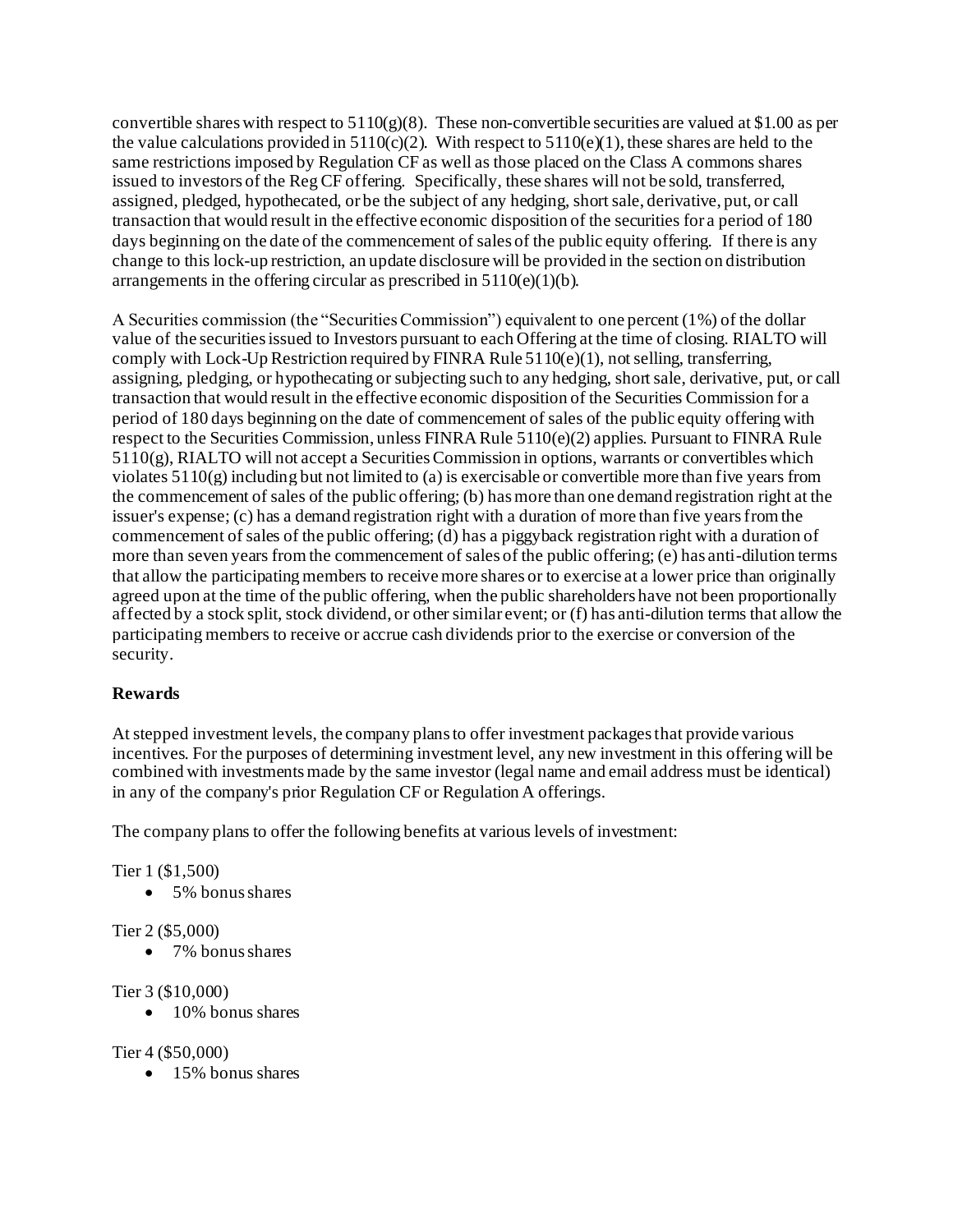Tax consequences for recipient (including federal, state, local, and foreign income tax consequences) with respect to the investment benefit packages are the sole responsibility of the investor. Investors must consult with their own personal accountant(s) and/or tax advisor(s) regarding these matters.

# **ADDITIONAL INFORMATION ABOUT THE OFFERING**

### **Investment Limitations**

Generally, no sale may be made to you in this Offering if the aggregate purchase price you pay is more than ten percent (10%) of the greater of your annual income or net worth (please see below on how to calculate your net worth). Different rules apply to accredited investors and non-natural persons. Before making any representation that your investment does not exceed applicable thresholds, we encourage you to review Rule  $251(d)(2)(i)(C)$  of Regulation A. For general information on investing, we encourage you to refer to *www.investor.gov*.

Because this is a Tier 2, Regulation A offering, most investors must comply with the ten percent (10%) limitation on investment in the Offering. The only investor in this Offering exempt from this limitation is an "*accredited investor*" as defined under Rule 501 of Regulation D under the Securities Act (an "**Accredited Investor**"). If you meet one of the following tests you should qualify as an Accredited Investor:

- (i) You are a natural person who has had individual income in excess of \$200,000 in each of the two (2) most recent years, or joint income with your spouse in excess of \$300,000 in each of these years, and have a reasonable expectation of reaching the same income level in the current year;
- (ii) You are a natural person and your individual net worth, or joint net worth with your spouse, exceeds \$1,000,000 at the time you purchase Shares (please see below on how to calculate your net worth);
- (iii)You are an executive officer or general partner of the issuer or a manager or executive officer of the general partner of the issuer;
- (iv) You are an organization described in Section  $501(c)(3)$  of the Internal Revenue Code of 1986, as amended, or the Code, a corporation, a Massachusetts or similar business trust or a partnership, not formed for the specific purpose of acquiring the Shares, with total assets in excess of \$5,000,000;
- (v) You are a bank or a savings and loan association or other institution as defined in the Securities Act, a broker or dealer registered pursuant to Section 15 of the Exchange Act, an insurance company as defined by the Securities Act, an investment company registered under the Investment Company Act of 1940 (the "**Investment Company Act**"), or a business development company as defined in that act, any Small Business Investment Company licensed by the Small Business Investment Act of 1958 or a private business development company as defined in the Investment Advisers Act of 1940;
- (vi)You are an entity (including an Individual Retirement Account trust) in which each equity owner is an accredited investor;
- (vii) You are a trust with total assets in excess of \$5,000,000, your purchase of Shares is directed by a person who either alone or with his purchaser representative(s) (as defined in Regulation D promulgated under the Securities Act) has such knowledge and experience in financial and business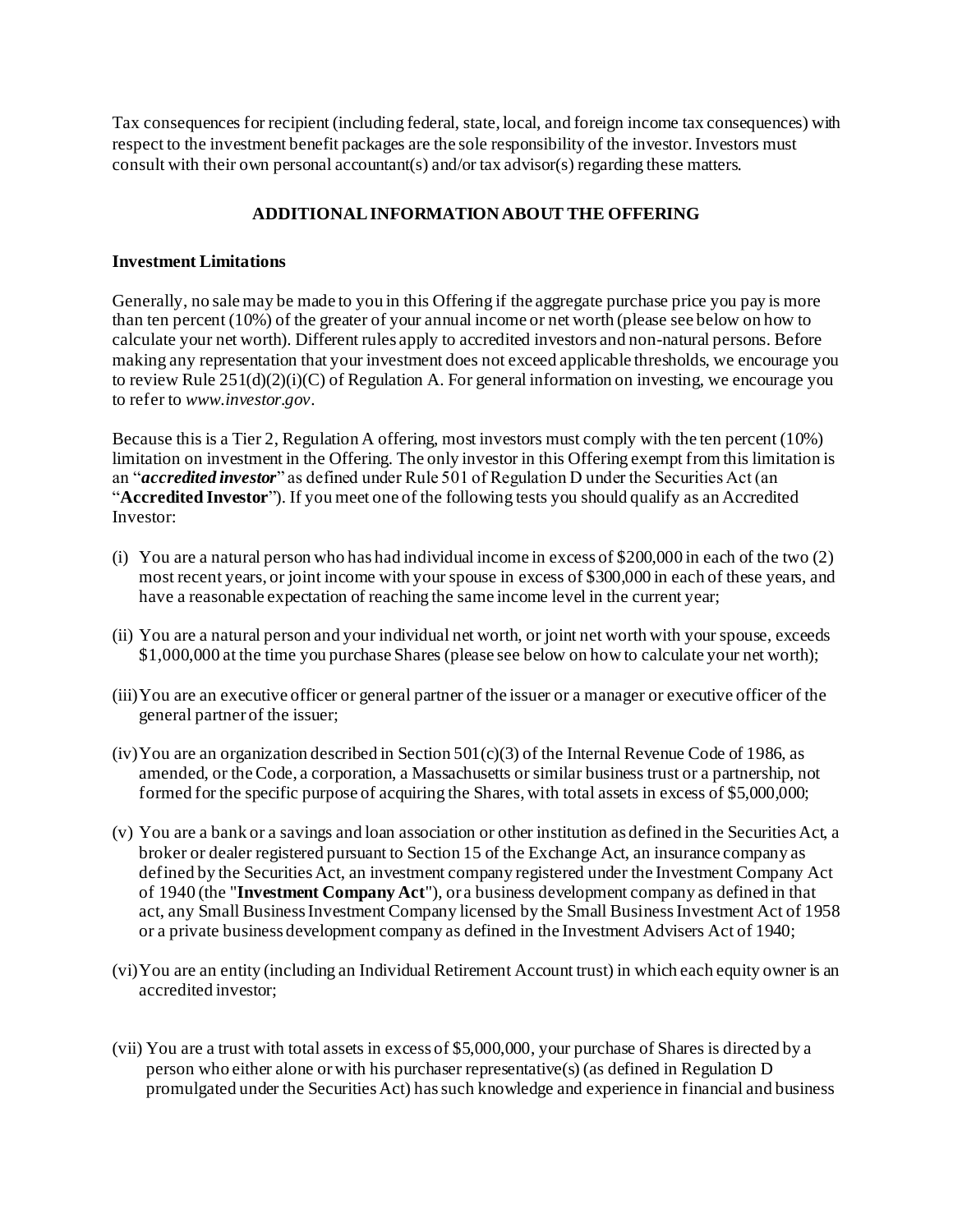matters that he is capable of evaluating the merits and risks of the prospective investment, and you were not formed for the specific purpose of investing in the Shares; or

(viii)You are a plan established and maintained by a state, its political subdivisions, or any agency or instrumentality of a state or its political subdivisions, for the benefit of its employees, if such plan has assets in excess of \$5,000,000.

# **OFFERING PERIOD AND EXPIRATION DATE**

This Offering will start on or immediately prior to the date on which the SEC initially qualifies this Offering Statement (the "**Qualification Date**") and will terminate on the Termination Date (the "**Offering Period**").

# **Procedures for Subscribing**

If you decide to subscribe for our Class A common stock shares in this Offering, you should:

- 1. Electronically receive, review, execute and deliver to us a subscription agreement; and
- 2. Deliver funds directly by wire or electronic funds transfer via ACH to the Company's bank account designated in the Company's subscription agreement.

Any potential investor will have ample time to review the subscription agreement, along with their counsel, prior to making any final investment decision. We shall only deliver such subscription agreement upon request after a potential investor has had ample opportunity to review this Offering Circular.

# *Right to Reject Subscriptions*

After we receive your complete, executed subscription agreement and the funds required under the subscription agreement have been transferred to our designated account, we have the right to review and accept or reject your subscription in whole or in part, for any reason or for no reason. We will return all monies from rejected subscriptions immediately to you, without interest or deduction.

### *Acceptance of Subscriptions*

Upon our acceptance of a subscription agreement, we will countersign the subscription agreement and issue the shares subscribed at closing. Once you submit the subscription agreement and it is accepted, you may not revoke or change your subscription or request your subscription funds. All accepted subscription agreements are irrevocable.

Under Rule 251 of Regulation A, non-accredited, non-natural investors are subject to the investment limitation and may only invest funds which do not exceed ten percent (10%) of the greater of the purchaser's revenue or net assets (as of the purchaser's most recent fiscal year end). A non-accredited, natural person may only invest funds which do not exceed ten percent (10%) of the greater of the purchaser's annual income or net worth (please see below on how to calculate your net worth).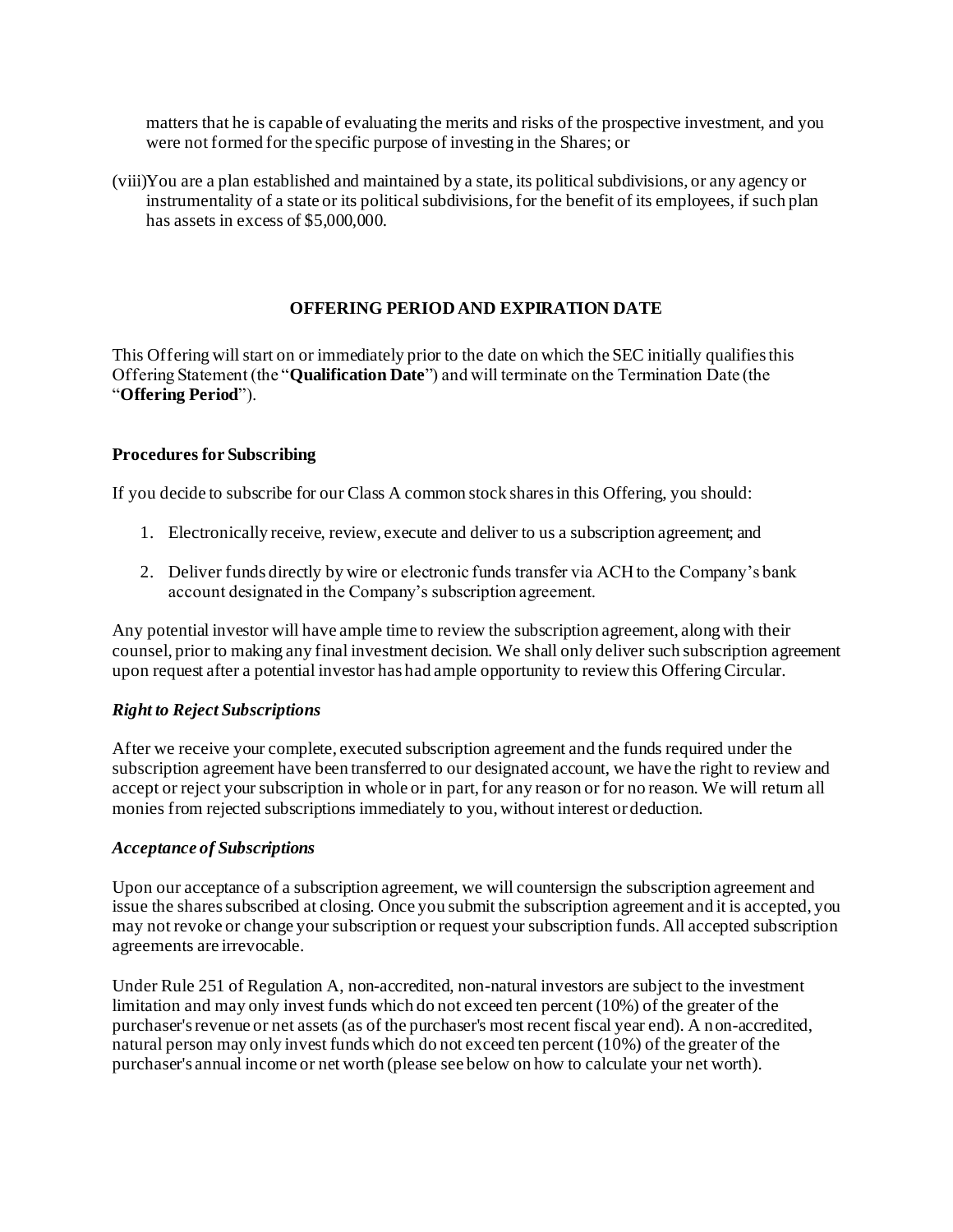**NOTE**: For the purposes of calculating your net worth, it is defined as the difference between total assets and total liabilities. This calculation must exclude the value of your primary residence and may exclude any indebtedness secured by your primary residence (up to an amount equal to the value of your primary residence). In the case of fiduciary accounts, net worth and/or income suitability requirements may be satisfied by the beneficiary of the account or by the fiduciary, if the fiduciary directly or indirectly provides funds for the purchase of the Shares.

In order to purchase our Class A common stock shares and prior to the acceptance of any funds from an investor, an investor will be required to represent, to the Company's satisfaction, that he is either an accredited investor or is in compliance with the ten percent (10%) of net worth or annual income limitation on investment in this Offering.

### **EXPERTS**

The financial statements of Atlis Motor Vehicles appearing elsewhere in this Offering Circular have been included herein in reliance upon the report, which includes an explanatory paragraph as to the Company's ability to continue as a going concern, of Prager Metis CPAs, LLP, an independent certified public accounting firm, appearing elsewhere herein, and upon the authority of that firm as experts in accounting and auditing..

Counsel providing the legality opinion provided as an exhibit to the offering is Jordan Christensen of WCAZ Law, PLLC.

### **WHERE YOU CAN FIND MORE INFORMATION**

We have filed with the SEC a Regulation A Offering Statement on Form 1-A under the Securities Act of 1993, as amended, with respect to the shares of Class A common stock offered hereby. This Offering Circular, which constitutes a part of the Offering Statement, does not contain all of the information set forth in the Offering Statement or the exhibits and schedules filed therewith. For further information about us and the Class A common stock offered hereby, we refer you to the Offering Statement and the exhibits and schedules filed therewith. Statements contained in this Offering Circular regarding the contents of any contract or other document that is filed as an exhibit to the Offering Statement are not necessarily complete, and each such statement is qualified in all respects by reference to the full text of such contract or other document filed as an exhibit to the Offering Statement. Upon the completion of this Offering, we will be required to file periodic reports, proxy statements, and other information with the SEC pursuant to the Securities Exchange Act of 1934. You may read and copy this information at the SEC's Public Reference Room, 100 F Street, N.E., Room 1580, Washington, D.C. 20549. You may obtain information on the operation of the Public Reference Room by calling the SEC at 1-800-SEC-0330. The SEC also maintains an Internet website that contains reports, proxy statements and other information about issuers, including us, that file electronically with the SEC. The address of this site is *www.sec.gov*.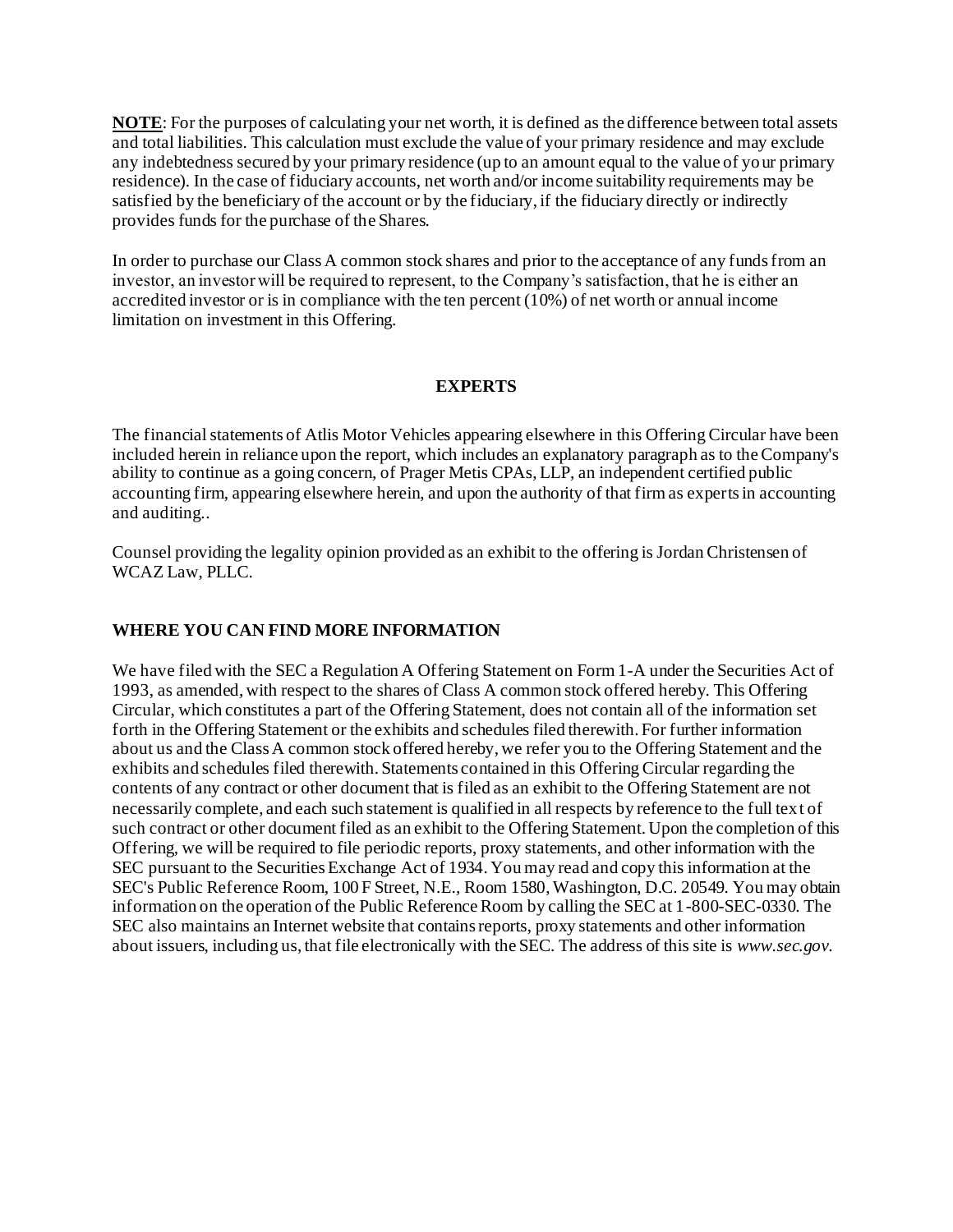Pursuant to all the requirements of Regulation A, the issuer certifies that it has reasonable grounds to believe that it meets all of the requirements for filing on Form 1-A and has duly caused this offering statement to be signed on behalf by the undersigned, thereunto duly authorized in Mesa, State of Arizona, on May 19, 2022.

# **Atlis Motor Vehicles, Inc.**

### **By:** /s/ Mark Hanchett  **Name: Mark Hanchett Title: Chief Executive Officer,**

### **Director**

This offering statement has been signed by the following persons in the capacities and on the date indicated.

| Signature          | Name               | Title                                 | Date         |
|--------------------|--------------------|---------------------------------------|--------------|
| /s/ Mark Hanchett  | Mark Hanchett      | Chief Executive Officer &<br>Director | May 19, 2022 |
| /s/ Annie Pratt    | <b>Annie Pratt</b> | President & Director                  | May 19, 2022 |
| /s/ Apoory Dwivedi | Apoorv Dwivedi     | Principal Accounting Officer          | May 19, 2022 |
| /s/ Apoorv Dwivedi | Apoorv Dwivedi     | Principal Financial Officer           | May 19, 2022 |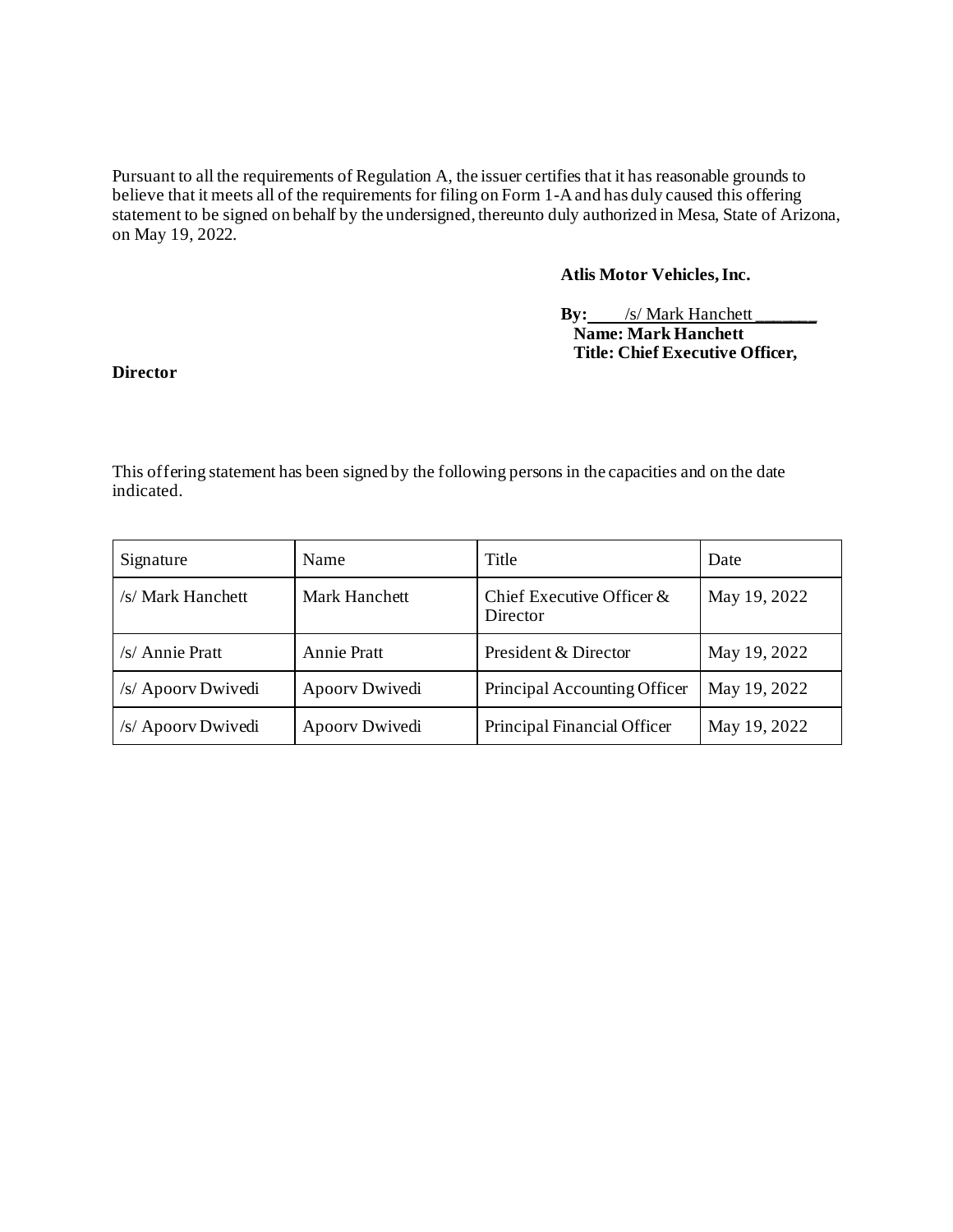# **FINANCIAL STATEMENTS**

# **ATLIS MOTOR VEHICLES, INC.**

Audited Financial Statements For The Years Ended December 31, 2021 and 2020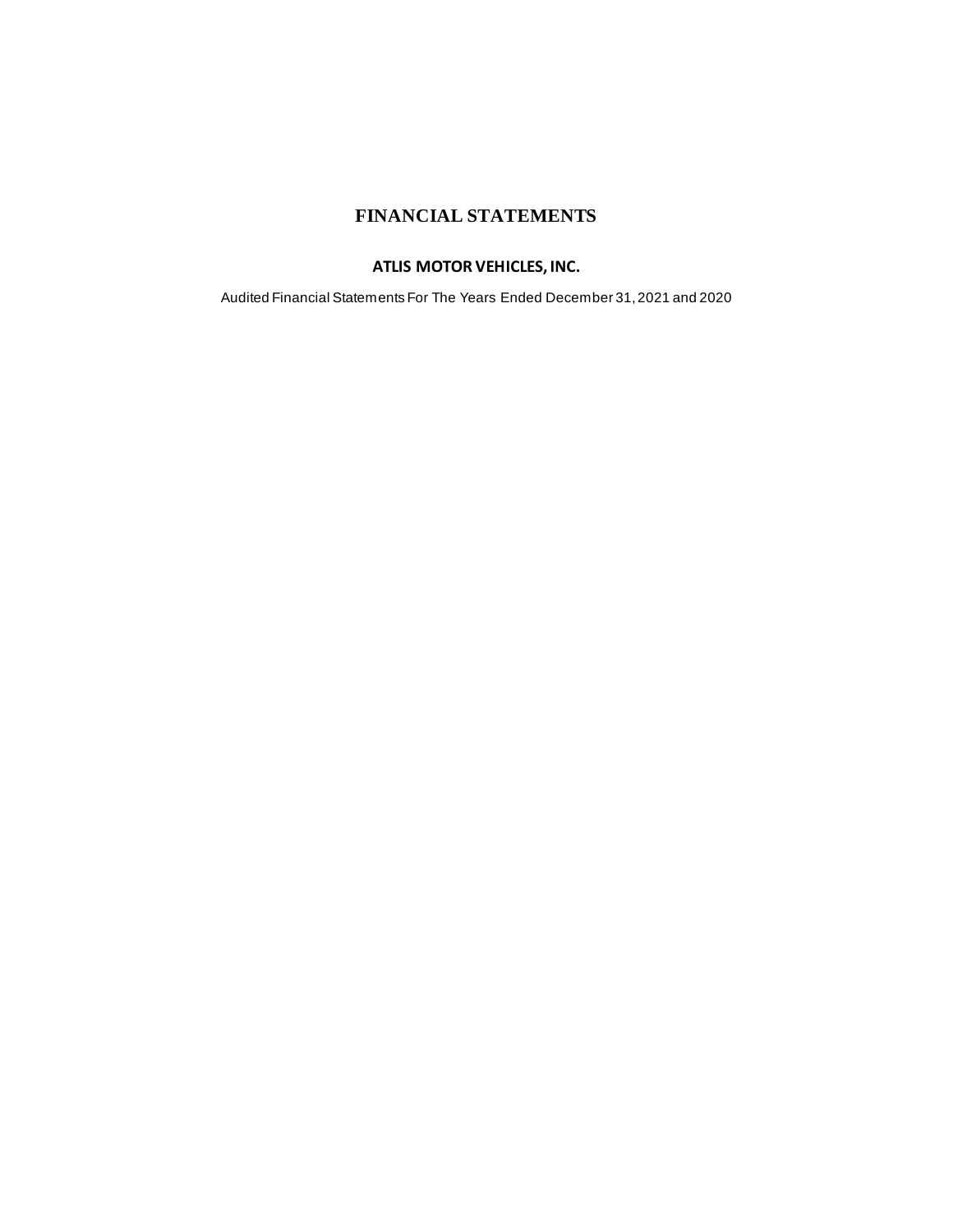#### **REPORT OF INDEPENDENT REGISTERED PUBLIC ACCOUNTING FIRM**

To the Board of Directors and Stockholders of Atlis Motor Vehicles, Inc.

#### **Opinion on the Financial Statements**

We have audited the accompanying balance sheets of Atlis Motor Vehicles, Inc. (the Company) as of December 31, 2021 and 2020, and the related statements of operations, stockholders' deficit, and cash flows for each of the years in the two-year period ended December 31, 2021, and the related notes (collectively referred to as the financial statements). In our opinion, the financial statements present fairly, in all material respects, the financial position of the Company as of December 31, 2021 and 2020 and the results of its operations and its cash flows for each of the years in the two -year period ended December, 2021, in conformity with accounting principles generally accepted in the United States of America.

#### **Change in Accounting Principle**

As discussed in Note 1 to the financial statements, the Company elected to change its method of accounting for stock awards to its employees.

#### **Going Concern**

The accompanying consolidated financial statements were prepared assuming the Company will continue as a going concern. As discussed in Note 1 to the financial statements, as of December 31, 2021, the Company had recurring losses from operations and an accumulated deficit. These conditions, among others, raise substantial doubt about its ability to continue as a going concern. Management's plans concerning these matters are also described in Note 1. The financial statements do not include any adjustments that might result from the outcome of this uncertainty.

#### **Basis for Opinion**

These financial statements are the responsibility of the Company's management. Our responsibility is to express an opinion on the Company's financial statements based on our audits. We are a public accounting firm registered with the Public Company Accounting Oversight Board (United States) (PCAOB) and are required to be independent with respect to the Company in accordance with the U.S. federal securities laws and the applicable rules and regulations of the Securities and Exchange Commission and the PCAOB.

We conducted our audits in accordance with the standards of the PCAOB. Those standards require that we plan and perform the audit to obtain reasonable assurance about whether the financial statements are free of material misstatement, whether due to error or fraud. The Company is not required to have, nor were we engaged to perform, an audit of its internal control over financial reporting. As part of our audits, we are required to obtain an understanding of internal control over financial reporting, but not for the purpose of expressing an opinion on the effectiveness of the Company's internal control over financial reporting. Accordingly, we express no such opinion.

Our audits included performing procedures to assess the risks of material misstatement of the financial statements, whether due to error or fraud, and performing procedures that respond to those risks. Such procedures included examining, on a test basis, evidence regarding the amounts and disclosures in the financial statements. Our audits also included evaluating the accounting principles used and significant estimates made by management, as well as evaluating the overall presentation of the financial statements. We believe that our audits provide a reasonable basis for our opinion.

#### */s/ Prager Metis CPAs, LLP*

We have served as the Company's auditor since 2020.

El Segundo, California

May 13, 2022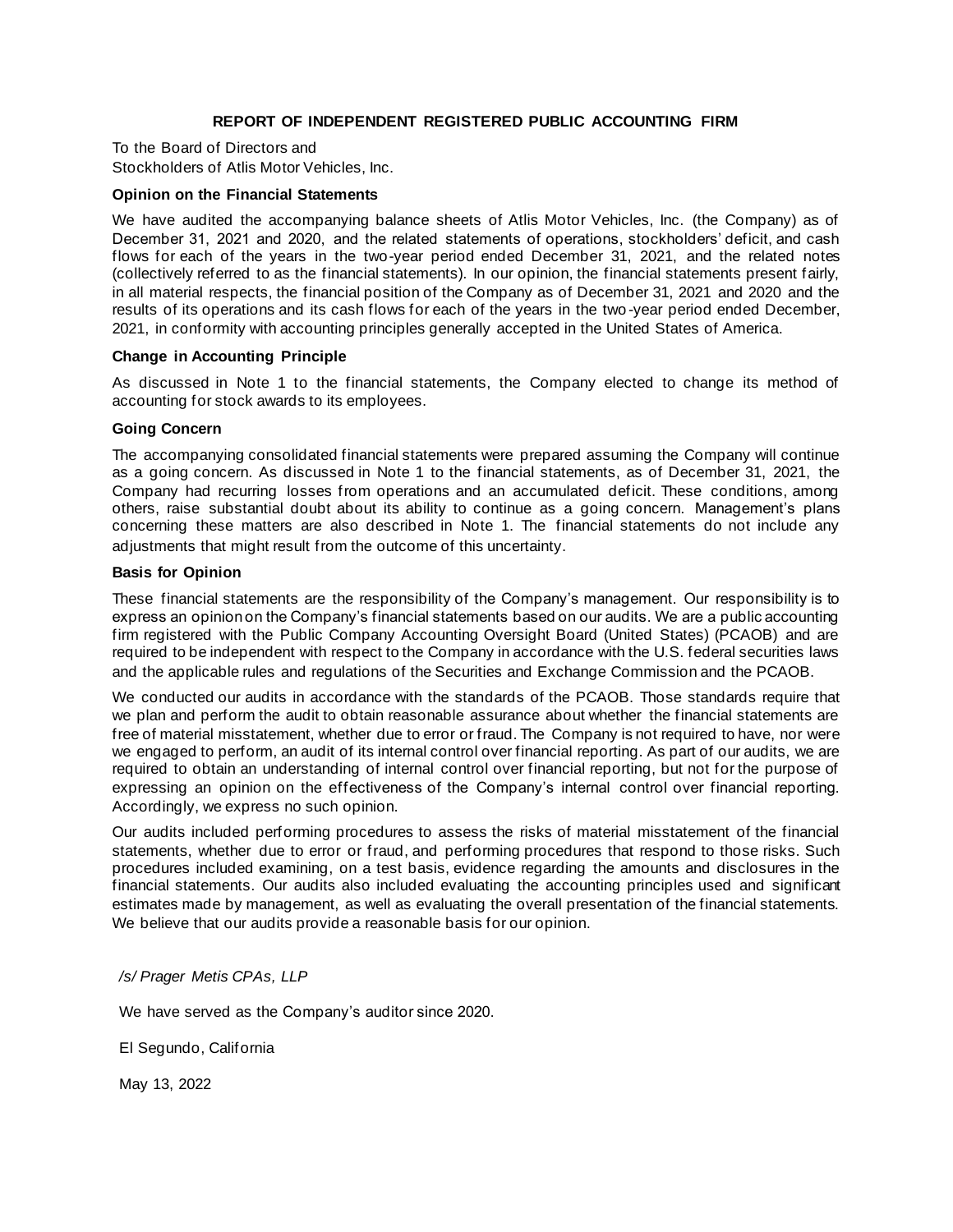#### ATLIS Motor Vehicles, Inc.

#### Balance Sheet December 31, 2021 and 2020

|                          | 2021        | 2020<br>[As Adjusted] |
|--------------------------|-------------|-----------------------|
| <b>ASSETS</b>            |             |                       |
| <b>Current Assets</b>    |             |                       |
| Cash                     | \$3,146,134 | \$42,994              |
| <b>Prepaid Expenses</b>  | 290,265     | 1,843                 |
| <b>Other Receivables</b> | 342         | 3,280                 |
| TOTAL CURRENT ASSETS     | 3,436,741   | 48,117                |
| Fixed Assets, Net        | 980,028     | 49,810                |
| Intangibles, Net         | 11,074      |                       |
| <b>Other Assets</b>      |             |                       |
| <b>Security Deposits</b> | 90,222      | 87,678                |
| Vendor Deposits          | 96,164      | 58,312                |
| TOTAL OTHER ASSETS       | 186,386     | 145,990               |
| <b>TOTAL ASSETS</b>      | \$4,614,229 | \$243,917             |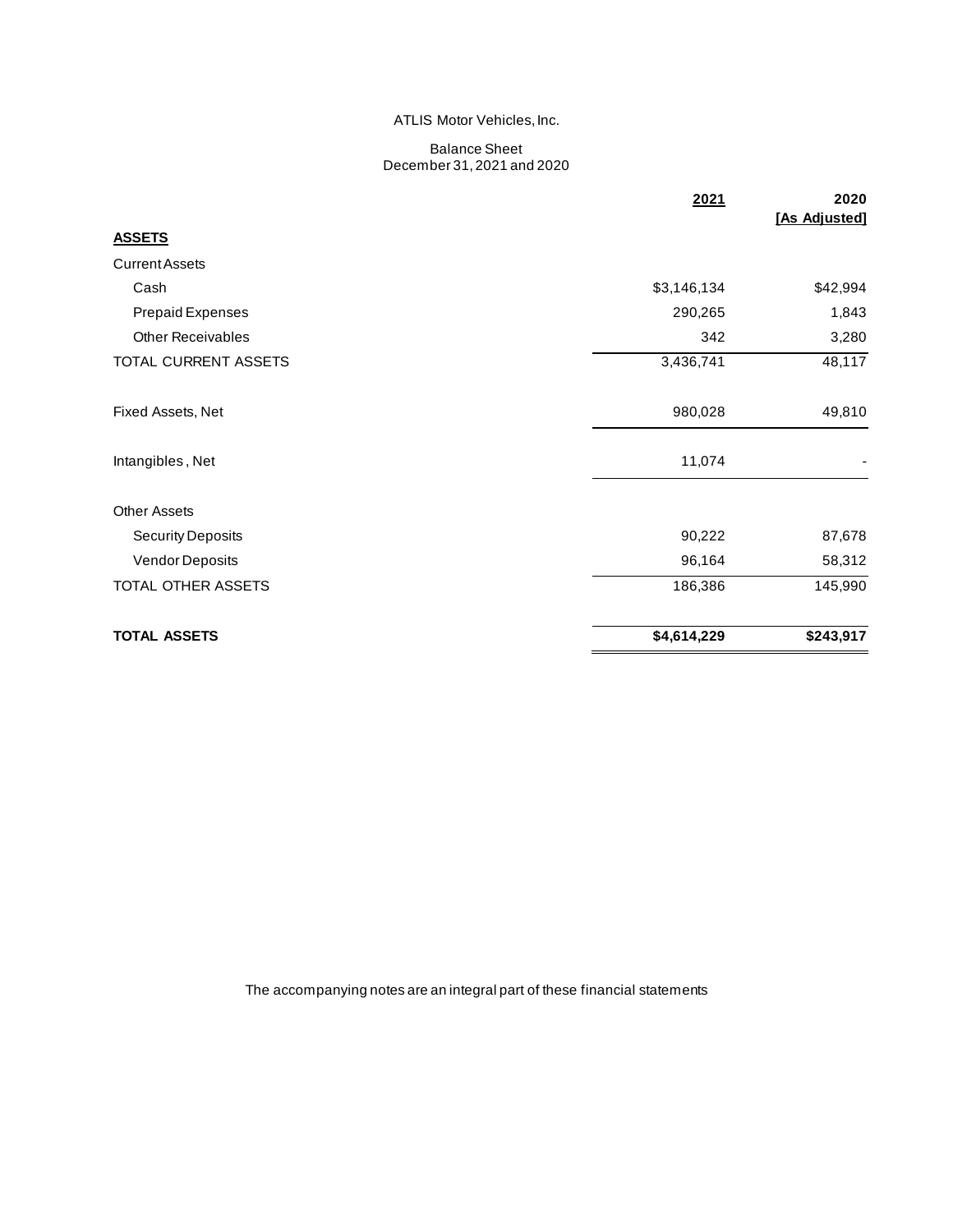|                                                                                                                               | 2021               |      | 2020<br>[As Adjusted] |
|-------------------------------------------------------------------------------------------------------------------------------|--------------------|------|-----------------------|
| <b>LIABILITIES AND STOCKHOLDERS' EQUITY (DEFICIT)</b>                                                                         |                    |      |                       |
| <b>Current Liabilities</b>                                                                                                    |                    |      |                       |
| <b>Accounts Payable</b>                                                                                                       | \$<br>65,902       | \$   | 122,787               |
| <b>Accrued Expenses</b>                                                                                                       | 166,684            |      | 96,558                |
| Payroll Tax Liabilities                                                                                                       | 56,728             |      | 613,326               |
| Paycheck Protection Program Loan                                                                                              | 397,309            |      | 92,931                |
| Deferred Rent-Current Portion                                                                                                 | 22,412             |      | 12,006                |
| TOTAL CURRENT LIABILITIES                                                                                                     | 709,035            |      | 937,608               |
| <b>Other Liabilities</b>                                                                                                      |                    |      |                       |
| Deferred Rent                                                                                                                 | 103,633            |      | 126,045               |
| <b>TOTAL LIABILITIES</b>                                                                                                      | 812,668            |      | 1,063,653             |
| Shareholders' Equity (Deficit)                                                                                                |                    |      |                       |
| Class B stock, par value \$0.0001; 1 authorized; 0 issued and outstanding<br>as of December 31, 2021                          |                    |      |                       |
| Class C stock, par value \$0.0001; 15,000 authorized; 5,000 issued and<br>outstanding as of December 31, 2021                 | 1                  |      |                       |
| Class D stock, par value \$0.0001; 41,925,572 authorized; 25,725,370<br>issued and outstanding as of December 31, 2021        | 2,573              |      |                       |
| Class A Common Stock, par value \$0.0001; 54,307,968 authorized;<br>6,854,576 issued and outstanding as of December 31, 2021: | 684                |      | 1,485                 |
| 14,845,067 shares issued and outstanding as of December 31, 2020                                                              |                    |      |                       |
| Additional Paid-in Capital                                                                                                    | 151,733,673        |      | 13,378,066            |
| <b>Accumulated Deficit</b>                                                                                                    | (147, 935, 370)    |      | (14, 199, 288)        |
| TOTAL STOCKHOLDERS' EQUITY (DEFICIT)                                                                                          | \$<br>3,801,561 \$ |      | (819, 737)            |
| TOTAL LIABILITIES AND STOCKHOLDERS' EQUITY (DEFICIT)                                                                          | \$<br>4,614,229    | - \$ | 243,916               |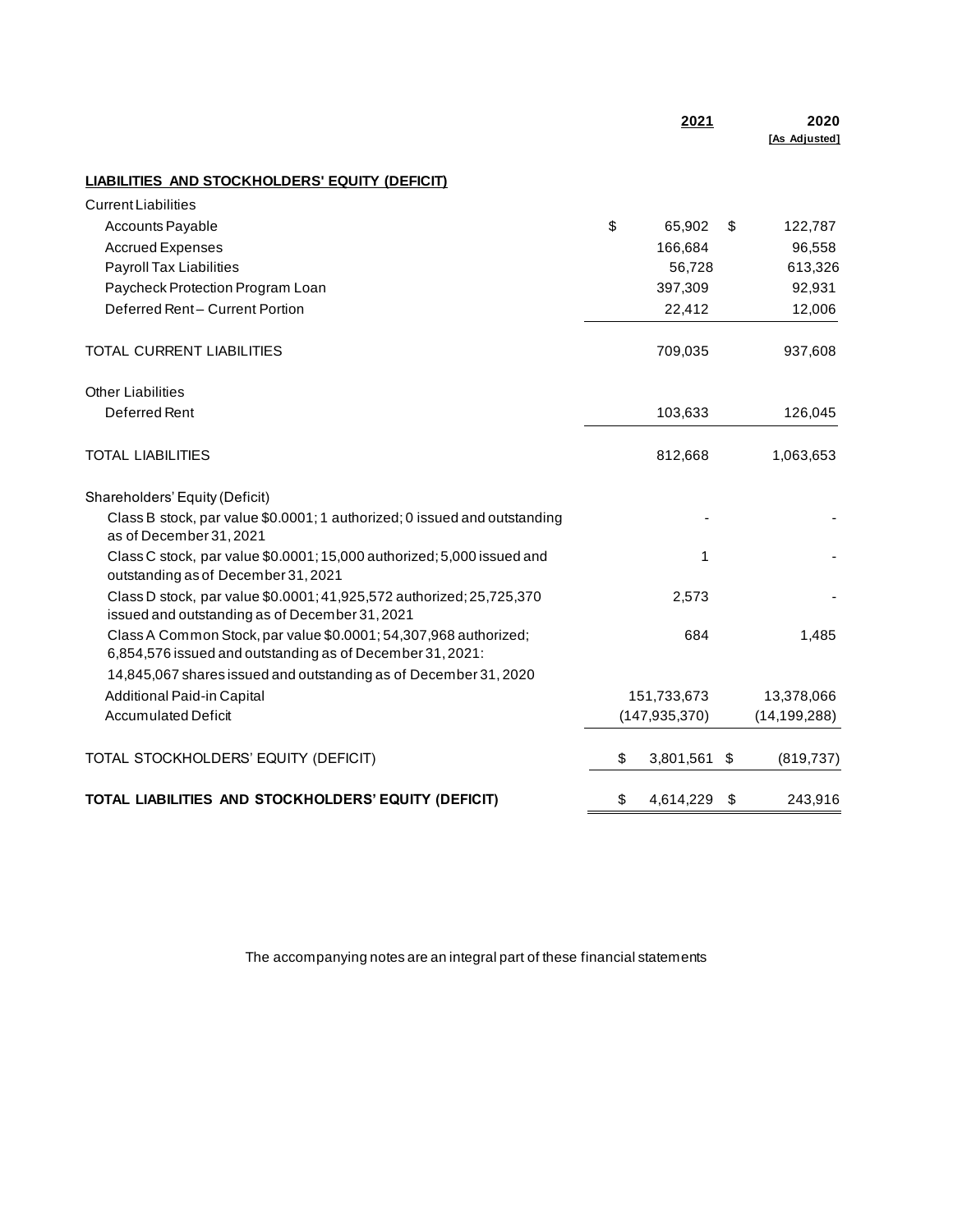#### ATLIS Motor Vehicles, Inc.

#### Statement of Operations For the Years Ended December 31, 2021 and 2020

|                                          | 2021            | 2020                |
|------------------------------------------|-----------------|---------------------|
| Revenue                                  | \$              | [As Adjusted]<br>\$ |
| <b>Operating Expense</b>                 |                 |                     |
| <b>Employee Stock Based Compensation</b> | 123,245,040     | 7,304,600           |
| Salaries and Employee Benefits           | 3,792,812       | 2,396,903           |
| Legal and Professional                   | 767,276         | 347,802             |
| General and Administrative               | 576,753         | 150,025             |
| Research and Development                 | 1,655,365       | 574,483             |
| Advertising                              | 2,677,641       | 397,181             |
| Payroll Taxes                            | 420,439         | 147,511             |
| Depreciation and Amortization            | 89,053          | 6,317               |
| Rent                                     | 457,245         | 325,907             |
| <b>Total Operating Expenses</b>          | 133,681,624     | 11,650,729          |
| Loss from Operations                     | (133,681,624)   | (11,650,729)        |
| Other Expenses                           |                 |                     |
| Interest Expense                         |                 | 291                 |
| Other Income (Expense)                   | 54,458          | 13,192              |
| <b>Total Other Expenses</b>              | 54,458          | 13,483              |
| Net Loss                                 | \$(133,736,082) | \$<br>(11,664,212)  |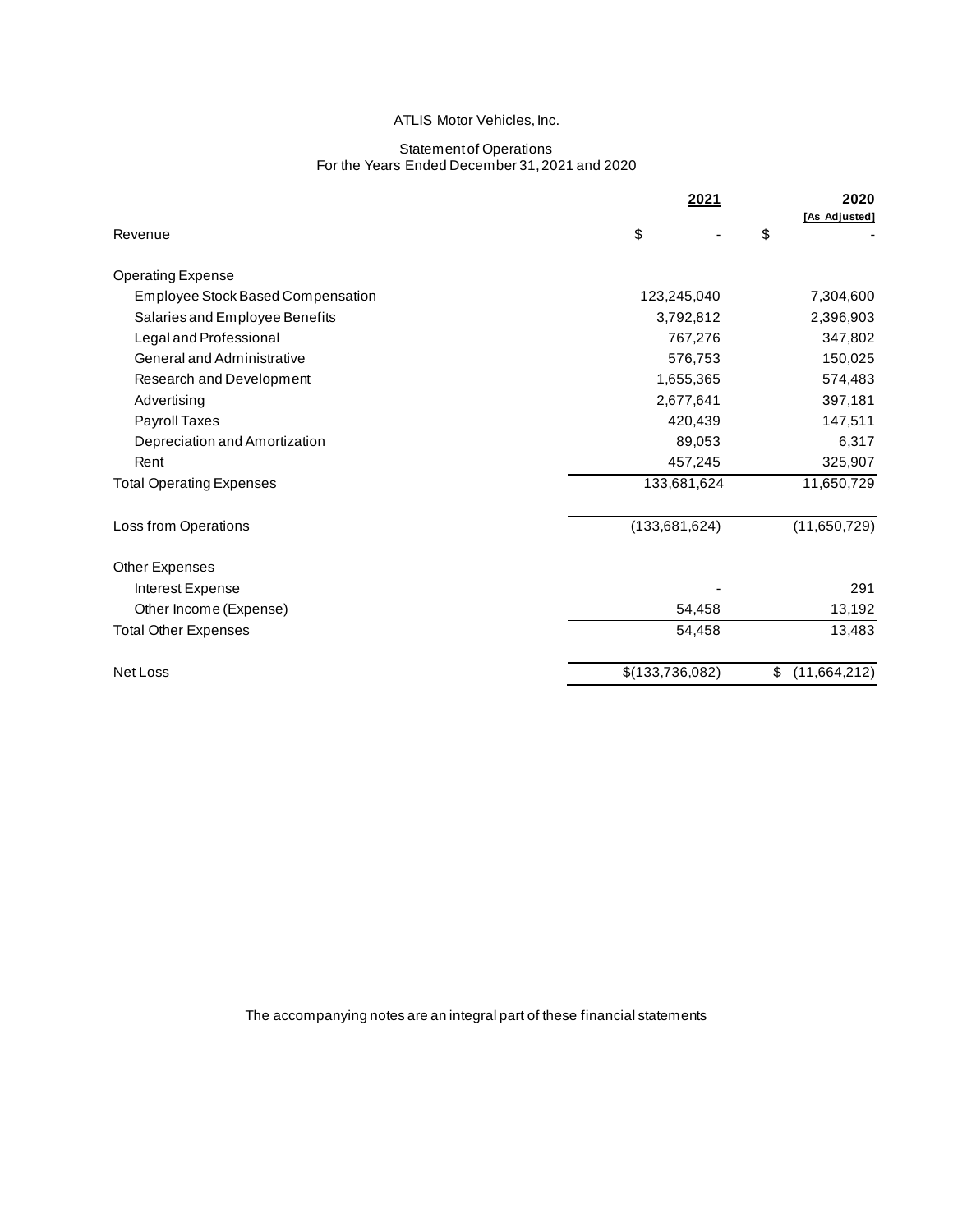#### ATLIS Motor Vehicles, Inc. Statement of Changes in Shareholders' Deficit For the Years Ended December 31, 2021 and 2020

|                                                       |                |          | <b>Common Stock</b>  |                      |                      |                |       |      |                                    |    |                  |                  |
|-------------------------------------------------------|----------------|----------|----------------------|----------------------|----------------------|----------------|-------|------|------------------------------------|----|------------------|------------------|
|                                                       | <b>Class A</b> |          | <b>Class C</b>       |                      | <b>Class D</b>       |                |       |      | <b>Additional</b>                  |    | Accumulated      |                  |
|                                                       | <b>Number</b>  | Amount   | <b>Number Amount</b> |                      | <b>Number Amount</b> |                |       |      | Paid-in<br>Capital                 |    | <b>Deficit</b>   | <b>Total</b>     |
| Balance December 31, 2019<br>(as previously reported) | 14,183,208     | \$1,418  |                      |                      |                      |                |       | \$   | 7,155,345                          | \$ | (7, 384, 714)    | \$<br>(227, 951) |
| Change in Accounting Policy<br>(Note 1)               |                |          |                      |                      |                      |                |       |      | (4,654,000)                        |    | 4,849,638        | 195,638          |
| Balance December 31, 2019<br>(as adjusted)            | 14,183,208     | \$1,418  |                      | \$                   |                      |                | \$    | - \$ | 2,501,345                          | S  | (2,535,076)      | \$<br>(32, 313)  |
| Net Loss -2020                                        |                |          |                      |                      |                      |                |       |      |                                    |    | (11,664,212)     | (11,664,212)     |
| Shares issued for services                            | 70,100         | 7        |                      |                      |                      |                |       |      | 80,387                             |    |                  | 80,394           |
| Common Stock issued                                   | 591,759        | 59       |                      |                      |                      |                |       |      | 3,491,735                          |    |                  | 3,491,794        |
| Stock based compensation                              |                |          |                      |                      |                      |                |       |      | 7,304,600                          |    |                  | 7,304,600        |
| Balance - December 31, 2020                           | 14,845,067     | \$1,484  | $\blacksquare$       | \$<br>$\blacksquare$ |                      | $\blacksquare$ | \$    | - \$ | 13,713,597                         |    | \$(14, 199, 288) | \$<br>(819, 738) |
| Net Loss 2021                                         |                |          |                      |                      |                      |                |       |      |                                    |    | (133, 736, 082)  | (133, 736, 082)  |
| Common Stock issued                                   | 1,977,009      | 197      |                      |                      |                      |                |       |      | 14,924,196                         |    |                  | 14,924,393       |
| Series D Stock issued                                 |                |          |                      |                      | 25,725,370           |                | 2,573 |      |                                    |    |                  | 2,573            |
| Shares issued for services and<br>rent guarantees     | 32,500         | 3        | 5,000                | 1                    |                      |                |       |      | 186,371                            |    |                  | 186,375          |
| Founder Class A shares<br>relinquished                | (10,000,000)   | (1,000)  |                      |                      |                      |                |       |      |                                    |    |                  | (1,000)          |
| Stock based compensation<br>expense: employees        |                |          |                      |                      |                      |                |       |      | 122,676,612                        |    |                  | 122,676,612      |
| Stock based compensation<br>expense: non-employees    |                |          |                      |                      |                      |                |       |      | 568,428                            |    |                  | 568,428          |
| Balance - December 31, 2021                           | 6,854,576      | 684<br>S | 5,000                | \$                   |                      |                |       |      | 25,725,370 \$ 2,573 \$ 151,733,673 |    | \$(147,935,370)  | \$<br>3,801,561  |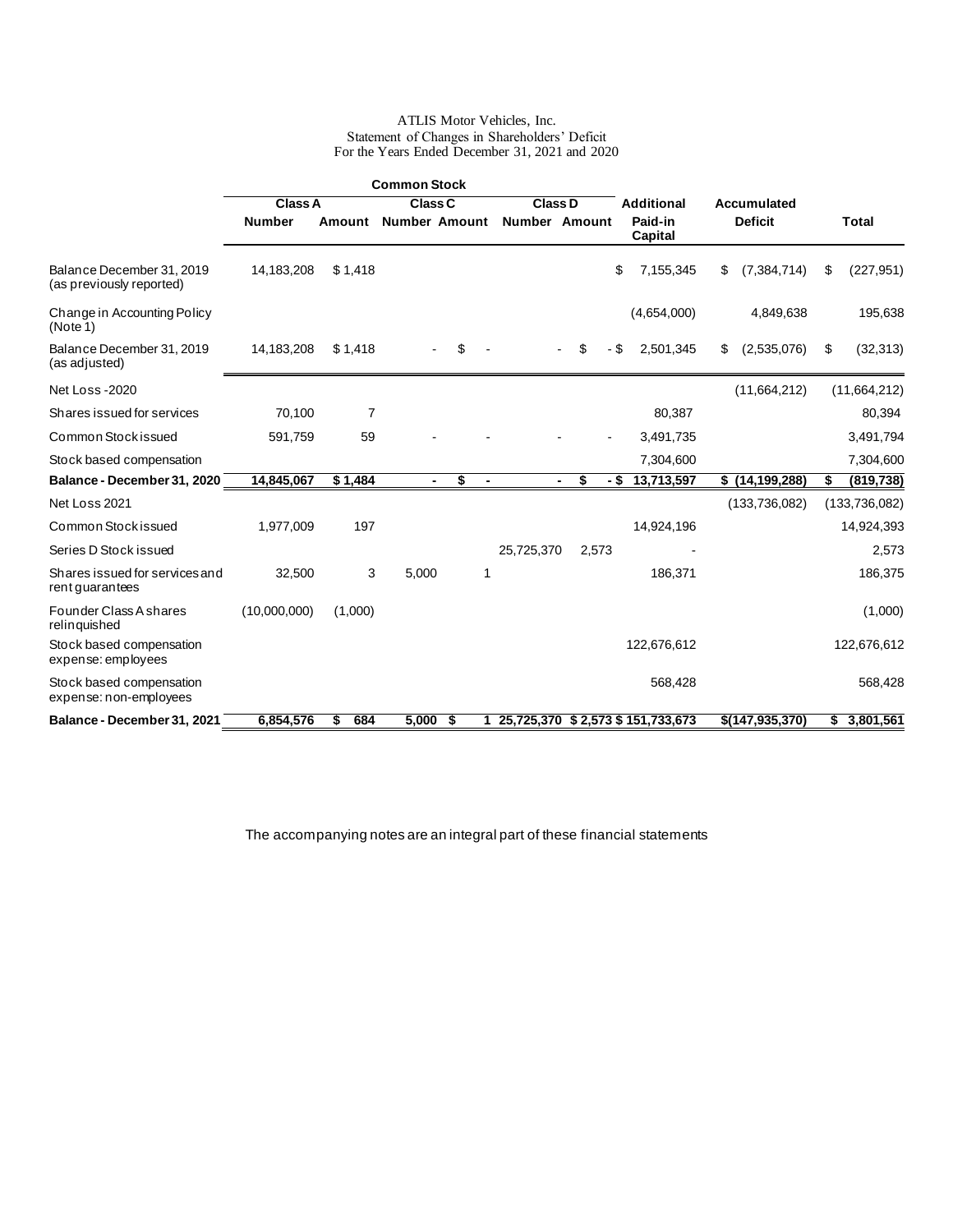#### ATLIS Motor Vehicles, Inc. Statement of Cash Flows For the Years Ended December 31, 2021 and 2020

|                                                                                |    | 2021              |                          | 2020           |
|--------------------------------------------------------------------------------|----|-------------------|--------------------------|----------------|
| Cash Flows From Operating Activities                                           |    |                   |                          | [As Adjusted]  |
| Net Loss                                                                       |    | $$$ (133,736,082) |                          | \$(11,664,212) |
|                                                                                |    |                   |                          |                |
| Adjustments to reconcile net loss to net cash used in<br>operating activities: |    |                   |                          |                |
| Depreciation and Amortization Expense                                          |    | 89,053            |                          | 6,317          |
| Stock based compensation                                                       |    | 123,245,040       |                          | 7,304,600      |
| Shares issued for services                                                     |    | 186,375           |                          | 80,394         |
| Forgiveness of Paycheck Protection Program Loan                                |    | (92, 931)         |                          |                |
| Change in accounting policy impact                                             |    |                   |                          | (195, 638)     |
| Write-off of Shareholder Receivable for services                               |    |                   |                          | (1,000)        |
| Changes in operating assets and liabilities                                    |    |                   |                          |                |
| Change in Prepaid Expenses                                                     |    | (288, 422)        |                          | (1,843)        |
| Change in Other Receivables                                                    |    | 2,938             |                          | (2,280)        |
| Change in Accounts Payable                                                     |    | (56, 885)         |                          | 122,788        |
| Change in Accrued Expenses                                                     |    | 70,126            |                          | 94,552         |
| Change in Payroll Liabilities                                                  |    | (554, 830)        |                          | 779,485        |
| Change in Deferred Rent                                                        |    | (12,007)          |                          | 138,051        |
| Net Cash Flows Used In Operating Activities                                    |    | (11, 147, 625)    |                          | (3,338,786)    |
| Cash From Investing Activities                                                 |    |                   |                          |                |
| <b>Purchase of Fixed Assets</b>                                                |    | (1,018,788)       |                          | (43, 739)      |
| Intangibles - Patent                                                           |    | (11, 555)         |                          |                |
| <b>Purchase of Security Deposits</b>                                           |    | (2, 544)          |                          | (87, 677)      |
| Purchase of Vendor Deposits                                                    |    | (37, 852)         |                          | (58, 314)      |
| Net Cash Flows Used In Investing Activities                                    |    | (1,070,739)       |                          | (189, 730)     |
| Cash From Financing Activities                                                 |    |                   |                          |                |
| Proceeds from Paycheck Protection Program Loan                                 |    | 397,309           |                          | 92,931         |
| Proceeds from Stock Issuance                                                   |    | 14,924,196        |                          | 3,491,734      |
| Repayment of Loans Payable                                                     |    |                   |                          | (18, 220)      |
| Net Cash Flows From Financing Activities                                       |    | 15,321,505        |                          | 3,566,445      |
| Net Increase in Cash                                                           |    | 3,103,141         |                          | 37,931         |
| Cash at Beginning of the Period                                                |    | 42,993            |                          | 5,064          |
| Cash at the End of Period                                                      | \$ | 3,146,134         | \$                       | 42,993         |
| Supplemental Disclosure of Cash Flow Information                               |    |                   |                          |                |
| Cash paid during the year for:                                                 |    |                   |                          |                |
| Interest                                                                       | \$ |                   | \$                       | 291            |
| Income Taxes                                                                   | \$ | 800               | $\overline{\mathcal{S}}$ | 12,633         |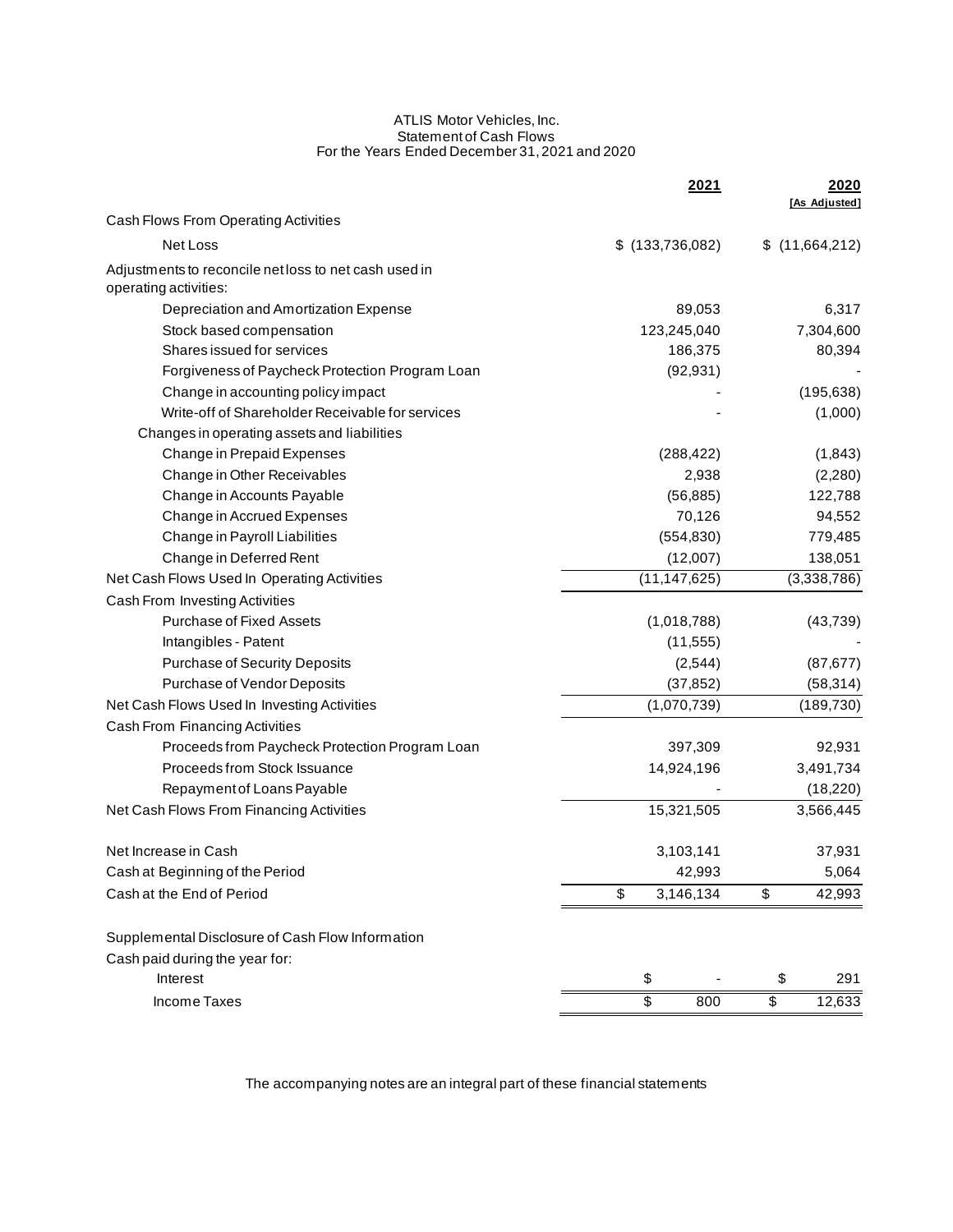#### **Note 1 – Organization and Basis of Presentation**

#### **Organization**

ATLIS Motor Vehicles Inc. ("the Company" or ATLIS), based in Arizona, was incorporated in 2016. ATLIS is a mobility technology company developing products that will power work. ATLIS is building an electric vehicle technology platform for heavy and light duty work trucks used in the agriculture, service, utility, and construction industries. To meet the towing and payload capabilities of legacy diesel-powered vehicles, ATLIS is developing proprietary battery technology and a modular system architecture capable of scaling to meet the specific needs of the all-electric vehicle.

#### **Going Concern**

The accompanying financial statements have been prepared on a going concern basis which implies the Company will continue to meet its obligations for the next 12 months as of the date these financial statements are issued.

The Company had an accumulated deficit of \$147,935,370 as of December 31, 2021. The Company also had a net loss of \$133,736,082 for the year ended December 31, 2021.

On February 11, 2021, the Company received \$397,309 in the form of a loan from the Paycheck Protection Program, (see Note 7). The Company also raised an additional \$14,924,196 and \$3,491,734 from the sale of common stock in 2021 and 2020, respectively. The Company continues to raise capital through stock sales and investment campaigns. The Company cannot provide any assurance that unforeseen circumstances that could occur at any time within the next twelve months or thereafter will not increase the need for the Company to raise additional capital on an immediate basis.

These matters, among others, raise substantial doubt about the ability of the Company to continue as a going concern. These financial statements do not include any adjustments to the amounts and classification of assets and liabilities that may be necessary should the Company be unable to continue as a going concern. The Company's management is addressing this risk by pursuing all available options for funding which includes seeking private investments as well as potentially going public. Our success depends on achieving our strategic and financial objectives. ATLIS has spent the past few years developing technology that will electrify work. In 2021, we delivered on our commitment to build and prove out our superior battery technology and to successfully deliver the XT prototype. In 2022, we plan to become revenue generating and to secure sufficient funding to execute on our operational milestones. The company will continue to leverage Regulation A+ crowdfunding campaigns to fund operations until significant capitalization occurs.

#### **Change in Accounting Policy**

The Company previously valued stock awards to employees based on a fair market value that was derived from re cent arm's length transactions involving the sale of stock at the time shares were awarded. The Company changed its accounting policy during 2021 to value stock awards based on appraisal of fair market value that considered all available information material to the value of the Company, including the present value of anticipated future cash flows and other relevant factors such as a discount for lack of marketability ("appraisal method"). The same method was used to value awards in prior years. As a result, the company revised the previously recorded share-based compensation expenses based on the use of the appraisal method. Adjustments for previously issued financial statements for the year 2020 have been revised to present the new accounting policy of applying the appraisal method. The impact for the year 2019 was recorded as a prior period adjustment in the year of 2020.

| <b>Balance Sheet</b><br>Payroll tax liabilities | December 31, 2020 |                        |  |              |                    |                |  |  |  |
|-------------------------------------------------|-------------------|------------------------|--|--------------|--------------------|----------------|--|--|--|
|                                                 |                   | As previously reported |  |              | <b>As Adjusted</b> |                |  |  |  |
|                                                 |                   | 1.376.371              |  | (763.045)    |                    | 613.326        |  |  |  |
| Additional Paid-in Capital                      |                   | 29.769.072             |  | (16,391,006) |                    | 13.378.066     |  |  |  |
| <b>Accumulated Deficit</b>                      |                   | (31, 353, 337)         |  | 17,154,049   |                    | (14, 199, 288) |  |  |  |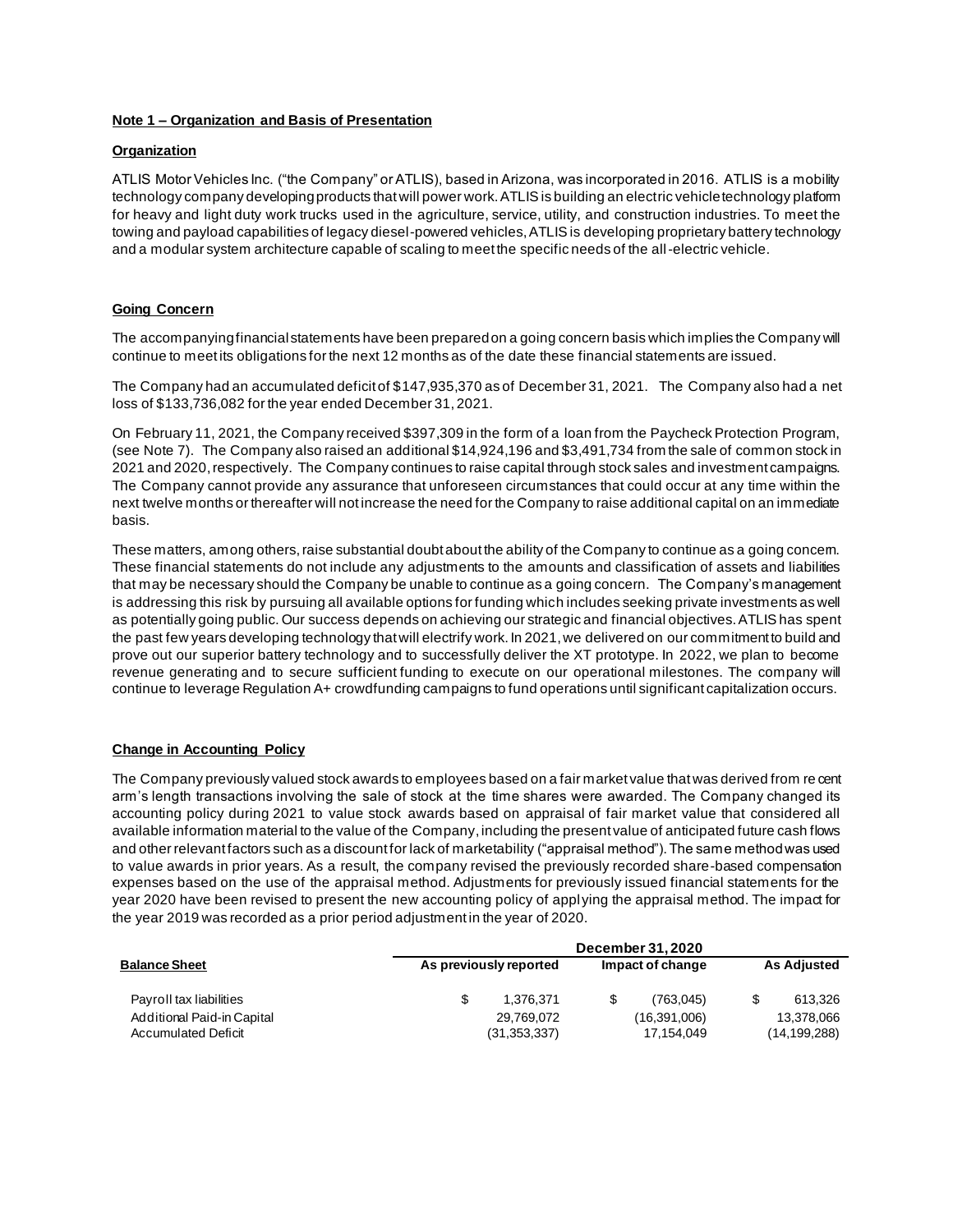| <b>Statement of Operations</b><br>Employee Stock Based Compensation | <b>December 31, 2020</b> |  |                  |  |                    |  |  |  |
|---------------------------------------------------------------------|--------------------------|--|------------------|--|--------------------|--|--|--|
|                                                                     | As previously reported   |  | Impact of change |  | <b>As Adjusted</b> |  |  |  |
|                                                                     | 18,706,075               |  | (11, 401, 475)   |  | 7,304,600          |  |  |  |
| Payroll Taxes                                                       | 714.917                  |  | (567, 406)       |  | 147.511            |  |  |  |
| Legal and professional                                              | 683.332                  |  | (335,530)        |  | 347.802            |  |  |  |
| Net Loss                                                            | (23,968,623)             |  | 12,304,411       |  | (11,664,212)       |  |  |  |

#### **COVID-19**

We have experienced challenges to our business arising from the COVID-19 pandemic and related governmental directives, and we expect to continue facing these challenges for the foreseeable future. COVID-19 crisis has caused and may continue to cause disruptions to our supply chain, including our access to critical raw materials and components, many of which require substantial lead time, or cause a substantial increase in the price of those items. The impact of the COVID-19 pandemic continues to evolve and its ultimate duration, severity and disruption to our business, customers and supply chain, and the related financial impact to us, cannot be accurately forecasted at this time. Should such disruption continue for an extended period, the adverse effect on our business, results of operations, financial condition and/or cash flows could be more severe than previously anticipated.

#### **Basis of Presentation**

The Company's financial statements are prepared in conformity with U.S. generally accepted accounting principles (GAAP), which requires us to make estimates based on assumptions about current, and for some estimates, future economic and market conditions which affect reported amounts and related disclosures in our financi al statements. Although our estimates contemplate current and expected future conditions, it is reasonably possible that actual conditions could differ from our expectations, which could materially affect our results of operations, our financial position and cash flows.

Due to rounding, numbers presented throughout this document may not add up precisely to the totals provided.

#### **Note 2 - Summary of Significant Accounting Policies**

#### **Use of Estimates**

The preparation of consolidated financial statements in conformity with accounting principles generally accepted in the United States of America, or GAAP, requires management to make estimates and assumptions. These estimates and assumptions affect the reported amounts of assets and liabilities and disclosure of contingent assets and liabilities as of the balance sheet date, as well as reported amounts of expenses during the reporting period. The Company's most significant estimates and judgments involve valuation of the Company's stock-based compensation, including the fair value of common stock. Management bases its estimates on historical experience and on other assumptions believed to be reasonable. Actual results may differ from those estimates.

#### **Concentration of Credit Risks**

The Company is subject to concentrations of credit risk primarily from cash and cash equivalents.

The Company considers all highly liquid temporary cash investments with an original maturity of three months or less when purchased, to be cash equivalents. During the year ended December 31, 2021 and 2020, the Company did not have any cash equivalent balances

The Company's cash accounts are held at a high-credit-quality financial institution and are insured by the Federal Deposit Insurance Corporation, or the FDIC, up to \$250,000. From time-to-time, the Company's bank balances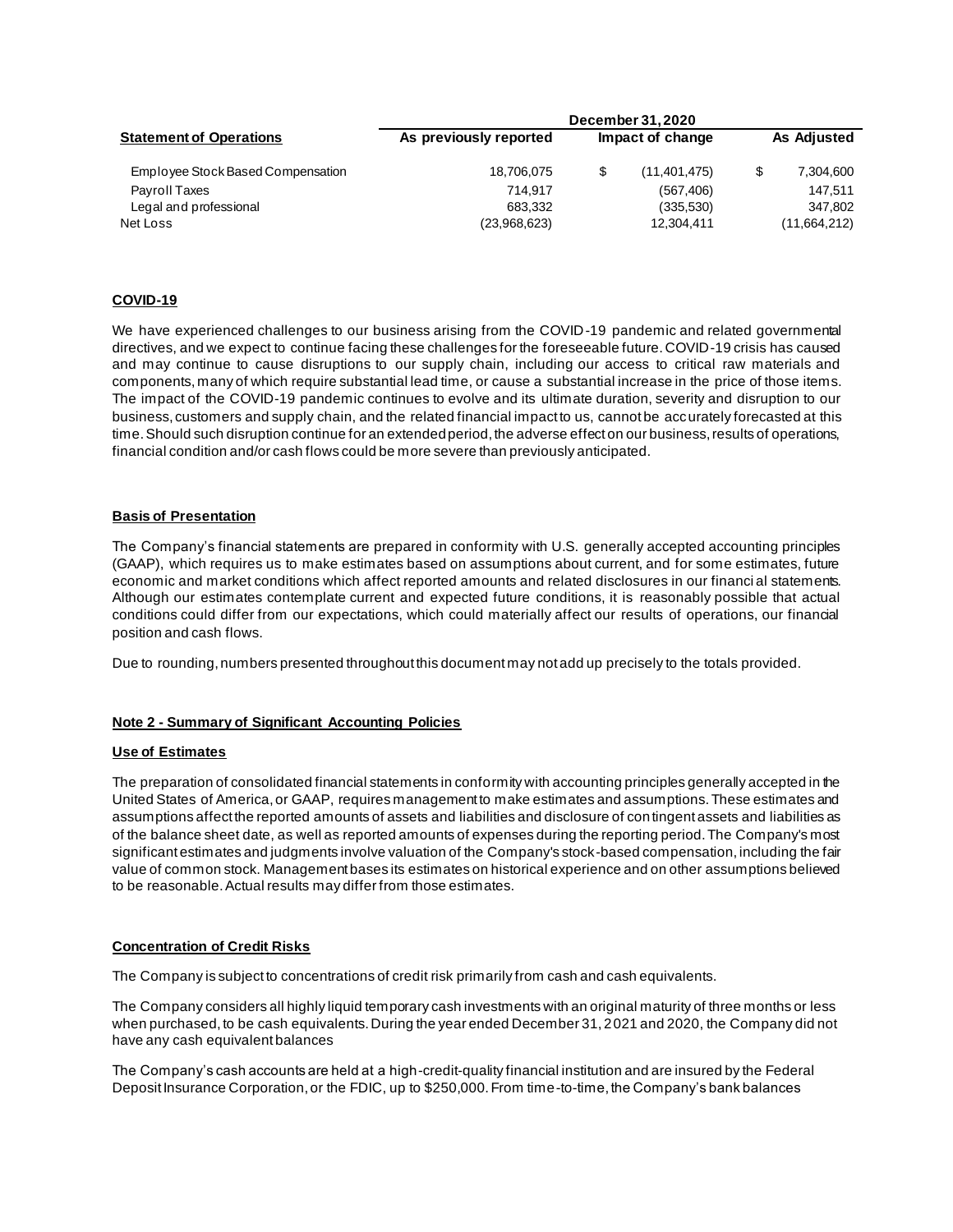exceed the FDIC insurance limit. To reduce its risk associated with the failure of such financial institutions, the Company periodically evaluates the credit quality of the financial institution in which it holds deposits.

#### **Revenue Recognition**

The Company recognizes revenue in accordance with Accounting Standards Codification, or ASC 606, the core principle of which is that an entity should recognize revenue to reflect the transfer of promised goods or services to customers in an amount that reflects the consideration to which the entity expects to be entitled to receive in exchange for those goods or services. The Company performs the following five-step analysis: (i) identification of contract with customer; (ii) determination of performance obligations; (iii) measurement of the transaction price; (iv) allocation of the transaction price to the performance obligations; and (v) recognition of revenue when (or as) the Company satisfies each performance obligation.

The Company's is not currently in production and therefore does not have any revenue as of December 31, 2021 and 2020.

#### **Fair Value of Financial Instruments**

The Company accounts for assets and liabilities measured at fair value on a recurring basis in accordance with ASC Topic 820, Fair Value Measurements and Disclosures, or ASC 820. ASC 820 establishes a common definition for fair value to be applied to existing generally accepted accounting principles that require the use of fair value measurements, establishes a framework for measuring fair value, and expands disclosure about such fair value measurements.

ASC 820 defines fair value as the price that would be received to sell an asset or paid to transfer a liability in an orderly transaction between market participants at the measurement date. Additionally, ASC 820 requires the use of valuation techniques that maximize the use of observable inputs and minimize the use of unobservable inputs. These inputs are prioritized below:

- Level 1: Observable inputs such as quoted market prices in active markets for identical assets or liabilities.
- Level 2: Observable market-based inputs or unobservable inputs that are corroborated by market data.
- Level 3: Unobservable inputs for which there is little or no market data, which require the use of the reporting entity's own assumptions.

#### *Additional Disclosures Regarding Fair Value Measurements*

The carrying value of cash, accounts payable, and accrued expenses approximate their fair value due to the shortterm maturity of these items.

#### **Advertising**

The Company uses media networks, including, but not limited to online and social media platforms to build excitement and awareness for the product and brand. In addition, advertising is a primary driver for our Regulation A funding campaigns. Advertising costs for years ended December 31, 2021 and 2020 were \$2,677,641 and \$397,181 respectively.

#### **Income Taxes**

Income taxes are accounted for in accordance with the provisions of ASC Topic 740, Accounting for Income Taxes. Deferred tax assets and liabilities are recognized for the future tax consequences attributable to differences between the financial statement carrying amounts of existing assets and liabilities and their respective tax bases. Deferred tax assets and liabilities are measured using enacted tax rates expected to apply to taxable income in the years in which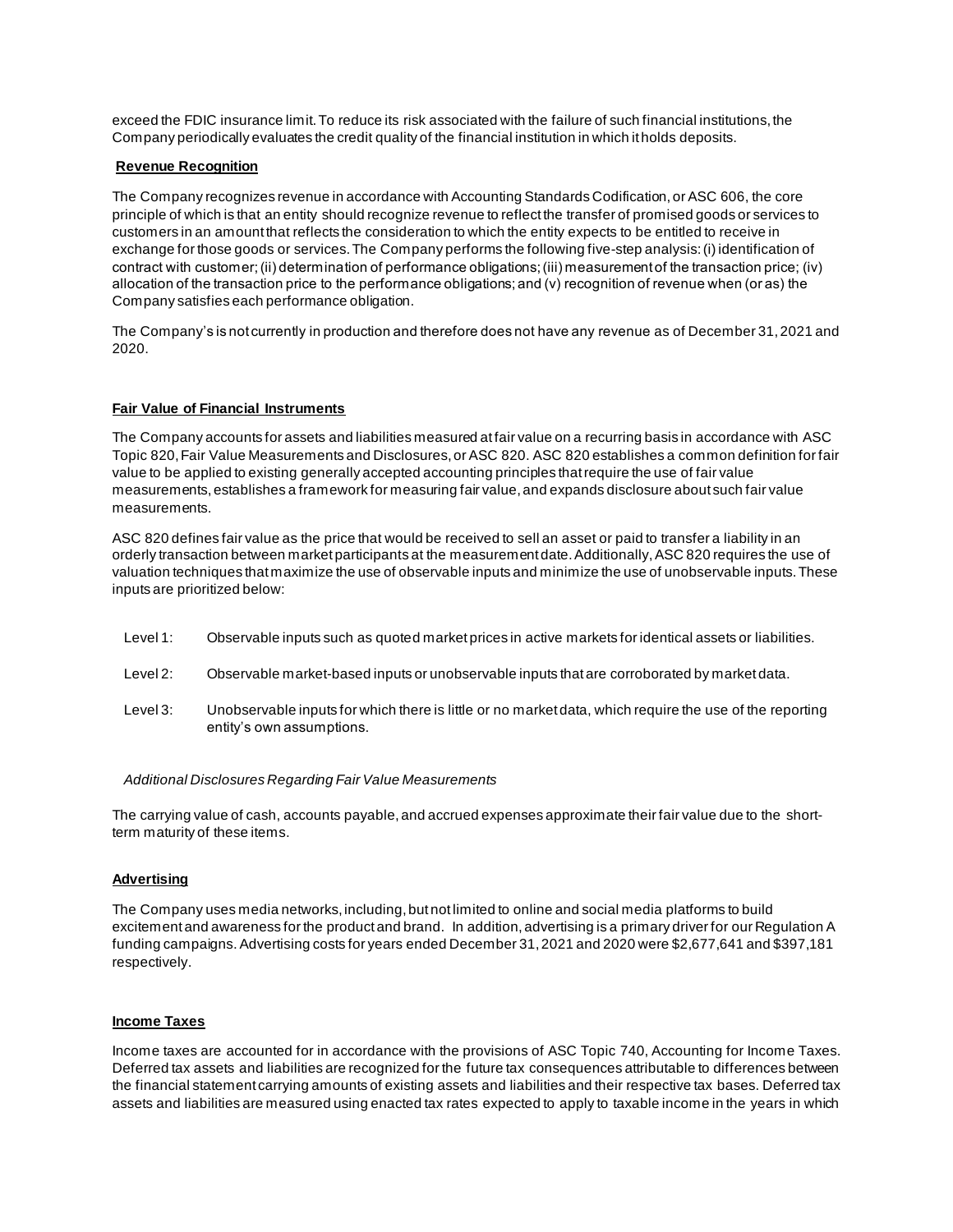those temporary differences are expected to be recovered or settled. The effect on deferred tax assets and liabilities of a change in tax rates is recognized in income in the period that includes the enactment date. Valuation allowances are established, when necessary, to reduce deferred tax assets to the amounts expected to be realized, but no less than quarterly.

## **Property and Equipment**

Property and equipment are recorded at cost and are depreciated on a straight-line basis over their estimated useful lives of five years. Maintenance and repairs are charged to expense as incurred. Significant renewals and betterments are capitalized. The Company has a capitalization policy of \$2,500. All individual asset purchases over \$2,500 are capitalized.

# **Long-Lived Assets**

In accordance with ASC 360-10, the Company evaluates long-lived assets for impairment whenever events or changes in circumstances indicate that their net book value may not be recoverable. When such factors and circumstances exist, the Company compares the projected undiscounted future cash flows associated with the related asset or group of assets over their estimated useful lives against their respective carrying amount. Impairment, if any, is based on the excess of the carrying amount over the fair value, based on market value when available, or discounted expected cash flows, of those assets and is recorded in the period in which the determination is made.

## **Research and Development Expenses**

Research and development costs are charged to operations when incurred and are included in the operating expenses. The amounts for the years ending December 31, 2021 and 2020 are \$1,655,365 and \$574,483 respectively.

## **Common Stock**

The total number of shares of stock which the Company shall have authority to issue is 96,248,541 shares of Common Stock at \$0.0001 par value per share.

The Company is authorized to issue: 54,307,968 shares of Class A Common Stock, one share of Class B Common Stock, 15,000 shares of Class C Common Stock and 41,925,572 shares of Class D Stock.

The Class A Common Stock entitles its holders to one vote per share on matters submitted for stockholder action. As of the date of this Notice, there are 6,854,576 shares of Class A Common Stock outstanding and 46,123,737 options for shares of Class A Common Stock.

The Class B Common Stock is nonvoting stock. The share of Class B Common Stock authorized for issuance is not issued and outstanding.

The Class C Common Stock entitles its holder to one vote per share on matters submitted for stockholder action. The holder of a majority of the Class C Common Stock is entitled to elect a director to the Board. In the event of a voluntary or involuntary liquidation, dissolution or winding up of the Company, the holders of shares of Class C Common Stock are entitled to receive a per share cash amount equal to \$8.24 before any payment is made to the holders of other classes of capital stock. Upon a sale or transfer of Class C Common Stock, the sold or transferred shares shall be converted into an identical number of shares of Class A Common Stock.

In 2021, the Company issued Class D shares of Common Stock. The Class D Stock entitles its holders to 10 votes per share on matters submitted for stockholder action. The shares of Class D Stock are not entitled to receive any dividends or any distribution on a voluntary or involuntary liquidation, dissolution or winding up of the affairs of the Company. Class D shares are not convertible, are deemed to have no economic value, and upon a holder's cessation of service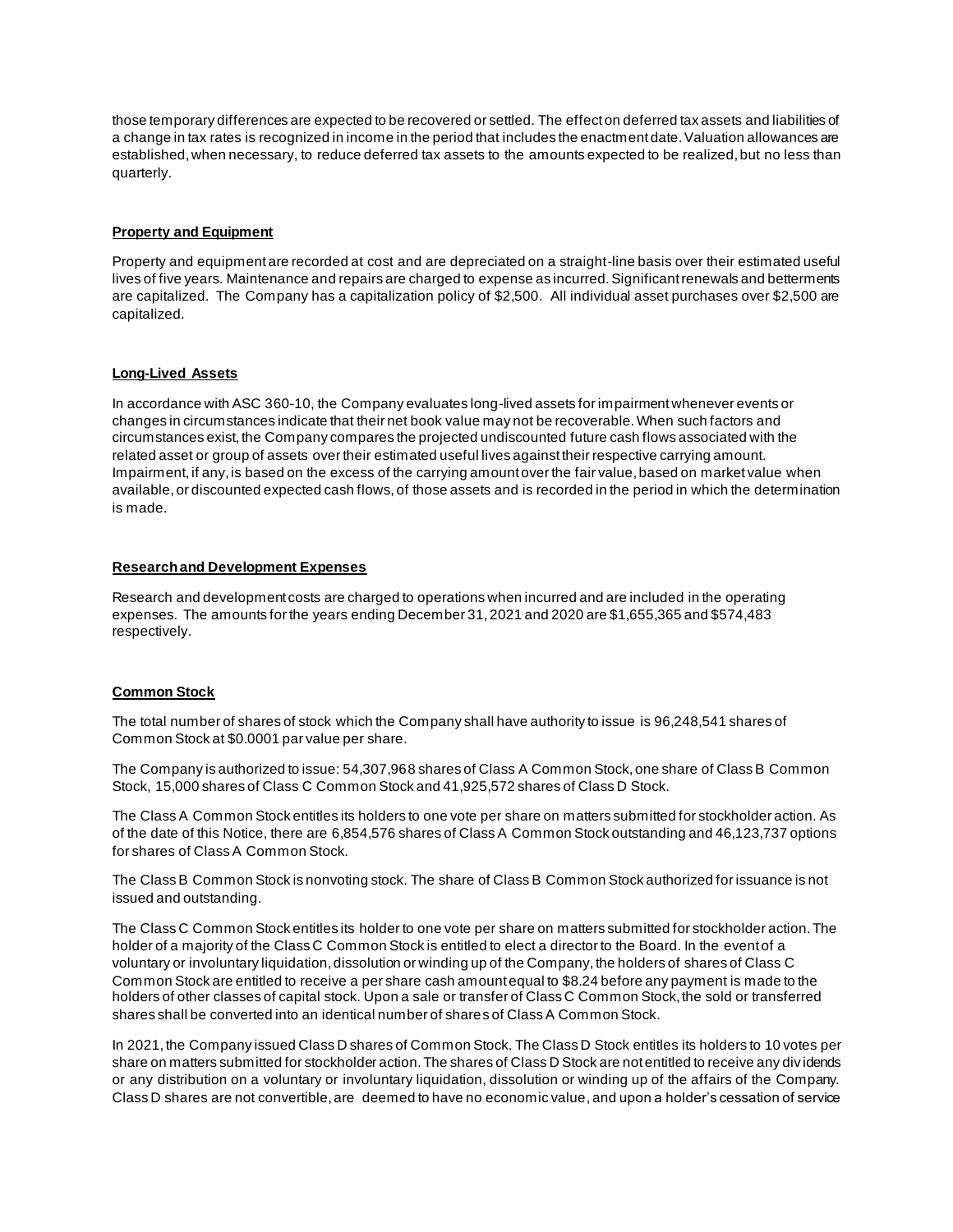to the Company, such holder shall, on the one-year anniversary of such cessation, surrender to the Company for no consideration all shares of Class D Stock owned by such holder.

The breakdown of common stock outstanding by class is as follows:

|         |                    | Shares outstanding as of December 31, |            |  |
|---------|--------------------|---------------------------------------|------------|--|
|         | Voting rights      | 2021                                  | 2020       |  |
| Class A | 1 vote per share   | 6,854,576                             | 14,845,067 |  |
| Class C | No vote            | 5.000                                 | -          |  |
| Class D | 10 votes per share | 25,725,370                            | -          |  |
|         |                    | 32,584,946                            | 14,845,067 |  |

#### **Share-Based Compensation – Stock Options**

The Company accounts for stock-based compensation in accordance with ASC Topic 718 (ASC 718), Compensation-Stock Compensation. Under the fair value recognition provisions, stock-based compensation cost is measured at the grant date based on the fair value of the award and is recognized as an expense over the requisite service period, which is considered to be the vesting period if service period is not defined.

On Aug 24, 2021, the Company modified its share-based employee compensation to options-based compensation. In order to ensure consistency across all current and former employees, the Company offered all current and former employees with existing stock grants the option to relinquish their ATLIS shares for ATLIS options at an average ratio of 6.64 options for every share relinquished. This expense was determined by applying the Black-Scholes model on the third-party appraisal value of the underlying share price for each stock as of August 24, 2021.

## **Common Stock Awards – Non Employees**

The Company granted common stock awards to non-employees in exchange for services provided. We determine the fair value of the stock-based compensation awards granted to non-employees as either the fair value of the consideration received or the fair value of the equity instruments issued, whichever is more reliably measurable. If the fair value of the equity instruments issued is used, it is measured using the stock price and other measurement assumptions as of the earlier of either of (i) the date at which a commitment for performance by the counterparty to earn the equity instruments is reached, or (ii) the date at which the counterparty's performance is complete. The sharebased payments related to common stock awards for the settlement of services provided by non-employees is recorded on the statement of operations in the same manner and charged to the same account as if such settlements had been made in cash. The Company granted non-employees 32,500 shares of common stock at an appraisal value of \$186,370 during 2021 and 70,100 shares of common stock at an appraisal value of \$80,387 during 2020.

## **Recent Accounting Pronouncements**

In December 2019, the FASB issued Accounting Standards Update, or ASU, 2019-12,*Simplifying the Accounting for Income Taxes* which amends ASC 740 *Income Taxes*, or ASC 740. This update is intended to simplify accounting for income taxes by removing certain exceptions to the general principles in ASC 740 and amending existing guidance to improve consistent application of ASC 740. This update is effective for fiscal years beginning after December 15, 2021. The guidance in this update has various elements, some of which are applied on a prospective basis and others on a retrospective basis with earlier application permitted. The Company is currently evaluating the effect of this ASU on the Company's financial statements and related disclosures.

In February 2016, the FASB issued ASU 2016-02, "Leases" (Topic 842). This guidance will be effective for fiscal years beginning after December 15, 2021 including the interim periods within those fiscal years. Under these provisions, all lessees will report a right-of-use asset and a liability for the obligation to make payments for all leases with the exception of those leases with a term of 12 months or less. All other leases will fall into one of two categories: (i) Financing leases, similar to capital leases, which will require the recognition of an asset and liability, measured at the present value of the lease payments and (ii) Operating leases which will require the recognition of an asset and liability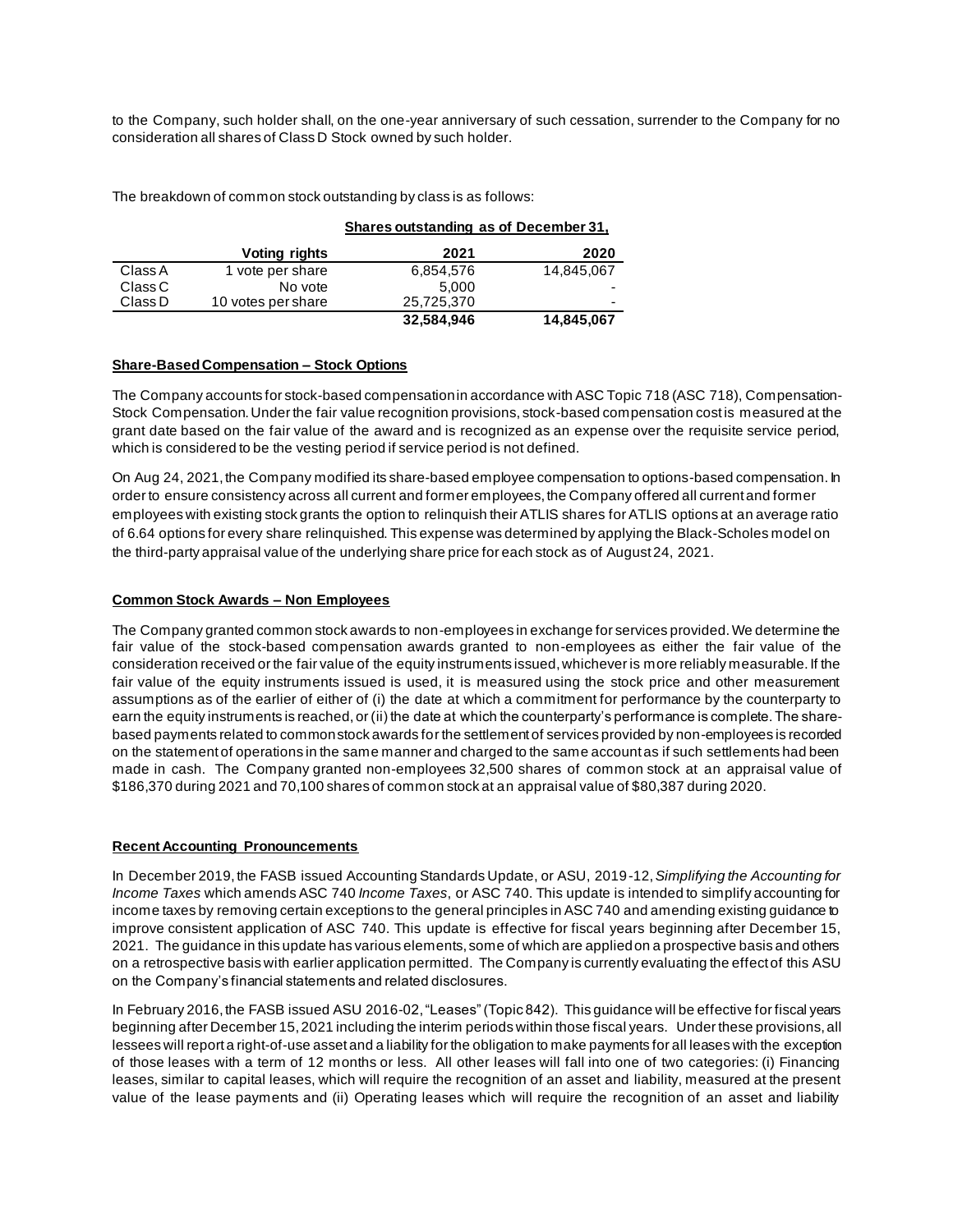measured at the present value of the lease payments. The Company will adopt this standard on January 1, 2022 and recognize assets and liabilities arising from any leases that meet the requirements under this standard on the adoption date and included qualitative and quantitative disclosures in the Company's notes to the consolidated financial statements.

## **Note 3 – Property and Equipment**

| <b>Assets</b>                    |    | December 31, 2021 | <b>December 31, 2020</b> |        |
|----------------------------------|----|-------------------|--------------------------|--------|
|                                  |    |                   |                          |        |
| Office Equipment                 | \$ | 28,414            | \$                       | 28,414 |
| <b>Furniture and Fixtures</b>    |    | 35,553            |                          |        |
| Leasehold Improvements           |    | 129,860           |                          |        |
| <b>Tools and Plant Equipment</b> |    | 829,899           |                          | 35,972 |
| Vehicles                         |    | 59,449            |                          |        |
|                                  | ß. | 1,083,175         | \$                       | 64,386 |
| Accumulated Depreciation         |    | 103,147           |                          | 14,576 |
| Net Fixed Assets                 | \$ | 980,028           | \$                       | 49,810 |

ATLIS recorded depreciation and amortization expense related to property and equipment in the amount of \$89,053 in 2021 and \$6,317 in 2020.

In accordance with ASC 360-10, the Company evaluated its long-lived assets for potential impairment. We determined that a potential triggering event occurred due to ongoing losses. The company also determined the asset group has not experienced an impairment given that the assets were recently purchased and the estimated useful life of these assets was not impacted.

## **Note 4 – Intangible Assets**

## **Assets**

|                          | December 31, 2021 | December 31, 2020 |  |
|--------------------------|-------------------|-------------------|--|
| Patents                  | 11,555            |                   |  |
| Accumulated Amortization | 481               |                   |  |
| Net Intangible Assets    | 11.074            |                   |  |

ATLIS recorded amortization expense related to the issuance of a patent number 11.069.945 on July 20, 2021. Amortization of patents is over ten-year period. The amortization amount for 2021 was \$481. Patent expense for patents in process are recorded to Prepaid Assets.

## **Note 5 – Related Party Transactions**

ATLIS follows ASC 850, Related Party Disclosures, for the identification of related parties and disclosure of related party transactions. We evaluated our transactions and did not identify any significant related party transactions as of December 31, 2021 and 2020. The note payable to Mark Hanchett at December 31, 2019 was repaid in full on January 15, 2020.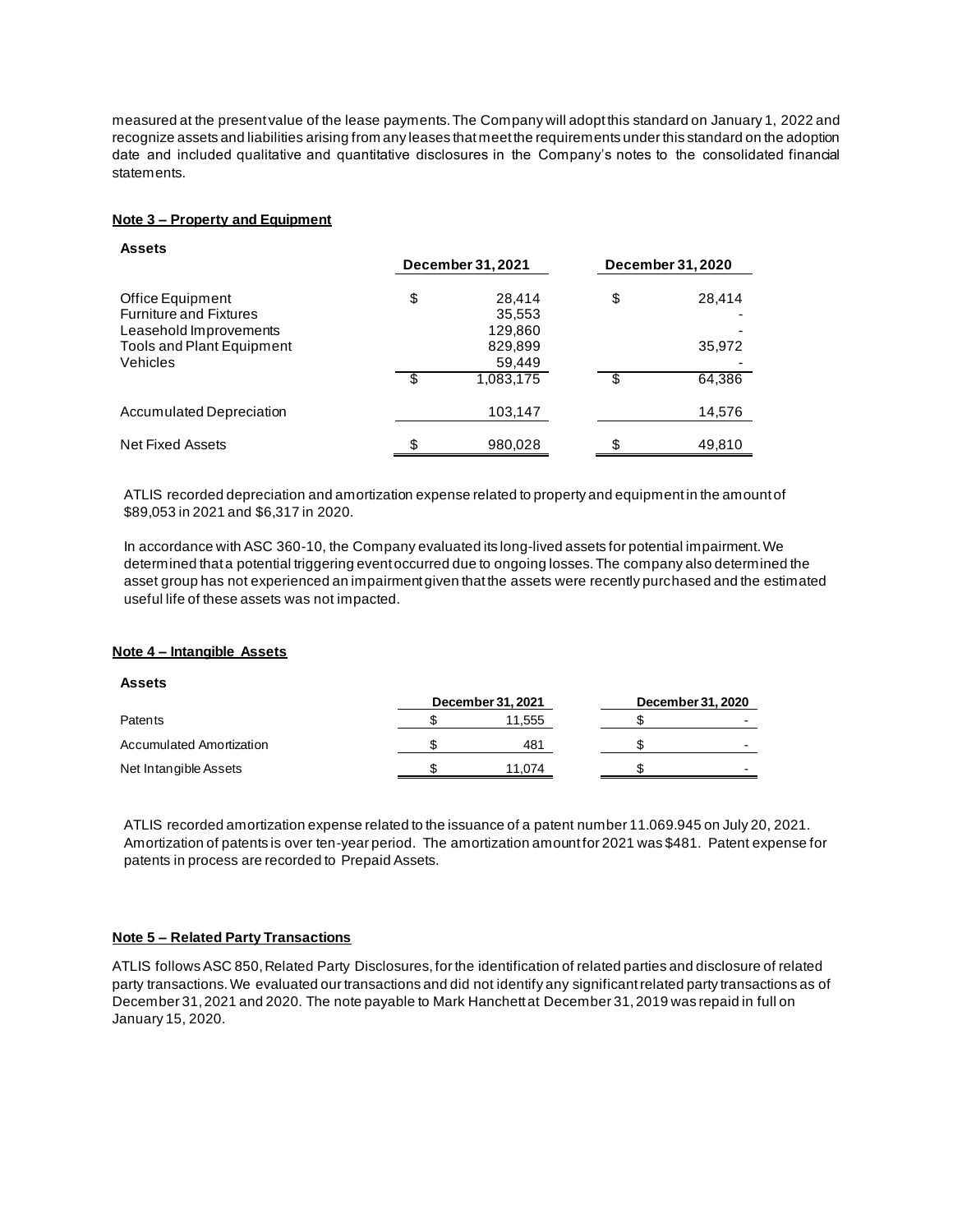# **Note 6 – Income Taxes**

Deferred income taxes reflect the net tax effects of temporary differences between the carrying amounts of assets and liabilities for financial reporting purposes and the amounts used for income tax purposes. The Company recorded the valuation allowance due to the uncertainty of future realization of federal and state net operating loss carryforwards.

The deferred income tax assets are comprised of the following as of December 31, 2021 and 2020:

|                             |   | 2021           | 2020        |
|-----------------------------|---|----------------|-------------|
| Deferred income tax assets: |   | 34.912.200 \$  | 5,638,610   |
| Valuation allowance         |   | (34, 912, 200) | (5,638,610) |
| Net total                   | S | - \$           |             |

At December 31, 2021, the Company had net operating loss carryforwards of approximately \$148,000,000 and net operating loss carryforwards through 2037. The current year's net operating loss will carryforward indefinitely.

In December 2017, the U.S. Tax Cuts and Jobs Act of 2017 ("Tax Act") was enacted into law which significantly revises the Internal Revenue Code of 1986, as amended. The newly enacted federal income tax law, among other things, contains significant changes to corporate taxation, including a flat corporate tax rate of 21%, limitation of the tax deduction for interest expense to 30% of adjusted taxable income, limitation of the deduction for newly generated net operating losses to 80% of current year taxable income and elimination of net operating loss ("NOL") carrybacks, future taxation of certain classes of offshore earnings regardless of whether they are repatriated, immediate deductions for certain new investments instead of deductions for depreciation expense over time, and modifying or repealing many business deductions and credits beginning in 2018.

The current income tax benefit of approximately \$34,912,200 was generated for the year ended December 31, 2021 was offset by an equal increase in the valuation allowance. The valuation allowance was increased due to uncertainties as to the Company's ability to generate sufficient taxable income to utilize the net operating loss carryforwards which is the only significant component of deferred taxes.

Reconciliation between the statutory rate and the effective tax rate is as follows as of December 31, 2021 and 2020:

| Effective Tax Rate Reconciliation:  | 2021  | 2020  |
|-------------------------------------|-------|-------|
|                                     |       |       |
| Federal statutory tax rate          | 21%   | 21%   |
| State taxes, net of federal benefit | 0%    | 0%    |
| Change in valuation allowance       | (21%) | (21%) |
| <b>Effective Tax Rate</b>           | 0%    | $0\%$ |

The Company recognizes interest and penalties related to uncertain tax positions in general and administrative expense. As of December 31, 2021 and 2020 the Company has no unrecognized uncertain tax positions, including interest and penalties.

The Company's federal income tax returns for tax years ended December 31, 2018 and beyond remain subject to examination by the Internal Revenue Service. The returns for Arizona, the Company's most significant state tax jurisdiction, remain subject to examination by the Arizona Department of Revenue for tax years ended December 31, 2017 and beyond.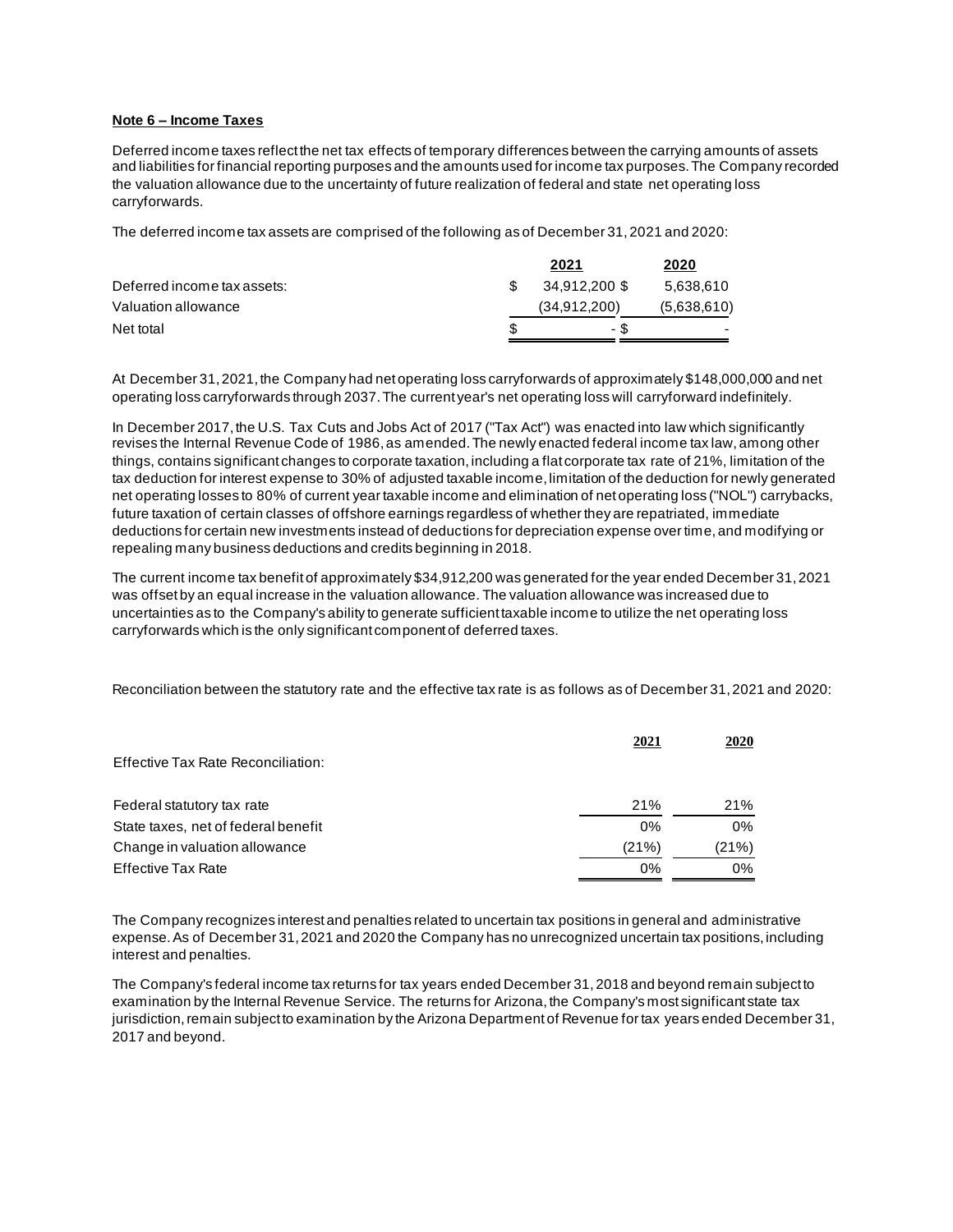## **Note 7 – Paycheck Protection Program Loan**

On February 11, 2021, ATLIS was granted a loan from Washington Federal Bank, in the aggregate amount of \$397,309, pursuant to the Paycheck Protection Program ("PPP"). The was granted under the provisions of the second offering of PPP loans by the Small Business Association. The loan, which was in the form of a Note dated February 11, 2021, issued to ATLIS, matures February 11, 2026 and bears interest at a rate of 1.0% annually. The Note may be prepaid by the Borrower at any time prior to the maturity with no prepayment penalties. Funds from the loan may only be used for payroll costs, costs used to continue group health care benefits, mortgage payments, rent, utilities and interest on other debit obligations incurred before February 15, 2020. ATLIS has used the entire loan amount for qualifying expenses. Subsequently, this PPP note was fully forgiven on April 13, 2022

On April 30, 2020, ATLIS was granted a loan from Washington Federal Bank, in the aggregate amount of \$92,931, pursuant to the Paycheck Protection Program ("PPP") under Division A, Title 1 of the CARES Act, which was enacted March 27, 2020. This PPP note was fully forgiven on July 12, 2021.

## **Note 8 – Commitments and Contingencies**

## **Lease Obligations and Deferred Rent**

ATLIS entered into a lease agreement on February 12, 2020 with Majestic Mesa Partners to lease the building located at 1828 North Higley Road in Mesa, Arizona. The Lease term is five years and three months, commencing on April 1, 2020. The lease has graduated payments resulting in Deferred Rent being recorded in the financial statements. The lease terms are as follows:

| Lease Term                 | <b>Base Rent per Month</b> |
|----------------------------|----------------------------|
| Lease Months 1 through 7   | \$14,133.24                |
| Lease Months 8 through 12  | \$28,266.48                |
| Lease Months 13 through 24 | \$29,114.47                |
| Lease Months 25 through 36 | \$29,987.91                |
| Lease Months 37 through 48 | \$30,887.55                |
| Lease Months 49 through 60 | \$31,814.17                |
| Lease Months 61 through 63 | \$32,768.60                |

The Company paid \$84,799 to Majestic Mesa as a security deposit on the lease of the property.

## **Legal Proceedings**

We are not currently subject to any material legal proceedings, nor, to our knowledge, are any material legal proceeding threatened against us. From time to time, we may be a party to certain legal or regulatory proceedings in the ordinary course of business. While the outcome of any such future legal or regulatory proceedings cannot be predicted with certainty, we do not expect that any such future proceedings will have a material effect upon our financial condition or results of operations.

## **Vendor Deposits**

ATLIS paid \$58,312 to Salt River Project (SRP), the Arizona utility company, as a refundable deposit for engineering services for implementation of additional electricity capacity to facilitate the development of Atlis 1.5MW AMV charging capabilities. The Company expects this construction project to begin in 2022.

In 2021, ATLIS paid deposits to vendors for new equipment purchases in the amount of \$37,853 which was received in 2022.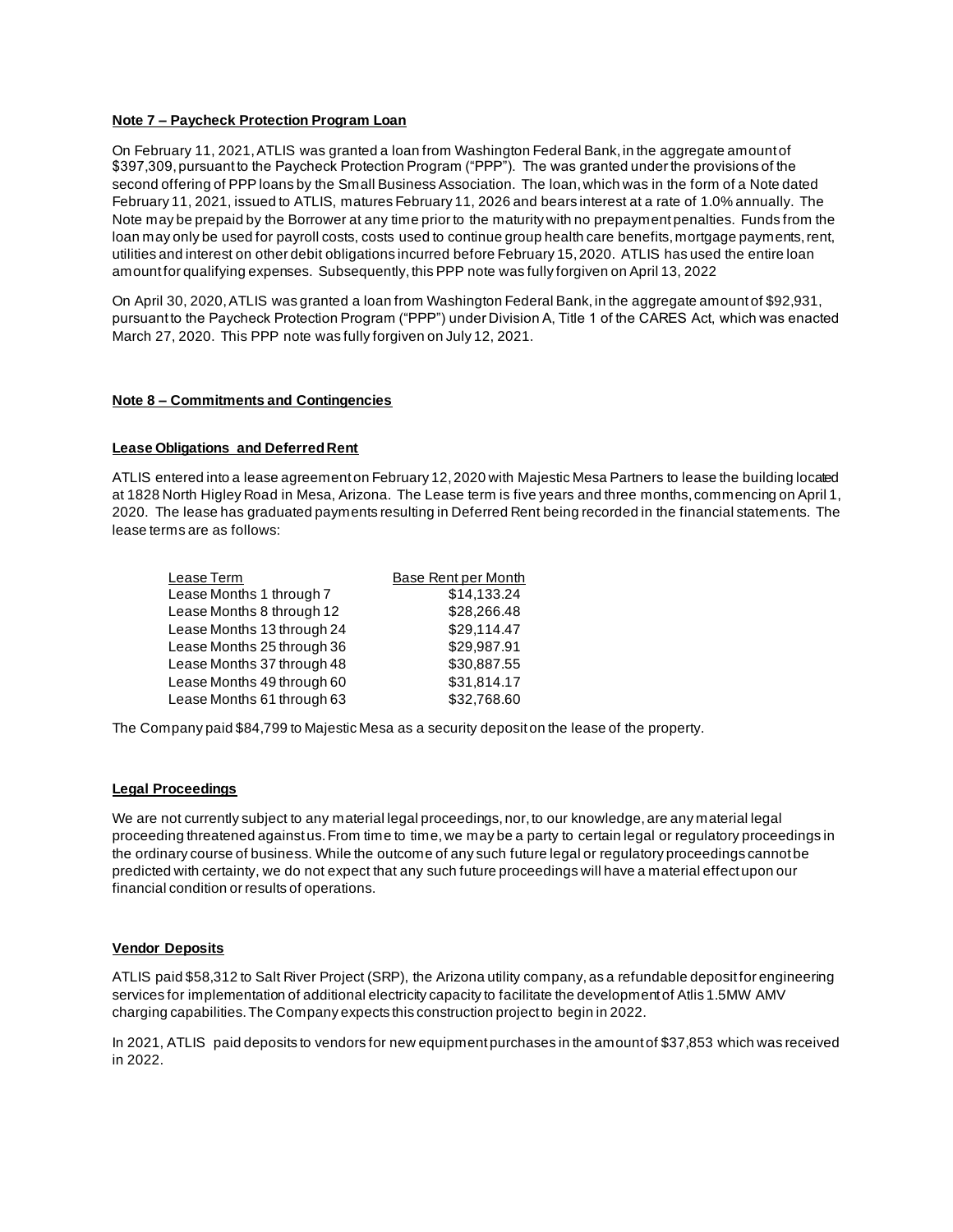# **Payroll Taxes Payable**

The Company has payroll tax obligations of \$56,729 and \$613,326 as of December 31, 2021 and 2020. The Company has recorded a payroll tax liability and expense for the Employee Stock Awards granted in 2021 and 2020 in the amount of \$49,860 and \$567,406. ATLIS is current on its 2021 payroll tax liability obligations and has a credit for overpayment of state income tax withholding to Arizona in the amount of \$5,765.

|                                                         | 2021         | 2020      |
|---------------------------------------------------------|--------------|-----------|
|                                                         |              |           |
|                                                         |              |           |
| Federal Payroll Taxes – Excluding Employee Stock Awards | 12.489<br>£. | \$510,063 |
| Federal Payroll Taxes - Employee Stock Awards           | 48.905       |           |
| <b>State Payroll Taxes</b>                              | (4,665)      | 103.263   |
| <b>Total Payroll Taxes Payable</b>                      | \$56,729     | \$613,326 |

## **Contingencies**

There are no contingencies recorded on the Company's balance sheet as of December 31, 2021 and as of December 31, 2020.

## **Note 9 – Stockholders' Equity (Deficit)**

The Company accounts for stock-based compensation in accordance with ASC Topic 718 (ASC 718), Compensation-Stock Compensation. Under the fair value recognition provisions, stock-based compensation cost is measured at the grant date based on the fair value of the award and is recognized as an expense over the requisite service period, which is considered to be the vesting period if service period is not defined

Prior to and up until 3Q 2021, the Company awarded employees grants in common stock as part of employee compensation, which typically vested over 4 years. Upon vesting, the company recorded employee stock compensation to additional paid-in-capital as the shares were vested but not issued. The share value was calculated based on the most recent funding event. Subsequently, the Company changed its accounting policy to value company shares based on appraisal of fair market value that considered all available information material to the value of the Company, including the present value of anticipated future cash flows and other relevant factors such as a discount for lack of marketability. The same method was applied retrospectively to value stock grant awards in prior years. As a result, the company revised the previously recorded share-based compensation expenses based on the use of the appraisal method.

On August 24, 2021, the Company offered employees the option to convert their vested stock grants into stock options at weighted average conversion ratio of approximately 6.64 options for every share grant. A condition of the conversion was the relinquishment of all prior awarded stock through the August 24, 2021 conversion date. Although not all, a majority of former and current employees at the time elected to convert their shares to options. The Company accounted for this transaction as a modification as per ASC 718, which resulted in the Company recording \$114,579,500 of incremental compensation expense during Fiscal year 2021. The originally vested stock grants were unissued as of the modification date with the exception of 10,000,000 Class A shares held by Mark Hanchett, who subsequently relinquished these on August 24, 2021.

On August 24,2021, the Company issued 25,725,370 Class D stock to the CEO and the President.

Between August 24, 2021 and December 31, 2021, Atlis awarded 578,400 options to new employees, non-employees and to our Director of Board.

We use the *Black*-*Scholes* option-pricing method for valuing stock option awards. Calculating the fair value of stock option awards requires the input of subjective assumptions. Other reasonable assumptions could provide differing results. The fair value of stock options at the grant date was determined using the following assumptions as of December 31, 2021.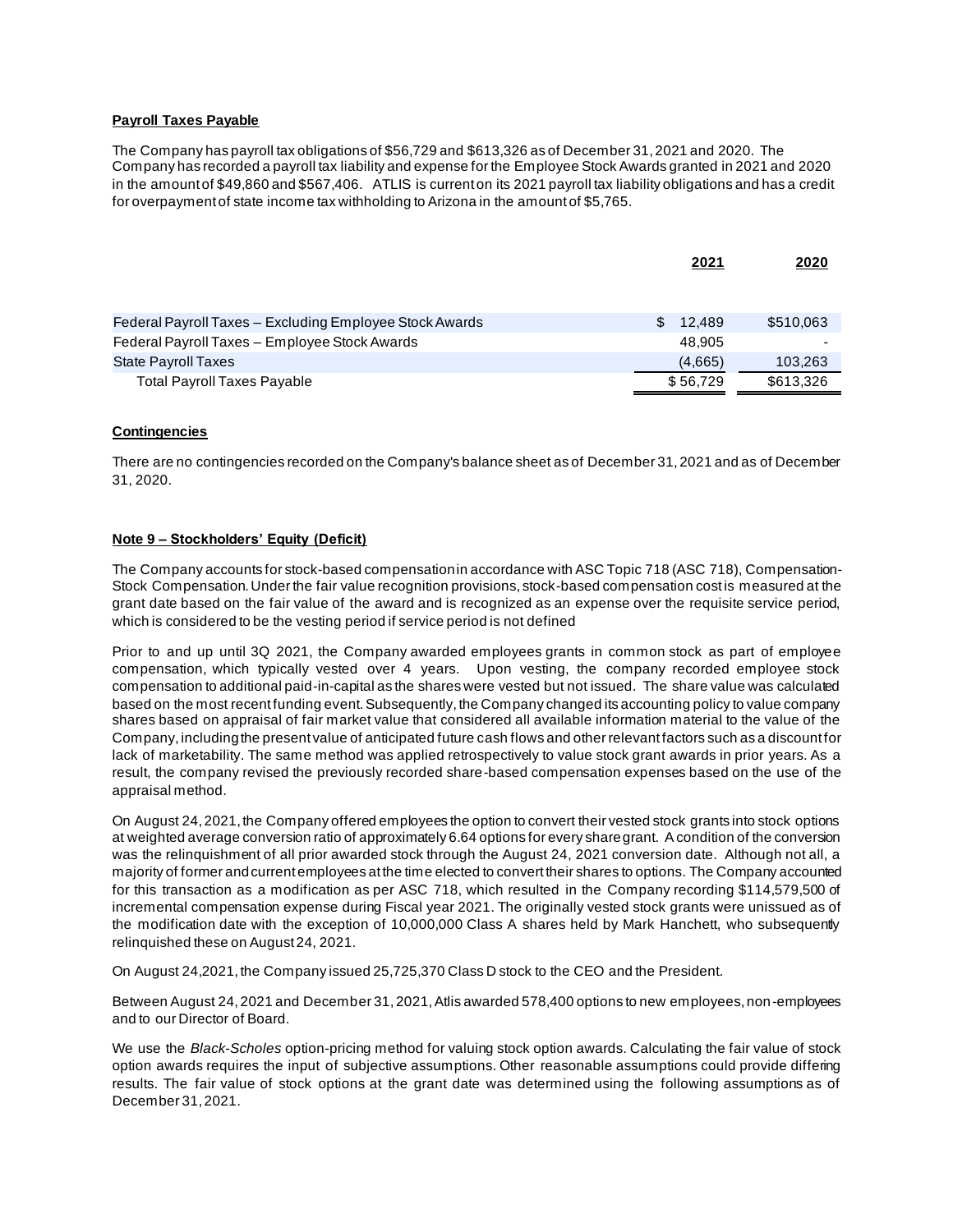| <b>Black-Scholes Valuation Assumptions</b> | December 31, 2021 |
|--------------------------------------------|-------------------|
| Expected average life (in years)           | 7.0               |
| Expected volatility                        | 73.56%            |
| Risk-free interest rates                   | $0.06\%$          |
| Expected dividend yield                    | $0\%$             |

**Fiscal Year Ended**

Compensation expense was determined by applying the Black-Scholes model on the appraised value of the underlying share price for each stock on the grant date.

## **STOCK-BASED COMPENSATION ACTIVITY**

|                                         | <b>Options</b> |                                          |                                                       | <b>RSUs*</b>  |                                                 |
|-----------------------------------------|----------------|------------------------------------------|-------------------------------------------------------|---------------|-------------------------------------------------|
|                                         | <b>Shares</b>  | Weighted<br>average<br>exercise<br>price | Weighted<br>average<br>contractual<br>term (in years) | <b>Shares</b> | Weighted<br>average<br>grant date<br>fair value |
| Outstanding at January 1, 2021          |                | $$ -$                                    |                                                       | 3,723,841     | \$2.79                                          |
| Granted                                 | 45,614,206     | 7.00                                     |                                                       | 2,365,388     | 3.25                                            |
| Exercised                               |                | ۰                                        |                                                       |               |                                                 |
| Modified to Options                     |                |                                          |                                                       | 5,209,672     | 7.00                                            |
| Forfeited                               | 467.137        | 7.00                                     |                                                       |               |                                                 |
| Expired                                 |                |                                          |                                                       |               |                                                 |
| <b>Outstanding at December 31, 2021</b> | 45.417.069     | \$7.00                                   |                                                       | 1,344,657     |                                                 |
| Exercisable at December 31, 2021        | 27.375.248     | \$7.00                                   | $6.33**$                                              |               |                                                 |

\* Class D stock are not included as they have no economic value

\*\* Weighted average contractual term for exercisable stock is the remaining life of the contract term

# **Note 10 – Subsequent Events**

The Company received cash inflows from the stock sales via campaigns and private investors. The current stock campaign via crowd funding is through Fund America. The Company has raised \$6,657,066 from January 1, 2022 through May 12,2022 and has issued 492,386 shares of common stock during this period.

Management has evaluated events subsequent to the balance sheet date through May 13, 2022, the date in which the financial statements were available to be issued. It has concluded that there are no additional effects that provide additional evidence about conditions that existed at the balance sheet date that would require recognition in the financial statements or related note disclosures in accordance with FASB ASC 855 Subsequent Events.